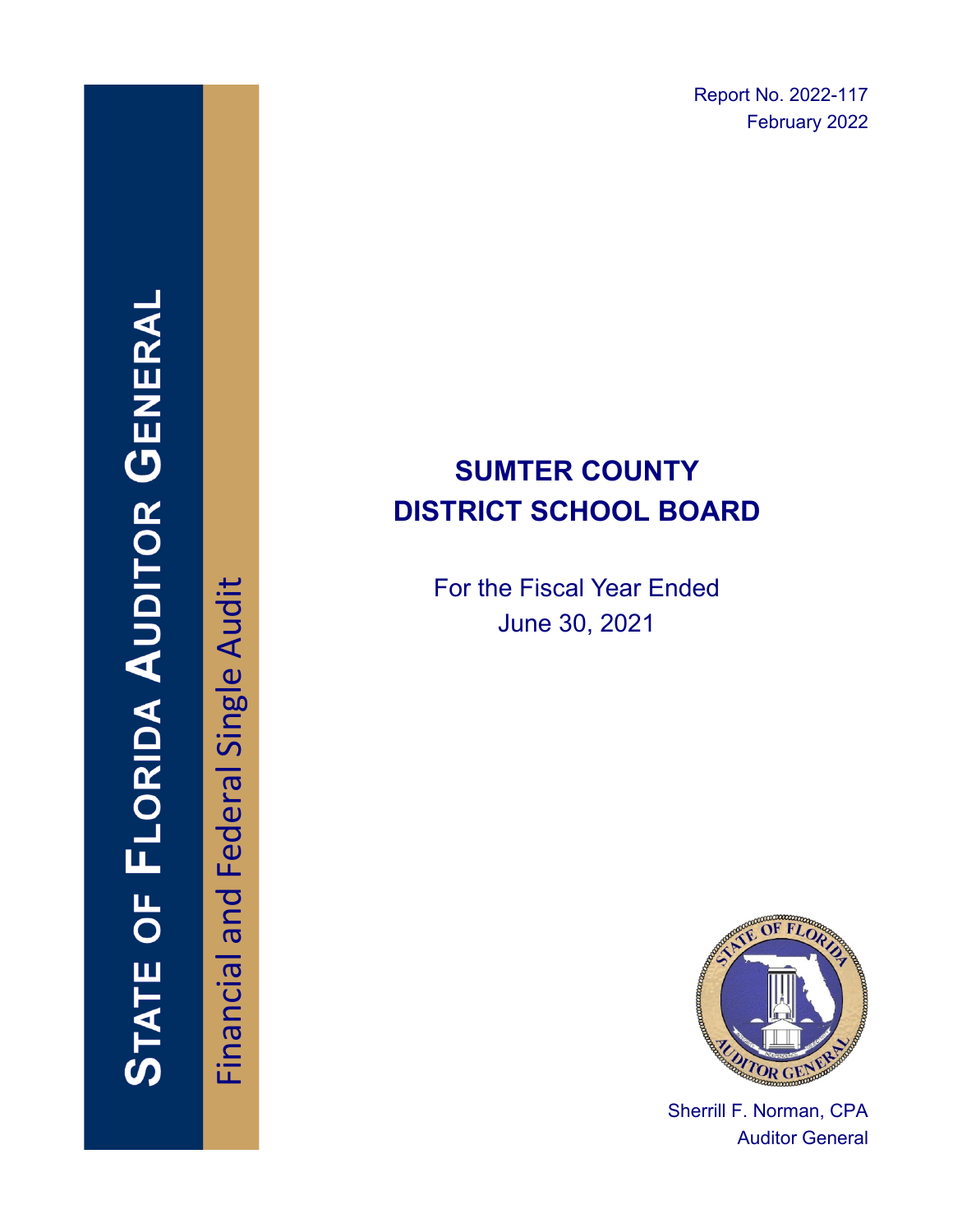#### **Board Members and Superintendent**

During the 2020-21 fiscal year, Richard A. Shirley served as Superintendent of the Sumter County Schools and the following individuals served as School Board Members:

|                                                                                                              | District No. |
|--------------------------------------------------------------------------------------------------------------|--------------|
| Sally B. Moss, Vice Chair from 7-21-20                                                                       |              |
| Brett Sherman from 11-17-20                                                                                  | 2            |
| Christine S. Norris through 11-16-20, Chair                                                                  | 2            |
| David A. Williams, Chair from 11-17-20                                                                       | 3            |
| Russell Hogan from 12-18-20                                                                                  | 4            |
| Jennifer Boyett through 7-5-20, Vice Chair <sup>a</sup>                                                      | 4            |
| Kathie L. Joiner                                                                                             | 5            |
| Member position vacant 7-6-20, through 12-17-20. Vice Chair<br>a<br>position vacant 7-6-20, through 7-20-20. |              |

The Auditor General conducts audits of governmental entities to provide the Legislature, Florida's citizens, public entity management, and other stakeholders unbiased, timely, and relevant information for use in promoting government accountability and stewardship and improving government operations.

The team leader was M. Cecilia Brown, and the audit was supervised by Anna A. McCormick, CPA.

Please address inquiries regarding this report to Edward A. Waller, CPA, Audit Manager, by e-mail at [tedwaller@aud.state.fl.us](mailto:tedwaller@aud.state.fl.us) or by telephone at (850) 412-2887.

This report and other reports prepared by the Auditor General are available at:

[FLAuditor.gov](https://flauditor.gov/)

Printed copies of our reports may be requested by contacting us at:

**State of Florida Auditor General**

**Claude Pepper Building, Suite G74 ∙ 111 West Madison Street ∙ Tallahassee, FL 32399-1450 ∙ (850) 412-2722**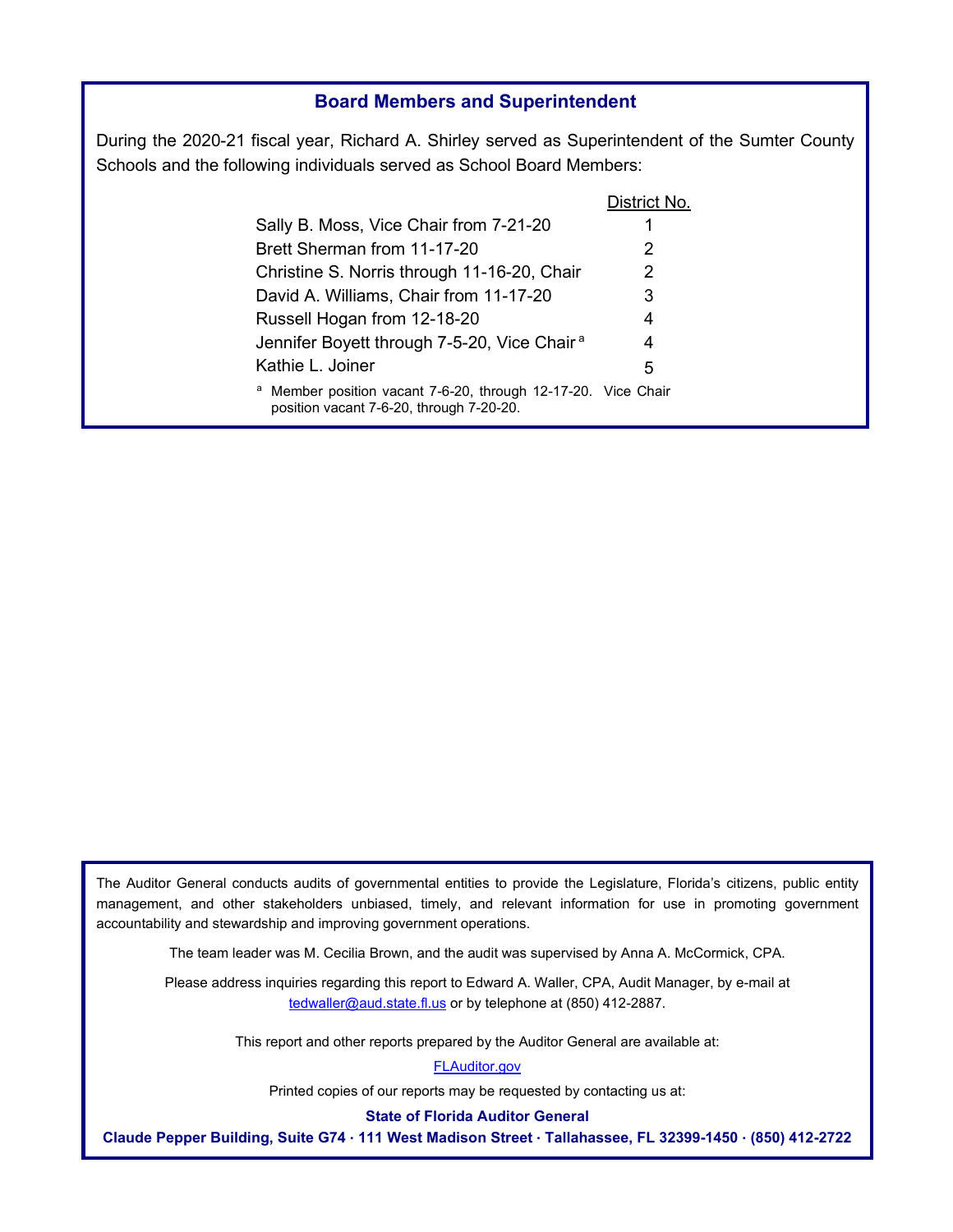## **SUMTER COUNTY DISTRICT SCHOOL BOARD TABLE OF CONTENTS**

|                                                                                                                                                                         | Page<br>No.    |
|-------------------------------------------------------------------------------------------------------------------------------------------------------------------------|----------------|
|                                                                                                                                                                         | Ť              |
| <b>INDEPENDENT AUDITOR'S REPORT</b>                                                                                                                                     |                |
|                                                                                                                                                                         | $\mathbf{1}$   |
|                                                                                                                                                                         | 3              |
|                                                                                                                                                                         | $\overline{4}$ |
| <b>BASIC FINANCIAL STATEMENTS</b>                                                                                                                                       |                |
|                                                                                                                                                                         | 13             |
|                                                                                                                                                                         | 14             |
|                                                                                                                                                                         | 16             |
| Reconciliation of the Governmental Funds Balance Sheet                                                                                                                  | 18             |
| Statement of Revenues, Expenditures, and Changes in                                                                                                                     | 20             |
| Reconciliation of the Governmental Funds Statement of<br>Revenues, Expenditures, and Changes in Fund Balances                                                           | 22             |
|                                                                                                                                                                         | 23             |
| Statement of Revenues, Expenses, and Changes in Fund                                                                                                                    | 24             |
|                                                                                                                                                                         | 25             |
|                                                                                                                                                                         | 26             |
| OTHER REQUIRED SUPPLEMENTARY INFORMATION                                                                                                                                |                |
| Budgetary Comparison Schedule – General and Major Special Revenue Funds                                                                                                 | 60             |
| Schedule of Changes in the District's Total OPEB Liability and Related Ratios                                                                                           | 62             |
| Schedule of the District's Proportionate Share of the Net Pension Liability - Florida                                                                                   | 63             |
| Schedule of District Contributions - Florida Retirement System Pension Plan                                                                                             | 63             |
| Schedule of the District's Proportionate Share of the Net Pension Liability - Health                                                                                    | 64             |
| Schedule of District Contributions - Health Insurance Subsidy Pension Plan                                                                                              | 64             |
|                                                                                                                                                                         | 65             |
|                                                                                                                                                                         | 66             |
| INDEPENDENT AUDITOR'S REPORT ON INTERNAL CONTROL OVER<br>FINANCIAL REPORTING AND ON COMPLIANCE AND OTHER MATTERS<br>BASED ON AN AUDIT OF FINANCIAL STATEMENTS PERFORMED | 68             |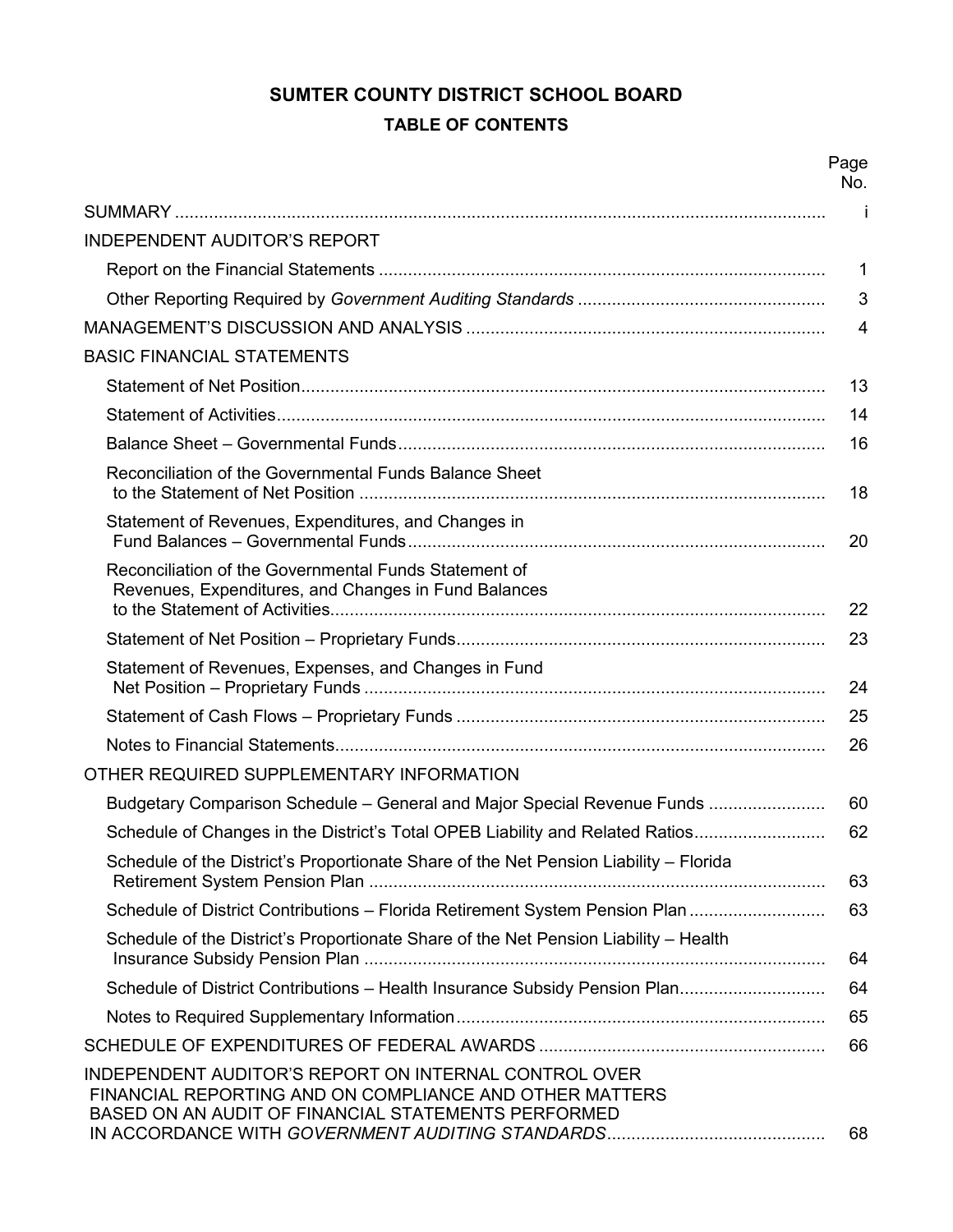## **SUMTER COUNTY DISTRICT SCHOOL BOARD**

## **TABLE OF CONTENTS (CONTINUED)**

Page No.

| INDEPENDENT AUDITOR'S REPORT ON COMPLIANCE FOR EACH MAJOR |  |
|-----------------------------------------------------------|--|
| FEDERAL PROGRAM AND REPORT ON INTERNAL CONTROL OVER       |  |
|                                                           |  |
|                                                           |  |
|                                                           |  |
|                                                           |  |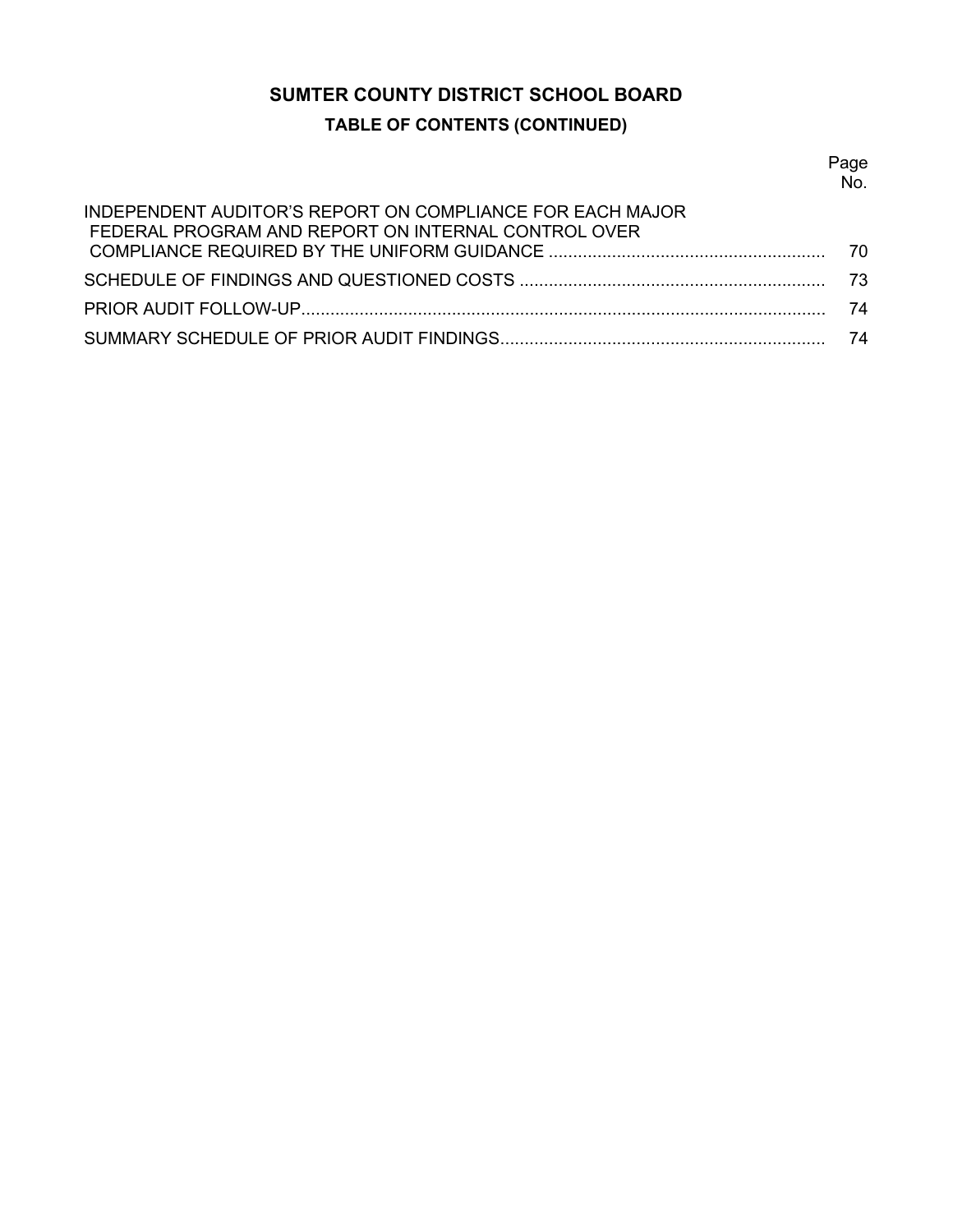#### SUMMARY OF REPORT ON FINANCIAL STATEMENTS

<span id="page-4-0"></span>Our audit disclosed that the basic financial statements of the Sumter County District School Board (District) were presented fairly, in all material respects, in accordance with prescribed financial reporting standards.

SUMMARY OF REPORT ON INTERNAL CONTROL AND COMPLIANCE

Our audit did not identify any deficiencies in internal control over financial reporting that we consider to be material weaknesses.

The results of our tests disclosed no instances of noncompliance or other matters that are required to be reported under *Government Auditing Standards* issued by the Comptroller General of the United States*.* 

#### SUMMARY OF REPORT ON FEDERAL AWARDS

We audited the District's compliance with applicable Federal awards requirements. The Child Nutrition Cluster, Coronavirus Relief Fund, and Education Stabilization Fund were audited as major Federal programs. The results of our audit indicated that the District materially complied with the requirements that could have a direct and material effect on each of its major Federal programs.

#### AUDIT OBJECTIVES AND SCOPE

Our audit objectives were to determine whether the School Board and its officers with administrative and stewardship responsibilities for District operations:

- Presented the District's basic financial statements in accordance with generally accepted accounting principles;
- Established and implemented internal control over financial reporting and compliance with requirements that could have a direct and material effect on the financial statements or on the District's major Federal programs; and
- Complied with the various provisions of laws, rules, regulations, contracts, and grant agreements that are material to the financial statements, and those applicable to the District's major Federal programs.

The scope of this audit included an examination of the District's basic financial statements and the accompanying Schedule of Expenditures of Federal Awards, as of and for the fiscal year ended June 30, 2021. We obtained an understanding of the District's environment, including its internal control, and assessed the risk of material misstatement necessary to plan the audit of the basic financial statements and Federal awards. We also examined various transactions to determine whether they were executed, in both manner and substance, in accordance with governing provisions of laws, rules, regulations, contracts, and grant agreements.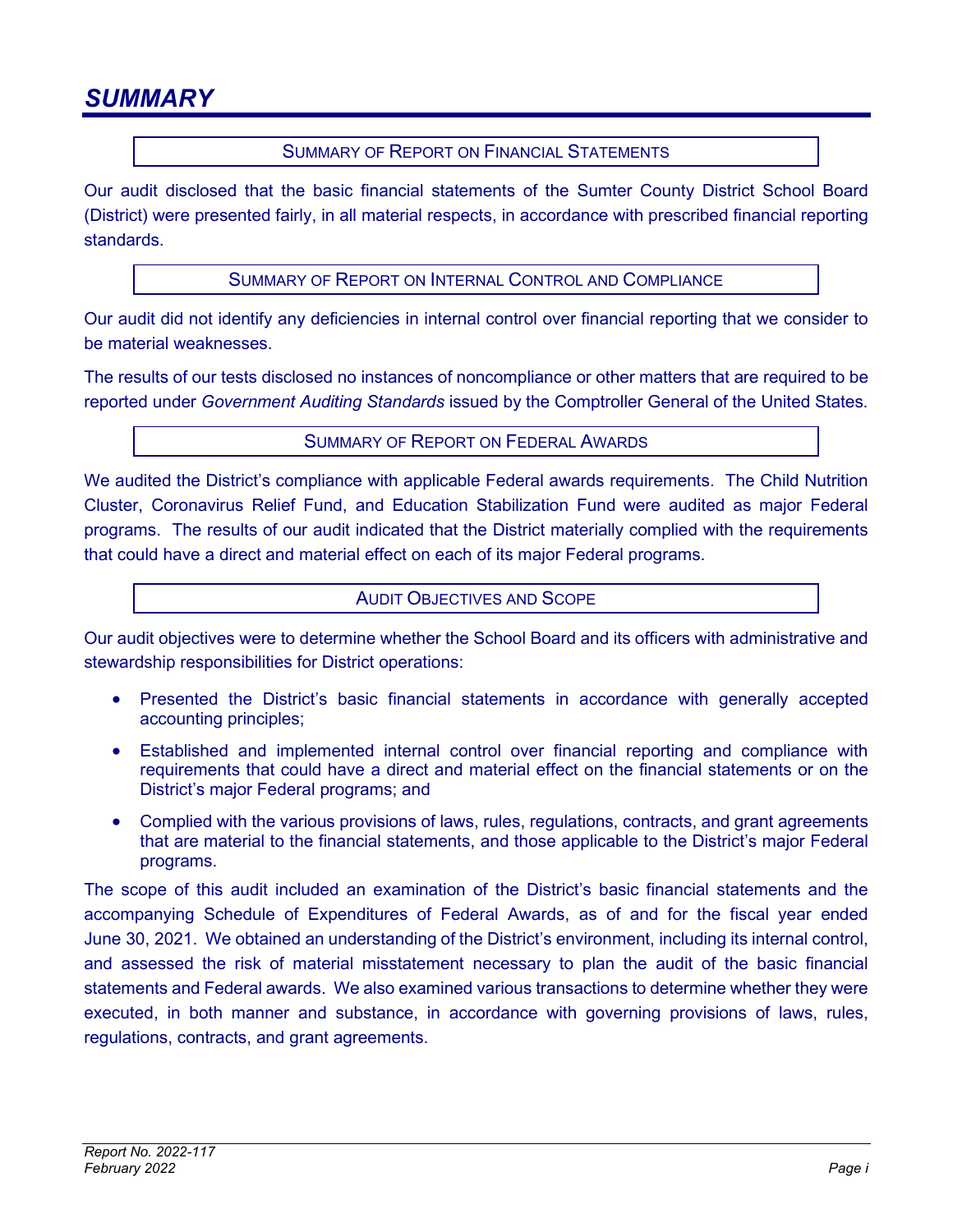#### AUDIT METHODOLOGY

We conducted our audit in accordance with auditing standards generally accepted in the United States of America; applicable standards contained in*Government Auditing Standards*, issued by the Comptroller General of the United States; and Title 2 U.S. *Code of Federal Regulations* Part 200, *Uniform Administrative Requirements, Cost Principles, and Audit Requirements for Federal Awards*.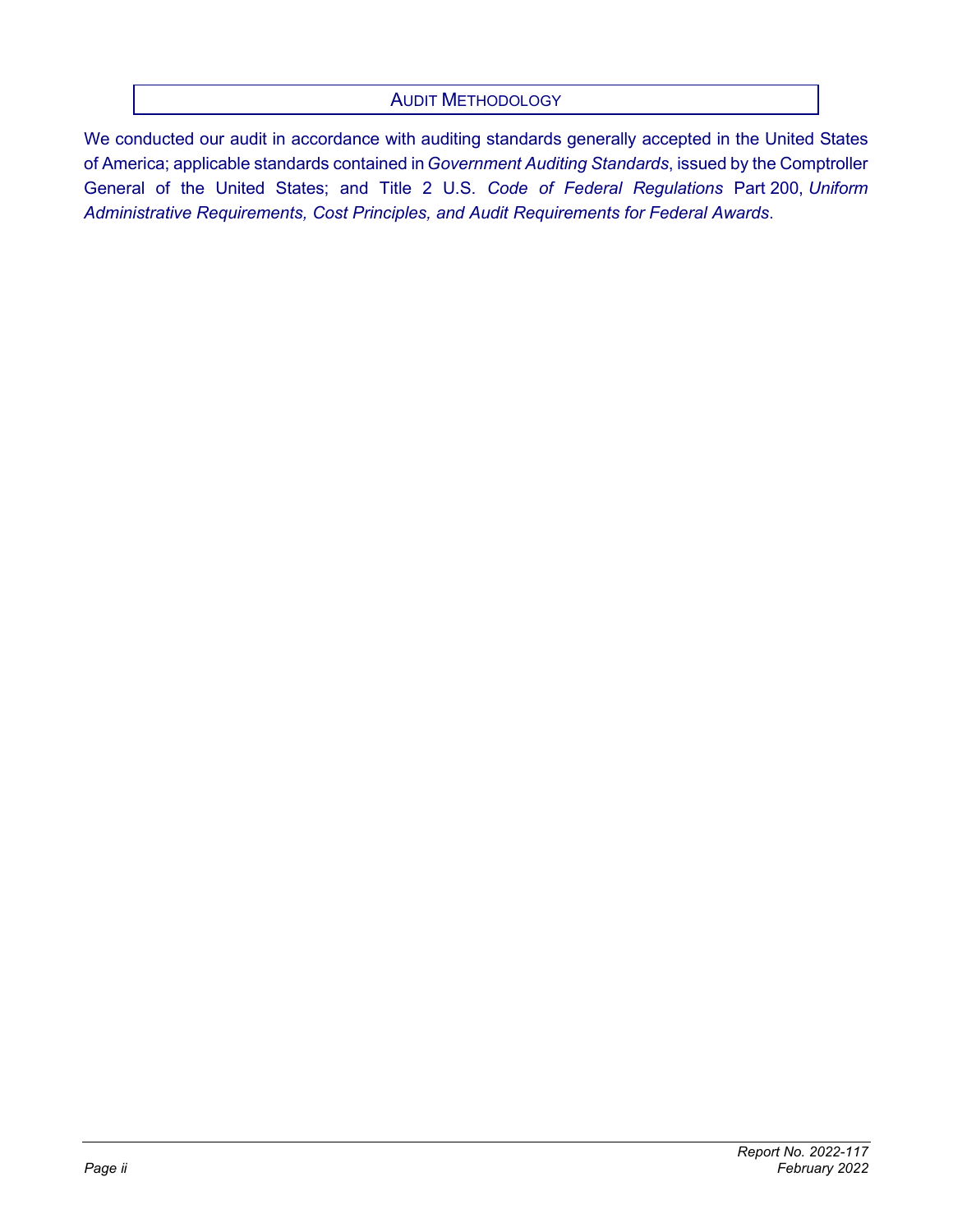<span id="page-6-1"></span>

Sherrill F. Norman, CPA Auditor General

# **AUDITOR GENERAL STATE OF FLORIDA**

Claude Denson Pepper Building, Suite G74 111 West Madison Street Tallahassee, Florida 32399-1450



Phone: (850) 412-2722 Fax: (850) 488-6975

The President of the Senate, the Speaker of the House of Representatives, and the Legislative Auditing Committee

#### **INDEPENDENT AUDITOR'S REPORT**

#### <span id="page-6-0"></span>**Report on the Financial Statements**

We have audited the accompanying financial statements of the governmental activities, the discretely presented component unit, each major fund, and the aggregate remaining fund information of the Sumter County District School Board, as of and for the fiscal year ended June 30, 2021, and the related notes to the financial statements, which collectively comprise the District's basic financial statements as listed in the table of contents.

#### *Management's Responsibility for the Financial Statements*

Management is responsible for the preparation and fair presentation of these financial statements in accordance with accounting principles generally accepted in the United States of America; this includes the design, implementation, and maintenance of internal control relevant to the preparation and fair presentation of financial statements that are free from material misstatement, whether due to fraud or error.

#### *Auditor's Responsibility*

Our responsibility is to express opinions on these financial statements based on our audit. We did not audit the financial statements of the school internal funds, which represent 9 percent, 0 percent, 11 percent, 7 percent, and 6 percent, respectively, of the assets, liabilities, fund balance, revenues, and expenditures of the aggregate remaining fund information. In addition, we did not audit the financial statements of the discretely presented component unit, which represent 100 percent of the transactions and account balances of the discretely presented component unit columns. The financial statements of the school internal funds and the discretely presented component unit were audited by other auditors whose reports have been furnished to us, and our opinions, insofar as they relate to the amounts included for those financial statements, are based solely on the reports of the other auditors. We conducted our audit in accordance with auditing standards generally accepted in the United States of America and the standards applicable to financial audits contained in *Government Auditing Standards*, issued by the Comptroller General of the United States. Those standards require that we plan and perform the audit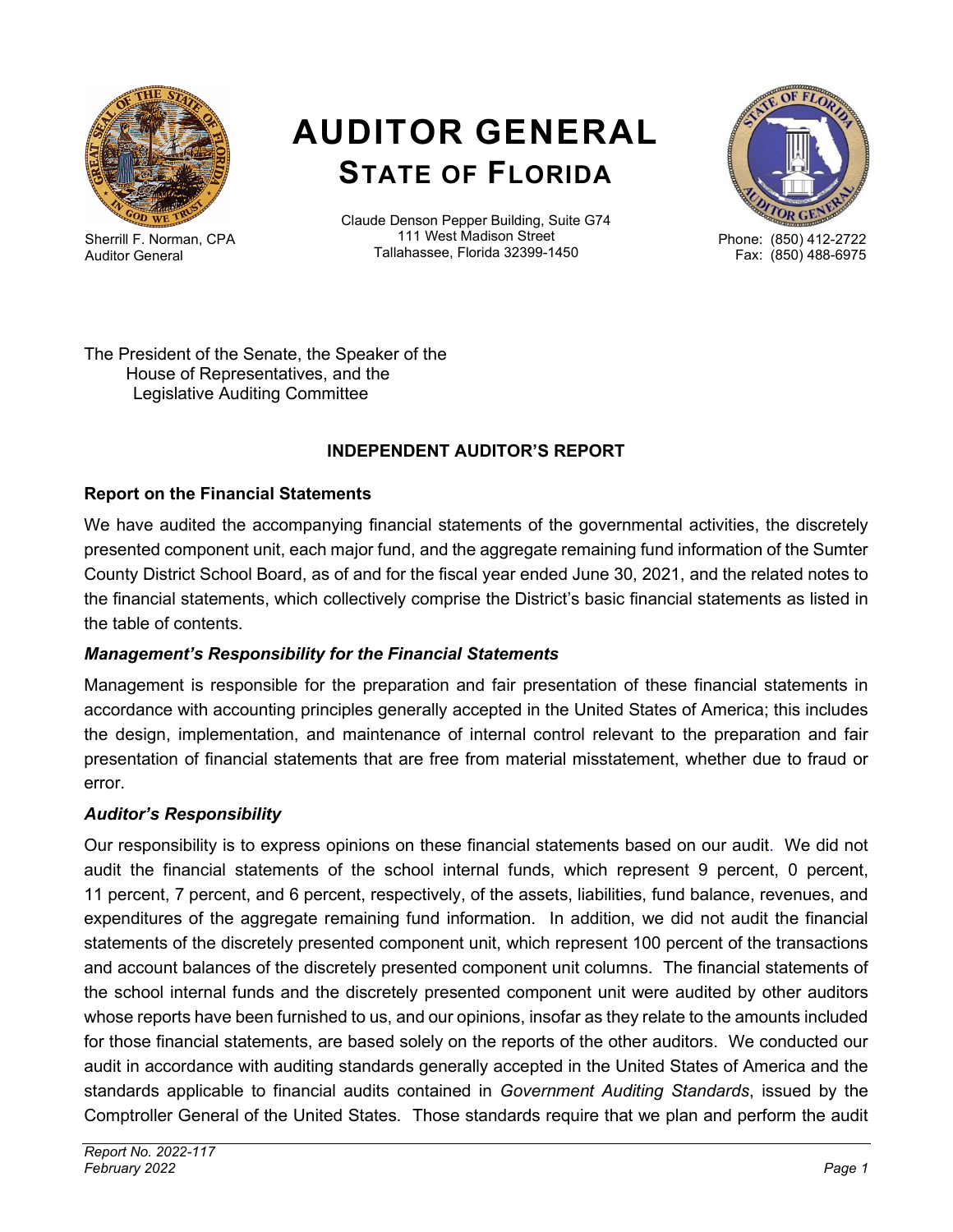to obtain reasonable assurance about whether the financial statements are free from material misstatement.

An audit involves performing procedures to obtain audit evidence about the amounts and disclosures in the financial statements. The procedures selected depend on the auditor's judgment, including the assessment of the risks of material misstatement of the financial statements, whether due to fraud or error. In making those risk assessments, the auditor considers internal control relevant to the entity's preparation and fair presentation of the financial statements in order to design audit procedures that are appropriate in the circumstances, but not for the purpose of expressing an opinion on the effectiveness of the entity's internal control. Accordingly, we express no such opinion. An audit also includes evaluating the appropriateness of accounting policies used and the reasonableness of significant accounting estimates made by management, as well as evaluating the overall presentation of the financial statements.

We believe that the audit evidence we have obtained is sufficient and appropriate to provide a basis for our audit opinions.

#### *Opinions*

In our opinion, based on our audit and the reports of other auditors, the financial statements referred to above present fairly, in all material respects, the respective financial position of the governmental activities, the discretely presented component unit, each major fund, and the aggregate remaining fund information of the Sumter County District School Board, as of June 30, 2021, and the respective changes in financial position and, where applicable, cash flows thereof for the fiscal year then ended in accordance with accounting principles generally accepted in the United States of America.

#### *Emphasis of Matter*

As discussed in Note II. to the financial statements, the District and the discretely presented component unit implemented Governmental Accounting Standards Board Statement No. 84, *Fiduciary Activities*, which is a change in accounting principle that addresses accounting and financial reporting for fiduciary activities. This affects the comparability of amounts reported for the 2020-21 fiscal year with amounts reported for the 2019-20 fiscal year. Our opinion is not modified with respect to this matter.

#### *Other Matters*

#### *Required Supplementary Information*

Accounting principles generally accepted in the United States of America require that **MANAGEMENT'S DISCUSSION AND ANALYSIS**, the **Budgetary Comparison Schedule – General and Major Special Revenue Funds**, **Schedule of Changes in the District's Total OPEB Liability and Related Ratios**, **Schedule of the District's Proportionate Share of the Net Pension Liability – Florida Retirement System Pension Plan**, **Schedule of District Contributions – Florida Retirement System Pension Plan**, **Schedule of the District's Proportionate Share of the Net Pension Liability – Health Insurance Subsidy Pension Plan**, **Schedule of District Contributions – Health Insurance Subsidy Pension Plan**, and **Notes to Required Supplementary Information**, as listed in the table of contents, be presented to supplement the basic financial statements. Such information, although not a part of the basic financial statements, is required by the Governmental Accounting Standards Board who considers it to be an essential part of financial reporting for placing the basic financial statements in an appropriate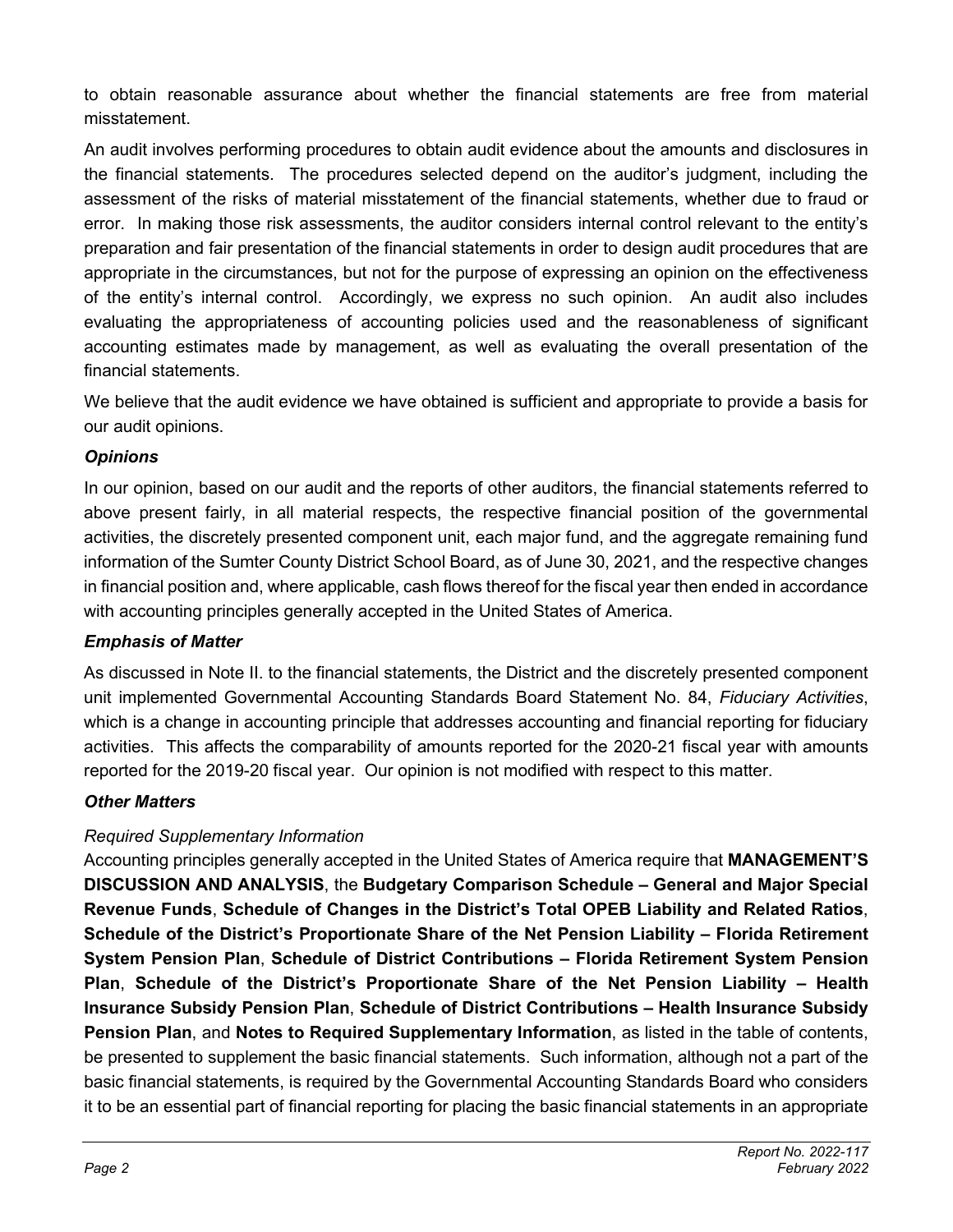<span id="page-8-1"></span>operational, economic, or historical context. We have applied certain limited procedures to the required supplementary information in accordance with auditing standards generally accepted in the United States of America, which consisted of inquiries of management about the methods of preparing the information and comparing the information for consistency with management's responses to our inquiries, the basic financial statements, and other knowledge we obtained during our audit of the basic financial statements. We do not express an opinion or provide any assurance on the information because the limited procedures do not provide us with sufficient evidence to express an opinion or provide any assurance.

#### *Supplementary Information*

Our audit was conducted for the purpose of forming opinions on the financial statements that collectively comprise the District's basic financial statements. The accompanying **SCHEDULE OF EXPENDITURES OF FEDERAL AWARDS**, as required by Title 2 U.S. *Code of Federal Regulations* Part 200, *Uniform Administrative Requirements, Cost Principles, and Audit Requirements for Federal Awards*, is presented for purposes of additional analysis and is not a required part of the basic financial statements.

The accompanying **SCHEDULE OF EXPENDITURES OF FEDERAL AWARDS** is the responsibility of management and was derived from and relates directly to the underlying accounting and other records used to prepare the basic financial statements. Such information has been subjected to the auditing procedures applied in the audit of the basic financial statements and certain additional procedures, including comparing and reconciling such information directly to the underlying accounting and other records used to prepare the basic financial statements or to the basic financial statements themselves, and other additional procedures in accordance with auditing standards generally accepted in the United States of America. In our opinion, the accompanying **SCHEDULE OF EXPENDITURES OF FEDERAL AWARDS** is fairly stated, in all material respects, in relation to the basic financial statements as a whole.

#### <span id="page-8-0"></span>**Other Reporting Required by** *Government Auditing Standards*

In accordance with *Government Auditing Standards*, we have also issued our report dated February 8, 2022, on our consideration of the District's internal control over financial reporting and on our tests of its compliance with certain provisions of laws, rules, regulations, contracts, and grant agreements and other matters included under the heading **INDEPENDENT AUDITOR'S REPORT ON INTERNAL CONTROL OVER FINANCIAL REPORTING AND ON COMPLIANCE AND OTHER MATTERS BASED ON AN AUDIT OF FINANCIAL STATEMENTS PERFORMED IN ACCORDANCE WITH**  *GOVERNMENT AUDITING STANDARDS*. The purpose of that report is solely to describe the scope of our testing of internal control over financial reporting and compliance and the results of that testing, and not to provide an opinion on the effectiveness of the District's internal control over financial reporting or on compliance. That report is an integral part of an audit performed in accordance with *Government Auditing Standards* in considering the District's internal control over financial reporting and compliance.

Respectfully submitted,

Sherrill F. Norman, CPA Tallahassee, Florida February 8, 2022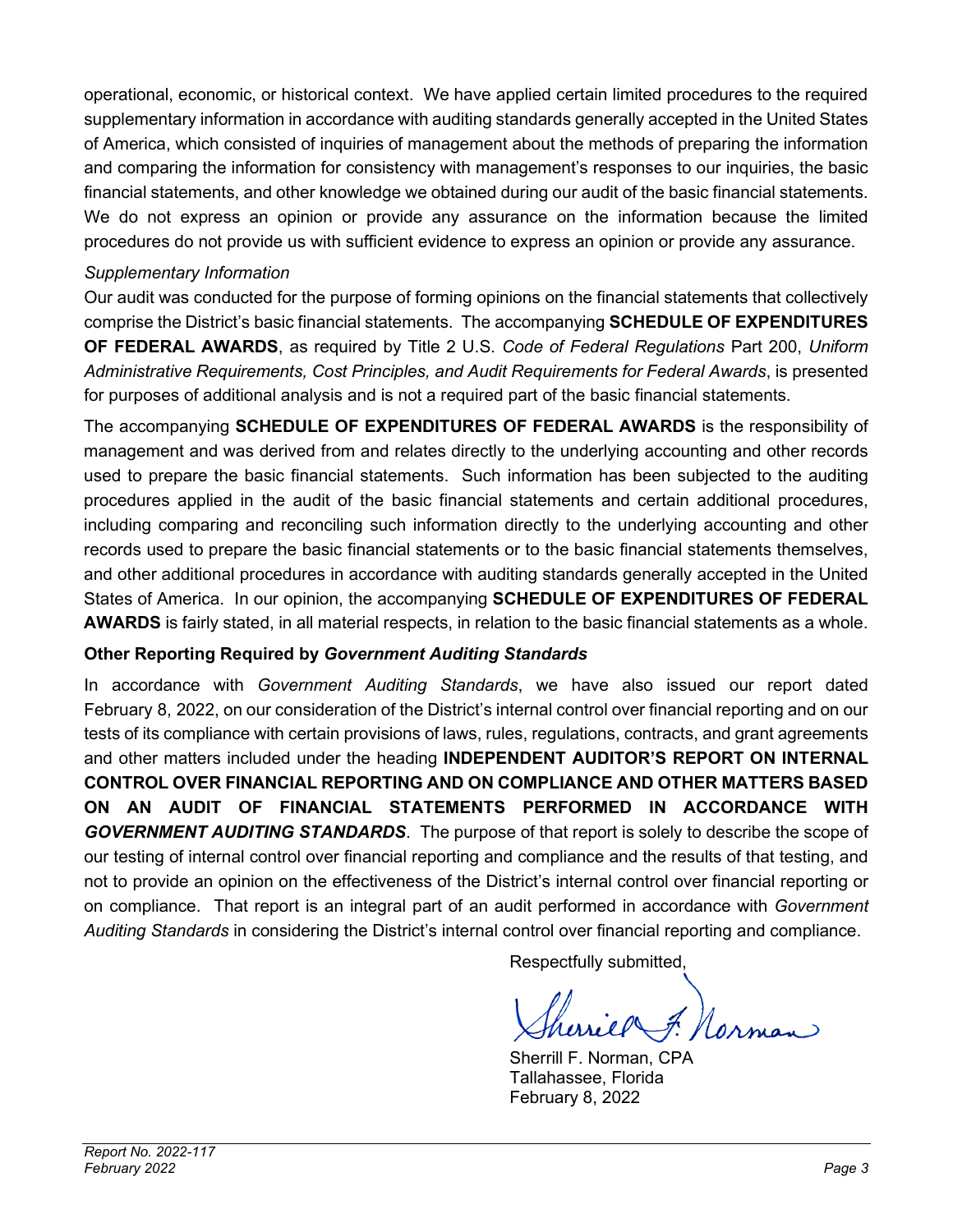## <span id="page-9-1"></span><span id="page-9-0"></span>*MANAGEMENT'S DISCUSSION AND ANALYSIS*

The management of the Sumter County District School Board has prepared the following discussion and analysis to (a) assist the reader in focusing on significant financial issues, (b) provide an overview and analysis of the District's financial activities, (c) identify changes in the District's financial position, (d) identify material deviations from the approved budget, and (e) highlight significant issues in individual funds, for the fiscal year ended June 30, 2021. The information contained in the Management's Discussion and Analysis (MD&A) is intended to highlight significant transactions, events, and conditions and should be considered in conjunction with the District's financial statements and notes to financial statements found immediately following the MD&A.

#### FINANCIAL HIGHLIGHTS

Key financial highlights for the 2020-21 fiscal year are as follows:

- Overall, the District's financial position increased from the prior fiscal year. The District's total net position increased by \$3,579,894.
- During the current fiscal year, General Fund revenues and other financing sources exceeded expenditures and other financing uses by \$641,895.

OVERVIEW OF FINANCIAL STATEMENTS

The basic financial statements consist of three components:

- Government-wide financial statements;
- Fund financial statements: and
- Notes to financial statements.

In addition, this report presents certain required supplementary information, which includes the MD&A, budgetary comparison schedule, a schedule of changes in the total other postemployment benefits (OPEB) liability and related ratios, schedules related to pensions, and notes to required supplementary information.

#### **Government-Wide Financial Statements**

The government-wide financial statements provide both short-term and long-term information about the District's overall financial condition in a manner similar to those of a private-sector business. The statements include a statement of net position and a statement of activities that are designed to provide consolidated financial information about the governmental activities of the District presented on the accrual basis of accounting. The statement of net position provides information about the District's financial position, its assets, liabilities, and deferred inflows/outflows of resources, using an economic resources measurement focus. Assets plus deferred outflows of resources, less liabilities and deferred inflows of resources, equals net position, which is a measure of the District's financial health. The statement of activities presents information about the change in the District's net position, the results of operations, during the fiscal year. An increase or decrease in net position is an indication of whether the District's financial health is improving or deteriorating.

The government-wide statements present the District's activities in the following categories: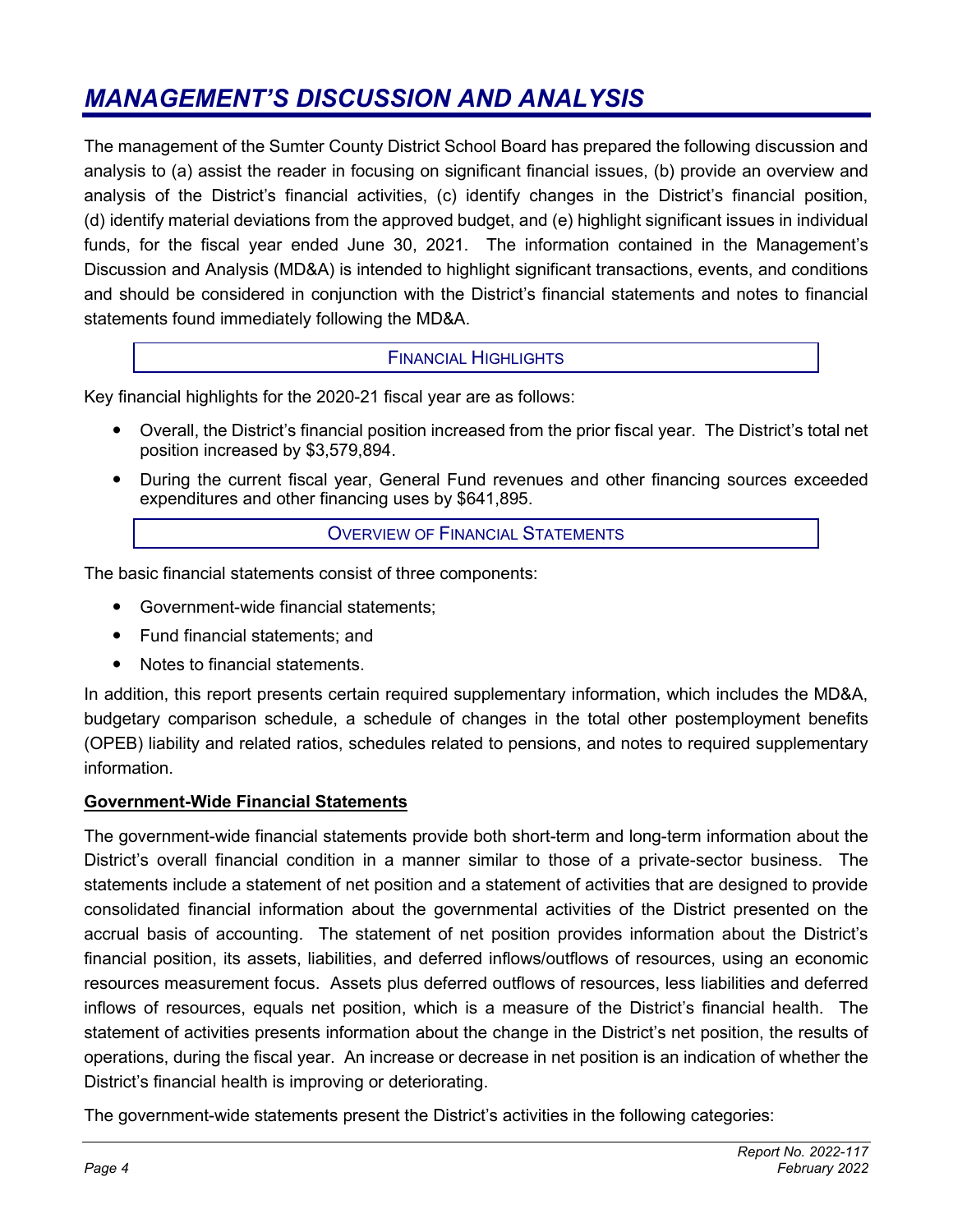- Governmental activities This represents most of the District's services, including its educational programs such as basic, vocational, adult, and exceptional education. Support functions such as transportation and administration are also included. Local property taxes and the State's education finance program provide most of the resources that support these activities.
- Component units The District presents two separate legal entities in this report.
	- $\circ$  The Villages Charter School, Inc. is a legally separate organization and component unit that is included in this report because it meets the criteria for inclusion provided by generally accepted accounting principles. Financial information for this component unit is reported separately from the financial information presented for the primary government.
	- o The Sumter County School Board Leasing Corporation (Leasing Corporation), although also a legally separate entity, was formed to facilitate financing for the acquisition of facilities and equipment for the District. Due to the substantive economic relationship between the District and the Leasing Corporation, the Leasing Corporation has been included (blended) as an integral part of the primary government.

#### **Fund Financial Statements**

Fund financial statements are one of the components of the basic financial statements. A fund is a grouping of related accounts that is used to maintain control over resources that have been segregated for specific activities or objectives. The District uses fund accounting to ensure and demonstrate compliance with finance-related legal requirements and prudent fiscal management. Certain funds are established by law while others are created by legal agreements, such as bond covenants. Fund financial statements provide more detailed information about the District's financial activities, focusing on its most significant or "major" funds rather than fund types. This is in contrast to the entitywide perspective contained in the government-wide statements. All of the District's funds may be classified within one of the broad categories discussed below.

**Governmental Funds**: Governmental funds are used to account for essentially the same functions reported as governmental activities in the government-wide financial statements. However, unlike the government-wide financial statements, governmental fund financial statements focus on near-term inflows and outflows of spendable resources, as well as on balances of spendable resources available at the end of the fiscal year. Such information may be useful in assessing a government's near-term financing requirements.

Because the focus of governmental funds is narrower than that of the government-wide financial statements, it is useful to compare the information presented for governmental funds with similar information presented for governmental activities in the government-wide financial statements. By doing so, readers may better understand the long-term impact of the government's near-term financing decisions. Both the governmental funds balance sheet and the governmental funds statement of revenues, expenditures, and changes in fund balances provide a reconciliation to facilitate this comparison between governmental funds and governmental activities.

The governmental funds balance sheet and statement of revenues, expenditures, and changes in fund balances provide detailed information about the District's most significant funds. The District's major funds are the General Fund, Special Revenue – Other Fund, Special Revenue – Federal Education Stabilization Fund, Capital Projects – Local Capital Improvement Fund, and Capital Projects – Other Fund. Data from the other governmental funds are combined into a single, aggregated presentation.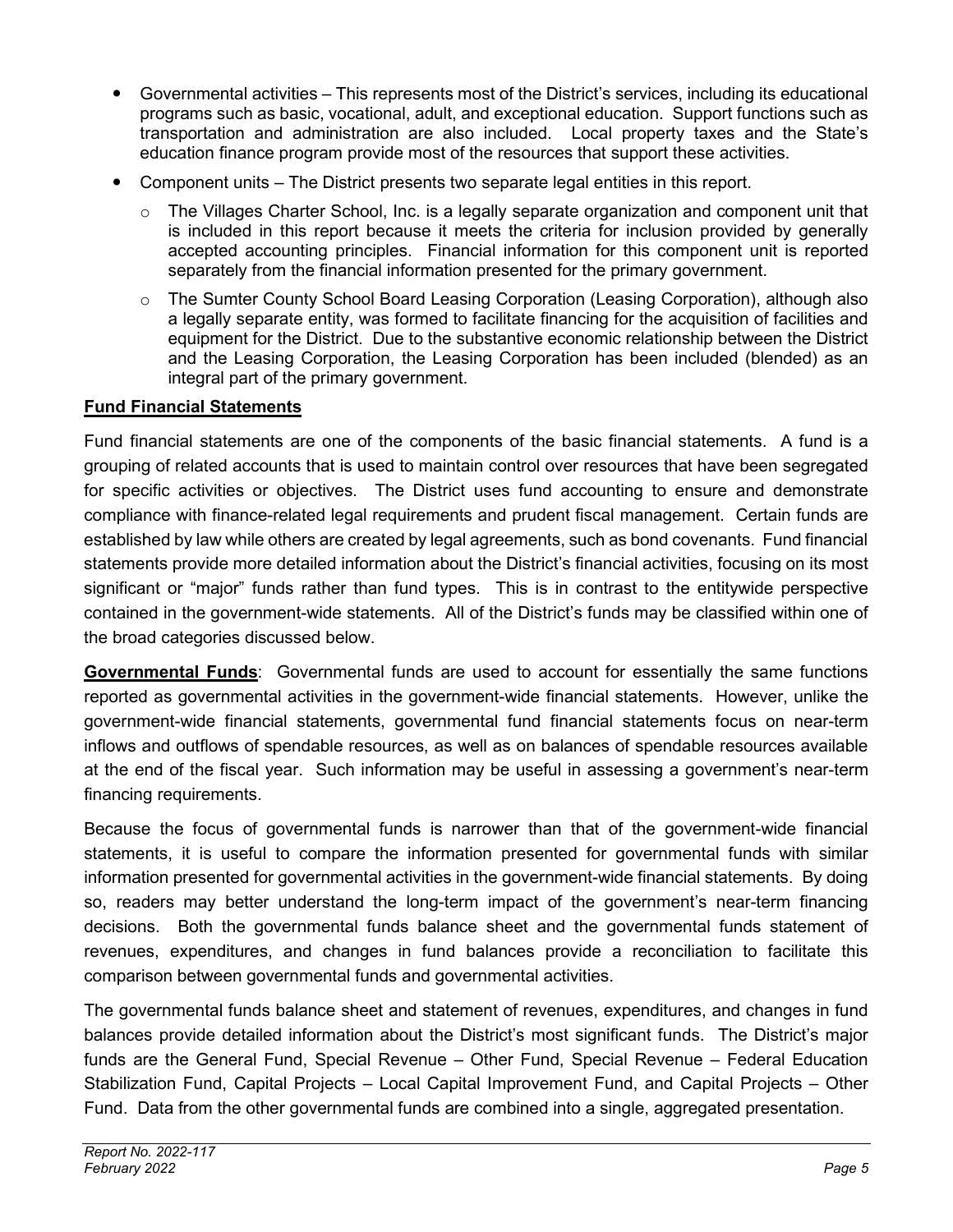The District adopts an annual appropriated budget for its governmental funds. A budgetary comparison schedule has been provided for the General and major Special Revenue Funds to demonstrate compliance with the budget.

**Proprietary Funds**: Proprietary funds may be established to account for activities in which a fee is charged for services. The District maintains one type of proprietary fund, which is an internal service fund. Internal service funds are used to report activities that provide goods and services to support the District's other programs and functions through user charges. The District uses the internal service fund to account for its self-insured workers' compensation and health insurance programs. Since these services predominantly benefit governmental rather than business-type functions, the internal service fund has been included within governmental activities in the government-wide financial statements.

#### **Notes to Financial Statements**

The notes provide additional information that is essential for a full understanding of the data provided in the government-wide and fund financial statements.

#### **Other Information**

In addition to the basic financial statements and accompanying notes, this report also presents required supplementary information concerning the District's net pension and total OPEB liabilities.

GOVERNMENT-WIDE FINANCIAL ANALYSIS

This section is used to present condensed financial information from the government-wide statements that compare the current year to the prior year.

Total assets of the District amount to \$103,314,028 and \$95,244,579 as of June 30, 2021, and June 30, 2020, respectively. The current ratio is 5.21:1 with current assets of \$16,870,584 and current liabilities of \$3,236,570. The other assets not considered to be current assets for the purpose of computing the current ratio include capital credits receivable, and cash and cash equivalents and investments restricted for capital improvements of \$17,229,409 and for debt service of \$209,390. The prior year current ratio was 7.06:1 with current assets of \$14,624,330 and current liabilities of \$2,070,028.

As noted earlier, net position over time may serve as a useful indicator of a government's financial health. The following is a summary of the District's net position as of June 30, 2021, compared to net position as of June 30, 2020: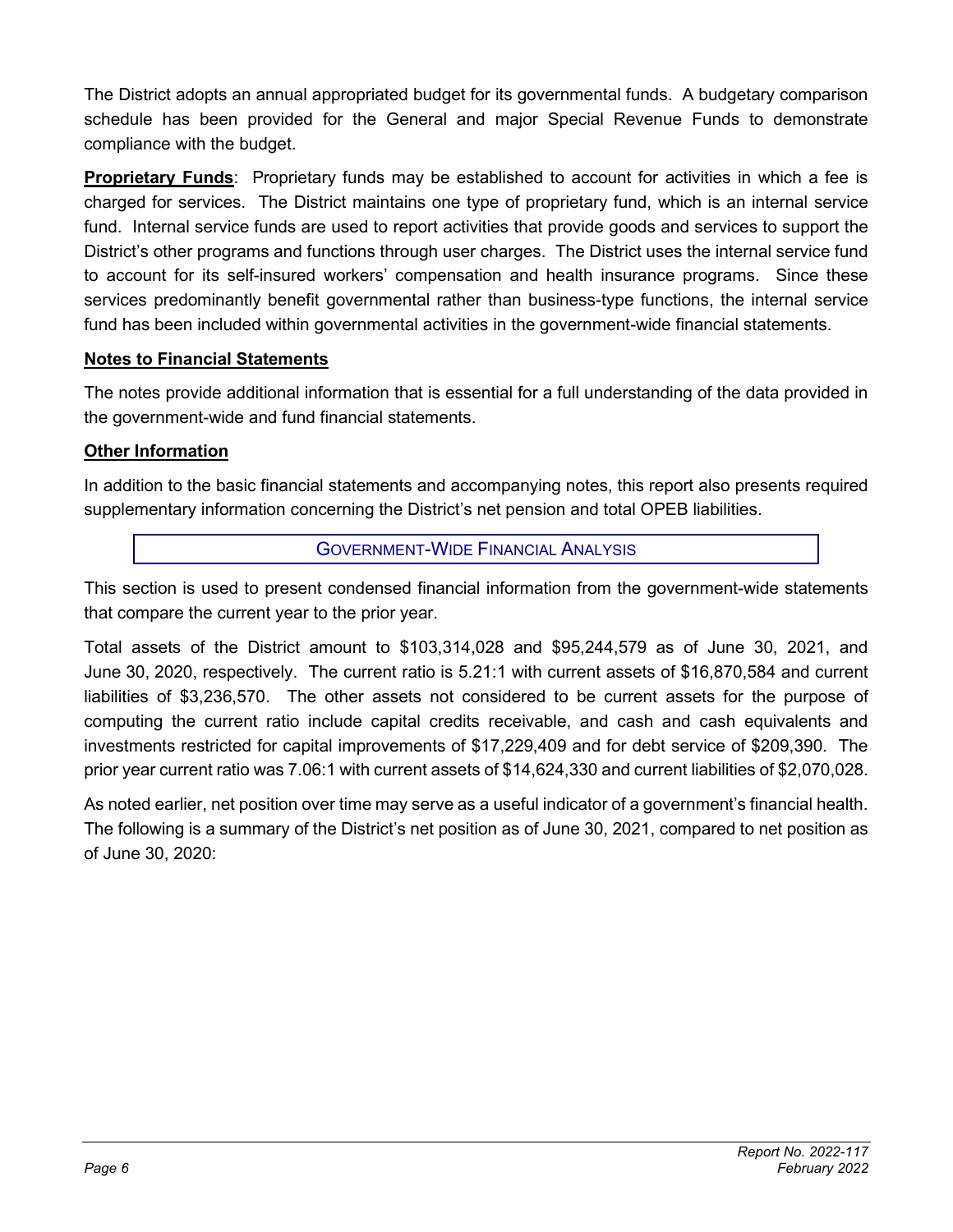#### **Net Position, End of Year**

|                                       | Governmental      |              |  |  |  |
|---------------------------------------|-------------------|--------------|--|--|--|
|                                       | <b>Activities</b> |              |  |  |  |
|                                       | 6-30-21           | 6-30-20      |  |  |  |
| <b>Current and Other Assets</b>       | \$16,870,584      | \$14,624,330 |  |  |  |
| <b>Other Assets</b>                   | 18,936,356        | 14,113,891   |  |  |  |
| <b>Capital Assets</b>                 | 67,507,088        | 66,506,358   |  |  |  |
| <b>Total Assets</b>                   | 103,314,028       | 95,244,579   |  |  |  |
| <b>Deferred Outflows of Resources</b> | 15,312,446        | 13,476,339   |  |  |  |
| Long-Term Liabilities                 | 78,325,563        | 72,280,068   |  |  |  |
| <b>Other Liabilities</b>              | 3,236,570         | 2,070,028    |  |  |  |
| <b>Total Liabilities</b>              | 81,562,133        | 74,350,096   |  |  |  |
| <b>Deferred Inflows of Resources</b>  | 4,684,276         | 6,177,315    |  |  |  |
| Net Position:                         |                   |              |  |  |  |
| Net Investment in Capital Assets      | 45,634,088        | 42,944,358   |  |  |  |
| Restricted                            | 19,280,011        | 14,767,297   |  |  |  |
| Unrestricted (Deficit)                | (32,534,034)      | (29,518,148) |  |  |  |
| <b>Total Net Position</b>             | \$32,380,065      | \$28,193,507 |  |  |  |

The largest portion of the District's net position (\$45,634,088) is investment in capital assets (e.g., land; buildings; furniture, fixtures, and equipment), less any related debt still outstanding. The District uses these capital assets to provide services to students; consequently, these assets are not available for future spending. The capital assets increased by \$1,000,730 over the prior fiscal year primarily due to several major construction projects. Depreciation expense for the year was \$3,352,662.

The restricted portion of the District's net position represents resources that are subject to external restrictions on how they may be used. The deficit unrestricted net position increased by \$3,015,886 primarily due to an increase in net pension liability.

The key elements of the changes in the District's net position for the fiscal years ended June 30, 2021, and June 30, 2020, are as follows: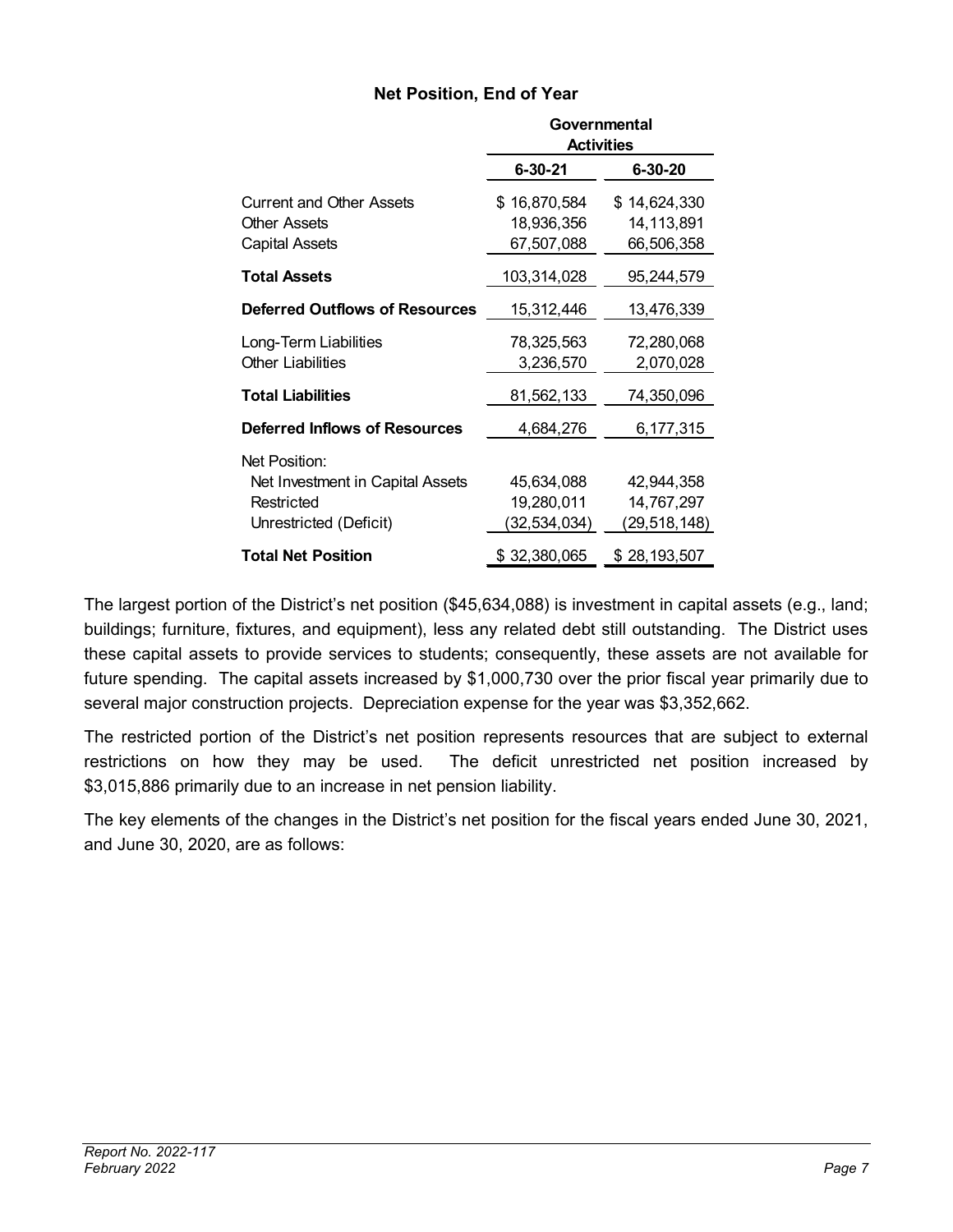#### **Operating Results for the Fiscal Year Ended**

|                                                 | Governmental      |                    |  |  |  |
|-------------------------------------------------|-------------------|--------------------|--|--|--|
|                                                 | <b>Activities</b> |                    |  |  |  |
|                                                 | $6 - 30 - 21$     | $6 - 30 - 20$      |  |  |  |
| Program Revenues:                               |                   |                    |  |  |  |
| <b>Charges for Services</b>                     | \$<br>177,251     | \$<br>179,253      |  |  |  |
| <b>Operating Grants and Contributions</b>       | 3,342,244         | 3,541,122          |  |  |  |
| <b>Capital Grants and Contributions</b>         | 2,150,749         | 2,085,951          |  |  |  |
| <b>General Revenues:</b>                        |                   |                    |  |  |  |
| Property Taxes, Levied for Operational Purposes | 57,042,554        | 53,916,288         |  |  |  |
| Property Taxes, Levied for Capital Projects     | 22,212,054        | 20,629,747         |  |  |  |
| <b>Grants and Contributions Not Restricted</b>  |                   |                    |  |  |  |
| to Specific Programs                            | 22,578,268        | 20,387,952         |  |  |  |
| Unrestricted Investment Earnings                | 85,081            | 442,552            |  |  |  |
| <b>Miscellaneous</b>                            | 1,865,893         | 798,658            |  |  |  |
|                                                 |                   |                    |  |  |  |
| <b>Total Revenues</b>                           | 109,454,094       | 101,981,523        |  |  |  |
| Functions/Program Expenses:                     |                   |                    |  |  |  |
| Instruction                                     | 68,496,821        | 64,750,082         |  |  |  |
| <b>Student Support Services</b>                 | 3,096,412         | 2,959,199          |  |  |  |
| <b>Instructional Media Services</b>             | 715,432           | 688,090            |  |  |  |
| Instruction and Curriculum Development Services | 2,541,479         | 2,849,513          |  |  |  |
| <b>Instructional Staff Training Services</b>    | 961,803           | 894,022            |  |  |  |
| Instruction-Related Technology                  | 1,388,327         | 1,404,483          |  |  |  |
| Board                                           | 698,905           | 614,953            |  |  |  |
| <b>General Administration</b>                   | 1,039,831         | 794,005            |  |  |  |
| School Administration                           | 3,756,231         | 3,806,237          |  |  |  |
| <b>Facilities Acquisition and Construction</b>  | 1,631,198         | 2,254,370          |  |  |  |
| <b>Fiscal Services</b>                          | 610,340           | 612,134            |  |  |  |
| <b>Food Services</b>                            | 3,800,860         | 3,552,058          |  |  |  |
| <b>Central Services</b>                         | 1,120,567         | 1,166,248          |  |  |  |
| <b>Student Transportation Services</b>          | 2,970,242         | 2,918,445          |  |  |  |
| Operation of Plant                              | 5,052,608         | 4,476,062          |  |  |  |
| Maintenance of Plant                            | 2,500,304         | 2,378,345          |  |  |  |
| Administrative Technology Services              | 583,901           | 573,452            |  |  |  |
| <b>Community Services</b>                       | 909,892           | 26,171             |  |  |  |
| Unallocated Interest on Long-Term Debt          | 646,385           | 733,793            |  |  |  |
| <b>Unallocated Depreciation Expense</b>         | 3,352,662         | 3,310,203          |  |  |  |
| <b>Total Functions/Program Expenses</b>         | 105,874,200       | 100,761,865        |  |  |  |
| <b>Change in Net Position</b>                   | 3,579,894         | 1,219,658          |  |  |  |
| Net Position - Beginning                        | 28, 193, 507      | 26,973,849         |  |  |  |
| Adjustment to Beginning Net Position (1)        | 606,664           |                    |  |  |  |
| Net Position - Beginning, as Restated           | 28,800,171        | 26,973,849         |  |  |  |
| <b>Net Position - Ending</b>                    | 32,380,065<br>\$  | \$<br>28, 193, 507 |  |  |  |

(1) In the 2020-21 fiscal year, the adjustment to beginning net position is due to the District implementing GASB Statement No. 84 and reporting the school internal funds as part of governmental activities.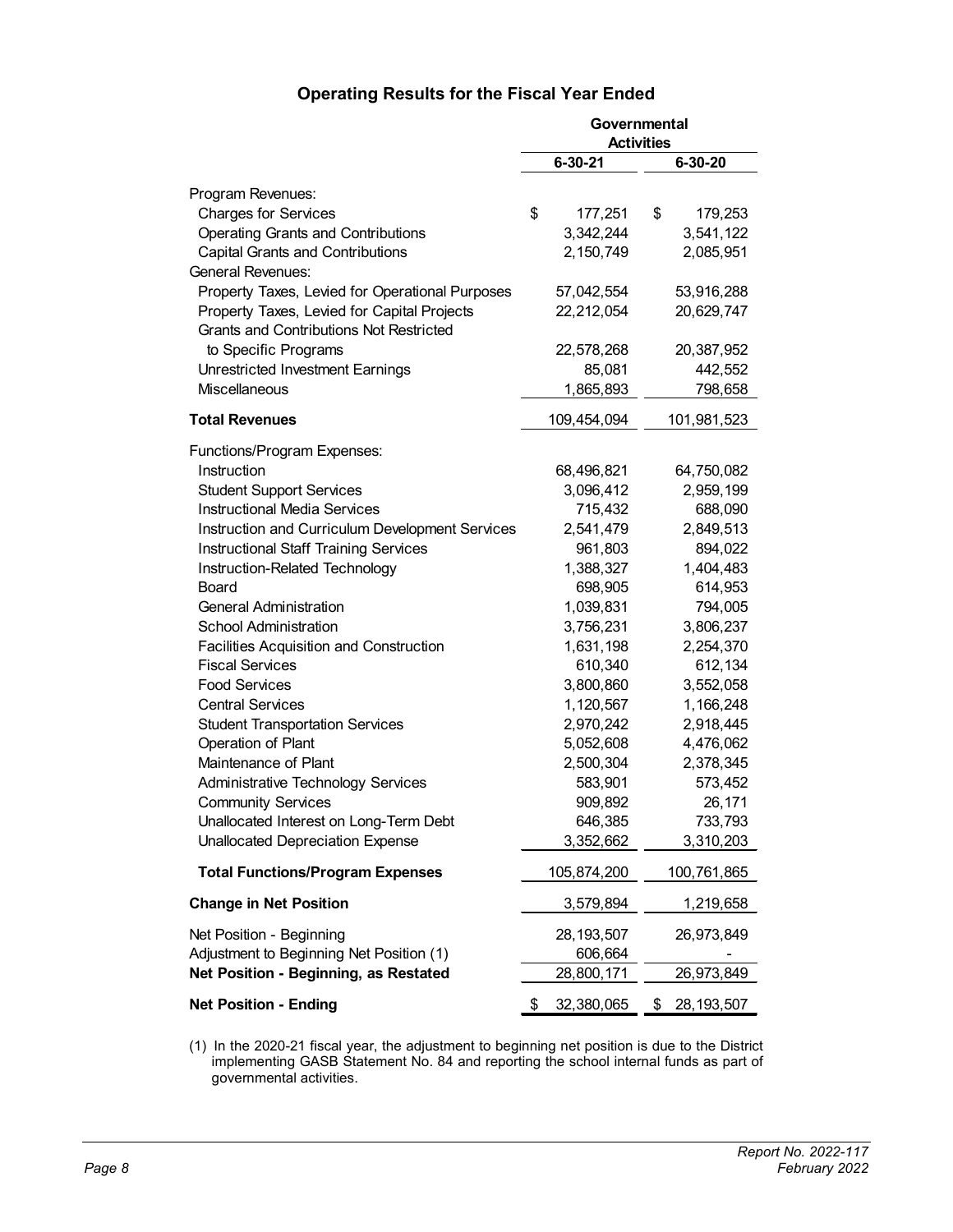The largest revenue source is property tax revenue (72.4 percent) which increased by \$4,708,573, or 6.3 percent, primarily due to an increase in local property values in Sumter County.

Instruction expenses represent 64.7 percent of total governmental expenses and increased by \$3,746,739, or 5.8 percent, due to increased payment to the Charter School and an increase in pension expense.

#### FINANCIAL ANALYSIS OF THE DISTRICT'S FUNDS

#### **Governmental Funds**

The focus of the District's governmental funds is to provide information on near-term inflows, outflows, and balances of spendable resources. Such information is useful in assessing the District's financing requirements. Specifically, unassigned fund balance may serve as a useful measure of a government's net resources available for discretionary use as it represents the portion of fund balance that has not been limited to a particular purpose by an external party, the District, or a group or individual delegated authority by the Board to assign resources for particular purposes.

At fiscal year end, the District's governmental funds reported combined ending fund balances of \$27,921,502, an increase of \$5,358,446, in comparison with the prior fiscal year. The following schedule indicates the fund balances and the total changes in fund balances by major fund and other governmental (nonmajor) funds as reported in the basic financial statements for the fiscal years ended June 30, 2021, and June 30, 2020.

|                                                  | $6 - 30 - 21$ | $6 - 30 - 20$ | <b>Increase</b><br>(Decrease) | Percentage<br>Change |
|--------------------------------------------------|---------------|---------------|-------------------------------|----------------------|
| Major Governmental Funds:                        |               |               |                               |                      |
| General Fund                                     | \$9,875,900   | \$9.234.006   | 641,894<br>\$.                | 6.95%                |
| Capital Projects:                                |               |               |                               |                      |
| Local Capital Improvement                        | 13, 179, 752  | 9.141.200     | 4.038.552                     | 44.18%               |
| Other                                            | 410,937       | 245,123       | 165,814                       | 67.65%               |
| Other Governmental Funds (Nonmajor), as Restated | 4,454,913     | 3,942,727     | 512,186                       | 12.99%               |
| <b>Total</b>                                     | \$27,921,502  | \$22,563,056  | \$5,358,446                   | 23.75%               |

#### **Major Governmental Funds**

The General Fund is the District's chief operating fund. At the end of the current fiscal year, unassigned fund balance is \$6,747,620, while the total fund balance is \$9,875,900. As a measure of the General Fund's liquidity, it may be useful to compare the total assigned and unassigned fund balances to General Fund total revenues. The total assigned and unassigned fund balance is 9.9 percent of the total General Fund revenues, while total fund balance represents 13.5 percent of total General Fund revenues.

During the current fiscal year, the total General Fund balance increased by \$641,894. Revenues and other financing sources increased by \$1,765,411 from the prior fiscal year, while expenditures and other financing uses increased by \$1,933,735.

The following schedule shows the changes in General Fund revenues and other financing sources for fiscal years ended June 30, 2021, and June 30, 2020: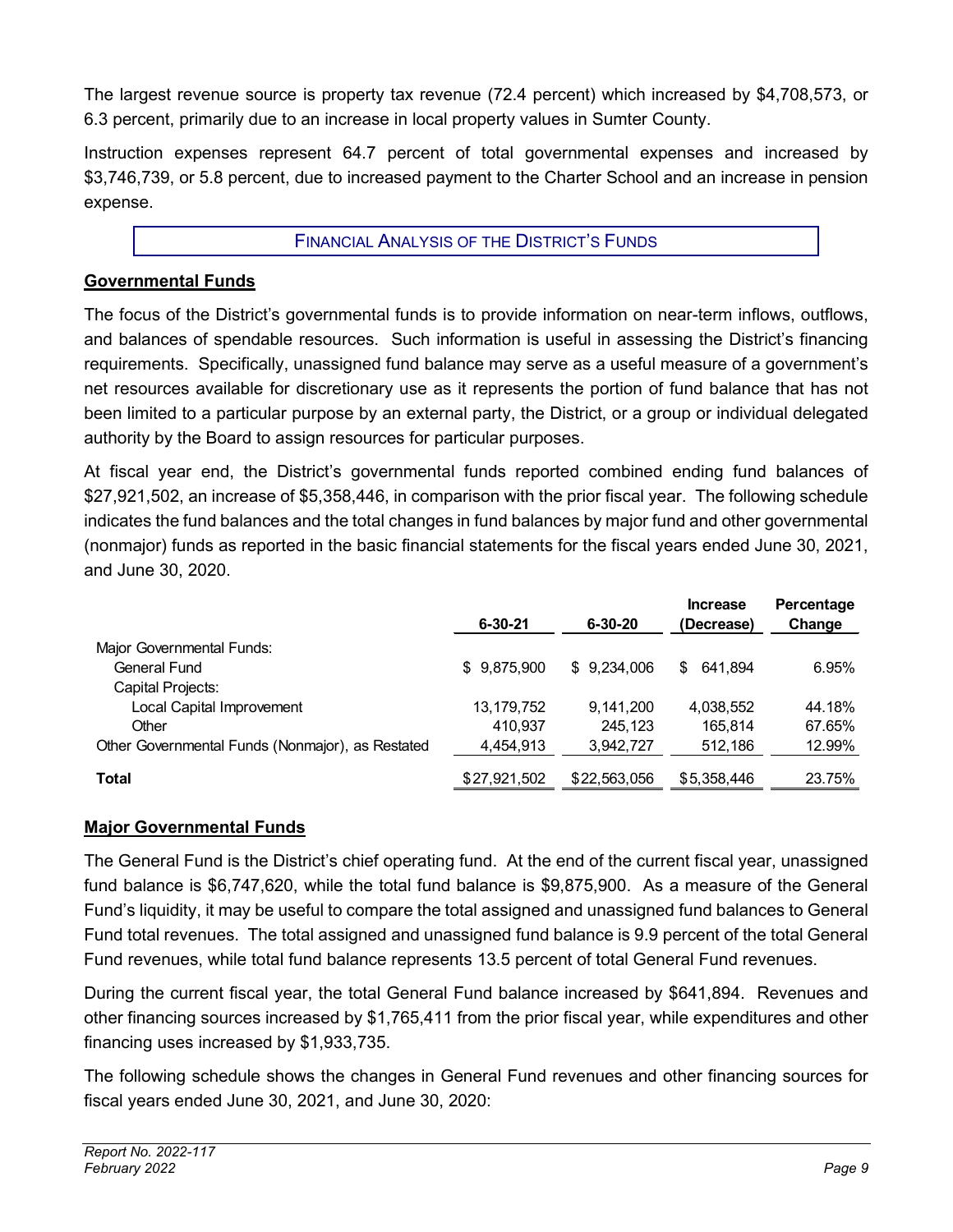|                                 | $6 - 30 - 21$ | $6 - 30 - 20$ | <b>Increase</b><br>(Decrease) | Percentage<br>Change |
|---------------------------------|---------------|---------------|-------------------------------|----------------------|
| Revenues:                       |               |               |                               |                      |
| <b>Federal Revenues</b>         | \$<br>849,081 | \$<br>4.633   | 844.448<br>S                  | 18226.81%            |
| <b>State Revenues</b>           | 14, 124, 883  | 15,384,874    | (1,259,991)                   | $-8.19%$             |
| <b>Property Taxes</b>           | 57,042,554    | 53,916,288    | 3,126,266                     | 5.80%                |
| <b>Other Local Revenue</b>      | 1,015,819     | 1,092,237     | (76,418)                      | $-7.00\%$            |
| Total                           | 73,032,337    | 70,398,032    | 2,634,305                     | 3.74%                |
| <b>Other Financing Sources:</b> |               |               |                               |                      |
| Transfers In                    | 12,537,933    | 13,406,827    | (868,894)                     | -6.48%               |
| <b>Total Revenues and Other</b> |               |               |                               |                      |
| <b>Financing Sources</b>        | \$85,570,270  | \$83,804,859  | \$1,765,411                   | 2.11%                |

Federal revenue increased due to the Coronavirus Relief Fund grant received during the fiscal year. State revenues decreased from the prior fiscal year due to both a drop in enrollment reducing FEFP distributions and discontinuation of the School Recognition program funds. Property tax revenue increased due to growth in property values. Other local revenues and transfers into the General Fund both decreased slightly.

The following schedule shows the changes in General Fund expenditures (by major object) for fiscal years ended June 30, 2021, and June 30, 2020:

|                           | $6 - 30 - 21$ | $6 - 30 - 20$ | <b>Increase</b><br>(Decrease) | Percentage<br>Change |
|---------------------------|---------------|---------------|-------------------------------|----------------------|
| Expenditures:             |               |               |                               |                      |
| <b>Salaries</b>           | \$32,709,117  | \$33,477,499  | (768, 382)<br>\$              | $-2.30%$             |
| <b>Employee Benefits</b>  | 10,333,888    | 9,548,821     | 785,067                       | 8.22%                |
| <b>Purchased Services</b> | 35,704,150    | 34,642,936    | 1,061,214                     | 3.06%                |
| <b>Energy Services</b>    | 1,501,373     | 1,345,138     | 156,235                       | 11.61%               |
| Materials & Supplies      | 2,056,369     | 1,439,719     | 616,650                       | 42.83%               |
| Capital Outlay            | 1,935,452     | 2,163,569     | (228, 117)                    | $-10.54%$            |
| Other                     | 288,026       | 376,958       | (88, 932)                     | $-23.59%$            |
| <b>Total Expenditures</b> | \$84,528,375  | \$82,994,640  | 1,533,735<br>S                | 1.85%                |

Salaries decreased slightly while benefits increased. Salaries were lower due to decreased student FTE, as a result of COVID-19. Since some students had not returned to school, some positions were not filled. Benefits, however, increased due to increased cost of retirement contributions and increased costs realized by the District's self-insured health plan. Purchased Services increased due to increased payments to the Charter School. Energy Services costs increased as compared to the previous year. The previous year Energy Services costs were unusually low due to school closure during the COVID-19 pandemic. Materials & Supplies increased for COVID-19 prevention and cleaning. Capital outlay expenditures, such as technology equipment purchases and enterprise software decreased. Capital outlay expenditures had been higher than usual in the prior year due to a large outlay for remote learning due to the COVID-19 pandemic.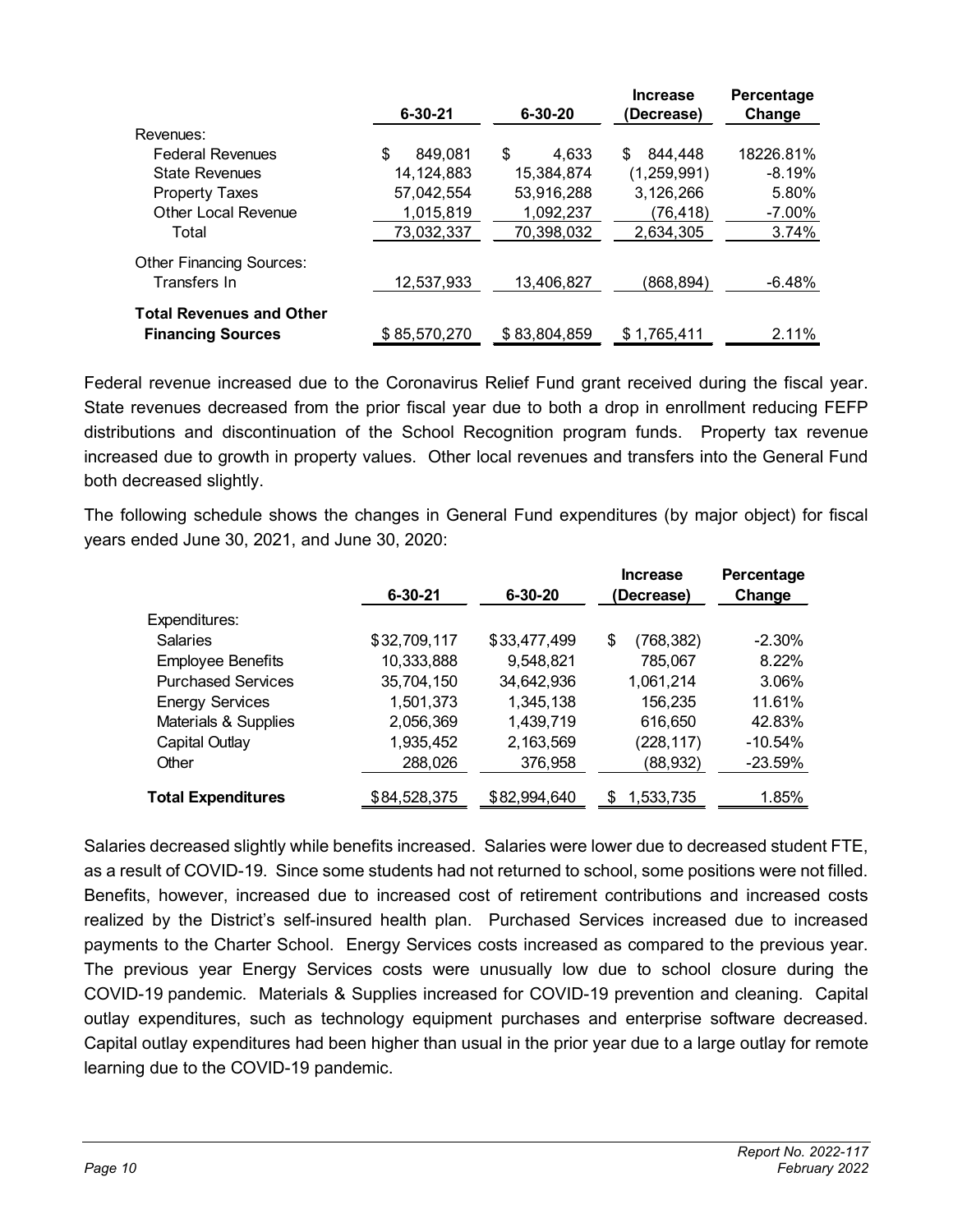The Special Revenue – Other Fund has total revenues and expenditures of \$4,850,131 each and the funding was mainly used for instruction related costs. Because grant revenues are not recognized until expenditures are incurred, this fund generally does not accumulate a fund balance.

The Special Revenue – Federal Education Stabilization Fund has total revenues and expenditures of \$2,181,261 each and the funding was mainly used for instruction related costs. Because grant revenues are not recognized until expenditures are incurred, this fund generally does not accumulate a fund balance.

The Capital Projects – Local Capital Improvement Fund has a total fund balance of \$13,179,752 which is restricted for the acquisition, construction, and maintenance of capital assets. The fund balance increased by \$4,038,551 primarily because of an increase in property tax revenue related to an increase in property tax values and completion of major construction projects. It should be noted that \$2,994,118 is encumbered for specific projects.

The Capital Projects – Other Fund has a total fund balance of \$410,937 which is restricted for the acquisition, construction, and maintenance of capital assets. The fund balance increased by \$165,813 primarily because of cash received from the sale of the former North Sumter Primary School campus in a prior year. The District holds a note receivable for the balance of the sale in the amount of \$1,190,000 which is reflected in deferred inflows of resources.

#### **Proprietary Funds**

The internal service funds account for the District's workers' compensation self-insurance program and the health insurance programs. Unrestricted net position of the internal service funds totals \$2,331,567 at June 30, 2021, increasing \$34,649 from June 30, 2020.

#### GENERAL FUND BUDGETARY HIGHLIGHTS

During the 2020-21 fiscal year, the District amended its General Fund budget several times. Final budgeted revenues are in line with original amounts.

Final appropriations were more than the original budgeted amounts by \$2,699,878. However, the District's actual expenditures are \$8,468,855 below the final budgeted expenditure amount. Each fiscal year, the District budgets in full for all funds available for categorical and restricted purposes, even though the full amount may not be spent and significant unexpended portions are carried over to the succeeding fiscal year.

#### CAPITAL ASSETS AND LONG-TERM DEBT

#### **Capital Assets**

The District's investment in capital assets for its governmental activities as of June 30, 2021, is \$67,507,088 (net of accumulated depreciation). This investment in capital assets includes land; construction in progress; improvements other than buildings; buildings and fixed equipment; furniture, fixtures, and equipment; and motor vehicles.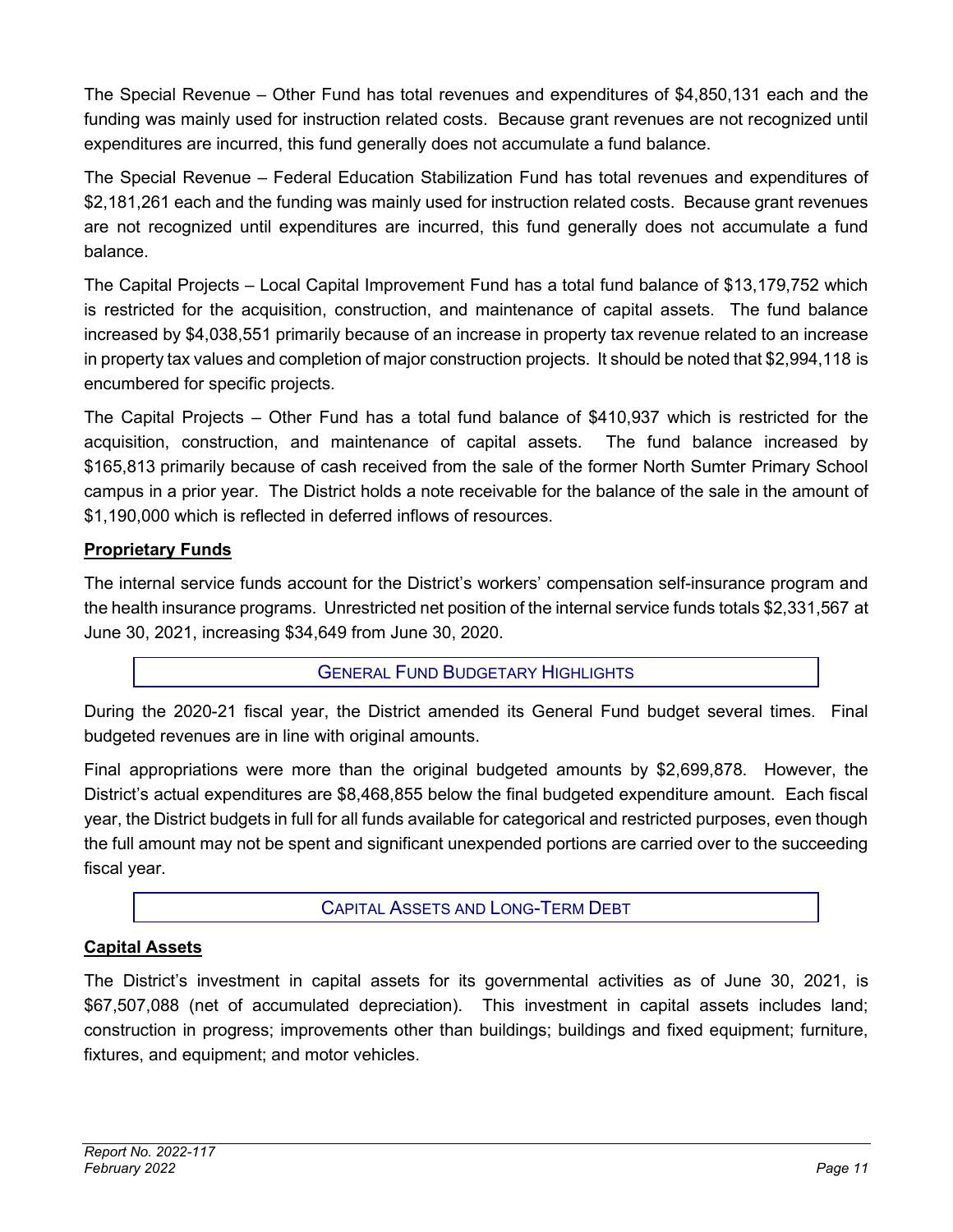Major capital asset events included the following:

- Bleachers at South Sumter High School at a cost of \$1,888,030,
- Resurfacing of PE and basketball court at Wildwood Elementary School at a cost of \$97,821,
- Safety and security improvements at a cost of \$62,520, and
- Parking lot paving at a cost of \$59,302.

Major contract commitments at fiscal year end for construction activity amounted to \$1,900,599.

Additional information on the District's capital assets can be found in Notes I.F.4., III.C., and III.F. to the financial statements.

#### **Long-Term Debt**

At June 30, 2021, the District had total long-term debt outstanding of \$21,873,000 composed of \$2,910,000 of bonds payable and \$18,963,000 of certificates of participation. During the current fiscal year, retirement of debt was \$1,689,000.

Additional information on the District's long-term debt can be found in Note III.H. to the financial statements.

#### REQUESTS FOR INFORMATION

This financial report is designed to provide citizens, taxpayers, customers, investors, and creditors with a general overview of the District's finances and to demonstrate compliance and accountability for its resources. Questions concerning information provided in this report or requests for additional financial information should be addressed to Sumter County District School Board, 2680 West County Road 476, Bushnell, Florida 33513.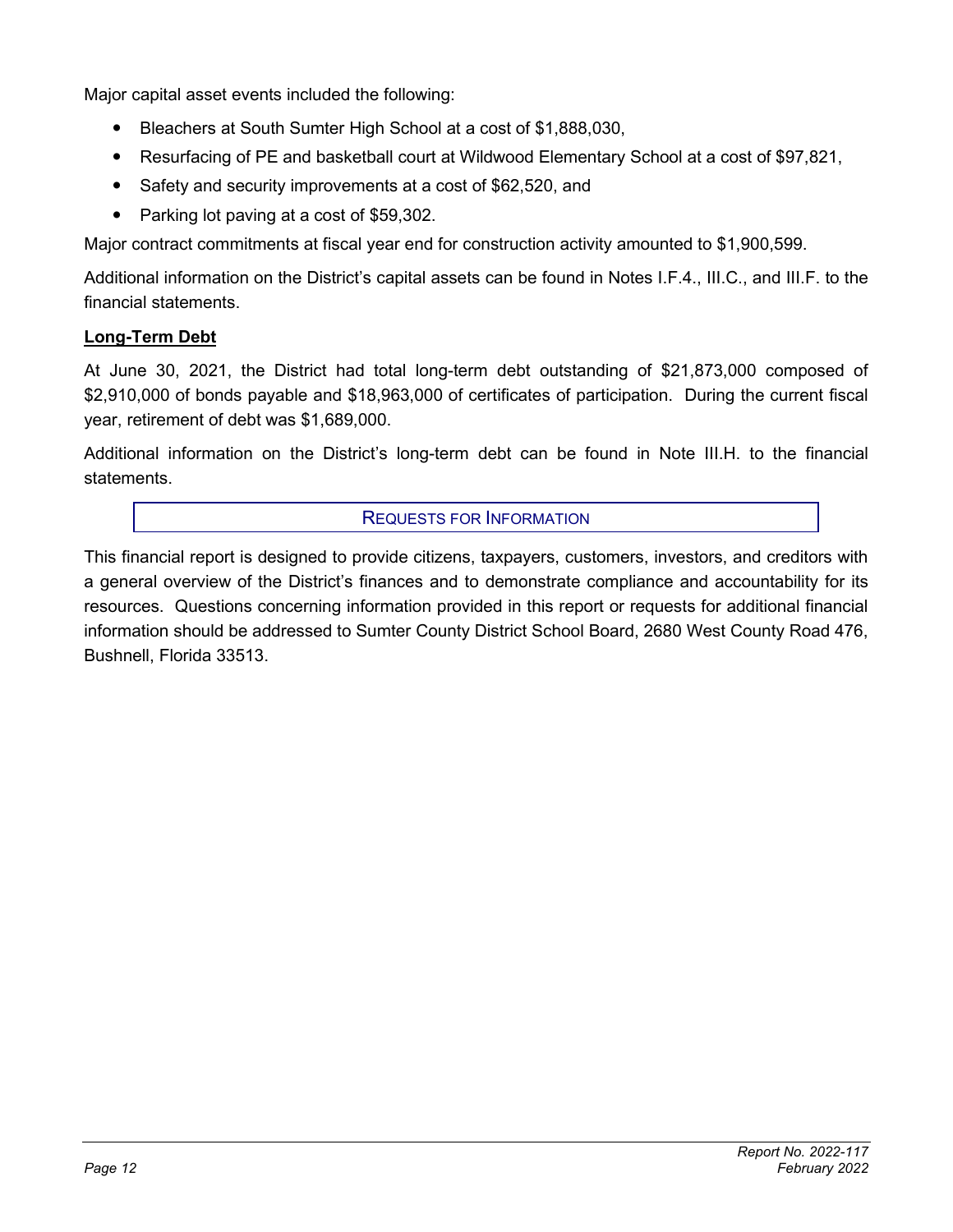## <span id="page-18-1"></span><span id="page-18-0"></span>*BASIC FINANCIAL STATEMENTS*

#### **Sumter County District School Board Statement of Net Position June 30, 2021**

|                                                       | <b>Primary Government</b><br>Governmental<br><b>Activities</b> | Component<br><b>Unit</b>     |
|-------------------------------------------------------|----------------------------------------------------------------|------------------------------|
|                                                       |                                                                |                              |
| <b>ASSETS</b>                                         | \$                                                             |                              |
| Cash and Cash Equivalents<br>Investments              | 30,869,415.02<br>3.69                                          | \$<br>1,125,635.00           |
| <b>Accounts Receivable</b>                            | 77,772.25                                                      | 595,399.00                   |
| Due from Other Agencies                               | 1,861,329.76                                                   | 486,868.00                   |
| Capital Credits Receivable                            | 307,556.84                                                     |                              |
| Prepaid Items                                         |                                                                | 5,358.00                     |
| Inventories                                           | 1,500,862.44                                                   | 18,124.00                    |
| Note Receivable                                       | 1,190,000.00                                                   |                              |
| Capital Assets:                                       |                                                                |                              |
| Nondepreciable Capital Assets                         | 3,816,238.23                                                   | 8,450.00                     |
| Depreciable Capital Assets, Net                       | 63,690,849.43                                                  | 2,266,913.00                 |
| <b>TOTAL ASSETS</b>                                   | 103,314,027.66                                                 | 4,506,747.00                 |
| DEFERRED OUTFLOWS OF RESOURCES                        |                                                                |                              |
| Pensions                                              | 15,035,377.35                                                  |                              |
| OPEB                                                  | 277,069.00                                                     |                              |
| TOTAL DEFERRED OUTFLOWS OF RESOURCES                  | 15,312,446.35                                                  |                              |
| <b>LIABILITIES</b>                                    |                                                                |                              |
| <b>Accrued Salaries and Benefits</b>                  | 378,264.01                                                     | 551,151.00                   |
| <b>Accounts Payable</b>                               | 2, 133, 734. 70                                                | 965,781.00                   |
| Construction Contracts Payable - Retained Percentage  | 105,740.80                                                     |                              |
| Due to Other Agencies                                 | 118,277.90                                                     | 1,253,909.00                 |
| <b>Unearned Revenue</b>                               | 500,553.16                                                     | 332,041.00                   |
| Estimated Insurance Claims Payable                    |                                                                | 612,423.00                   |
| Long-Term Liabilities:                                |                                                                |                              |
| Portion Due Within 1 Year<br>Portion Due After 1 Year | 2,716,608.00<br>75,608,954.82                                  |                              |
|                                                       |                                                                |                              |
| <b>TOTAL LIABILITIES</b>                              | 81,562,133.39                                                  | 3,715,305.00                 |
| DEFERRED INFLOWS OF RESOURCES                         |                                                                |                              |
| Pensions                                              | 1,674,402.00                                                   |                              |
| OPEB                                                  | 3,009,874.00                                                   |                              |
| <b>TOTAL DEFERRED INFLOWS OF RESOURCES</b>            | 4,684,276.00                                                   |                              |
| <b>NET POSITION</b>                                   |                                                                |                              |
| Net Investment in Capital Assets                      | 45,634,087.66                                                  | 2,275,363.00                 |
| Restricted for:                                       |                                                                |                              |
| State Required Carryover Programs                     | 1,234,409.25                                                   |                              |
| Debt Service                                          | 209,390.07                                                     |                              |
| <b>Capital Projects</b>                               | 16,395,751.16                                                  |                              |
| <b>Food Service</b><br>Other Purposes                 | 696,631.34<br>743,828.92                                       | 375,444.00                   |
| Unrestricted                                          | (32, 534, 033.78)                                              | 522,119.00<br>(2,381,484.00) |
|                                                       |                                                                |                              |
| <b>TOTAL NET POSITION</b>                             | \$<br>32,380,064.62                                            | \$<br>791,442.00             |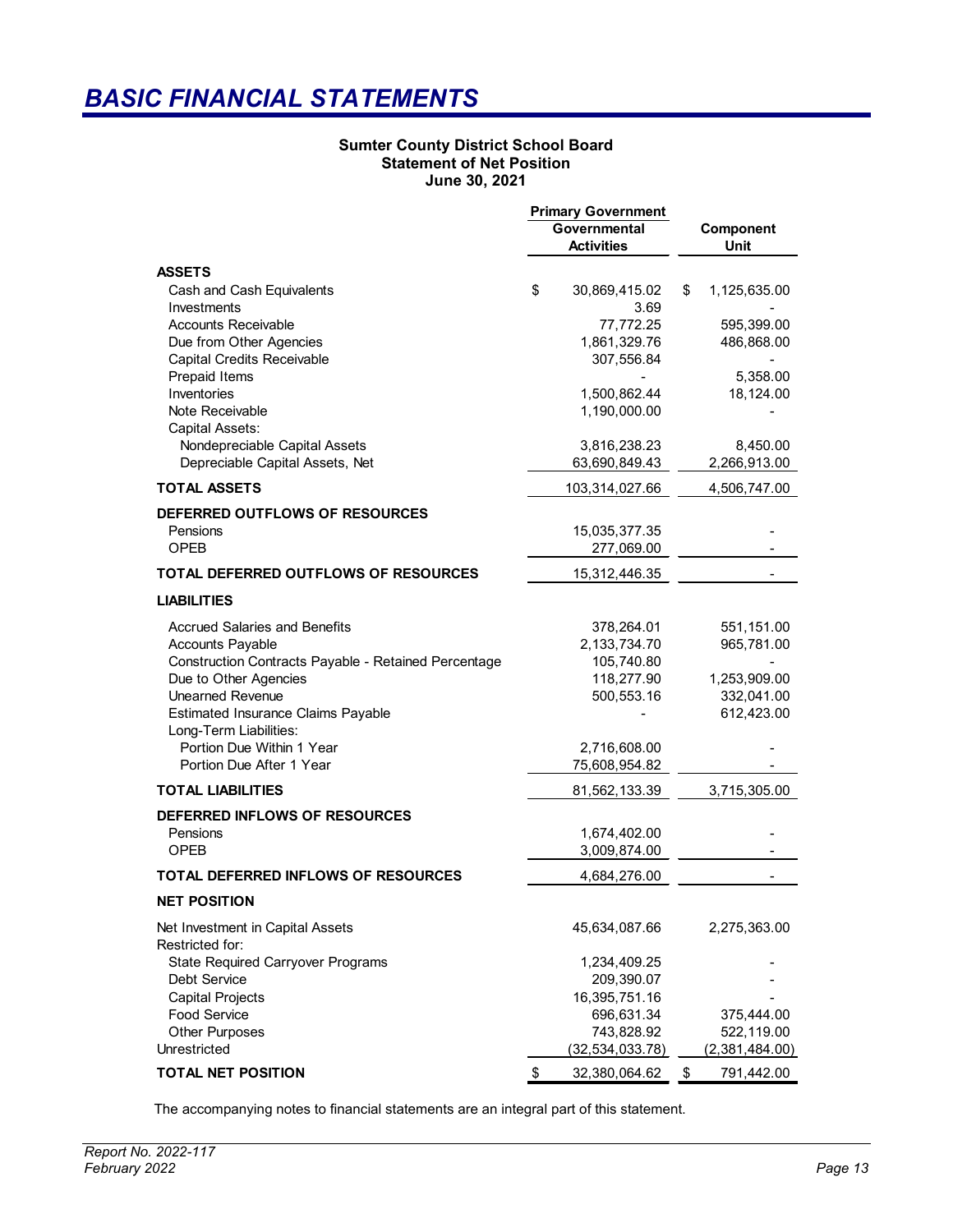#### **Sumter County District School Board Statement of Activities For the Fiscal Year Ended June 30, 2021**

<span id="page-19-1"></span><span id="page-19-0"></span>

|                                                 |    |                 | <b>Program Revenues</b>                  |    |                                                        |    |                                                      |  |
|-------------------------------------------------|----|-----------------|------------------------------------------|----|--------------------------------------------------------|----|------------------------------------------------------|--|
|                                                 |    | <b>Expenses</b> | <b>Charges</b><br>for<br><b>Services</b> |    | Operating<br><b>Grants and</b><br><b>Contributions</b> |    | Capital<br><b>Grants and</b><br><b>Contributions</b> |  |
| <b>Functions/Programs</b>                       |    |                 |                                          |    |                                                        |    |                                                      |  |
| <b>Primary Government</b>                       |    |                 |                                          |    |                                                        |    |                                                      |  |
| <b>Governmental Activities:</b>                 |    |                 |                                          |    |                                                        |    |                                                      |  |
| Instruction                                     | \$ | 68,496,821.19   | \$<br>91,623.08                          | \$ |                                                        | \$ |                                                      |  |
| <b>Student Support Services</b>                 |    | 3,096,411.60    |                                          |    |                                                        |    |                                                      |  |
| <b>Instructional Media Services</b>             |    | 715,431.54      |                                          |    |                                                        |    |                                                      |  |
| Instruction and Curriculum Development Services |    | 2,541,479.37    |                                          |    |                                                        |    |                                                      |  |
| <b>Instructional Staff Training Services</b>    |    | 961,803.10      |                                          |    |                                                        |    |                                                      |  |
| Instruction-Related Technology                  |    | 1,388,327.45    |                                          |    |                                                        |    |                                                      |  |
| Board                                           |    | 698,904.65      |                                          |    |                                                        |    |                                                      |  |
| <b>General Administration</b>                   |    | 1,039,830.73    |                                          |    |                                                        |    |                                                      |  |
| School Administration                           |    | 3,756,231.02    |                                          |    |                                                        |    |                                                      |  |
| <b>Facilities Acquisition and Construction</b>  |    | 1,631,197.86    |                                          |    |                                                        |    | 2,150,748.56                                         |  |
| <b>Fiscal Services</b>                          |    | 610,339.86      |                                          |    |                                                        |    |                                                      |  |
| <b>Food Services</b>                            |    | 3,800,859.84    | 81,669.30                                |    | 3,342,244.35                                           |    |                                                      |  |
| <b>Central Services</b>                         |    | 1,120,567.41    |                                          |    |                                                        |    |                                                      |  |
| <b>Student Transportation Services</b>          |    | 2,970,241.82    | 3,958.67                                 |    |                                                        |    |                                                      |  |
| Operation of Plant                              |    | 5,052,607.80    |                                          |    |                                                        |    |                                                      |  |
| Maintenance of Plant                            |    | 2,500,303.81    |                                          |    |                                                        |    |                                                      |  |
| Administrative Technology Services              |    | 583,901.39      |                                          |    |                                                        |    |                                                      |  |
| <b>Community Services</b>                       |    | 909,892.01      |                                          |    |                                                        |    |                                                      |  |
| Unallocated Interest on Long-Term Debt          |    | 646,385.10      |                                          |    |                                                        |    |                                                      |  |
| <b>Unallocated Depreciation Expense</b>         |    | 3,352,662.07    |                                          |    |                                                        |    |                                                      |  |
| <b>Total Primary Government</b>                 |    | 105,874,199.62  | \$<br>177,251.05                         | \$ | 3,342,244.35                                           | \$ | 2,150,748.56                                         |  |
| <b>Component Unit</b>                           |    |                 |                                          |    |                                                        |    |                                                      |  |
| The Villages Charter School, Inc.               | \$ | 35,680,882.00   | \$<br>2,692,158.00                       | \$ | 3,355,182.00                                           | \$ | 1,737,450.00                                         |  |

General Revenues:

Taxes: Property Taxes, Levied for Operational Purposes

 Property Taxes, Levied for Capital Projects Grants and Contributions Not Restricted to Specific Programs Unrestricted Investment Earnings Miscellaneous

#### **Total General Revenues**

#### **Change in Net Position**

Net Position - Beginning Adjustment to Beginning Net Position Net Position - Beginning, as Restated

**Net Position - Ending**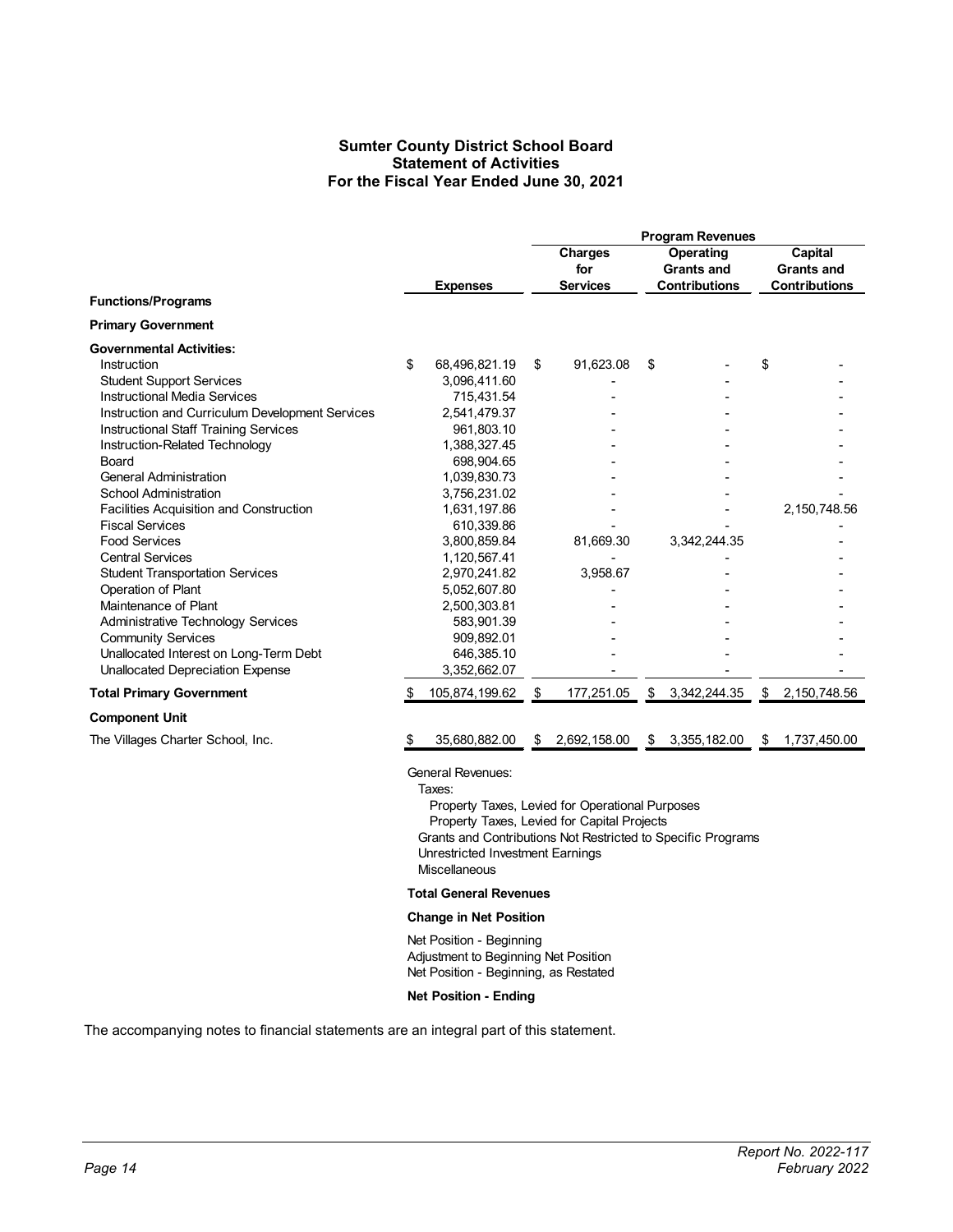| <b>Net Position</b> |                                 |                          |
|---------------------|---------------------------------|--------------------------|
|                     | <b>Primary Government</b>       |                          |
|                     | Governmental                    | Component                |
|                     | <b>Activities</b>               | Unit                     |
|                     |                                 |                          |
|                     |                                 |                          |
|                     |                                 |                          |
| $\,$                | (68, 405, 198.11)               | \$                       |
|                     | (3,096,411.60)                  |                          |
|                     | (715, 431.54)                   |                          |
|                     | (2,541,479.37)                  |                          |
|                     | (961, 803.10)                   |                          |
|                     | (1,388,327.45)<br>(698, 904.65) |                          |
|                     | (1,039,830.73)                  |                          |
|                     | (3,756,231.02)                  |                          |
|                     | 519,550.70                      |                          |
|                     | (610, 339.86)                   |                          |
|                     | (376, 946.19)                   |                          |
|                     | (1, 120, 567.41)                |                          |
|                     | (2,966,283.15)                  |                          |
|                     | (5,052,607.80)                  |                          |
|                     | (2,500,303.81)                  |                          |
|                     | (583, 901.39)                   |                          |
|                     | (909, 892.01)<br>(646, 385.10)  |                          |
|                     | (3,352,662.07)                  |                          |
|                     |                                 |                          |
|                     | (100, 203, 955.66)              |                          |
|                     |                                 |                          |
|                     |                                 | (27,896,092.00)          |
|                     |                                 |                          |
|                     |                                 |                          |
|                     |                                 |                          |
|                     | 57,042,553.76                   |                          |
|                     | 22,212,054.47<br>22,578,267.73  | 27,739,810.00            |
|                     | 85,080.84                       |                          |
|                     | 1,865,893.15                    | 193,915.00               |
|                     | 103,783,849.95                  | 27,933,725.00            |
|                     | 3,579,894.29                    | 37,633.00                |
|                     |                                 |                          |
|                     | 28, 193, 506.79                 | 327,957.00               |
|                     | 606,663.54<br>28,800,170.33     | 425,852.00<br>753,809.00 |
|                     |                                 |                          |
| $\frac{1}{2}$       | 32,380,064.62                   | \$<br>791,442.00         |
|                     |                                 |                          |
|                     |                                 |                          |
|                     |                                 |                          |
|                     |                                 |                          |
|                     |                                 |                          |
|                     |                                 |                          |
|                     |                                 |                          |
|                     | Report No. 2022-117             |                          |
|                     | February 2022                   |                          |

**Net (Expense) Revenue and Changes in**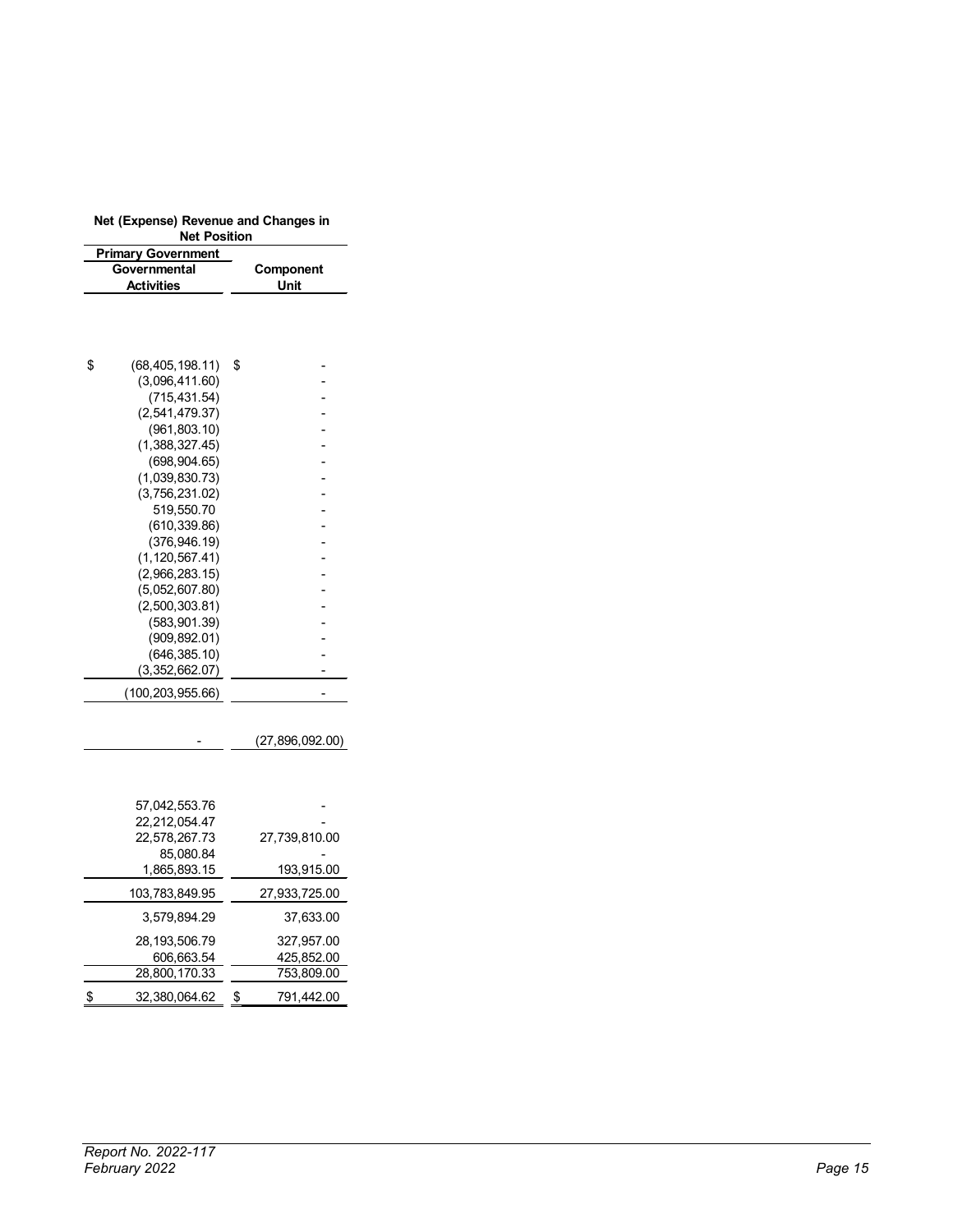#### **Sumter County District School Board Balance Sheet – Governmental Funds June 30, 2021**

<span id="page-21-1"></span><span id="page-21-0"></span>

|                                                                                                                                        | General<br><b>Fund</b> |                       | <b>Special Revenue -</b><br><b>Other Fund</b> | <b>Special Revenue -</b><br><b>Federal Education</b><br><b>Stabilization Fund</b> |                          |  |
|----------------------------------------------------------------------------------------------------------------------------------------|------------------------|-----------------------|-----------------------------------------------|-----------------------------------------------------------------------------------|--------------------------|--|
| <b>ASSETS</b>                                                                                                                          |                        |                       |                                               |                                                                                   |                          |  |
| Cash and Cash Equivalents                                                                                                              | \$                     | 8,168,413.37          | \$                                            | \$                                                                                |                          |  |
| Investments                                                                                                                            |                        |                       |                                               |                                                                                   |                          |  |
| <b>Accounts Receivable</b>                                                                                                             |                        | 75,657.87             |                                               |                                                                                   |                          |  |
| Due from Other Funds                                                                                                                   |                        | 867,709.81            |                                               |                                                                                   |                          |  |
| Due from Other Agencies                                                                                                                |                        | 206,959.47            | 677,852.89                                    |                                                                                   | 664,342.30               |  |
| Inventories                                                                                                                            |                        | 1,413,054.60          |                                               |                                                                                   |                          |  |
| Note Receivable                                                                                                                        |                        |                       |                                               |                                                                                   |                          |  |
| <b>TOTAL ASSETS</b>                                                                                                                    | \$                     | 10,731,795.12         | \$<br>677,852.89                              | \$                                                                                | 664,342.30               |  |
| LIABILITIES, DEFERRED INFLOWS OF RESOURCES,<br>AND FUND BALANCES<br>Liabilities:                                                       |                        |                       |                                               |                                                                                   |                          |  |
| <b>Accrued Salaries and Benefits</b>                                                                                                   | \$                     | 130,448.40            | \$<br>176, 179. 71                            | \$                                                                                | 34,405.42                |  |
| <b>Accounts Payable</b>                                                                                                                |                        | 684,110.33            | 148,631.20                                    |                                                                                   | 827.07                   |  |
| Construction Contracts Payable - Retained Percentage                                                                                   |                        |                       |                                               |                                                                                   |                          |  |
| Due to Other Funds                                                                                                                     |                        |                       | 353,041.98                                    |                                                                                   | 514,667.83               |  |
| Due to Other Agencies<br><b>Unearned Revenue</b>                                                                                       |                        | 3,835.92<br>37,500.00 |                                               |                                                                                   | 114,441.98               |  |
|                                                                                                                                        |                        |                       |                                               |                                                                                   | $\overline{\phantom{a}}$ |  |
| <b>Total Liabilities</b>                                                                                                               |                        | 855,894.65            | 677,852.89                                    |                                                                                   | 664,342.30               |  |
| Deferred Inflows of Resources:<br>Unavailable Revenue - Educational Facilities Security Grant<br>Unavailable Revenue - Note Receivable |                        |                       |                                               |                                                                                   |                          |  |
| <b>Total Deferred Inflows of Resources</b>                                                                                             |                        |                       |                                               |                                                                                   |                          |  |
| Fund Balances:                                                                                                                         |                        |                       |                                               |                                                                                   |                          |  |
| Nonspendable:<br>Inventories                                                                                                           |                        | 1,413,054.60          |                                               |                                                                                   |                          |  |
| Restricted for:                                                                                                                        |                        |                       |                                               |                                                                                   |                          |  |
| State Required Carryover Programs                                                                                                      |                        | 1,234,409.25          |                                               |                                                                                   |                          |  |
| <b>Student Activities</b>                                                                                                              |                        |                       |                                               |                                                                                   |                          |  |
| <b>Debt Service</b>                                                                                                                    |                        |                       |                                               |                                                                                   |                          |  |
| <b>Capital Projects</b>                                                                                                                |                        |                       |                                               |                                                                                   |                          |  |
| <b>Food Service</b>                                                                                                                    |                        |                       |                                               |                                                                                   |                          |  |
| <b>Total Restricted Fund Balance</b>                                                                                                   |                        | 1,234,409.25          |                                               |                                                                                   |                          |  |
| Assigned for:                                                                                                                          |                        |                       |                                               |                                                                                   |                          |  |
| Purchases on Order                                                                                                                     |                        | 480,817.07            |                                               |                                                                                   |                          |  |
| <b>Unassigned Fund Balance</b>                                                                                                         |                        | 6,747,619.55          |                                               |                                                                                   |                          |  |
| <b>Total Fund Balances</b>                                                                                                             |                        | 9,875,900.47          |                                               |                                                                                   |                          |  |
| TOTAL LIABILITIES, DEFERRED INFLOWS OF<br><b>RESOURCES, AND FUND BALANCES</b>                                                          | \$                     | 10,731,795.12         | \$<br>677,852.89                              | \$                                                                                | 664,342.30               |  |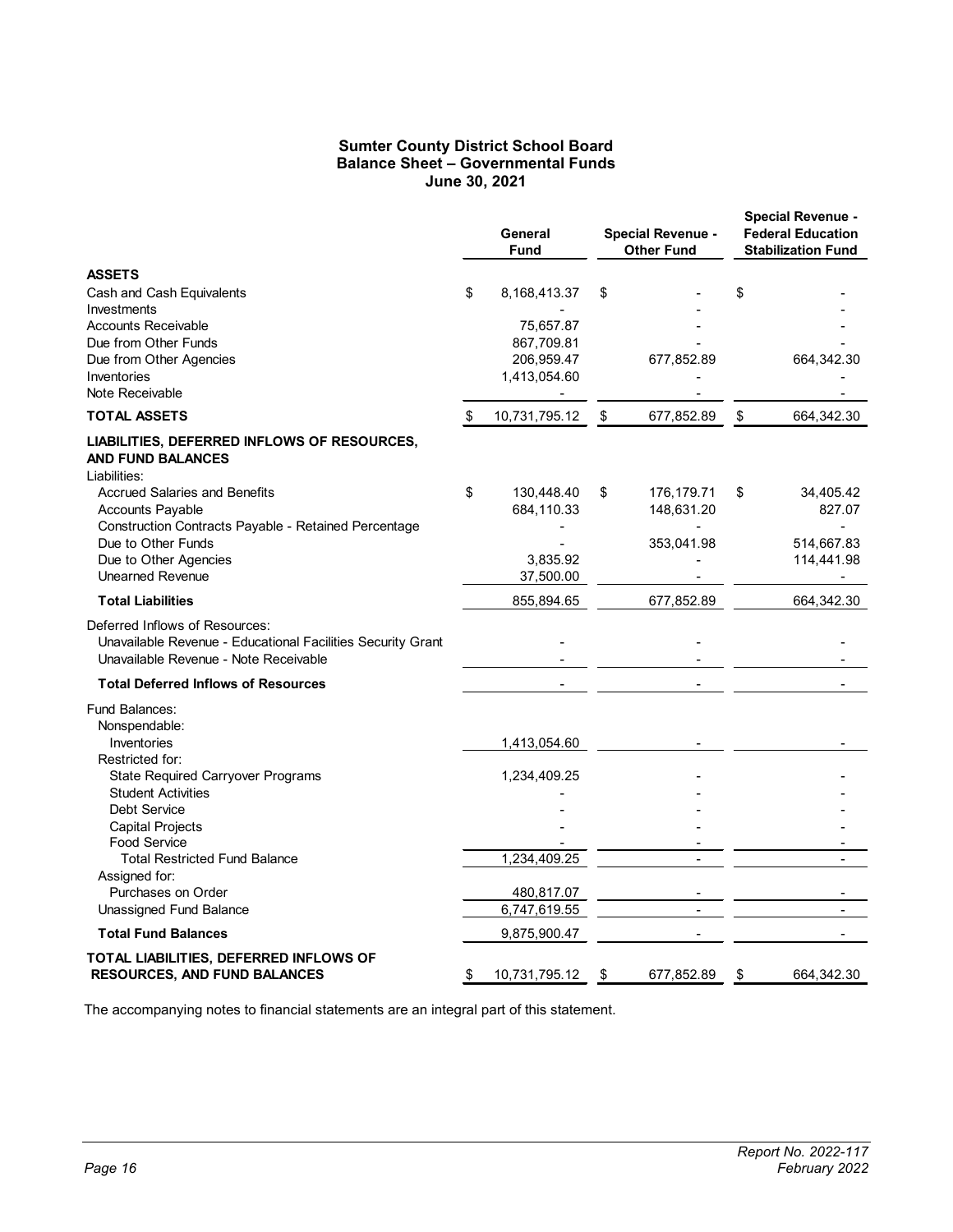| <b>Capital Projects -</b><br><b>Local Capital</b><br><b>Improvement Fund</b> |                                            |          | <b>Capital Projects -</b><br>Other<br><b>Fund</b>        | Other<br>Governmental<br><b>Funds</b> |                                                                                             |          | <b>Total</b><br>Governmental<br><b>Funds</b>                                                                      |  |  |
|------------------------------------------------------------------------------|--------------------------------------------|----------|----------------------------------------------------------|---------------------------------------|---------------------------------------------------------------------------------------------|----------|-------------------------------------------------------------------------------------------------------------------|--|--|
| \$<br>\$                                                                     | 14,007,308.19<br>2,541.93<br>14,009,850.12 | \$<br>\$ | 417,037.60<br>165,057.89<br>1,190,000.00<br>1,772,095.49 | \$<br>\$                              | 4,287,153.43<br>3.69<br>522.04<br>$\overline{a}$<br>144,575.28<br>87,807.84<br>4,520,062.28 | \$<br>\$ | 26,879,912.59<br>3.69<br>76,179.91<br>867,709.81<br>1,861,329.76<br>1,500,862.44<br>1,190,000.00<br>32,375,998.20 |  |  |
|                                                                              |                                            |          |                                                          |                                       |                                                                                             |          |                                                                                                                   |  |  |
| \$                                                                           | 724,357.81<br>105,740.80                   | \$       | 22,778.93                                                | \$                                    | 37,230.48<br>17,242.02<br>10,676.38                                                         | \$       | 378,264.01<br>1,597,947.36<br>105,740.80<br>867,709.81<br>118,277.90<br>48,176.38                                 |  |  |
|                                                                              | 830,098.61                                 |          | 22,778.93                                                |                                       | 65,148.88                                                                                   |          | 3,116,116.26                                                                                                      |  |  |
|                                                                              |                                            |          | 148,379.98<br>1,190,000.00<br>1,338,379.98               |                                       |                                                                                             |          | 148,379.98<br>1,190,000.00<br>1,338,379.98                                                                        |  |  |
|                                                                              |                                            |          |                                                          |                                       | 87,807.84                                                                                   |          | 1,500,862.44                                                                                                      |  |  |
|                                                                              | 13, 179, 751.51<br>13, 179, 751.51         |          | 410,936.58<br>410,936.58                                 |                                       | 743,828.92<br>209,390.07<br>2,805,063.07<br>608,823.50<br>4,367,105.56                      |          | 1,234,409.25<br>743,828.92<br>209,390.07<br>16,395,751.16<br>608,823.50<br>19, 192, 202. 90                       |  |  |
|                                                                              |                                            |          |                                                          |                                       |                                                                                             |          |                                                                                                                   |  |  |
|                                                                              |                                            |          |                                                          |                                       |                                                                                             |          | 480,817.07<br>6,747,619.55                                                                                        |  |  |
|                                                                              | 13, 179, 751.51                            |          | 410,936.58                                               |                                       | 4,454,913.40                                                                                |          | 27,921,501.96                                                                                                     |  |  |
| \$                                                                           | 14,009,850.12                              | \$       | 1,772,095.49                                             | \$                                    | 4,520,062.28                                                                                | \$       | 32,375,998.20                                                                                                     |  |  |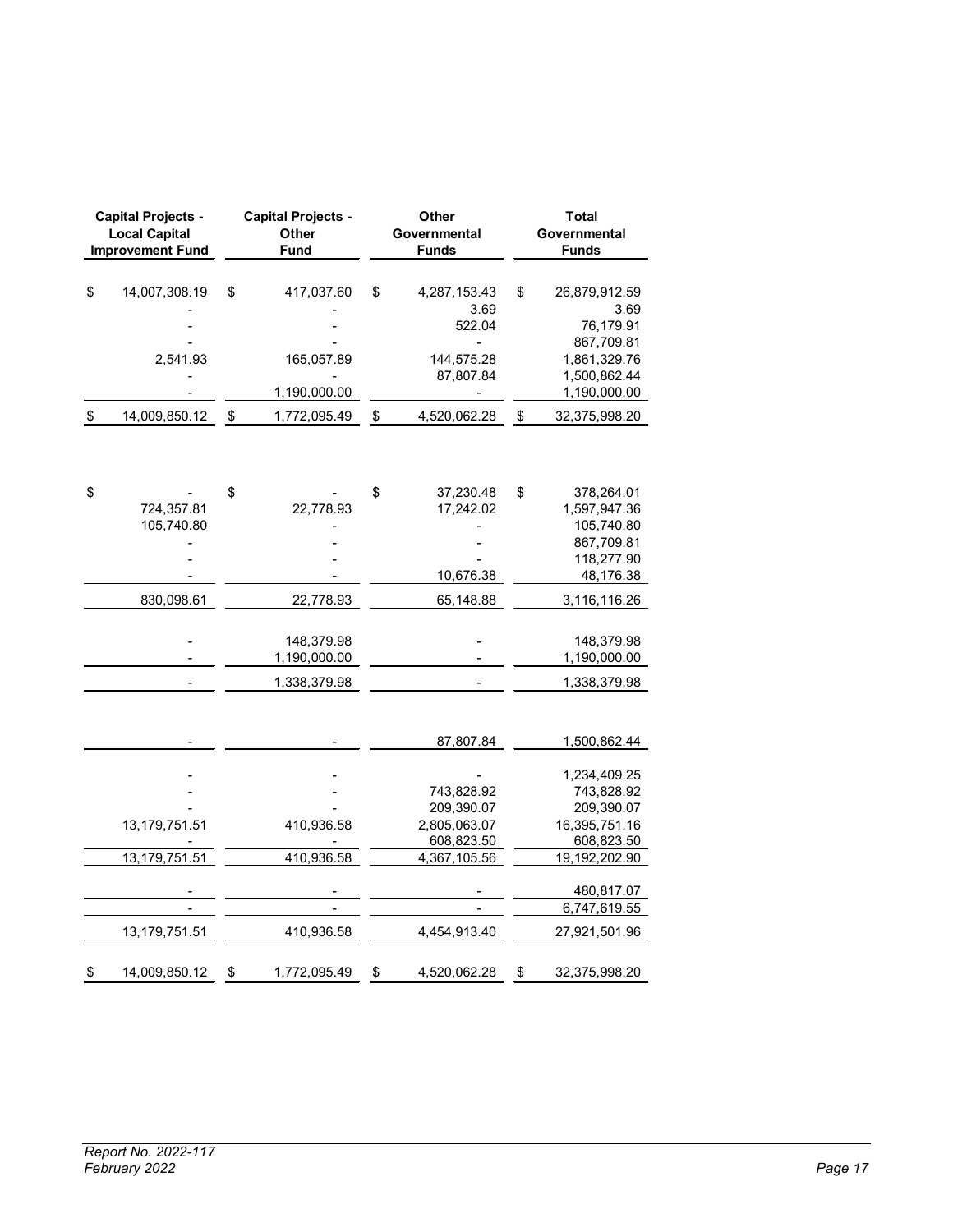#### **Sumter County District School Board Reconciliation of the Governmental Funds Balance Sheet to the Statement of Net Position June 30, 2021**

<span id="page-23-1"></span><span id="page-23-0"></span>

| <b>Total Fund Balances - Governmental Funds</b>                                                                                                                                                                                                                           | \$                                                                                                 | 27,921,501.96 |                 |  |  |
|---------------------------------------------------------------------------------------------------------------------------------------------------------------------------------------------------------------------------------------------------------------------------|----------------------------------------------------------------------------------------------------|---------------|-----------------|--|--|
| Amounts reported for governmental activities in the statement of net position are different because:                                                                                                                                                                      |                                                                                                    |               |                 |  |  |
| Capital assets, net of accumulated depreciation, used in governmental activities are not financial<br>resources and, therefore, are not reported as assets in the governmental funds.                                                                                     |                                                                                                    |               | 67,507,087.66   |  |  |
| Capital credits to be received in future years are not available to liquidate liabilities in the<br>governmental funds, but are accrued in the government-wide statements.                                                                                                |                                                                                                    |               | 307,556.84      |  |  |
| A portion of the Educational Facilities Security Grant revenue is not available to pay for current<br>period expenditures and, therefore, is reported as unavailable revenue in the governmental funds<br>statements.                                                     |                                                                                                    |               | 148,379.98      |  |  |
| Internal service funds are used by management to charge the costs of certain activities, such as<br>insurance, to individual funds. The assets and liabilities of the internal service funds are included in<br>governmental activities in the statement of net position. |                                                                                                    |               | 2,331,566.65    |  |  |
| The note receivable to be collected in future years are not available to liquidate liabilities in the<br>governmental funds, but is accrued in the government-wide statements.                                                                                            |                                                                                                    |               | 1,190,000.00    |  |  |
| The deferred outflows of resources and deferred inflows of resources related to pensions and other<br>postemployment benefits (OPEB) are applicable to future periods and, therefore, are not reported in<br>the governmental funds.                                      |                                                                                                    |               |                 |  |  |
| Deferred Outflows Related to Pensions<br>Deferred Outflows Related to OPEB<br>Deferred Inflows Related to Pensions<br>Deferred Inflows Related to OPEB                                                                                                                    | \$<br>15,035,377.35<br>277,069.00<br>(1,674,402.00)<br>(3,009,874.00)                              |               | 10,628,170.35   |  |  |
| Long-term liabilities are not due and payable in the fiscal year and, therefore, are not reported as<br>liabilities in the governmental funds. Long-term liabilities at year end consist of:                                                                              |                                                                                                    |               |                 |  |  |
| <b>Bonds Payable</b><br>Certificates of Participation Payable<br><b>Compensated Absences Payable</b><br>Net Pension Liability<br>Other Postemployment Benefits Payable                                                                                                    | \$<br>(2,910,000.00)<br>(18,963,000.00)<br>(3,962,029.82)<br>(44, 658, 241.00)<br>(7, 160, 928.00) |               | (77,654,198.82) |  |  |
| <b>Net Position - Governmental Activities</b>                                                                                                                                                                                                                             |                                                                                                    | S.            | 32,380,064.62   |  |  |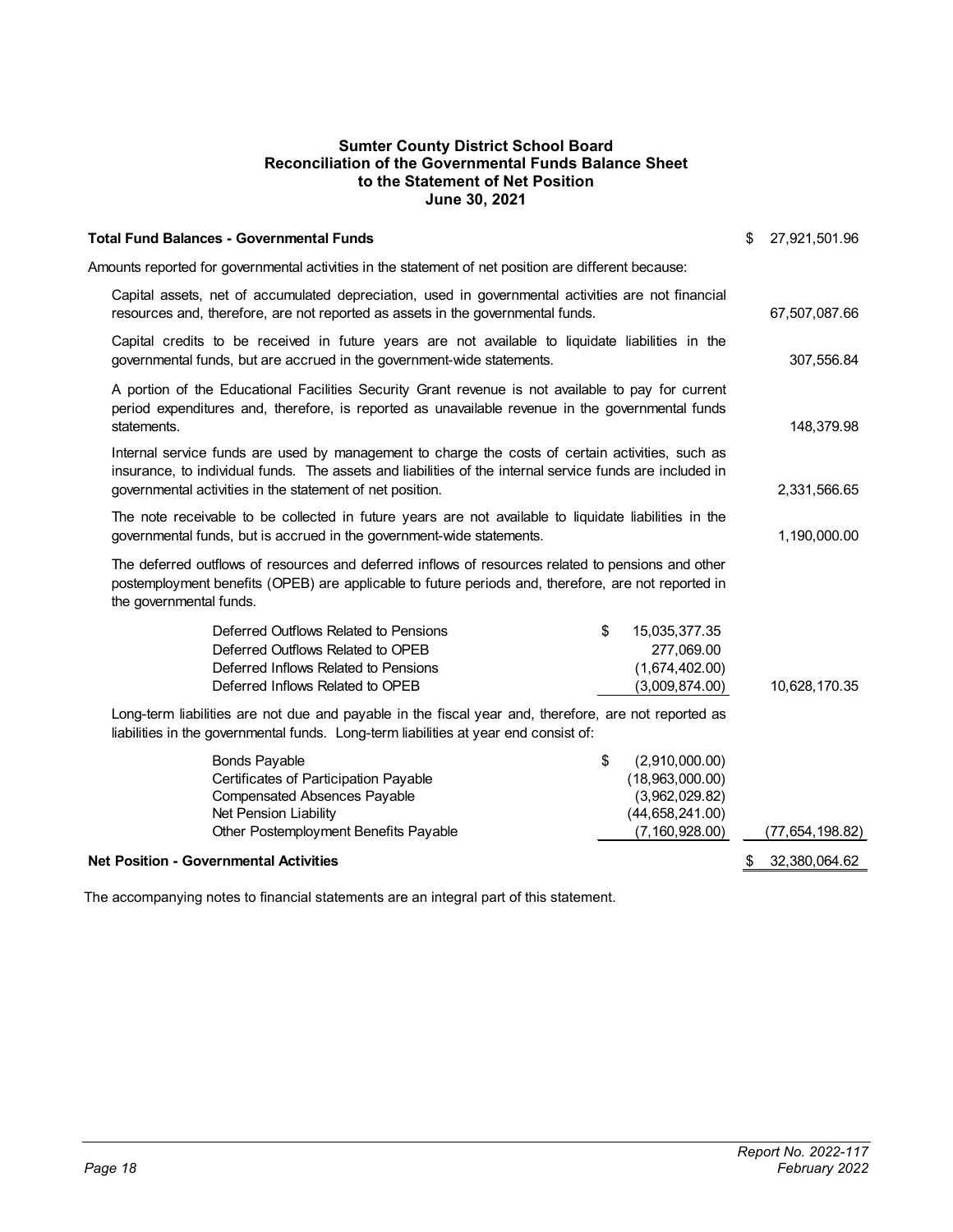THIS PAGE INTENTIONALLY LEFT BLANK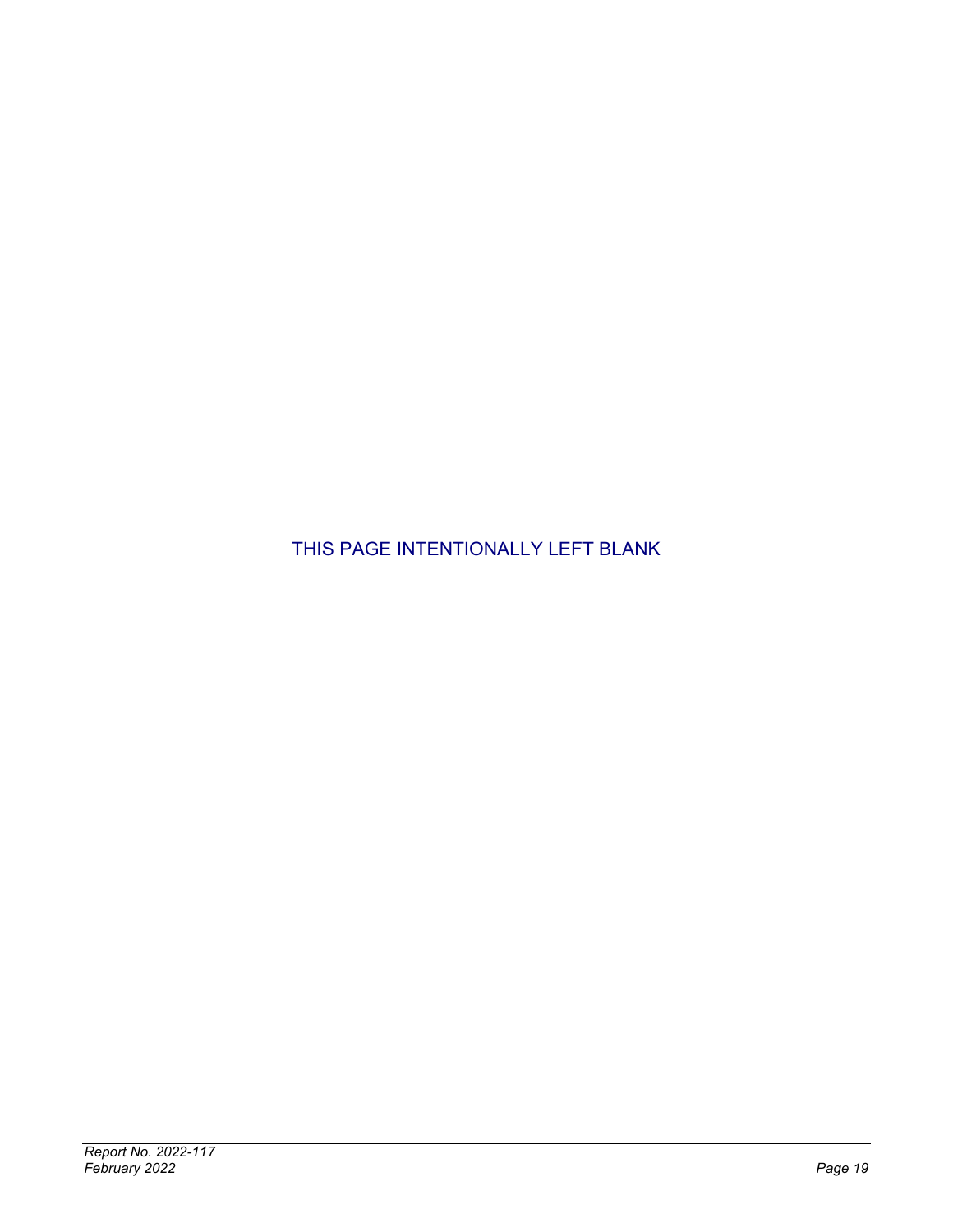#### **Sumter County District School Board Statement of Revenues, Expenditures, and Changes in Fund Balances – Governmental Funds For the Fiscal Year Ended June 30, 2021**

<span id="page-25-1"></span><span id="page-25-0"></span>

|                                                                | General<br>Fund                   | <b>Special Revenue -</b><br><b>Other Fund</b> | <b>Special Revenue -</b><br><b>Federal Education</b><br><b>Stabilization Fund</b> |
|----------------------------------------------------------------|-----------------------------------|-----------------------------------------------|-----------------------------------------------------------------------------------|
| <b>Revenues</b>                                                |                                   |                                               |                                                                                   |
| Intergovernmental:<br>Federal Through State and Local<br>State | \$<br>849,081.00<br>14,124,882.80 | \$<br>4,850,130.72                            | \$<br>2,181,260.80                                                                |
| Local:<br><b>Property Taxes</b>                                | 57,042,553.76                     |                                               |                                                                                   |
| Charges for Services - Food Service                            |                                   |                                               |                                                                                   |
| Miscellaneous                                                  | 1,015,818.56                      |                                               |                                                                                   |
| <b>Total Local Revenues</b>                                    | 58,058,372.32                     |                                               |                                                                                   |
| <b>Total Revenues</b>                                          | 73,032,336.12                     | 4,850,130.72                                  | 2,181,260.80                                                                      |
| <b>Expenditures</b>                                            |                                   |                                               |                                                                                   |
| Current - Education:                                           |                                   |                                               |                                                                                   |
| Instruction                                                    | 61,556,090.59                     | 2,621,429.86                                  | 1,600,528.60                                                                      |
| <b>Student Support Services</b>                                | 2,153,910.82                      | 561,319.24                                    | 146,242.28                                                                        |
| <b>Instructional Media Services</b>                            | 657,829.81                        | 3,497.44                                      |                                                                                   |
| Instruction and Curriculum Development Services                | 1, 197, 304. 33                   | 1,122,991.77                                  | 39, 194. 23                                                                       |
| Instructional Staff Training Services                          | 613,205.77                        | 197,309.26                                    | 85,051.27                                                                         |
| Instruction-Related Technology                                 | 1,251,872.44                      |                                               |                                                                                   |
| Board                                                          | 634,247.82                        |                                               |                                                                                   |
| <b>General Administration</b>                                  | 768,760.47                        | 92,779.14                                     | 47,584.00                                                                         |
| <b>School Administration</b>                                   | 3,434,610.83                      |                                               | 7,297.25                                                                          |
| Facilities Acquisition and Construction                        | 291,350.40                        |                                               |                                                                                   |
| <b>Fiscal Services</b>                                         | 560,613.56                        |                                               |                                                                                   |
| <b>Food Services</b>                                           | 1,309.62                          |                                               |                                                                                   |
| <b>Central Services</b>                                        | 887,573.36                        | 156,692.08                                    | 16,634.57                                                                         |
| <b>Student Transportation Services</b>                         | 2,710,298.69                      | 27,395.13                                     | 46,728.60                                                                         |
| Operation of Plant                                             | 4,671,345.31                      | 27,550.06                                     | 141,398.32                                                                        |
| Maintenance of Plant                                           | 2,379,783.59                      |                                               |                                                                                   |
| <b>Administrative Technology Services</b>                      | 576,033.22                        |                                               |                                                                                   |
| <b>Community Services</b>                                      | 4,286.49                          |                                               |                                                                                   |
| Fixed Capital Outlay:                                          |                                   |                                               |                                                                                   |
| Facilities Acquisition and Construction                        |                                   |                                               |                                                                                   |
| Other Capital Outlay                                           | 177,947.79                        | 39,166.74                                     | 50,601.68                                                                         |
| Debt Service:                                                  |                                   |                                               |                                                                                   |
| Principal                                                      |                                   |                                               |                                                                                   |
| Interest and Fiscal Charges                                    |                                   |                                               |                                                                                   |
| <b>Total Expenditures</b>                                      | 84,528,374.91                     | 4,850,130.72                                  | 2,181,260.80                                                                      |
| <b>Excess (Deficiency) of Revenues Over Expenditures</b>       | (11, 496, 038.79)                 |                                               |                                                                                   |
| <b>Other Financing Sources (Uses)</b>                          |                                   |                                               |                                                                                   |
| Transfers In                                                   | 12,537,933.36                     |                                               |                                                                                   |
| Sale of Capital Assets                                         |                                   |                                               |                                                                                   |
| <b>Transfers Out</b>                                           | (400,000.00)                      |                                               |                                                                                   |
| <b>Total Other Financing Sources (Uses)</b>                    | 12, 137, 933. 36                  |                                               |                                                                                   |
| <b>Net Change in Fund Balances</b>                             | 641,894.57                        |                                               |                                                                                   |
| Fund Balances, Beginning                                       | 9,234,005.90                      |                                               |                                                                                   |
| Adjustment to Beginning Fund Balance                           |                                   |                                               |                                                                                   |
| Fund Balances, Beginning, as Restated                          | 9,234,005.90                      |                                               |                                                                                   |
| <b>Fund Balances, Ending</b>                                   | \$<br>9,875,900.47                | \$<br>0.00                                    | \$<br>0.00                                                                        |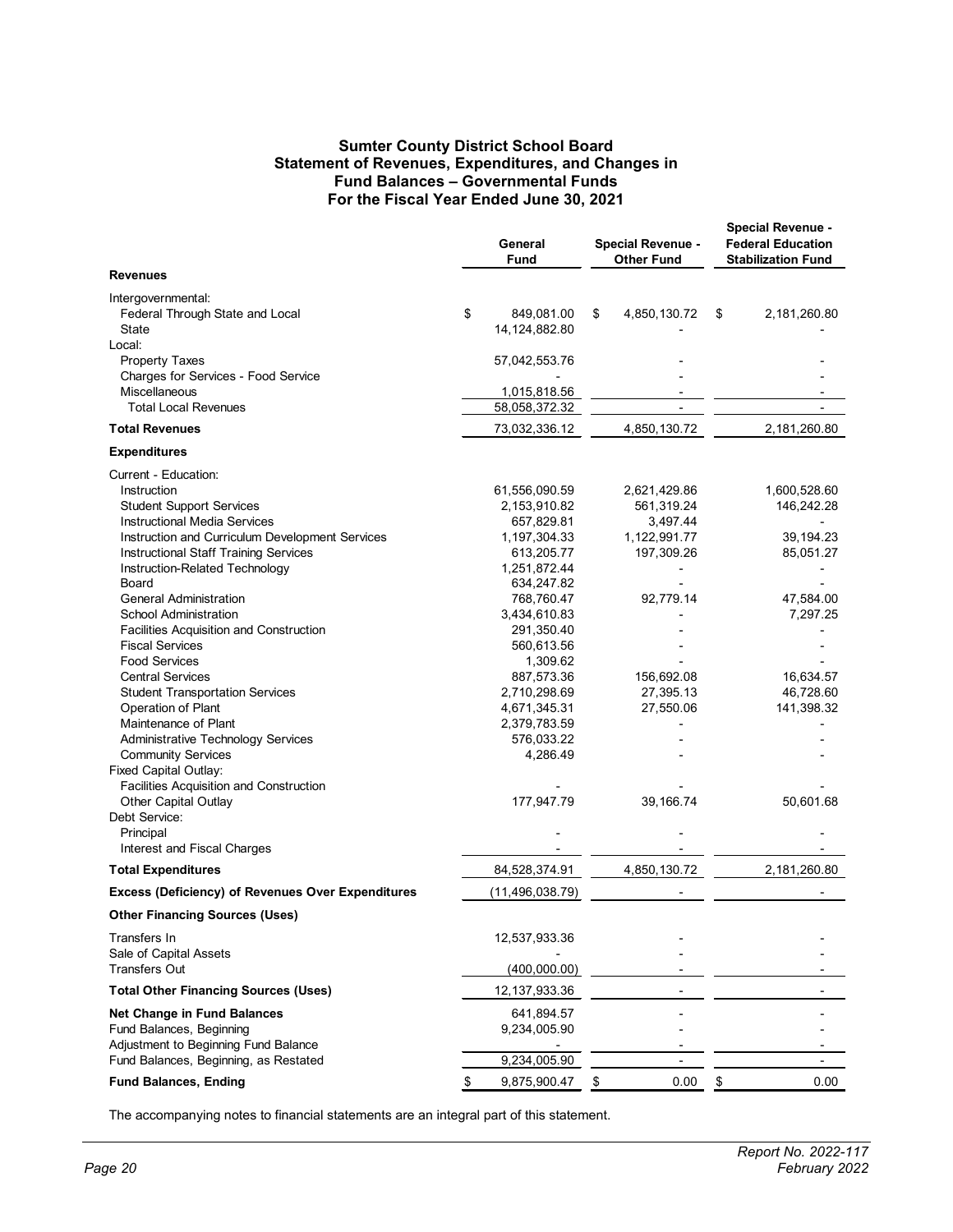| <b>Capital Projects -</b><br><b>Local Capital</b><br><b>Improvement Fund</b> |                   | <b>Capital Projects -</b><br>Other<br>Fund |              | Other<br>Governmental<br><b>Funds</b> |               | Total<br>Governmental<br><b>Funds</b> |
|------------------------------------------------------------------------------|-------------------|--------------------------------------------|--------------|---------------------------------------|---------------|---------------------------------------|
|                                                                              |                   |                                            |              |                                       |               |                                       |
| \$                                                                           |                   | \$<br>174,371.41<br>102,460.83             | \$           | 3,447,214.64<br>2,290,755.84          | \$            | 11,502,058.57<br>16,518,099.47        |
|                                                                              | 22,212,054.47     |                                            |              |                                       |               | 79,254,608.23                         |
|                                                                              | 34,827.28         | 19,194.62                                  |              | 81,669.30<br>1,050,998.15             |               | 81,669.30<br>2,120,838.61             |
|                                                                              | 22,246,881.75     | 19,194.62                                  |              | 1,132,667.45                          |               | 81,457,116.14                         |
|                                                                              |                   |                                            |              |                                       |               |                                       |
|                                                                              | 22,246,881.75     | 296,026.86                                 |              | 6,870,637.93                          |               | 109,477,274.18                        |
|                                                                              |                   |                                            |              |                                       |               |                                       |
|                                                                              |                   |                                            |              |                                       |               | 65,778,049.05                         |
|                                                                              |                   |                                            |              |                                       |               | 2,861,472.34                          |
|                                                                              |                   |                                            |              |                                       |               | 661,327.25                            |
|                                                                              |                   |                                            |              |                                       |               | 2,359,490.33                          |
|                                                                              |                   |                                            |              |                                       |               | 895,566.30<br>1,251,872.44            |
|                                                                              |                   |                                            |              |                                       |               | 634,247.82                            |
|                                                                              |                   |                                            |              |                                       |               | 909, 123.61                           |
|                                                                              |                   |                                            |              |                                       |               | 3,441,908.08                          |
|                                                                              | 1,149,993.80      | 174,371.41                                 |              |                                       |               | 1,615,715.61                          |
|                                                                              |                   |                                            |              |                                       |               | 560,613.56                            |
|                                                                              |                   |                                            |              | 3,588,077.14                          |               | 3,589,386.76                          |
|                                                                              |                   |                                            |              |                                       |               | 1,060,900.01                          |
|                                                                              |                   |                                            |              |                                       |               | 2,784,422.42                          |
|                                                                              |                   |                                            |              |                                       |               | 4,840,293.69                          |
|                                                                              |                   |                                            |              |                                       |               | 2,379,783.59                          |
|                                                                              |                   |                                            |              |                                       |               | 576,033.22                            |
|                                                                              |                   |                                            |              | 905,030.19                            |               | 909,316.68                            |
|                                                                              | 3,387,062.48      | 43,886.90                                  |              |                                       |               | 3,430,949.38                          |
|                                                                              | 731,763.00        |                                            |              | 13,491.43                             |               | 1,012,970.64                          |
|                                                                              |                   |                                            |              |                                       |               |                                       |
|                                                                              |                   |                                            |              | 1,689,000.00<br>646,385.10            |               | 1,689,000.00<br>646,385.10            |
|                                                                              | 5,268,819.28      | 218,258.31                                 |              | 6,841,983.86                          |               | 103,888,827.88                        |
|                                                                              | 16,978,062.47     |                                            |              | 28,654.07                             |               | 5,588,446.30                          |
|                                                                              |                   | 77,768.55                                  |              |                                       |               |                                       |
|                                                                              |                   |                                            |              | 2,192,922.14                          |               | 14,730,855.50                         |
|                                                                              |                   | 170,000.00                                 |              |                                       |               | 170,000.00                            |
|                                                                              | (12,939,511.13)   | (81, 955.37)                               |              | (1,709,389.00)                        |               | (15, 130, 855.50)                     |
|                                                                              | (12, 939, 511.13) | 88,044.63                                  |              | 483,533.14                            |               | (230,000.00)                          |
|                                                                              | 4,038,551.34      | 165,813.18                                 |              | 512, 187.21                           |               | 5,358,446.30                          |
|                                                                              | 9,141,200.17      | 245,123.40                                 | 3,336,062.65 |                                       | 21,956,392.12 |                                       |
|                                                                              |                   |                                            |              | 606,663.54                            |               | 606,663.54                            |
|                                                                              | 9,141,200.17      | 245, 123.40                                |              | 3,942,726.19                          |               | 22,563,055.66                         |
| \$                                                                           | 13,179,751.51     | \$<br>410,936.58                           | \$           | 4,454,913.40                          | \$            | 27,921,501.96                         |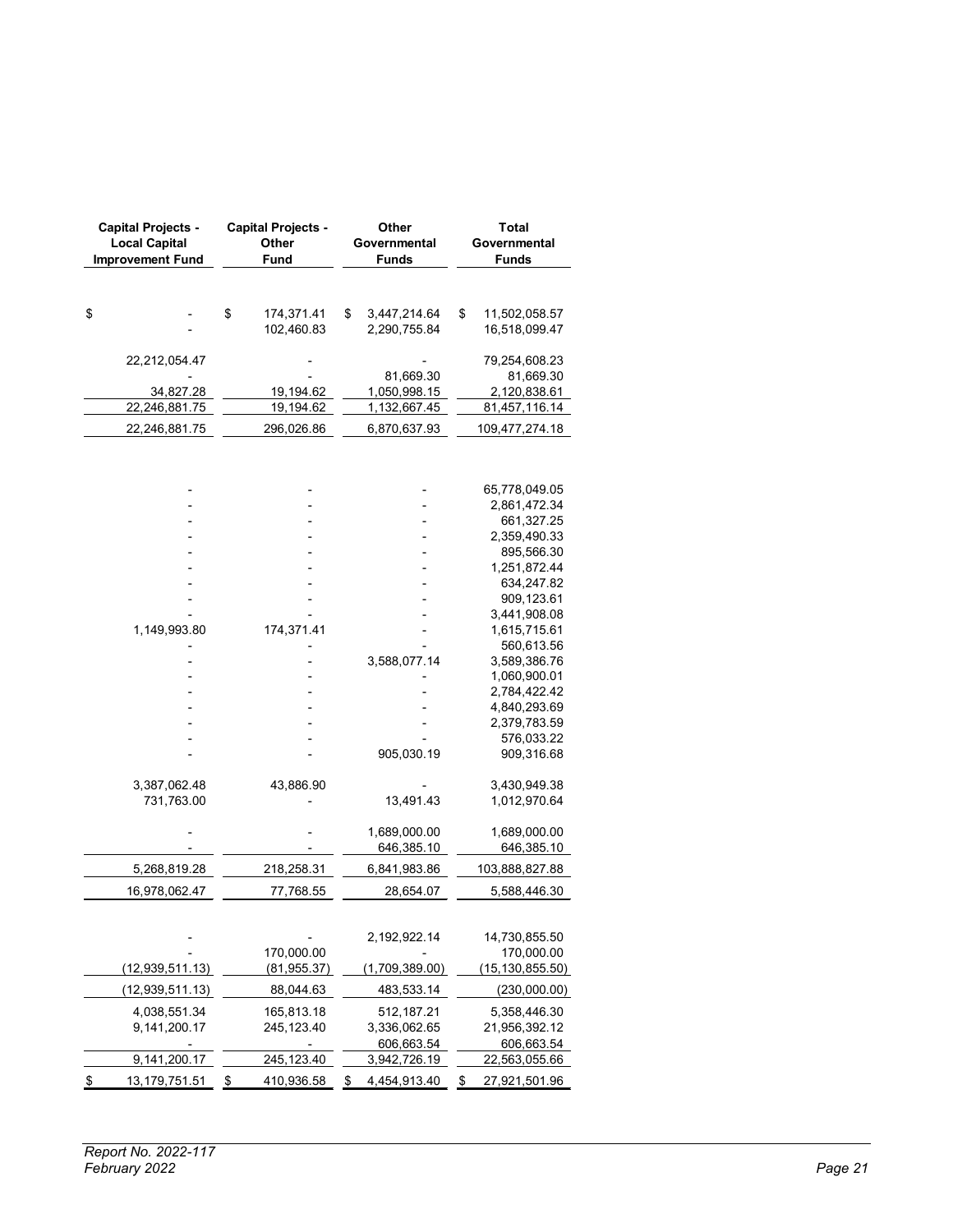#### <span id="page-27-1"></span>**Sumter County District School Board Reconciliation of the Governmental Funds Statement of Revenues, Expenditures, and Changes in Fund Balances to the Statement of Activities For the Fiscal Year Ended June 30, 2021**

<span id="page-27-0"></span>

| Net Change in Fund Balances - Governmental Funds                                                                                                                                                                                                                                                                                                                             | \$<br>5,358,446.30 |
|------------------------------------------------------------------------------------------------------------------------------------------------------------------------------------------------------------------------------------------------------------------------------------------------------------------------------------------------------------------------------|--------------------|
| Amounts reported for governmental activities in the statement of activities are different because:                                                                                                                                                                                                                                                                           |                    |
| Capital outlays are reported in the governmental funds as expenditures. However, in the statement of<br>activities, the cost of those assets is allocated over their estimated useful lives as depreciation expense.<br>This is the amount of capital outlays in excess of depreciation expense in the current fiscal year.                                                  | 1,092,857.95       |
| The loss on the disposal of capital assets during the current fiscal year is reported in the statement of<br>activities. In the governmental funds, the cost of these assets was recognized as an expenditure in the<br>fiscal year purchased. Thus, the change in net position differs from the change in fund balance by the<br>undepreciated cost of the disposed assets. | (92, 128.30)       |
| Note receivable payments to be received for prior year sale of property are recognized in the<br>governmental funds but not in the statement of activities revenues.                                                                                                                                                                                                         | (170,000.00)       |
| The governmental funds reported deferred inflows of resources related to unavailable Educational<br>Facilities Security Grant revenue. This is the net increase in the unavailable revenue for the current fiscal<br>year.                                                                                                                                                   | 51,102.95          |
| In the statement of activities, the cost of compensated absences is measured by the amounts earned<br>during the year, while in the governmental funds, expenditures are recognized based on the amounts<br>actually paid for compensated absences. This is the net amount of compensated absences paid in<br>excess of the amount earned in the current fiscal year.        | 194,646.35         |
| Repayment of long-term debt is an expenditure in the governmental funds, but the repayment reduces<br>long-term liabilities in the statement of net position. This is the amount of repayments in the current fiscal<br>year.                                                                                                                                                |                    |
| \$<br>85,000.00<br><b>Bond Principal Payments</b><br>1,604,000.00<br>Certificates of Participation Payments                                                                                                                                                                                                                                                                  | 1,689,000.00       |
| Capital credits to be received in future years are accrued in the government-wide statements, but the<br>credits do not provide current financial resources and are not recognized in the governmental funds.                                                                                                                                                                |                    |
| Capital Credits Receivable, June 30, 2021<br>\$<br>307,556.84<br>Capital Credits Receivable, June 30, 2020<br>(296, 169.44)                                                                                                                                                                                                                                                  | 11,387.40          |
| Governmental funds report District OPEB contributions as expenditures. However, in the statement of<br>activities, the cost of pension benefits earned net of employee contributions is reported as an OPEB<br>expense.                                                                                                                                                      |                    |
| Increase in OPEB Liability<br>\$<br>(549, 191.00)<br>Increase in Deferred Outflows of Resources - OPEB<br>23,110.00<br>Increase in Deferred Inflows of Resources - OPEB<br>(394, 885.00)                                                                                                                                                                                     | (920, 966.00)      |
| Governmental funds report District pension contributions as expenditures. However, in the statement of<br>activities, the cost of pension benefits earned net of employee contributions is reported as a pension<br>expense.                                                                                                                                                 |                    |
| <b>FRS Pension Contribution</b><br>\$<br>3,012,580.00<br><b>HIS Pension Contribution</b><br>609,678.00                                                                                                                                                                                                                                                                       |                    |
| (6, 250, 534.00)<br><b>FRS Pension Expense</b>                                                                                                                                                                                                                                                                                                                               |                    |
| <b>HIS Pension Expense</b><br>(1,040,825.00)                                                                                                                                                                                                                                                                                                                                 | (3,669,101.00)     |
| Internal service funds are used by management to charge the cost of certain activities, such as insurance,<br>to individual funds. The net revenue of internal service funds is reported with governmental activities.                                                                                                                                                       | 34,648.64          |
| <b>Change in Net Position - Governmental Activities</b>                                                                                                                                                                                                                                                                                                                      | \$<br>3,579,894.29 |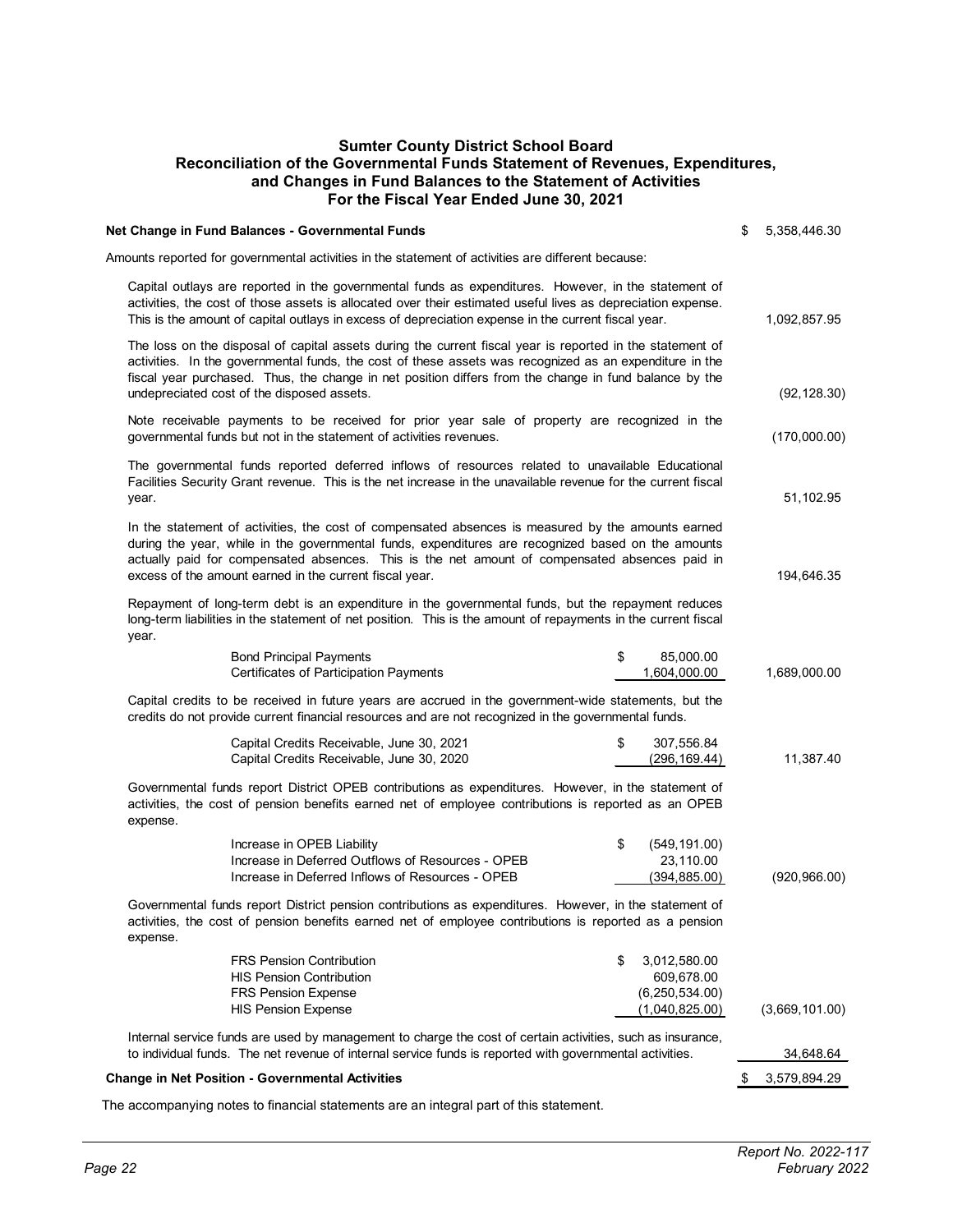#### **Sumter County District School Board Statement of Net Position – Proprietary Funds June 30, 2021**

<span id="page-28-1"></span><span id="page-28-0"></span>

|                                                                                                                  | <b>Internal Service</b><br><b>Funds</b> |  |  |
|------------------------------------------------------------------------------------------------------------------|-----------------------------------------|--|--|
| <b>ASSETS</b>                                                                                                    |                                         |  |  |
| <b>Current Assets:</b><br>Cash and Cash Equivalents<br>Accounts Receivable                                       | \$<br>3,989,502.43<br>1,592.34          |  |  |
| <b>TOTAL ASSETS</b>                                                                                              | 3,991,094.77                            |  |  |
| <b>LIABILITIES</b>                                                                                               |                                         |  |  |
| Current Liabilities:<br><b>Accounts Payable</b><br>Unearned Revenue<br><b>Estimated Insurance Claims Payable</b> | 535,787.34<br>452,376.78<br>224,000.00  |  |  |
| <b>Total Current Liabilities</b>                                                                                 | 1,212,164.12                            |  |  |
| Noncurrent Liabilities:<br><b>Estimated Insurance Claims Payable</b>                                             | 447,364.00                              |  |  |
| <b>TOTAL LIABILITIES</b>                                                                                         | 1,659,528.12                            |  |  |
| <b>NET POSITION</b>                                                                                              |                                         |  |  |
| Unrestricted                                                                                                     | \$<br>2,331,566.65                      |  |  |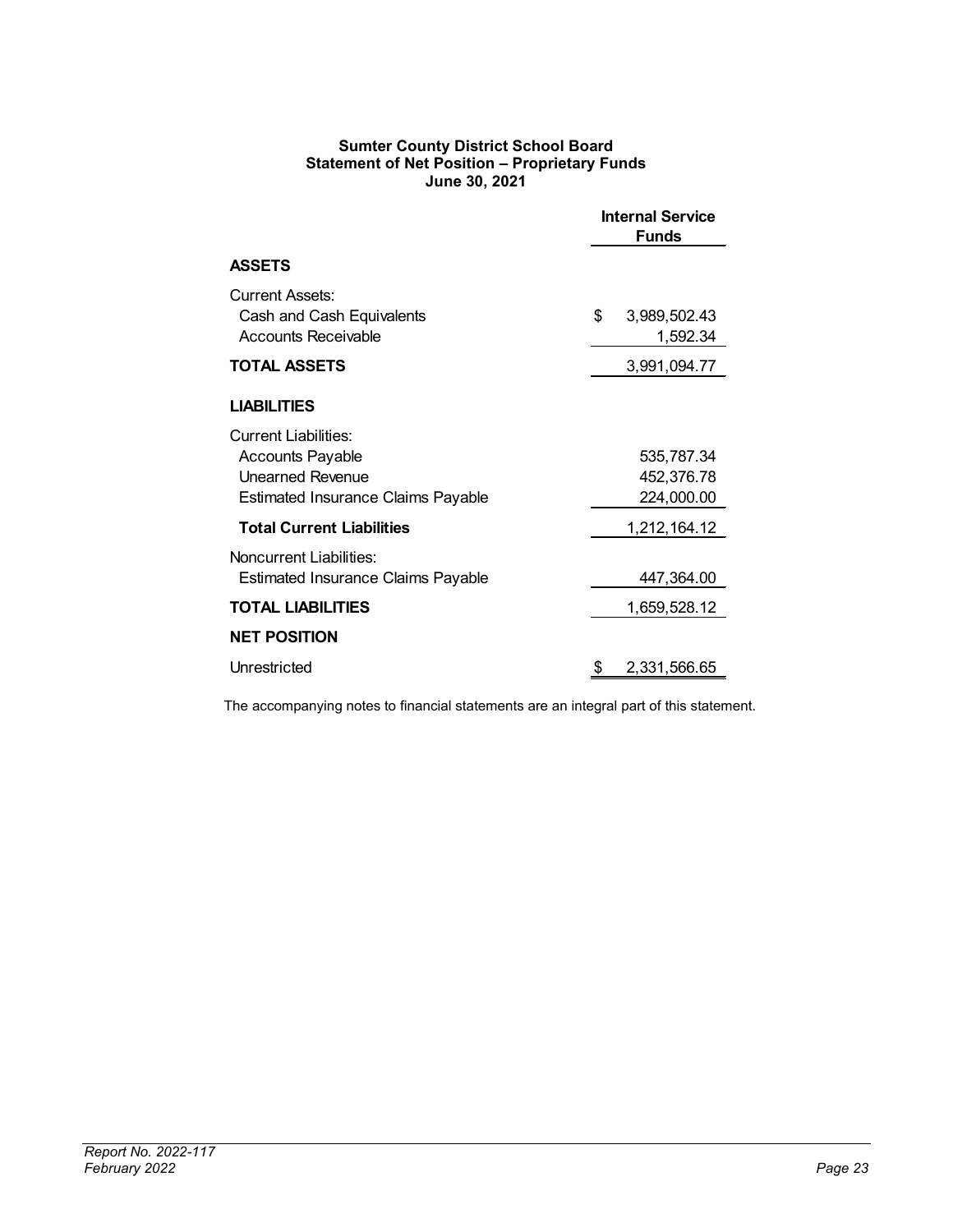#### <span id="page-29-1"></span>**Sumter County District School Board Statement of Revenues, Expenses, and Changes in Fund Net Position – Proprietary Funds For the Fiscal Year Ended June 30, 2021**

<span id="page-29-0"></span>

|                                                                                                         | <b>Internal Service</b><br><b>Funds</b>    |
|---------------------------------------------------------------------------------------------------------|--------------------------------------------|
| <b>OPERATING REVENUES</b><br>Premiums                                                                   | \$<br>7,947,956.50                         |
| <b>OPERATING EXPENSES</b><br><b>Purchased Services</b><br><b>Insurance Claims</b><br>Insurance Premiums | 108,846.62<br>6,894,263.49<br>1,319,816.56 |
| <b>Total Operating Expenses</b>                                                                         | 8,322,926.67                               |
| <b>Operating Loss</b>                                                                                   | (374, 970.17)                              |
| <b>NONOPERATING REVENUES</b><br>Investment Income                                                       | 9,618.81                                   |
| <b>Loss Before Transfers</b>                                                                            | (365,351.36)                               |
| Transfers In                                                                                            | 400,000.00                                 |
| <b>Change in Net Position</b><br><b>Total Net Position - Beginning</b>                                  | 34,648.64<br>2,296,918.01                  |
| <b>Total Net Position - Ending</b>                                                                      | 2,331,566.65<br>\$                         |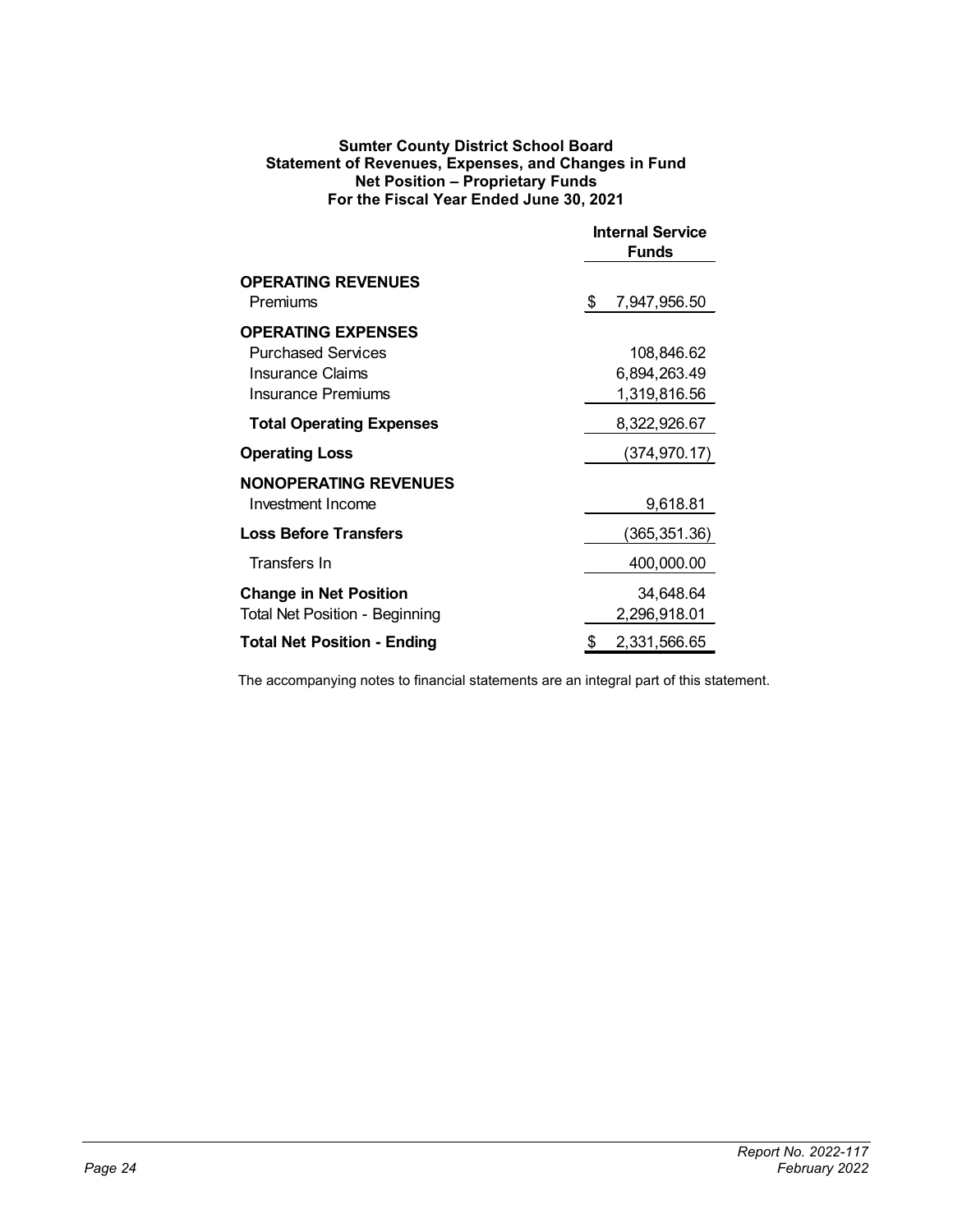#### **Sumter County District School Board Statement of Cash Flows – Proprietary Funds For the Fiscal Year Ended June 30, 2021**

<span id="page-30-1"></span><span id="page-30-0"></span>

|                                                                            | <b>Internal Service</b><br><b>Funds</b> |
|----------------------------------------------------------------------------|-----------------------------------------|
| <b>CASH FLOWS FROM OPERATING ACTIVITIES</b>                                |                                         |
| <b>Cash Received from Services</b>                                         | \$<br>8, 137, 140.92                    |
| Cash Payments to Suppliers for Goods and Services                          | (108, 846.62)                           |
| Cash Payments for Insurance Claims                                         | (6,884,335.49)                          |
| Cash Payments for Premiums and Other Fees                                  | (1,337,449.76)                          |
| <b>Net Cash Used by Operating Activities</b>                               | (193, 490.95)                           |
| <b>CASH FLOWS FROM NONCAPITAL FINANCING ACTIVITIES</b>                     |                                         |
| Transfer from Other Funds                                                  | 400,000.00                              |
| <b>CASH FLOWS FROM INVESTING ACTIVITIES</b>                                |                                         |
| Interest Income                                                            | 9,618.81                                |
| Net Increase in Cash and Cash Equivalents                                  | 216,127.86                              |
| Cash and Cash Equivalents, Beginning                                       | 3,773,374.57                            |
| <b>Cash and Cash Equivalents, Ending</b>                                   | \$<br>3,989,502.43                      |
| Reconciliation of Operating Loss to Net Cash Used by Operating Activities: |                                         |
| <b>Operating Loss</b>                                                      | \$<br>(374,970.17)                      |
| Adjustments to Reconcile Operating Loss to Net Cash Used                   |                                         |
| by Operating Activities:                                                   |                                         |
| Changes in Assets and Liabilities:                                         |                                         |
| <b>Accounts Receivable</b>                                                 | 55,809.22<br>$100 - 200 - 25$           |

| <b>Net Cash Used by Operating Activities</b> | (193,490.95)<br>S |
|----------------------------------------------|-------------------|
| <b>Total Adjustments</b>                     | 181,479.22        |
| <b>Estimated Insurance Claims Payable</b>    | 9,928.00          |
| <b>Unearned Revenue</b>                      | 2,671.93          |
| <b>Accounts Payable</b>                      | (17, 633.20)      |
| Due from Other Agencies                      | 130,703.27        |
| Accounts Receivable                          | 55,809.22         |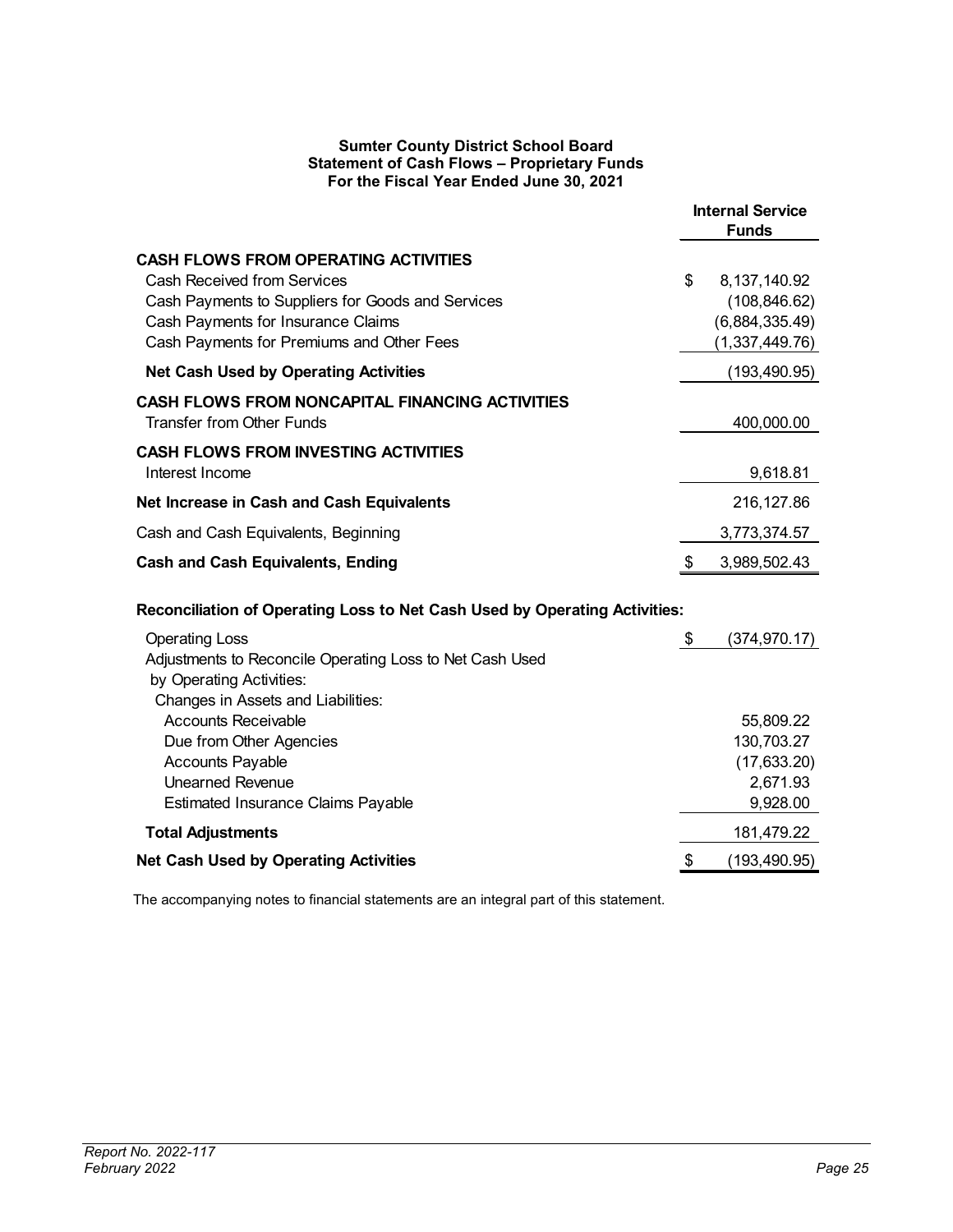### <span id="page-31-1"></span><span id="page-31-0"></span>**SUMMARY OF SIGNIFICANT ACCOUNTING POLICIES**

### **A. Description of Government-Wide Financial Statements**

The government-wide financial statements (i.e., the statement of net position and the statement of activities) report information on all of the nonfiduciary activities of the primary government and its component units. Governmental activities are normally supported by taxes, intergovernmental revenues, and other nonexchange transactions. The primary government is reported separately from a legally separate component unit for which the primary government is financially accountable.

The statement of activities presents a comparison between direct expenses and program revenues for each function or program of the Sumter County School District's (District) governmental activities. Direct expenses are those that are specifically associated with a service, program, or department and are thereby clearly identifiable to a particular function. Depreciation expense is not readily associated with a particular function and is reported as unallocated.

### **B. Reporting Entity**

The Sumter County District School Board (Board) has direct responsibility for operation, control, and supervision of District schools and is considered a primary government for financial reporting. The District is considered part of the Florida system of public education, operates under the general direction of the Florida Department of Education (FDOE), and is governed by State law and State Board of Education (SBE) rules. The governing body of the District is the Board, which is composed of five elected members. The elected Superintendent of Schools is the executive officer of the Board. Geographic boundaries of the District correspond with those of Sumter County.

Criteria for determining if other entities are potential component units that should be reported within the District's basic financial statements are identified and described in the Governmental Accounting Standards Board's (GASB) *Codification of Governmental Accounting and Financial Reporting Standards*, Sections 2100 and 2600. The application of these criteria provides for identification of any legally separate entities for which the Board is financially accountable and other organizations for which the nature and significance of their relationship with the Board are such that exclusion would cause the District's basic financial statements to be misleading. Based on the application of these criteria, the following component units are included within the District's reporting entity:

**Blended Component Unit**. Blended component units are, in substance, part of the District's operations, even though they are legally separate entities. Thus, blended component units are appropriately presented as funds of the District. The Sumter County School Board Leasing Corporation (Leasing Corporation) was formed to facilitate financing for the acquisition of facilities and equipment as further discussed in Note III.H.1. Due to the substantive economic relationship between the District and the Leasing Corporation, the financial activities of the Leasing Corporation are included in the accompanying basic financial statements. Separate financial statements for the Leasing Corporation are not published.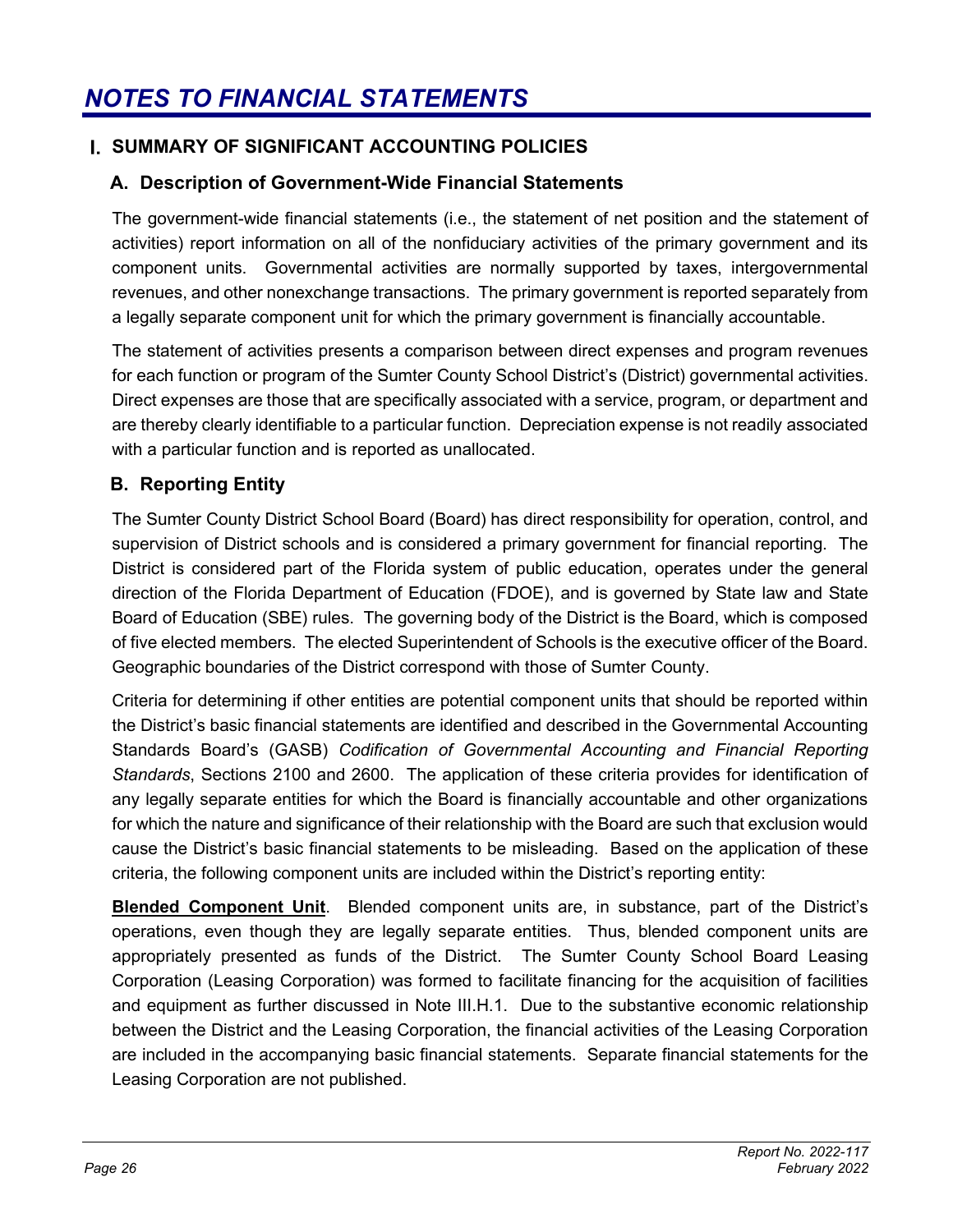**Discretely Presented Component Unit**. The component unit columns in the government-wide financial statements include the financial data of the District's other component unit. A separate column is used to emphasize that it is legally separate from the District.

The Villages Charter School, Inc. (Charter School), is a separate not-for-profit corporation organized pursuant to Chapter 617, Florida Statutes, the Florida Not For Profit Corporation Act, and Section 1002.33, Florida Statutes. The Charter School operates under a charter approved by its sponsor, the Board. The Charter School is considered to be a component unit of the District because the District is financially accountable for the Charter School as the District established the Charter School by approval of the charter, which is tantamount to the initial appointment of the Charter School, and there is the potential for the Charter School to impose specific financial burdens on the District. In addition, pursuant to the Florida Constitution, the Charter School is a public school and the District is responsible for the operation, control, and supervision of public schools within the District. The District considers the Charter School to be a major component unit based on its significance to the District.

The financial data reported on the accompanying statements was derived from the Charter School's audited financial statements for the fiscal year ended June 30, 2021. The audit report is filed in the District's administrative offices at 2680 West County Road 476, Bushnell, Florida 33513.

## **C. Basis of Presentation: Government-Wide Financial Statements**

While separate government-wide and fund financial statements are presented, they are interrelated. The governmental activities column incorporates data from governmental funds and internal service funds. Separate financial statements are provided for governmental funds and proprietary funds.

The effects of interfund activity have been eliminated from the government-wide financial statements except for interfund services provided and used.

## **D. Basis of Presentation: Fund Financial Statements**

The fund financial statements provide information about the District's funds, including the blended component units. Separate statements for each fund category – governmental and proprietary – are presented. The emphasis of fund financial statements is on major governmental funds, each displayed in a separate column. All remaining governmental funds are aggregated and reported as nonmajor funds.

The District reports the following major governmental funds:

- General Fund to account for all financial resources not required to be accounted for in another fund and for certain revenues from the State that are legally restricted to be expended for specific current operating purposes.
- Special Revenue Other Fund to account for certain Federal grant program resources.
- Special Revenue Federal Education Stabilization Fund to account for Federal Coronavirus Aid, Relief, and Economic Security (CARES) Act funding provided through the State as emergency relief to address the impact of COVID-19 on elementary and secondary schools.
- Capital Projects Local Capital Improvement Fund to account for the financial resources generated by the local capital improvement tax levy to be used for educational capital outlay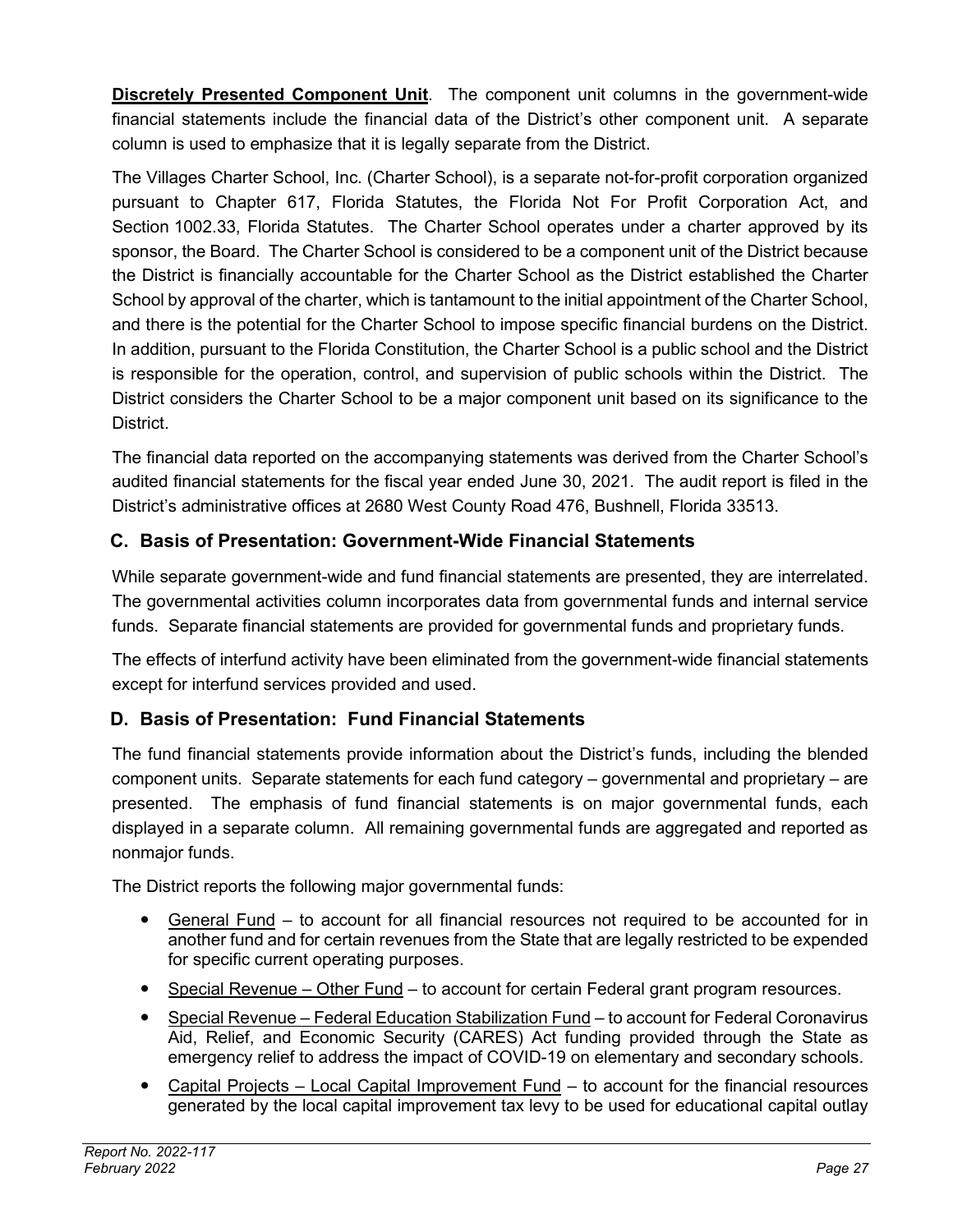needs, including new construction, renovation and remodeling projects, new and replacement equipment, motor vehicle purchases, and debt service payments on certificates of participation.

• Capital Projects – Other Fund – to account for various financial resources (e.g., certificates of participation, sale of property, and Educational Facilities Security Grant) to be used for educational capital outlay needs, including new construction and renovation and remodeling projects.

Additionally, the District reports the following proprietary fund type:

 Internal Service Funds – to account for the District's individual self-insured workers' compensation program and health, dental, and vision insurance plans.

During the course of operations, the District has activity between funds for various purposes. Any residual balances outstanding at fiscal year end are reported as due from/to other funds. While these balances are reported in fund financial statements, certain eliminations are made in the preparation of the government-wide financial statements. Balances between the funds included in governmental activities (i.e., the governmental and internal service funds) are eliminated so that only the net amount is included as internal balances in the governmental activities column. Further, certain activity occurs during the year involving transfers of resources between funds. In fund financial statements, these amounts are reported at gross amounts as transfers in and out. While reported in fund financial statements, transfers between the funds included in governmental activities are eliminated in the preparation of the government-wide financial statements.

## **E. Measurement Focus and Basis of Accounting**

The accounting and financial reporting treatment is determined by the applicable measurement focus and basis of accounting. Measurement focus indicates the type of resources being measured such as current financial resources or economic resources. The basis of accounting indicates the timing of transactions or events for recognition in the financial statements.

The government-wide financial statements are reported using the economic resources measurement focus and the accrual basis of accounting. Revenues are recognized when earned and expenses are recognized when a liability is incurred, regardless of the timing of the related cash flows. Property taxes are recognized in the year for which they are levied. Revenues from grants, entitlements, and donations are recognized as soon as all eligibility requirements imposed by the provider have been met.

The governmental fund financial statements are reported using the current financial resources measurement focus and the modified accrual basis of accounting. Revenues, except for certain grant revenues, are recognized as soon as they are both measurable and available. Revenues are considered to be available when they are collectible within the current period or soon enough thereafter to pay liabilities of the current period. For this purpose, the District considers revenues to be available if they are collected within 30 days of the end of the current fiscal year. When grant terms provide that the expenditure of resources is the prime factor for determining eligibility for Federal, State, and other grant resources, revenue is recognized at the time the expenditure is made. Entitlements are recorded as revenues when all eligibility requirements are met, including any time requirements, and the amount is received during the period or within the availability period for this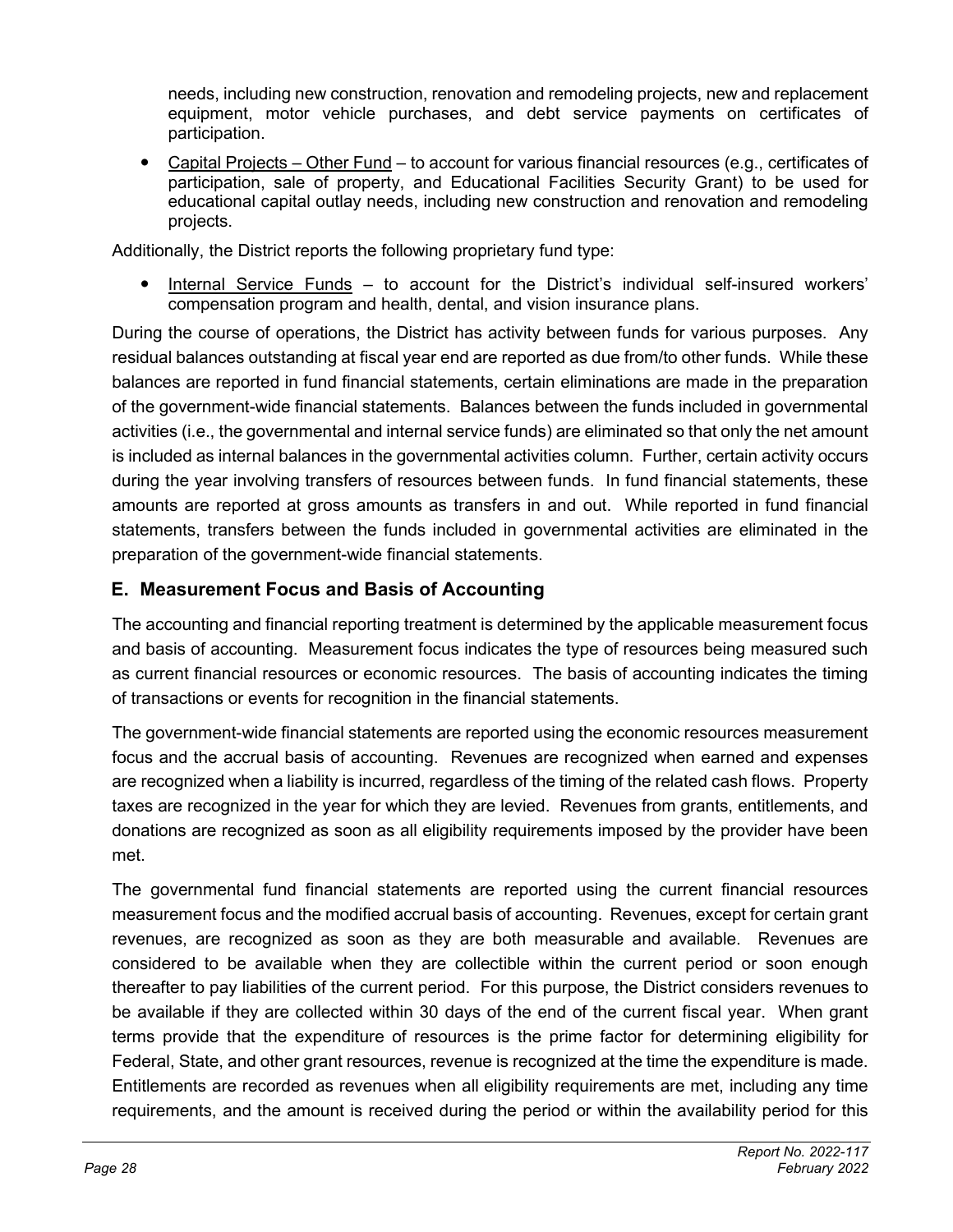revenue source (within 30 days of year end). Property taxes and interest associated with the current fiscal period are all considered to be susceptible to accrual and so have been recognized as revenues of the current fiscal period. Expenditures are generally recognized when the related fund liability is incurred, as under accrual accounting. However, debt service expenditures, claims and judgments, pension benefits, other postemployment benefits, and compensated absences, are only recorded when payment is due. General capital asset acquisitions are reported as expenditures in governmental funds. Issuance of long-term debt and acquisitions under capital leases are reported as other financing sources. Allocations of cost, such as depreciation, are not recognized in governmental funds.

The proprietary funds are reported using the economic resources measurement focus and the accrual basis of accounting.

The Charter School is accounted for as a governmental organization and follows the same accounting model as the District's governmental activities.

## **F. Assets, Liabilities, Deferred Outflows/Inflows of Resources, and Net Position/Fund Balance**

## **Cash and Cash Equivalents**

The District's cash and cash equivalents are considered to be cash on hand, demand deposits, and short-term liquid investments with original maturities of 3 months or less from the date of acquisition. Investments classified as cash equivalents include amounts placed with the State Board of Administration (SBA) in Florida PRIME and amounts placed with the Florida Public Assets for Liquidity Management (FL PALM).

Cash deposits are held by banks qualified as public depositories under Florida law. All deposits are insured by Federal depository insurance, up to specified limits, or collateralized with securities held in Florida's multiple financial institution collateral pool as required by Chapter 280, Florida Statutes.

#### **Investments**

Investments consist of amounts placed in the SBA debt service accounts for investment of debt service moneys, amounts placed with the SBA for participation in the Florida PRIME investment pool created by Section 218.405, Florida Statutes, and amounts placed in the FL PALM. The investment pools operate under investment guidelines established by Section 215.47, Florida Statutes.

The District's investment in Florida PRIME and FL PALM, which are Securities and Exchange Commission Rule 2a7-like external investment pools, are similar to money market funds in which shares are owned in the fund rather than the underlying investments. These investments are reported at fair value, which is amortized cost.

Types and amounts of investments held at fiscal year end are described in a subsequent note.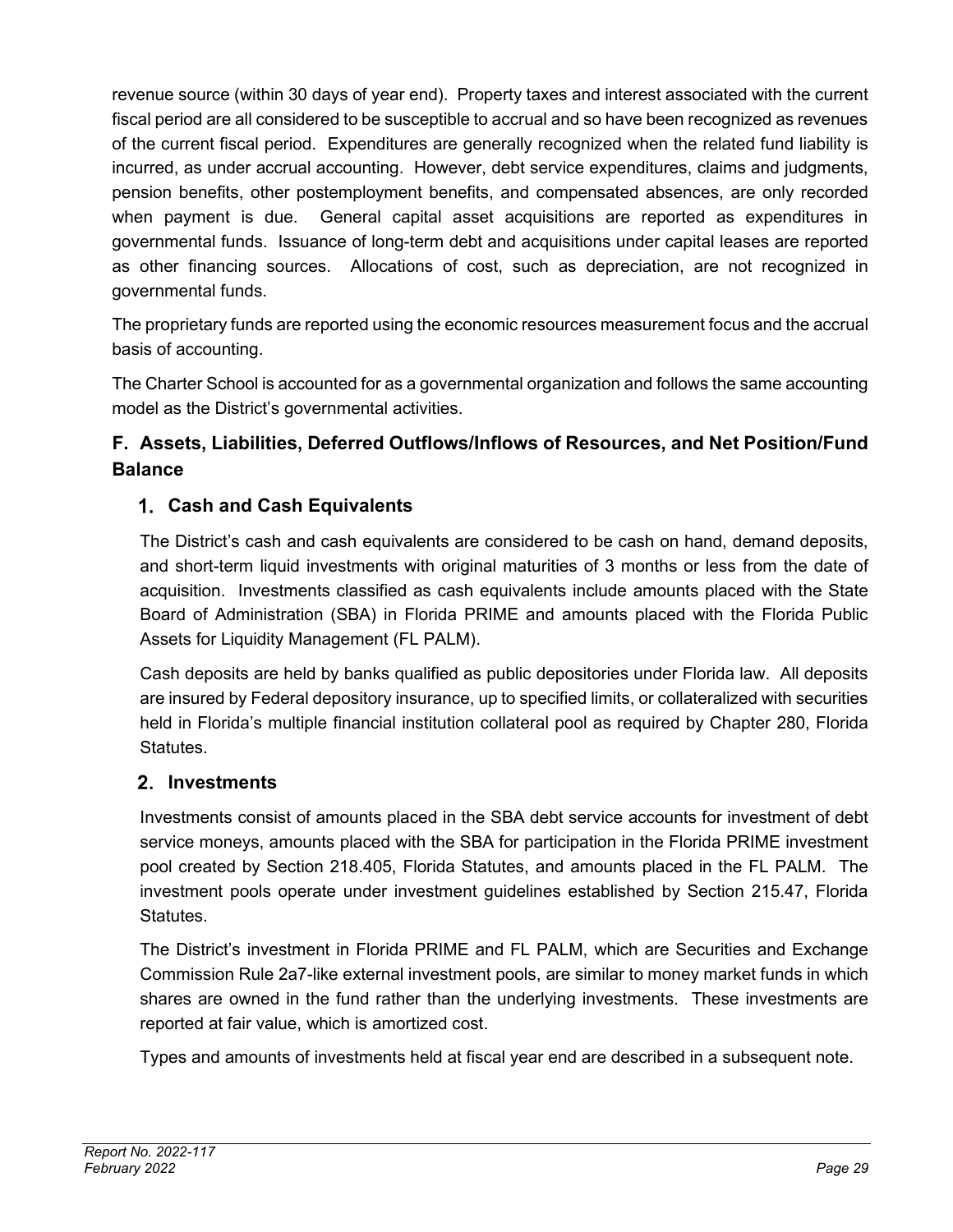#### **Inventories**

Inventories consist of expendable supplies held for consumption in the course of District operations. Inventories are stated at weighted average cost, or last invoice, which approximates the first-in, first-out basis, except that United States Department of Agriculture donated foods are stated at their fair value as determined at the time of donation to the District's food service program by the Florida Department of Agriculture and Consumer Services, Bureau of Food Distribution. The costs of inventories are recorded as expenditures when used rather than purchased.

### **Capital Assets**

Expenditures for capital assets acquired or constructed for general District purposes are reported in the governmental fund that financed the acquisition or construction. The capital assets so acquired are reported at cost in the government-wide statement of net position but are not reported in the governmental fund financial statements. Capital assets are defined by the District as those costing more than \$1,000 for furniture, fixtures, and equipment, and motor vehicles, \$100,000 for improvements other than buildings; buildings and fixed equipment; and construction in progress. Such assets are recorded at historical cost or estimated historical cost if purchased or constructed. Donated assets are recorded at acquisition value at the date of donation.

Capital assets are depreciated using the straight-line method over the following estimated useful lives:

| <b>Description</b>                   | <b>Estimated Useful Lives</b> |
|--------------------------------------|-------------------------------|
| Improvements Other Than Buildings    | 8 - 40 years                  |
| <b>Buildings and Fixed Equipment</b> | 10 - 50 years                 |
| Furniture, Fixtures, and Equipment   | 3 - 15 years                  |
| <b>Motor Vehicles</b>                | $5 - 10$ years                |

The Charter School defines capital assets as those costing more than \$5,000. The Charter School depreciates capital assets using the straight-line method over the following useful lives:

| <b>Description</b>             | <b>Estimated Useful Lives</b> |
|--------------------------------|-------------------------------|
| Leasehold Improvements         | 15 - 40 years                 |
| <b>Buildings</b>               | 39 years                      |
| <b>Furniture and Equipment</b> | 5 - 15 years                  |
| <b>Motor Vehicles</b>          | 5 - 15 years                  |
| Infrastructure                 | 15 years                      |
| Library Books                  | 5 - 10 years                  |

Current year information relative to changes in capital assets is described in a subsequent note.

## **Pensions**

In the government-wide statement of net position, liabilities are recognized for the District's proportionate share of each pension plan's net pension liability. For purposes of measuring the net pension liability, deferred outflows of resources and deferred inflows of resources related to pensions, and pension expense, information about the fiduciary net position of the Florida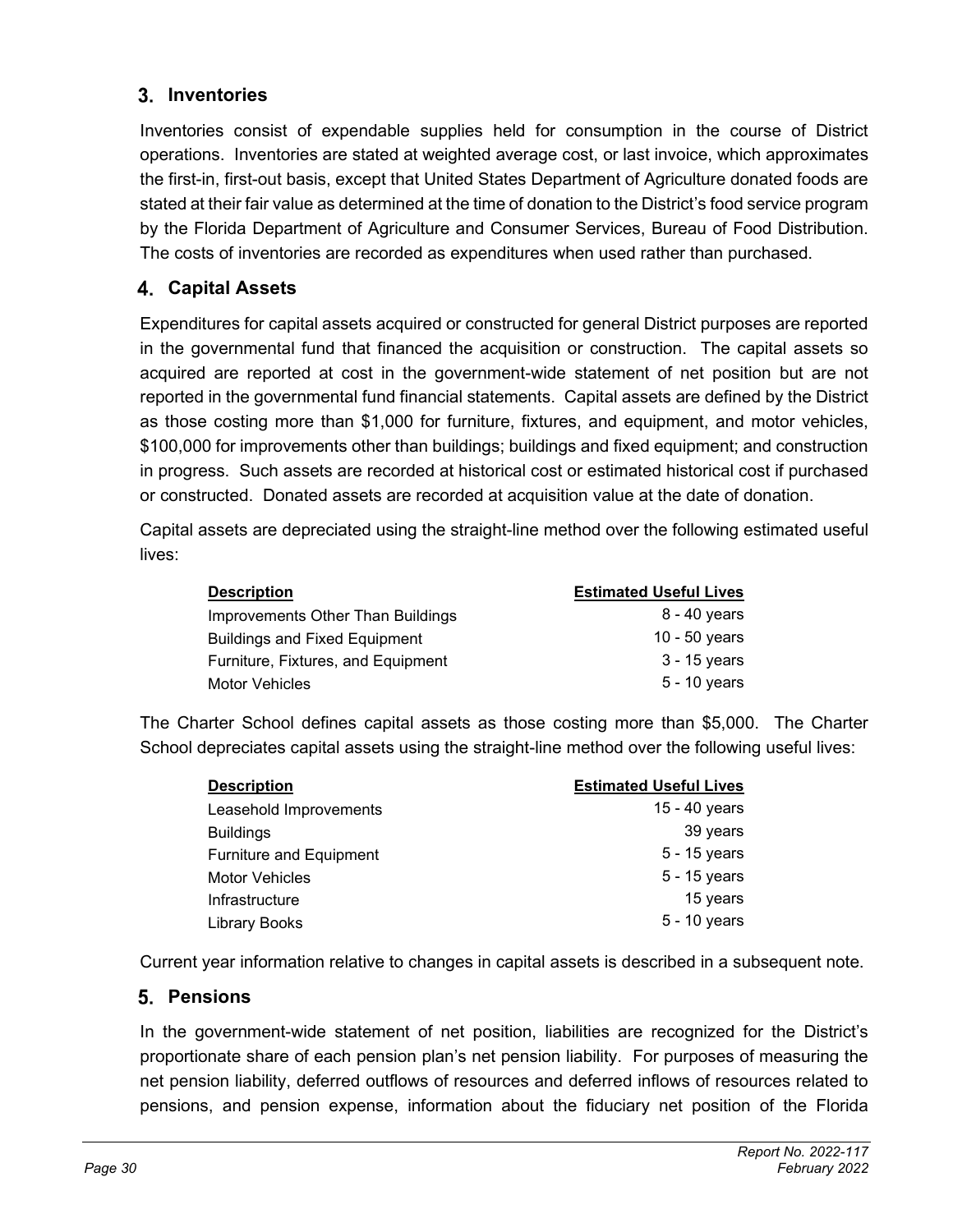Retirement System (FRS) defined benefit plan and the Health Insurance Subsidy (HIS) defined benefit plan and additions to/deductions from the FRS and the HIS fiduciary net position have been determined on the same basis as they are reported by the FRS and the HIS plans. For this purpose, benefit payments (including refunds of employee contributions) are recognized when due and payable in accordance with benefit terms. Investments are reported at fair value.

The District's retirement plans and related amounts are described in a subsequent note.

## **Long-Term Liabilities**

Long-term obligations that will be financed from resources to be received in the future by governmental funds are reported as liabilities in the government-wide statement of net position.

In the governmental fund financial statements, bonds and other long-term obligations are not recognized as liabilities until due.

Changes in long-term liabilities for the current year are reported in a subsequent note.

## **Deferred Outflows/Inflows of Resources**

In addition to assets, the statement of net position reports a separate section for deferred outflows of resources. This separate financial statement element, *deferred outflows of resources*, represents a consumption of net position that applies to future periods and so will not be recognized as an outflow of resources (expense) until then. The District has two items that qualify for reporting in this category. The deferred outflows of resources related to pensions and OPEB are discussed in subsequent notes.

In addition to liabilities, the statement of net position and balance sheet report separate sections for deferred inflows of resources. This separate financial statement element, *deferred inflows of resources*, represents an acquisition of net position that applies to future periods and so will not be recognized as an inflow of resources (revenue) until that time. The District has two items that qualify for reporting in this category on the statement of net position. The deferred inflows of resources related to pensions and OPEB are discussed in subsequent notes. The District also has two types of *unavailable revenue*, which arises only under a modified accrual basis of accounting that qualifies for reporting in this category in the governmental funds balance sheet. The governmental funds report unavailable revenue from a Note Receivable and an Educational Facilities Security Grant. These amounts are deferred and recognized as an inflow of resources in the period that the amounts become available.

## **Net Position Flow Assumption**

The District occasionally funds outlays for a particular purpose from both restricted (e.g., restricted bond or grant proceeds) and unrestricted resources. To calculate the amounts to report as restricted net position and unrestricted net position in the government-wide and proprietary fund financial statements, a flow assumption must be made about the order in which the resources are considered to be applied. Consequently, it is the District's policy to consider restricted net position to have been depleted before unrestricted net position is applied.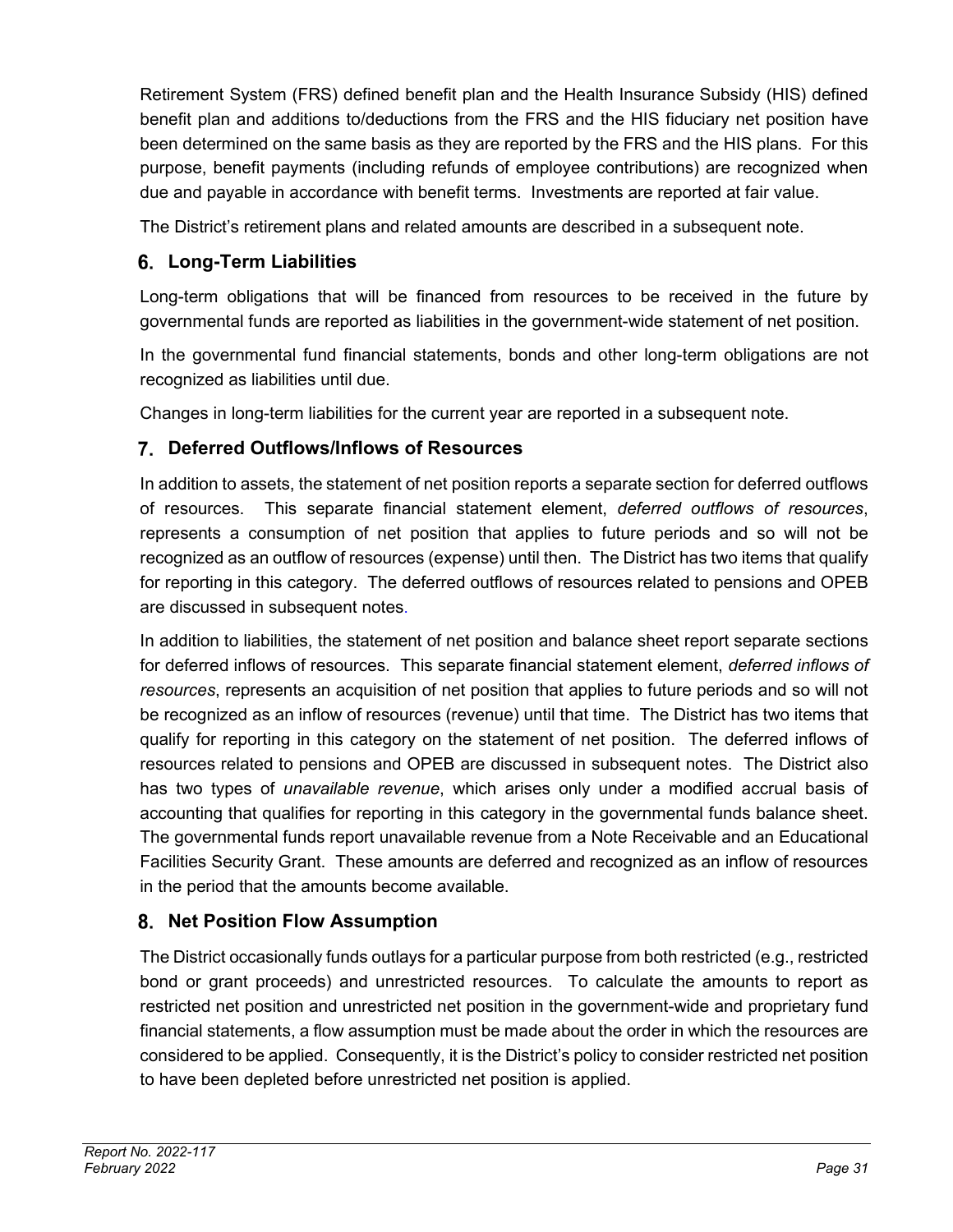### **Fund Balance Flow Assumptions**

The District may fund outlays for a particular purpose from both restricted and unrestricted resources (the total of committed, assigned, and unassigned fund balance). To calculate the amounts to report as restricted, committed, assigned, and unassigned fund balance in the governmental fund financial statements, a flow assumption must be made about the order in which the resources are considered to be applied. It is the District's policy to consider restricted fund balance to have been depleted before using any of the components of unrestricted fund balance. Further, when components of unrestricted fund balance can be used for the same purpose, committed fund balance is depleted first, followed by assigned fund balance. Unassigned fund balance is applied last.

### **Fund Balance Policies**

Fund balance of governmental funds is reported in various categories based on the nature of any limitations requiring the use of resources for specific purposes. The District itself can establish limitations on the use of resources through either a commitment (committed fund balance) or an assignment (assigned fund balance).

The committed fund balance classification includes amounts that can be used only for the specific purposes determined by a formal action of the District's highest level of decision-making authority. The Board is the highest level of decision-making authority for the District that can, by adoption of a resolution prior to the end of the fiscal year, commit fund balance. Once adopted, the limitation imposed by the resolution remains in place until a similar action is taken (the adoption of another resolution) to remove or revise the limitation. The District reported no committed fund balances at June 30, 2021.

Amounts in the assigned fund balance classification are intended to be used by the District for specific purposes but do not meet the criteria to be classified as committed. The Board may assign fund balance as it does when appropriating fund balance to cover a gap between estimated revenue and appropriations in the subsequent year's appropriated budget. Unlike commitments, assignments generally only exist temporarily. In other words, an additional action does not normally have to be taken for the removal of an assignment. Conversely, as discussed above, an additional action is essential to either remove or revise a commitment.

The Board authorized the Finance Director to assign existing fund balance in an amount equal to budget shortfalls and encumbrances not otherwise restricted for categoricals, in an effort towards balancing the 2021-22 fiscal year budget. The District's approved budget for the 2021-22 fiscal year reflects encumbrances of \$480,817.07, which are expected to be paid from the ending fund balance in these financial statements.

### **G. Revenues and Expenditures/Expenses**

### **Program Revenues**

Amounts reported as program revenues include charges paid by the recipient of the goods or services offered by the program and grants and contributions that are restricted to meeting the operational or capital requirements of a particular program. All taxes, including those dedicated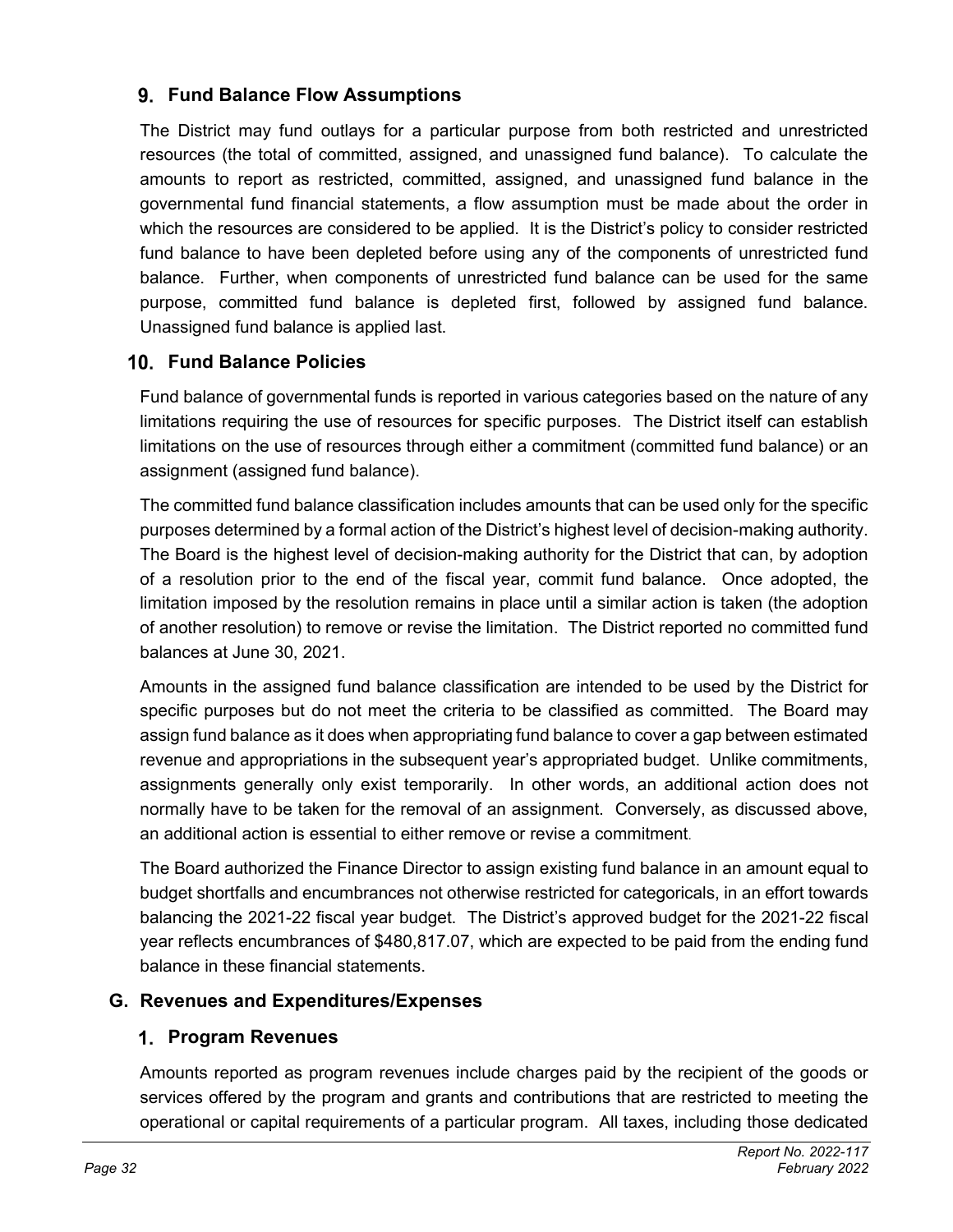for specific purposes, and other internally dedicated resources are reported as general revenues rather than program revenues. Revenues that are not classified as program revenues are presented as general revenues. The comparison of direct expenses with program revenues identifies the extent to which each governmental function is self-financing or draws from the general revenues of the District.

### **State Revenue Sources**

Significant revenues from State sources for current operations include the Florida Education Finance Program administered by the FDOE under the provisions of Section 1011.62, Florida Statutes. In accordance with this law, the District determines and reports the number of full-time equivalent (FTE) students and related data to the FDOE. The FDOE performs certain edit checks on the reported number of FTE and related data and calculates the allocation of funds to the District. The District is permitted to amend its original reporting during specified time periods following the date of the original reporting. Such amendments may impact funding allocations for subsequent fiscal years. The FDOE may also adjust subsequent fiscal period allocations based upon an audit of the District's compliance in determining and reporting FTE and related data. Normally, such adjustments are treated as reductions or additions of revenue in the fiscal year when the adjustments are made.

The State provides financial assistance to administer certain educational programs. SBE rules require that revenue earmarked for certain programs be expended only for the program for which the money is provided, and require that the money not expended as of the close of the fiscal year be carried forward into the following fiscal year to be expended for the same educational programs. The FDOE generally requires that these educational program revenues be accounted for in the General Fund. A portion of the fund balance of the General Fund is restricted in the governmental fund financial statements for the balance of categorical and earmarked educational program resources.

The District received an allocation from the State under the Education Facilities Security Grant Program. The District is authorized to expend these funds only upon applying for and receiving an encumbrance authorization from the FDOE.

A schedule of revenue from State sources for the current year is presented in a subsequent note.

## **District Property Taxes**

The Board is authorized by State law to levy property taxes for district school operations, capital improvements, and debt service.

Property taxes consist of ad valorem taxes on real and personal property within the District. Property values are determined by the Sumter County Property Appraiser, and property taxes are collected by the Sumter County Tax Collector.

The Board adopted the 2020 tax levy on September 8, 2020. Tax bills are mailed in October and taxes are payable between November 1 of the year assessed and March 31 of the following year at discounts of up to 4 percent for early payment.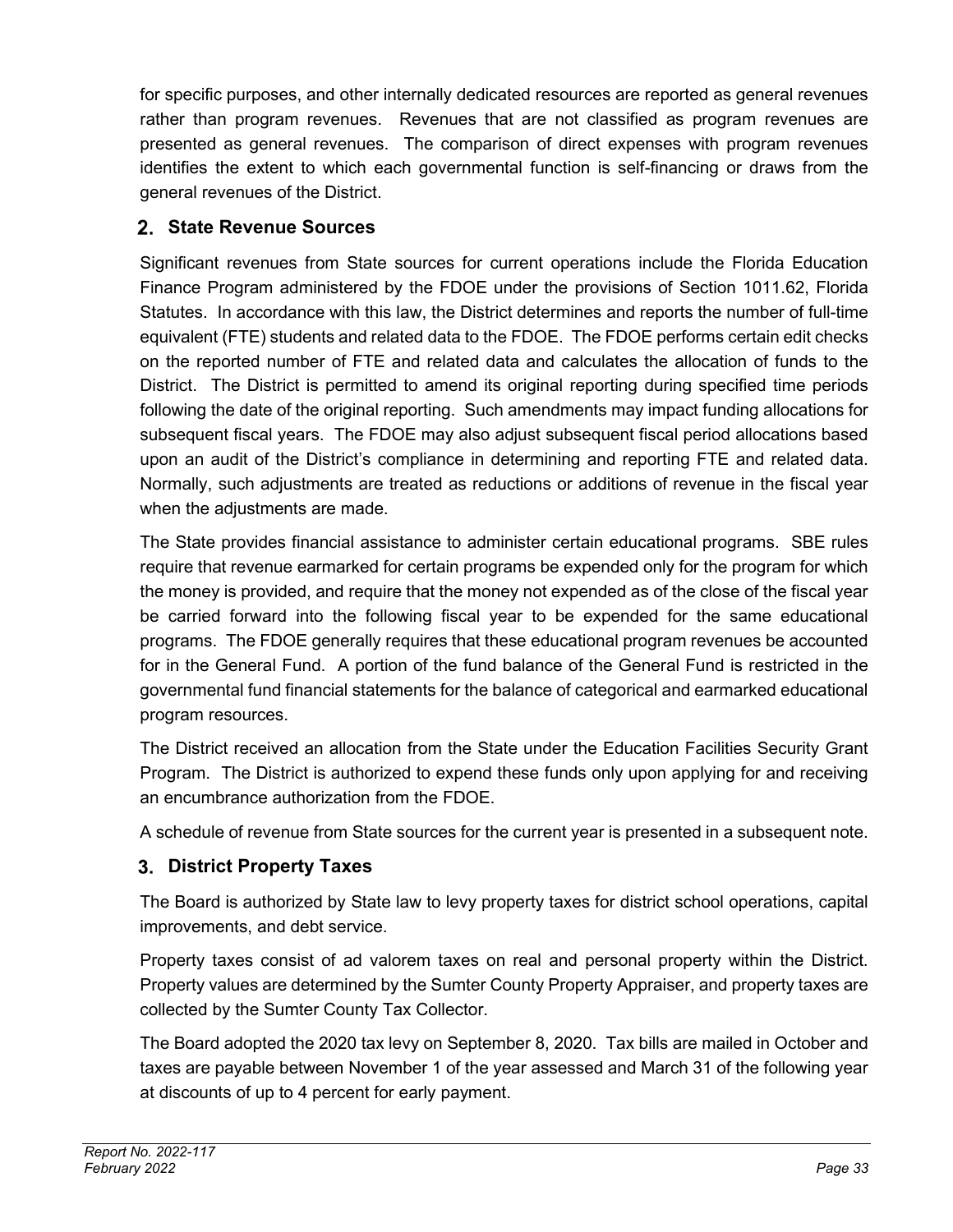Taxes become a lien on the property on January 1 and are delinquent on April 1 of the year following the year of assessment. State law provides for enforcement of collection of personal property taxes by seizure of the property to satisfy unpaid taxes and for enforcement of collection of real property taxes by the sale of interest-bearing tax certificates to satisfy unpaid taxes. The procedures result in the collection of essentially all taxes prior to June 30 of the year following the year of assessment.

Property tax revenues are recognized in the government-wide financial statements when the Board adopts the tax levy. Property tax revenues are recognized in the governmental fund financial statements when taxes are received by the District, except that revenue is accrued for taxes collected by the Sumter County Tax Collector at fiscal year end but not yet remitted to the District.

Millages and taxes levied for the current year are presented in a subsequent note.

### **Federal Revenue Sources**

The District receives Federal awards for the enhancement of various educational programs. Federal awards are generally received based on applications submitted to, and approved by, various granting agencies. For Federal awards in which a claim to these grant proceeds is based on incurring eligible expenditures, revenue is recognized to the extent that eligible expenditures have been incurred. The FDOE may require adjustments to subsequent fiscal period expenditures and related revenues based upon an audit of the District's compliance with applicable Federal awards requirements. Normally, such adjustments are treated as reductions of expenditures and related revenues in the fiscal year when the adjustments are made.

### **Compensated Absences**

In the government-wide financial statements, compensated absences (i.e., paid absences for employee vacation leave and sick leave) are accrued as liabilities to the extent that it is probable that the benefits will result in termination payments. A liability for these amounts is reported in the governmental fund financial statements only if it has matured, such as for occurrences of employee resignations and retirements. The liability for compensated absences includes salary-related benefits, where applicable.

### **Proprietary Funds Operating and Nonoperating Revenues and Expenses**

Proprietary funds distinguish operating revenues and expenses from nonoperating items. Operating revenues and expenses generally result from providing services and producing and delivering goods in connection with the proprietary funds' principal ongoing operations. The principal operating revenues of the District's internal service funds are charges for worker's compensation, health, dental, and vision insurance premiums. Operating expenses include insurance claims and excess coverage premiums. All revenues and expenses not meeting this definition are reported as non-operating revenues and expenses.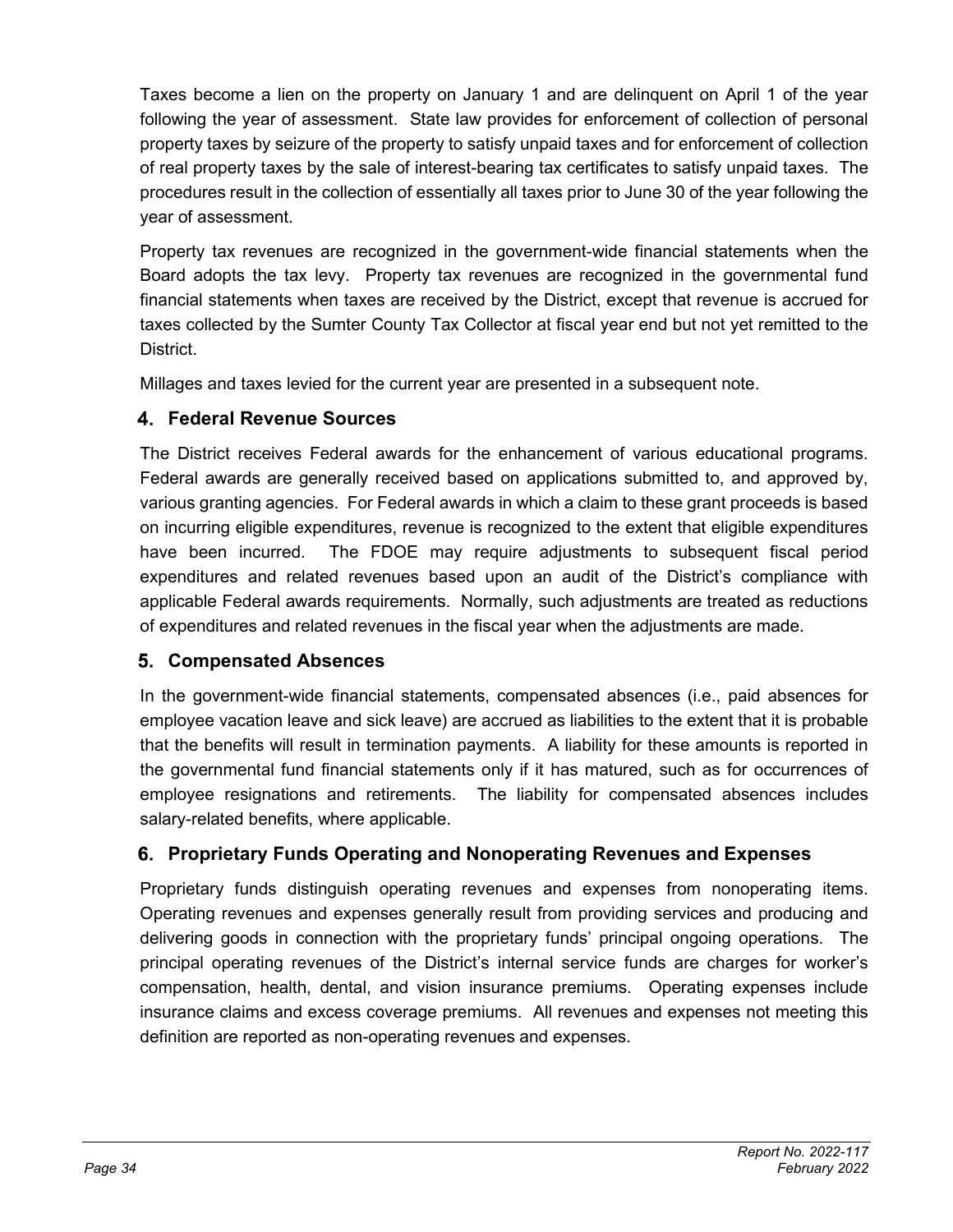## **ACCOUNTING CHANGE**

The District and its discretely presented component unit implemented GASB Statement No. 84, *Fiduciary Activities*, which establishes criteria for identifying and reporting fiduciary activities of all state and local governments. The focus of the criteria generally is on (1) whether a government is controlling the assets of the fiduciary activity and (2) the beneficiaries with whom a fiduciary relationship exists. Governments with activities meeting the criteria should present a statement of fiduciary net position and a statement of changes in fiduciary net position. The District does not consider the school internal funds to meet the criteria for reporting as fiduciary activities due to the District's administrative involvement with those funds. As such, the beginning net position and fund balance of the District's statement of activities and nonmajor governmental funds were each increased by \$606,663.54, and the beginning net position of the discretely presented component unit was increased by \$425,852.

### **III. DETAILED NOTES ON ALL ACTIVITIES AND FUNDS**

### **A. Cash Deposits with Financial Institutions**

**Custodial Credit Risk**. In the case of deposits, this is the risk that, in the event of the failure of a depository financial institution, the District will not be able to recover deposits or will not be able to recover collateral securities that are in the possession of an outside party. The District does not have a policy for custodial credit risk. All bank balances of the District are fully insured or collateralized as required by Chapter 280, Florida Statutes.

#### **B. Investments**

The District's investments at June 30, 2021, are reported as follows:

| <b>Investments</b>       | <b>Maturities</b> | <b>Fair Value</b> |
|--------------------------|-------------------|-------------------|
| SBA:                     |                   |                   |
| Florida PRIME (1)        | 50 Day Average    | \$6,014,640.57    |
| Debt Service Accounts    | 6 Months          | 3.69              |
| FL PALM (1)              | 53 Day Average    | 6,096,096.80      |
| <b>Total Investments</b> |                   | \$12,110,741.06   |

(1) These investments are reported as cash equivalents for financial statement reporting purposes.

#### **Fair Value Measurement**

The District categorizes its fair value measurements within the fair value hierarchy established by generally accepted accounting principles. The hierarchy is based on the valuation inputs used to measure the fair value of the asset. Level 1 inputs are quoted prices in active markets for identical assets; Level 2 inputs are significant other observable inputs; and Level 3 inputs are significant unobservable inputs. The District's investments in SBA debt service accounts are valued using Level 1 inputs.

#### **Interest Rate Risk**

Interest rate risk is the risk that changes in interest rates will adversely affect the fair value of an investment. The District's investment policy limits investments of current short-term funds to a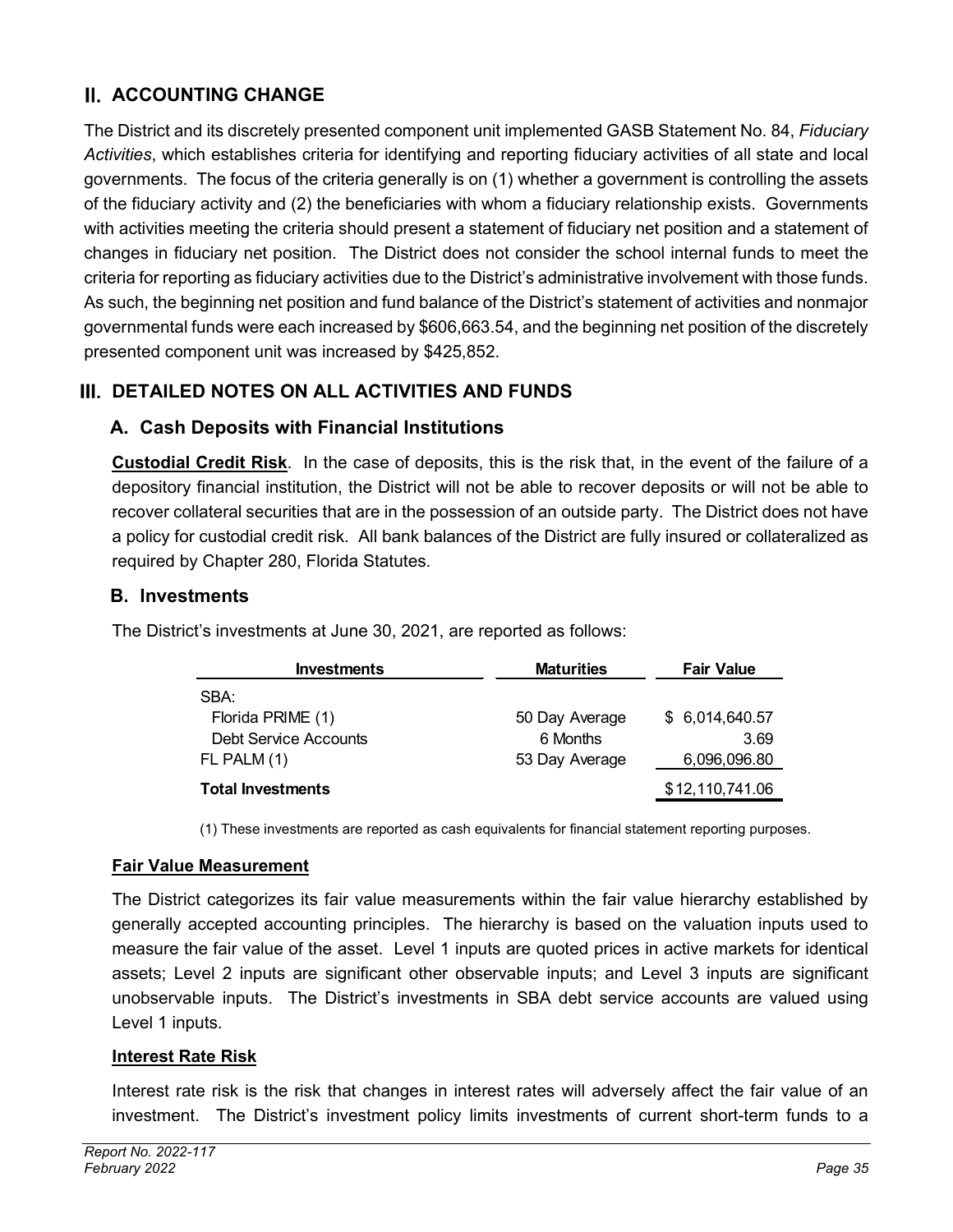maximum of 24 months. Investments of bond reserves, construction moneys, and other core funds shall have a term appropriate to the need for moneys, and in accordance with debt covenants, but in no event shall exceed 5 years. For construction proceeds of tax-exempt debt issues, such investments shall not exceed 3 years.

Florida PRIME and FL PALM use a weighted average days to maturity (WAM). A portfolio's WAM reflects the average maturity in days based on final maturity or reset date, in the case of floating rate instruments. WAM measures the sensitivity of the portfolio to interest rate changes.

For Florida PRIME, with regard to redemption gates, Section 218.409(8)(a), Florida Statutes, states, "The principal, and any part thereof, of each account constituting the trust fund is subject to payment at any time from the moneys in the trust fund. However, the executive director may, in good faith, on the occurrence of an event that has a material impact on liquidity or operations of the trust fund, for 48 hours limit contributions to or withdrawals from the trust fund to ensure that the board [State Board of Administration] can invest moneys entrusted to it in exercising its fiduciary responsibility. Such action must be immediately disclosed to all participants, the trustees, the Joint Legislative Auditing Committee, and the Investment Advisory Council. The trustees shall convene an emergency meeting as soon as practicable from the time the executive director has instituted such measures and review the necessity of those measures. If the trustees are unable to convene an emergency meeting before the expiration of the 48-hour moratorium on contributions and withdrawals, the moratorium may be extended by the executive director until the trustees are able to meet to review the necessity for the moratorium. If the trustees agree with such measures, the trustees shall vote to continue the measures for up to an additional 15 days. The trustees must convene and vote to continue any such measures before the expiration of the time limit set, but in no case may the time limit set by the trustees exceed 15 days." As of June 30, 2021, there were no redemption fees, maximum transaction amounts, or any other requirements that serve to limit a participant's daily access to 100 percent of their account value.

### **Credit Risk**

Credit risk is the risk that an issuer or other counterparty to an investment will not fulfill its obligations. Section 218.415(17), Florida Statutes, limits investments to the Local Government Surplus Funds Trust Fund [Florida PRIME], or any intergovernmental investment pool authorized pursuant to the Florida Interlocal Cooperation Act as provided in Section 163.01, Florida Statutes; Securities and Exchange Commission registered money market funds with the highest credit quality rating from a nationally recognized rating agency; interest-bearing time deposits or savings accounts in qualified public depositories, as defined in Section 280.02, Florida Statutes; and direct obligations of the United States Treasury.

The District's investment policy limits investments to the Florida PRIME; or any intergovernmental investment pool authorized pursuant to the Florida Interlocal Cooperation Act as provided in Section 163.01, Florida Statutes; United States Treasury securities, including but not limited to notes, bills, bonds, strips, and State and Local Government Series (SLGS); obligations of United States Government Agencies and Instrumentalities; SEC registered money market funds with the highest rating and in compliance with Title 17 Section 270.2a-7 Code of Federal Regulations; securities or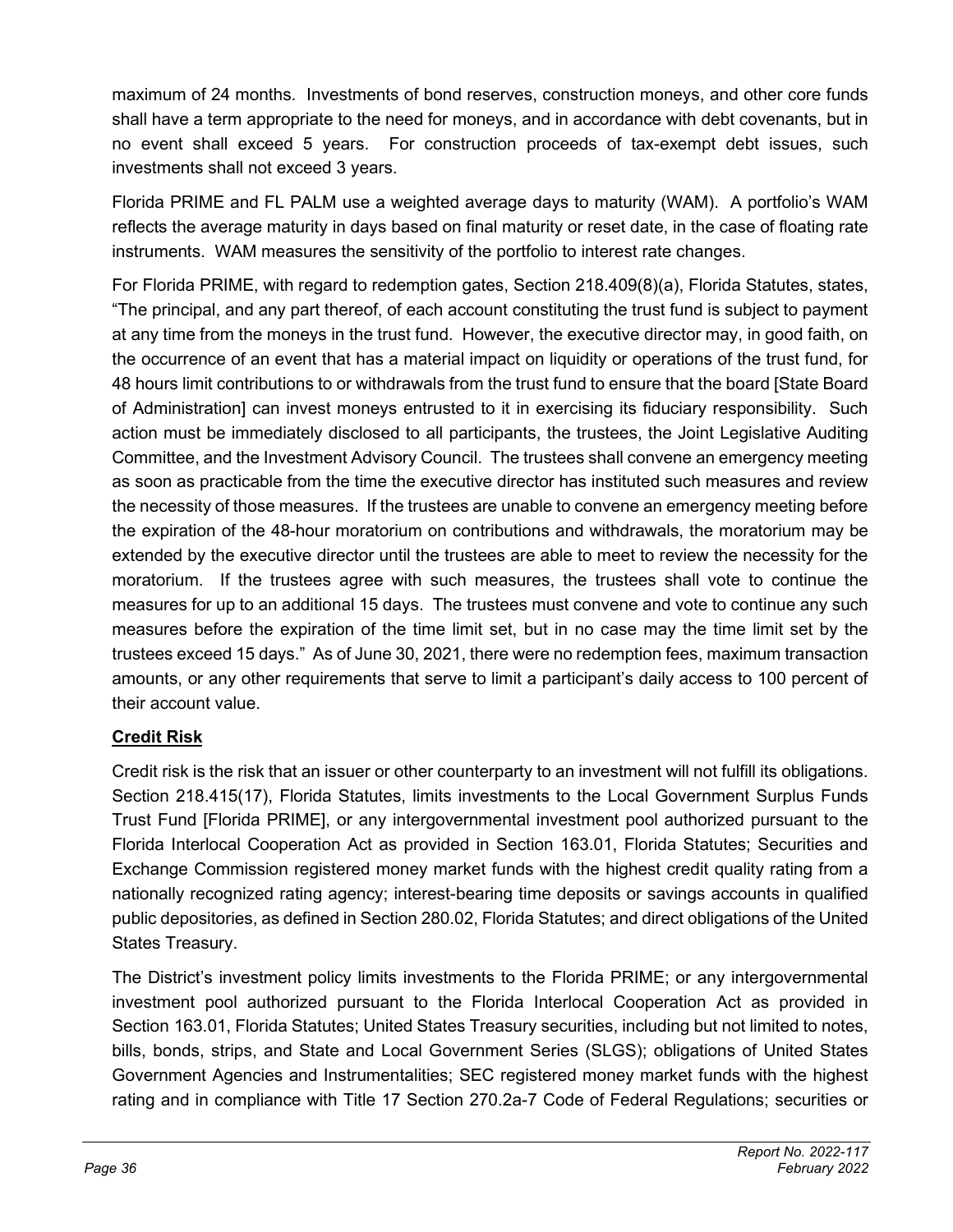other interest in any open-end or closed-end management type investment company or investment trust registered under the Investment Company Act of 1940; certificates of deposit that are either Federal Deposit Insurance Corporation insured or in State qualified public depositories; and other investments permitted by the State statute and not prohibited by this policy as may be recommended by the Superintendent and approved by the Board in advance.

The District's investments in the SBA debt service accounts are to provide for debt service payments on bond debt issued by the SBE for the benefit of the District. The District relies on policies developed by the SBA for managing interest rate risk and credit risk for this account. Disclosures for the Debt Service Accounts are included in the notes to financial statements of the State's Comprehensive Annual Financial Report.

The District's investments in Florida PRIME and FL PALM are rated AAAm by Standard & Poor's.

### **C. Changes in Capital Assets**

Changes in capital assets are presented in the following table

|                                                                                                                                                                                | <b>Beginning</b><br><b>Balance</b>                               | <b>Additions</b>                                       | <b>Deletions</b>         | <b>Ending</b><br><b>Balance</b>                               |
|--------------------------------------------------------------------------------------------------------------------------------------------------------------------------------|------------------------------------------------------------------|--------------------------------------------------------|--------------------------|---------------------------------------------------------------|
| <b>GOVERNMENTAL ACTIVITIES</b>                                                                                                                                                 |                                                                  |                                                        |                          |                                                               |
| Capital Assets Not Being Depreciated:<br>Land<br><b>Construction in Progress</b>                                                                                               | 1,885,265.85<br>\$<br>579,780.43                                 | \$<br>3,458,864.84                                     | \$<br>2,107,672.89       | \$<br>1,885,265.85<br>1,930,972.38                            |
| <b>Total Capital Assets Not Being Depreciated</b>                                                                                                                              | 2,465,046.28                                                     | 3,458,864.84                                           | 2,107,672.89             | 3,816,238.23                                                  |
| Capital Assets Being Depreciated:<br>Improvements Other Than Buildings                                                                                                         | 3,119,769.77                                                     | 2,107,672.89                                           |                          | 5,227,442.66                                                  |
| <b>Buildings and Fixed Equipment</b><br>Furniture, Fixtures, and Equipment<br><b>Motor Vehicles</b>                                                                            | 102,321,756.33<br>5,101,021.69<br>8,010,811.51                   | 262,392.18<br>724,263.00                               | 589,619.07<br>364,957.00 | 102,321,756.33<br>4,773,794.80<br>8,370,117.51                |
| <b>Total Capital Assets Being Depreciated</b>                                                                                                                                  | 118,553,359.30                                                   | 3,094,328.07                                           | 954,576.07               | 120,693,111.30                                                |
| Less Accumulated Depreciation for:<br>Improvements Other Than Buildings<br><b>Buildings and Fixed Equipment</b><br>Furniture, Fixtures, and Equipment<br><b>Motor Vehicles</b> | 1,651,594.48<br>43,431,560.43<br>4, 121, 231. 13<br>5,307,661.53 | 154,753.76<br>2,403,662.87<br>349,506.85<br>444,738.59 | 506,490.77<br>355,957.00 | 1,806,348.24<br>45,835,223.30<br>3,964,247.21<br>5,396,443.12 |
| <b>Total Accumulated Depreciation</b>                                                                                                                                          | 54,512,047.57                                                    | 3,352,662.07                                           | 862,447.77               | 57,002,261.87                                                 |
| Total Capital Assets Being Depreciated, Net                                                                                                                                    | 64,041,311.73                                                    | (258,334.00)                                           | 92,128.30                | 63,690,849.43                                                 |
| Governmental Activities Capital Assets, Net                                                                                                                                    | 66,506,358.01                                                    | 3,200,530.84<br>S                                      | 2,199,801.19<br>S.       | 67,507,087.66                                                 |

The District's capital assets serve several functions; accordingly, depreciation expense, which totaled \$3,352,662.07 was reported as unallocated on the Statement of Activities.

As indicated in Note I.B., the Charter School is considered to be a major component of the District. Changes in component unit capital assets are presented in the table below: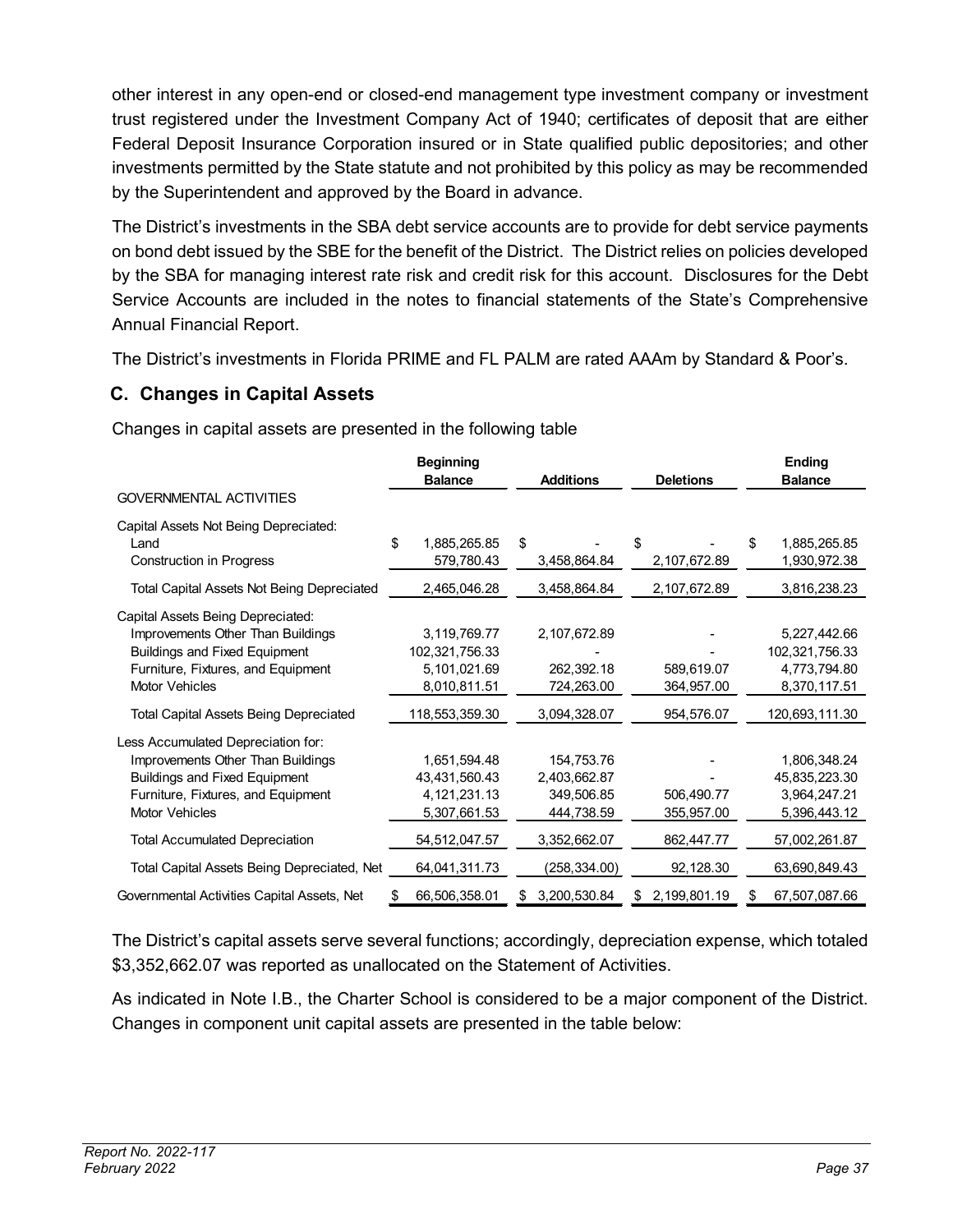|                                               | <b>Beginning</b><br><b>Balance</b> | <b>Additions</b> | <b>Deletions</b> | <b>Ending</b><br><b>Balance</b> |
|-----------------------------------------------|------------------------------------|------------------|------------------|---------------------------------|
| <b>MAJOR COMPONENT UNIT</b>                   |                                    |                  |                  |                                 |
| Capital Assets Not Being Depreciated:         |                                    |                  |                  |                                 |
| <b>Construction in Progress</b>               | \$                                 | 8,450<br>\$      | \$               | \$<br>8,450                     |
| Capital Assets Being Depreciated:             |                                    |                  |                  |                                 |
| Leasehold Improvements                        | 567,718                            |                  |                  | 567,718                         |
| <b>Buildings</b>                              | 425.457                            |                  |                  | 425,457                         |
| Furniture and Equipment                       | 3,533,362                          | 301,324          |                  | 3,834,686                       |
| <b>Motor Vehicles</b>                         | 578,499                            | 136,195          | 4,000            | 710,694                         |
| Infrastructure                                | 47,452                             |                  |                  | 47,452                          |
| Library Books                                 | 787,043                            | 12,603           |                  | 799,646                         |
| <b>Total Capital Assets Being Depreciated</b> | 5,939,531                          | 450,122          | 4,000            | 6,385,653                       |
| Less Accumulated Depreciation for:            |                                    |                  |                  |                                 |
| Leasehold Improvements                        | 111,446                            | 27,012           |                  | 138,458                         |
| <b>Buildings</b>                              | 154,965                            | 10,909           |                  | 165,874                         |
| Furniture and Equipment                       | 2,326,783                          | 209,060          |                  | 2,535,843                       |
| <b>Motor Vehicles</b>                         | 419,177                            | 73,786           | 4,000            | 488,963                         |
| Infrastructure                                | 28,205                             | 2,905            |                  | 31,110                          |
| Library Books                                 | 750,885                            | 7,607            |                  | 758,492                         |
| <b>Total Accumulated Depreciation</b>         | 3,791,461                          | 331,279          | 4,000            | 4,118,740                       |
| Total Capital Assets Being Depreciated, Net   | 2,148,070                          | 118,843          |                  | 2,266,913                       |
| Major Component Unit Capital Assets, Net      | 2,148,070<br>S                     | 127,293<br>\$    | \$<br>0          | 2,275,363<br>\$                 |

### **D. Retirement Plans**

### **FRS – Defined Benefit Pension Plans**

#### **General Information about the FRS**

The FRS was created in Chapter 121, Florida Statutes, to provide a defined benefit pension plan for participating public employees. The FRS was amended in 1998 to add the Deferred Retirement Option Program (DROP) under the defined benefit plan and amended in 2000 to provide a defined contribution plan alternative to the defined benefit plan for FRS members effective July 1, 2002. This integrated defined contribution pension plan is the FRS Investment Plan. Chapter 112, Florida Statutes, established the Retiree HIS Program, a cost-sharing multiple-employer defined benefit pension plan, to assist retired members of any State-administered retirement system in paying the costs of health insurance.

Essentially all regular employees of the District are eligible to enroll as members of the State-administered FRS. Provisions relating to the FRS are established by Chapters 121 and 122, Florida Statutes; Chapter 112, Part IV, Florida Statutes; Chapter 238, Florida Statutes; and FRS Rules, Chapter 60S, Florida Administrative Code; wherein eligibility, contributions, and benefits are defined and described in detail. Such provisions may be amended at any time by further action from the Florida Legislature. The FRS is a single retirement system administered by the Florida Department of Management Services, Division of Retirement, and consists of the two cost-sharing multiple-employer defined benefit plans and other nonintegrated programs.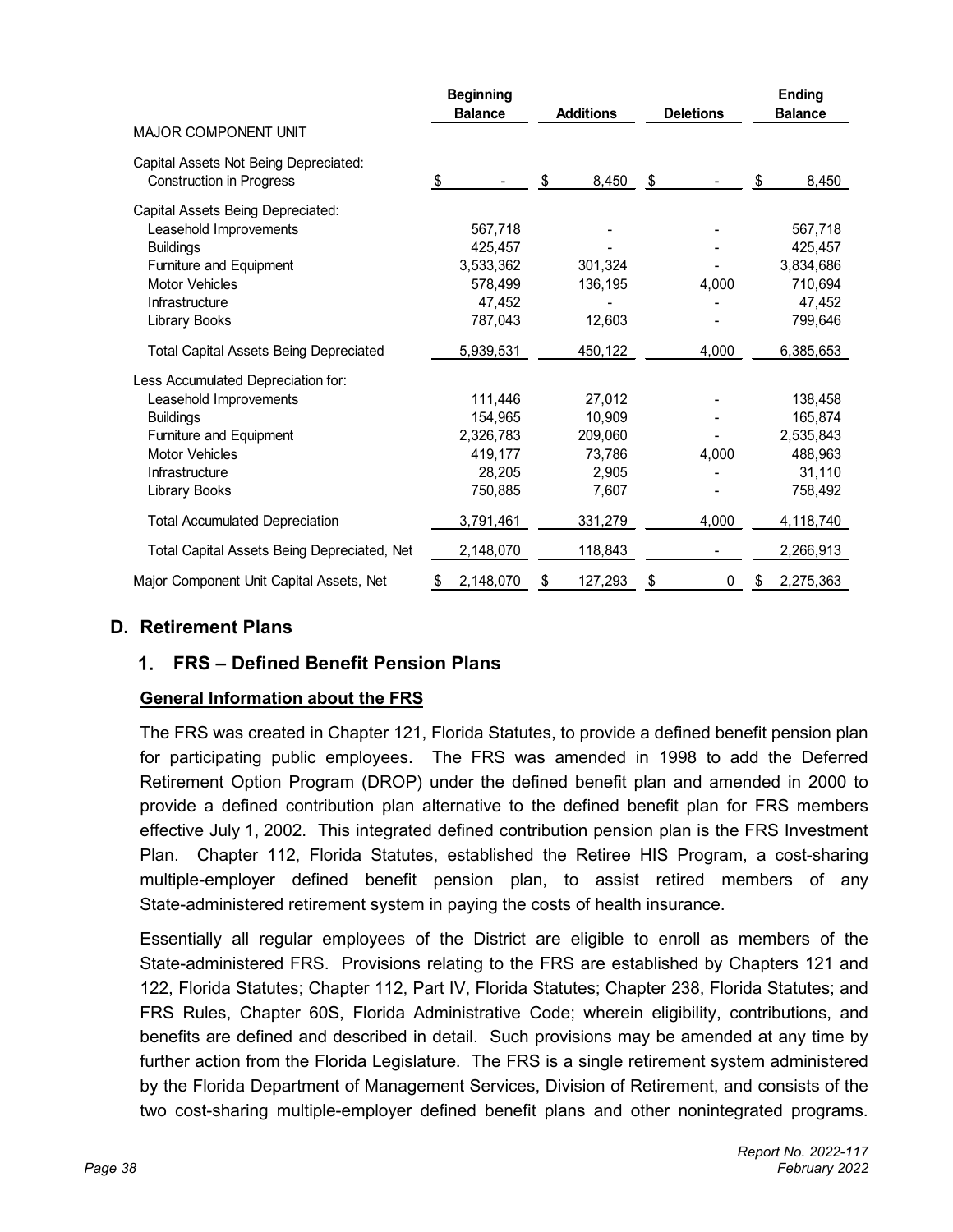A comprehensive annual financial report of the FRS, which includes its financial statements, required supplementary information, actuarial report, and other relevant information, is available from the Florida Department of Management Services Web site (www.dms.myflorida.com).

The District's FRS and HIS pension expense totaled \$7,291,359 for the fiscal year ended June 30, 2021.

### **FRS Pension Plan**

*Plan Description*. The FRS Pension Plan (Plan) is a cost-sharing multiple-employer defined benefit pension plan, with a DROP for eligible employees. The general classes of membership are:

- *Regular* Members of the FRS who do not qualify for membership in the other classes.
- *Elected County Officers* Members who hold specified elective offices in local government.

Employees enrolled in the Plan prior to July 1, 2011, vest at 6 years of creditable service and employees enrolled in the Plan on or after July 1, 2011, vest at 8 years of creditable service. All vested members, enrolled prior to July 1, 2011, are eligible for normal retirement benefits at age 62 or at any age after 30 years of service. All members enrolled in the Plan on or after July 1, 2011, once vested, are eligible for normal retirement benefits at age 65 or any time after 33 years of creditable service. Employees enrolled in the Plan may include up to 4 years of credit for military service toward creditable service. The Plan also includes an early retirement provision; however, there is a benefit reduction for each year a member retires before his or her normal retirement date. The Plan provides retirement, disability, death benefits, and annual cost-of-living adjustments to eligible participants.

The DROP, subject to provisions of Section 121.091, Florida Statutes, permits employees eligible for normal retirement under the Plan to defer receipt of monthly benefit payments while continuing employment with an FRS participating employer. An employee may participate in DROP for a period not to exceed 60 months after electing to participate, except that certain instructional personnel may participate for up to 96 months. During the period of DROP participation, deferred monthly benefits are held in the FRS Trust Fund and accrue interest. The net pension liability does not include amounts for DROP participants, as these members are considered retired and are not accruing additional pension benefits.

*Benefits Provided*. Benefits under the Plan are computed on the basis of age and/or years of service, average final compensation, and service credit. Credit for each year of service is expressed as a percentage of the average final compensation. For members initially enrolled before July 1, 2011, the average final compensation is the average of the 5 highest fiscal years' earnings; for members initially enrolled on or after July 1, 2011, the average final compensation is the average of the 8 highest fiscal years' earnings. The total percentage value of the benefit received is determined by calculating the total value of all service, which is based on the retirement class to which the member belonged when the service credit was earned. Members are eligible for in-line-of-duty or regular disability and survivors' benefits. The following table shows the percentage value for each year of service credit earned: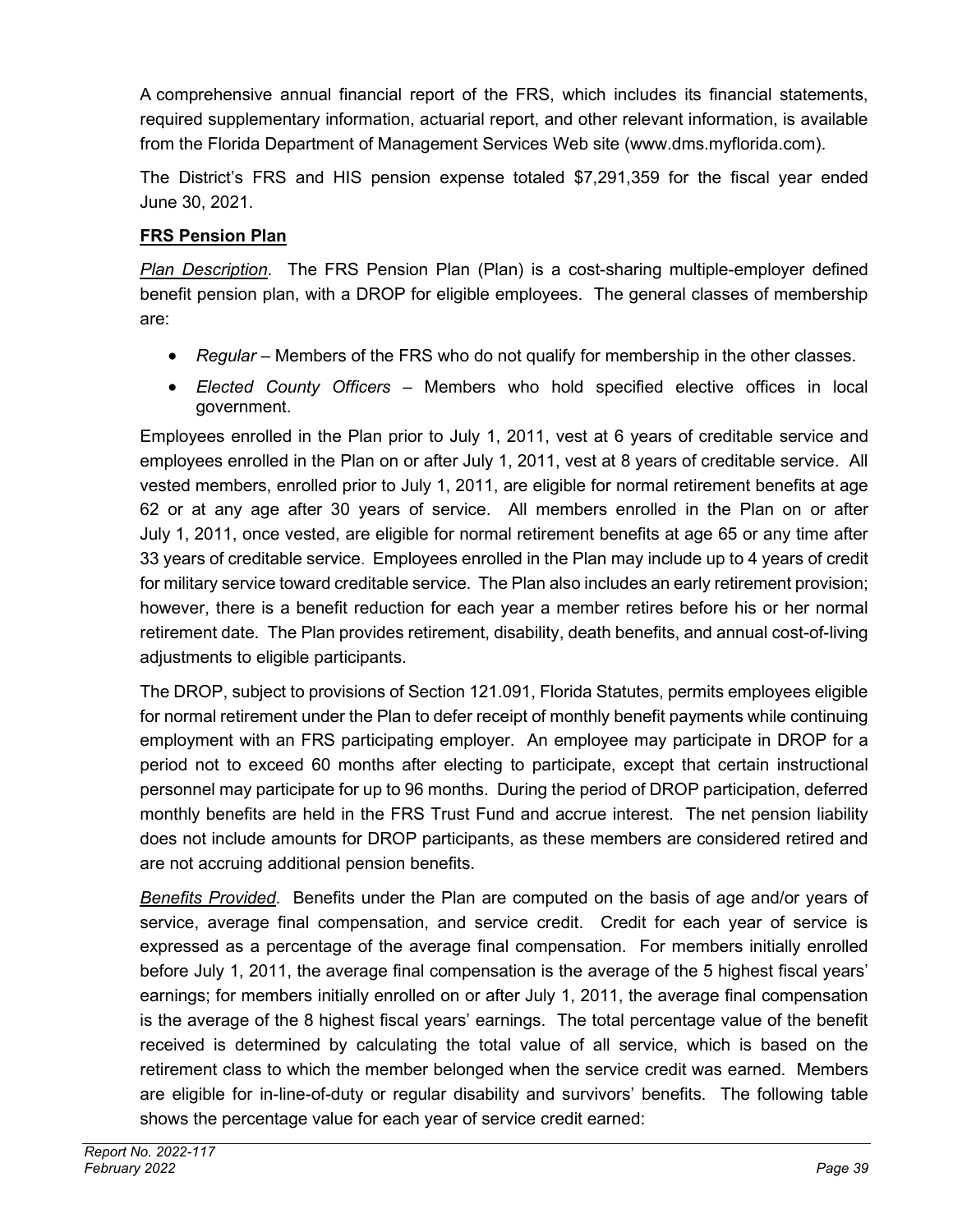| Class, Initial Enrollment, and Retirement Age/Years of Service | <b>Percent Value</b> |
|----------------------------------------------------------------|----------------------|
| <b>Regular Members Initially Enrolled Before July 1, 2011</b>  |                      |
| Retirement up to age 62 or up to 30 years of service           | 1.60                 |
| Retirement at age 63 or with 31 years of service               | 1.63                 |
| Retirement at age 64 or with 32 years of service               | 1.65                 |
| Retirement at age 65 or with 33 or more years of service       | 1.68                 |
| Regular Members Initially Enrolled On or After July 1, 2011    |                      |
| Retirement up to age 65 or up to 33 years of service           | 1.60                 |
| Retirement at age 66 or with 34 years of service               | 1.63                 |
| Retirement at age 67 or with 35 years of service               | 1.65                 |
| Retirement at age 68 or with 36 or more years of service       | 1.68                 |
| <b>Elected County Officers</b>                                 | 3.00                 |

As provided in Section 121.101, Florida Statutes, if the member was initially enrolled in the Plan before July 1, 2011, and all service credit was accrued before July 1, 2011, the annual cost-of-living adjustment is 3 percent per year. If the member was initially enrolled before July 1, 2011, and has service credit on or after July 1, 2011, there is an individually calculated cost-of-living adjustment. The annual cost-of-living adjustment is a proportion of 3 percent determined by dividing the sum of the pre-July 2011 service credit by the total service credit at retirement multiplied by 3 percent. Plan members initially enrolled on or after July 1, 2011, will not have a cost-of-living adjustment after retirement.

*Contributions*. The Florida Legislature establishes contribution rates for participating employers and employees. Contribution rates during the 2020-21 fiscal year were as follows:

|                                                               |                 | <b>Percent of Gross Salary</b> |
|---------------------------------------------------------------|-----------------|--------------------------------|
| <b>Class</b>                                                  | <b>Employee</b> | Emplover(1)                    |
| FRS, Regular                                                  | 3.00            | 10.00                          |
| FRS, Elected County Officers                                  | 3.00            | 49.18                          |
| DROP - Applicable to<br>Members from All of the Above Classes | 0.00            | 16.98                          |
| FRS, Reemployed Retiree                                       | (2)             | (2)                            |

(1) Employer rates include 1.66 percent for the postemployment health insurance subsidy. Also, employer rates, other than for DROP participants, include 0.06 percent for administrative costs of the Investment Plan.

(2) Contribution rates are dependent upon retirement class in which reemployed.

The District's contributions to the Plan totaled \$3,012,580 for the fiscal year ended June 30, 2021.

*Pension Liabilities, Pension Expense, and Deferred Outflows of Resources and Deferred Inflows of Resources Related to Pensions*. At June 30, 2021, the District reported a liability of \$31,752,822 for its proportionate share of the Plan's net pension liability. The net pension liability was measured as of June 30, 2020, and the total pension liability used to calculate the net pension liability was determined by an actuarial valuation as of July 1, 2020. The District's proportionate share of the net pension liability was based on the District's 2019-20 fiscal year contributions relative to the total 2019-20 fiscal year contributions of all participating members. At June 30, 2020, the District's proportionate share was 0.073258788 percent, which was a decrease of 0.000623955 from its proportionate share measured as of June 30, 2019.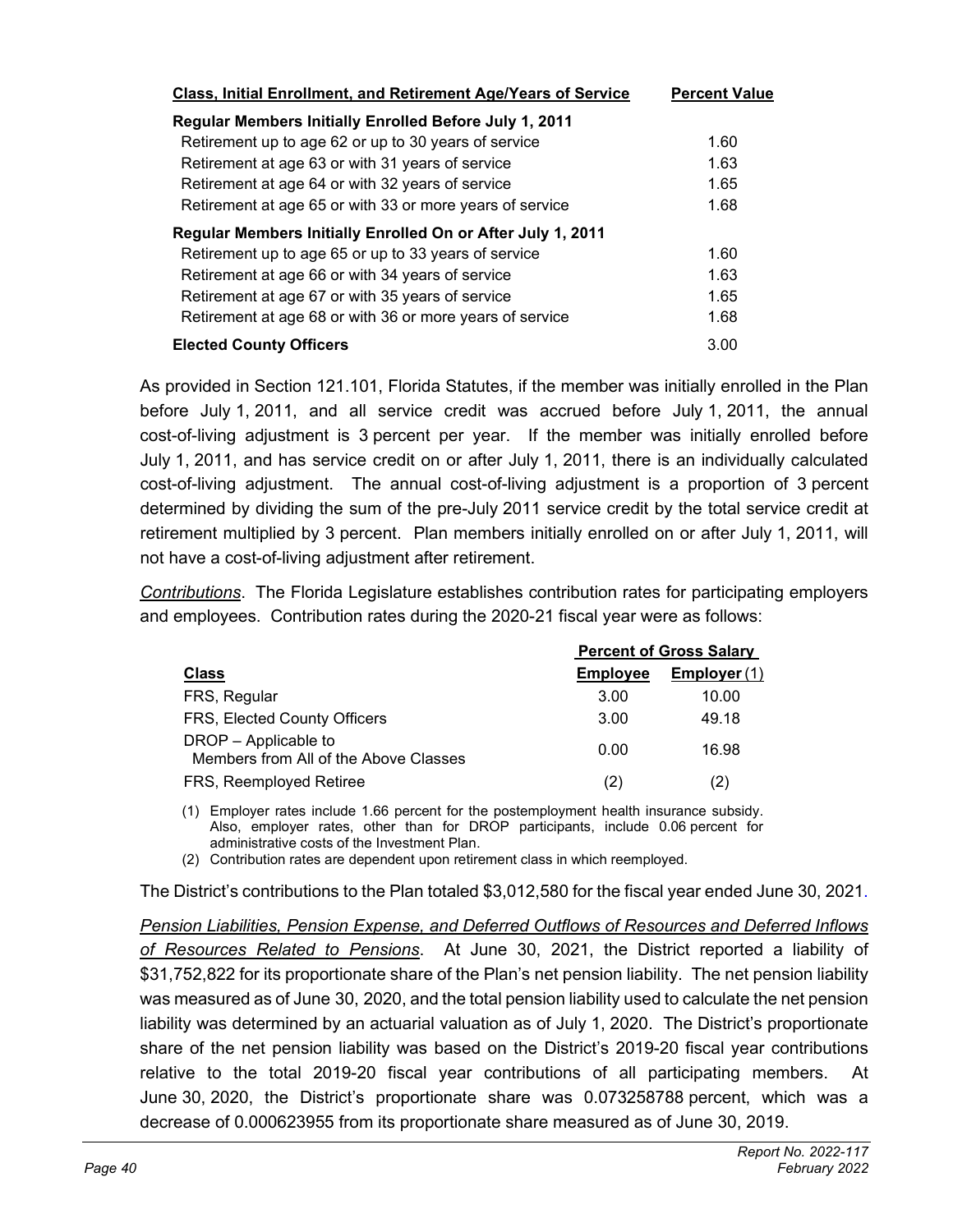For the fiscal year ended June 30, 2021, the District recognized the Plan pension expense of \$6,250,534. In addition, the District reported deferred outflows of resources and deferred inflows of resources related to pensions from the following sources:

| <b>Description</b>                            | <b>Deferred Outflows</b><br>of Resources |    | <b>Deferred Inflows</b><br>of Resources |
|-----------------------------------------------|------------------------------------------|----|-----------------------------------------|
| Differences Between Expected and              |                                          |    |                                         |
| <b>Actual Experience</b>                      | \$<br>1,215,192                          | S  |                                         |
| <b>Change of Assumptions</b>                  | 5,748,021                                |    |                                         |
| Net Difference Between Projected and Actual   |                                          |    |                                         |
| Earnings on FRS Pension Plan Investments      | 1,890,511                                |    |                                         |
| Changes in Proportion and Differences Between |                                          |    |                                         |
| District FRS Contributions and Proportionate  |                                          |    |                                         |
| Share of Contributions                        | 273,977                                  |    | 636,874                                 |
| District FRS Contributions Subsequent to      |                                          |    |                                         |
| the Measurement Date                          | 3,012,580                                |    |                                         |
| Total                                         | 12,140,281                               | \$ | 636,874                                 |

The deferred outflows of resources related to pensions resulting from District contributions to the Plan subsequent to the measurement date, totaling \$3,012,580, will be recognized as a reduction of the net pension liability in the fiscal year ending June 30, 2022. Other amounts reported as deferred outflows of resources and deferred inflows of resources related to pensions will be recognized in pension expense as follows:

| <b>Fiscal Year Ending June 30</b> | Amount      |
|-----------------------------------|-------------|
| 2022                              | \$1,590,660 |
| 2023                              | 2,712,763   |
| 2024                              | 2,391,583   |
| 2025                              | 1,466,851   |
| 2026                              | 328,970     |
| Total                             | 8,490,827   |

*Actuarial Assumptions*. The total pension liability in the July 1, 2020, actuarial valuation was determined using the following actuarial assumptions, applied to all periods included in the measurement:

| Inflation        | 2.40 percent                                                           |
|------------------|------------------------------------------------------------------------|
| Salary Increases | 3.25 percent, average, including inflation                             |
|                  | Investment Rate of Return 6.80 percent, net of pension plan investment |
|                  | expense, including inflation                                           |

Mortality rates were based on the PUB-2010 base table, projected generationally with Scale MP-2018.

The actuarial assumptions used in the July 1, 2020, valuation were based on the results of an actuarial experience study for the period July 1, 2013, through June 30, 2018.

The long-term expected rate of return on pension plan investments was not based on historical returns, but instead is based on a forward-looking capital market economic model. The allocation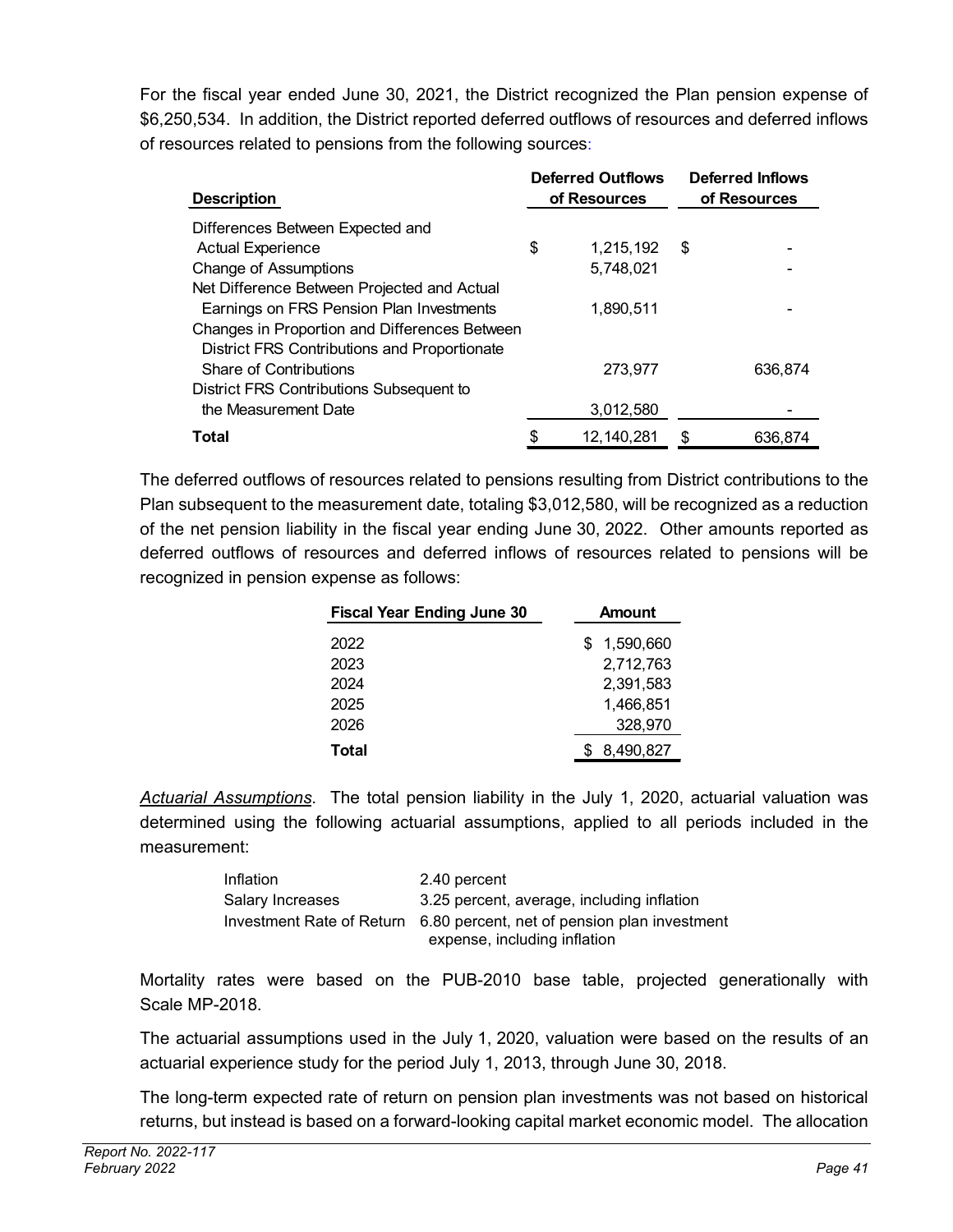policy's description of each asset class was used to map the target allocation to the asset classes shown below. Each asset class assumption is based on a consistent set of underlying assumptions and includes an adjustment for the inflation assumption. The target allocation and best estimates of arithmetic and geometric real rates of return for each major asset class are summarized in the following table:

| <b>Asset Class</b>       | <b>Target</b><br><b>Allocation (1)</b> | Annual<br><b>Arithmetic</b><br>Return | Compound<br>Annual<br>(Geometric)<br>Return | <b>Standard</b><br><b>Deviation</b> |
|--------------------------|----------------------------------------|---------------------------------------|---------------------------------------------|-------------------------------------|
| Cash                     | 1.0%                                   | $2.2\%$                               | 2.2%                                        | 1.2%                                |
| Fixed Income             | 19.0%                                  | $3.0\%$                               | 2.9%                                        | 3.5%                                |
| <b>Global Equity</b>     | 54.2%                                  | $8.0\%$                               | 6.7%                                        | 17.1%                               |
| Real Estate (Property)   | 10.3%                                  | 6.4%                                  | 5.8%                                        | 11.7%                               |
| <b>Private Equity</b>    | 11.1%                                  | 10.8%                                 | 8.1%                                        | 25.7%                               |
| Strategic Investments    | 4.4%                                   | 5.5%                                  | 5.3%                                        | 6.9%                                |
| Total                    | 100%                                   |                                       |                                             |                                     |
| Assumed inflation - Mean |                                        |                                       | 2.4%                                        | $1.7\%$                             |
|                          |                                        |                                       |                                             |                                     |

(1) As outlined in the Plan's investment policy.

*Discount Rate*. The discount rate used to measure the total pension liability was 6.8 percent. The Plan's fiduciary net position was projected to be available to make all projected future benefit payments of current active and inactive employees. Therefore, the discount rate for calculating the total pension liability is equal to the long-term expected rate of return. The discount rate used in the 2020 valuation was updated from 6.9 percent to 6.8 percent.

*Sensitivity of the District's Proportionate Share of the Net Pension Liability to Changes in the Discount Rate*. The following presents the District's proportionate share of the net pension liability calculated using the discount rate of 6.8 percent, as well as what the District's proportionate share of the net pension liability would be if it were calculated using a discount rate that is 1 percentage point lower (5.8 percent) or 1 percentage point higher (7.8 percent) than the current rate:

|                                   | $1\%$                        | Current                           | $1\%$                     |
|-----------------------------------|------------------------------|-----------------------------------|---------------------------|
|                                   | <b>Decrease</b><br>$(5.8\%)$ | <b>Discount Rate</b><br>$(6.8\%)$ | <b>Increase</b><br>(7.8%) |
| District's Proportionate Share of |                              |                                   |                           |
| the Net Pension Liability         | \$50,701,711                 | \$31,752,822                      | \$15,924,088              |

*Pension Plan Fiduciary Net Position*. Detailed information about the Plan's fiduciary net position is available in the separately issued FRS Pension Plan and Other State Administered Systems Comprehensive Annual Financial Report.

#### **HIS Pension Plan**

*Plan Description*. The HIS Pension Plan (HIS Plan) is a cost-sharing multiple-employer defined benefit pension plan established under Section 112.363, Florida Statutes, and may be amended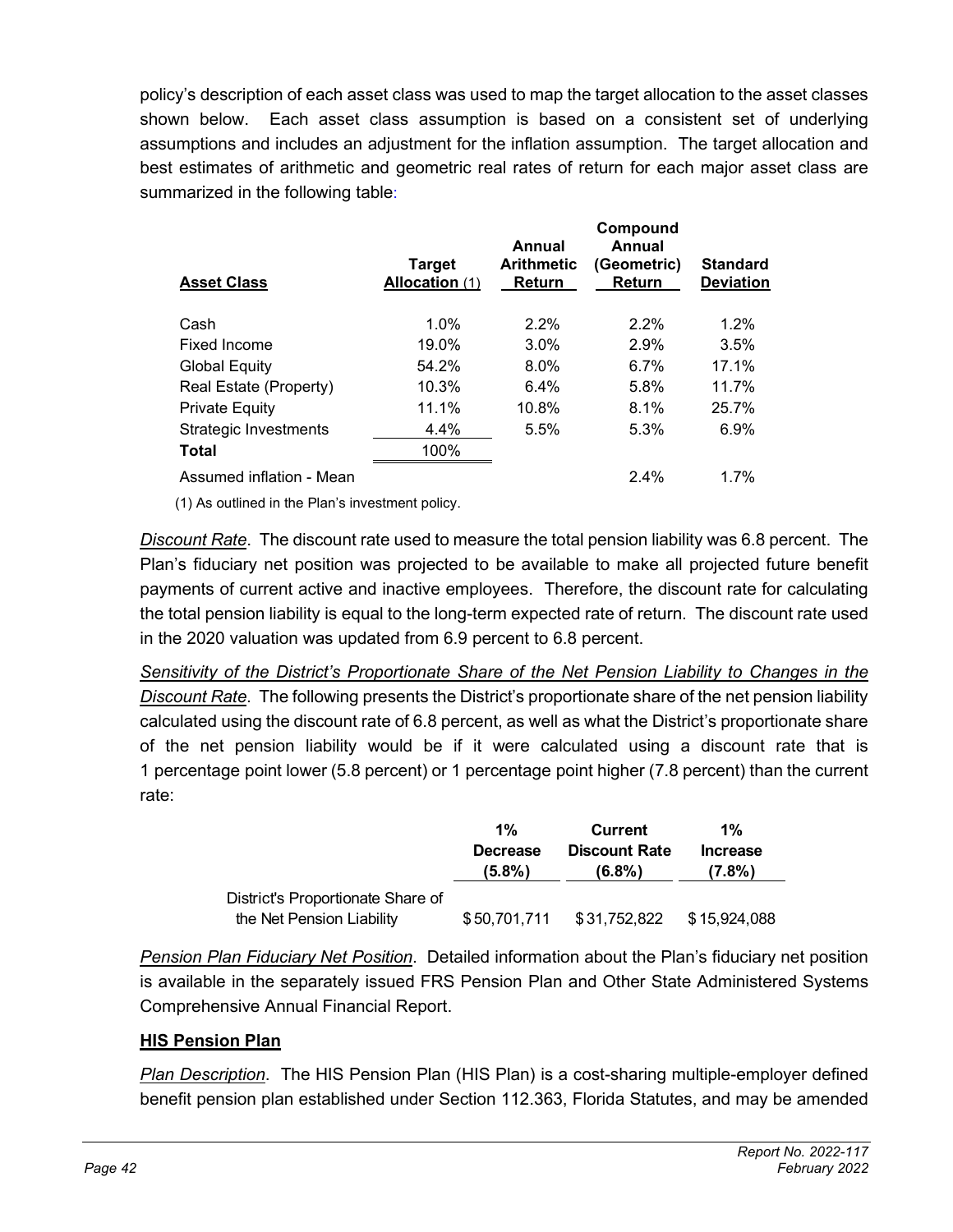by the Florida Legislature at any time. The benefit is a monthly payment to assist retirees of State-administered retirement systems in paying their health insurance costs and is administered by the Florida Department of Management Services, Division of Retirement.

*Benefits Provided*. For the fiscal year ended June 30, 2021, eligible retirees and beneficiaries received a monthly HIS payment of \$5 for each year of creditable service completed at the time of retirement, with a minimum HIS payment of \$30 and a maximum HIS payment of \$150 per month, pursuant to Section 112.363, Florida Statutes. To be eligible to receive a HIS Plan benefit, a retiree under a State-administered retirement system must provide proof of health insurance coverage, which may include Federal Medicare.

*Contributions*. The HIS Plan is funded by required contributions from FRS participating employers as set by the Florida Legislature. Employer contributions are a percentage of gross compensation for all active FRS members. For the fiscal year ended June 30, 2021, the contribution rate was 1.66 percent of payroll pursuant to Section 112.363, Florida Statutes. The District contributed 100 percent of its statutorily required contributions for the current and preceding 3 years. HIS Plan contributions are deposited in a separate trust fund from which payments are authorized. HIS Plan benefits are not guaranteed and are subject to annual legislative appropriation. In the event the legislative appropriation or available funds fail to provide full subsidy benefits to all participants, benefits may be reduced or canceled.

The District's contributions to the HIS Plan totaled \$609,678 for the fiscal year ended June 30, 2021.

*Pension Liabilities, Pension Expense, and Deferred Outflows of Resources and Deferred Inflows of Resources Related to Pensions*. At June 30, 2021, the District reported a net pension liability of \$12,905,419 for its proportionate share of the HIS Plan's net pension liability. The current portion of the net pension liability is the District's proportionate share of benefit payments expected to be paid within 1 year, net of the District's proportionate share of the HIS Plan's fiduciary net position available to pay that amount. The net pension liability was measured as of June 30, 2020, and the total pension liability used to calculate the net pension liability was determined by an actuarial valuation as of July 1, 2020. The District's proportionate share of the net pension liability was based on the District's 2019-20 fiscal year contributions relative to the total 2019-20 fiscal year contributions of all participating members. At June 30, 2020, the District's proportionate share was 0.105696866 percent, which was a decrease of 0.000157385 from its proportionate share measured as of June 30, 2019.

For the fiscal year ended June 30, 2021, the District recognized the HIS Plan pension expense of \$1,040,825. In addition, the District reported deferred outflows of resources and deferred inflows of resources related to pensions from the following sources: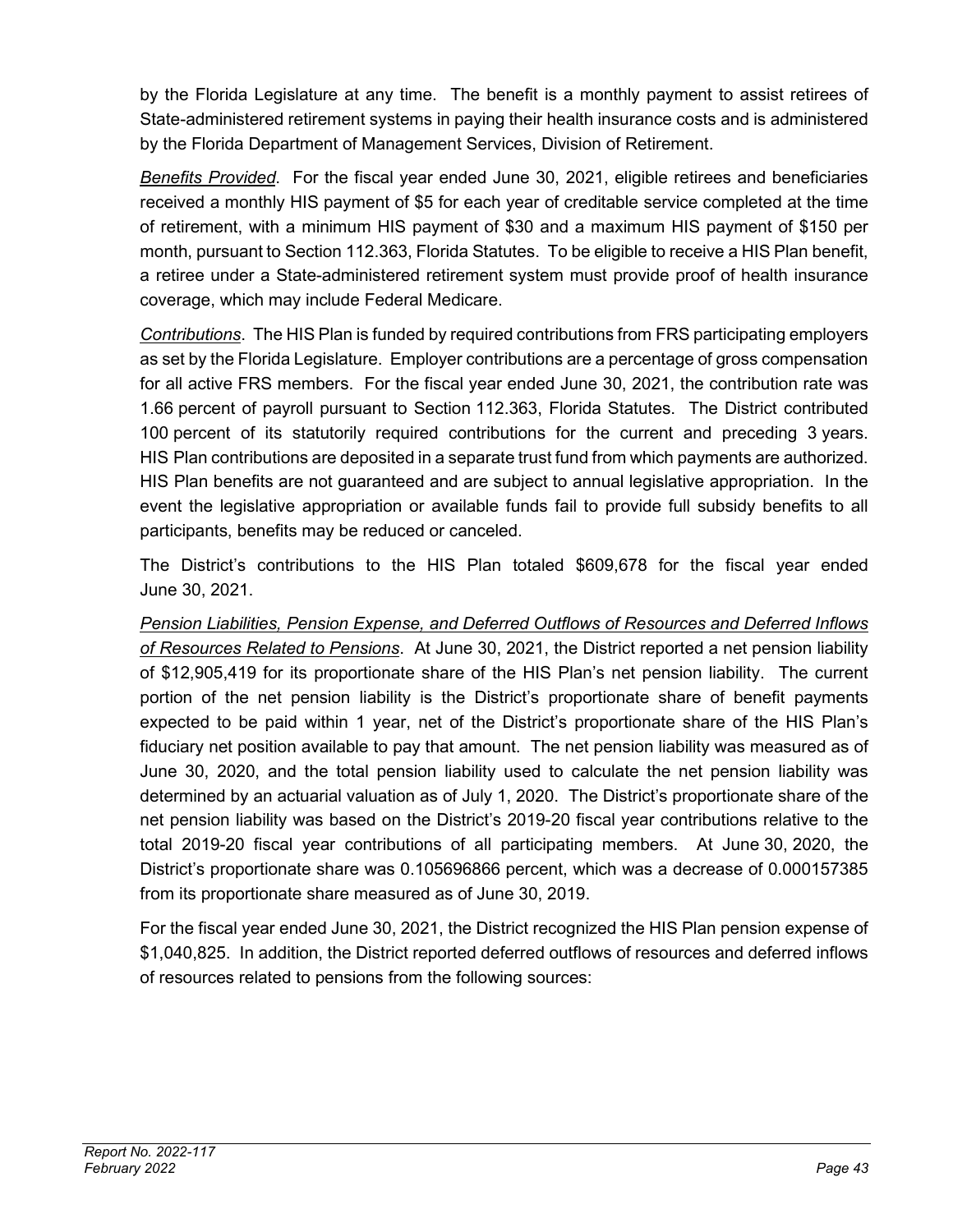| <b>Description</b>                            | <b>Deferred Outflows</b><br>of Resources |           | <b>Deferred Inflows</b><br>of Resources |           |
|-----------------------------------------------|------------------------------------------|-----------|-----------------------------------------|-----------|
| Differences Between Expected and              |                                          |           |                                         |           |
| <b>Actual Experience</b>                      | \$                                       | 527,910   | \$                                      | 9.956     |
| <b>Change of Assumptions</b>                  |                                          | 1,387,700 |                                         | 750,400   |
| Net Difference Between Projected and Actual   |                                          |           |                                         |           |
| Earnings on HIS Pension Plan Investments      |                                          | 10,304    |                                         |           |
| Changes in Proportion and Differences Between |                                          |           |                                         |           |
| District HIS Contributions and Proportionate  |                                          |           |                                         |           |
| <b>Share of Contributions</b>                 |                                          | 359,505   |                                         | 277,172   |
| District HIS Contributions Subsequent to      |                                          |           |                                         |           |
| the Measurement Date                          |                                          | 609,678   |                                         |           |
| <b>Total</b>                                  | \$                                       | 2,895,097 | \$                                      | 1.037.528 |

The deferred outflows of resources related to pensions resulting from District contributions to the HIS Plan subsequent to the measurement date, totaling \$609,678, will be recognized as a reduction of the net pension liability in the fiscal year ending June 30, 2022. Other amounts reported as deferred outflows of resources and deferred inflows of resources related to pensions will be recognized in pension expense as follows:

| <b>Fiscal Year Ending June 30</b> |    | Amount    |  |  |
|-----------------------------------|----|-----------|--|--|
| 2022                              | \$ | 295,992   |  |  |
| 2023                              |    | 227,484   |  |  |
| 2024                              |    | 73,703    |  |  |
| 2025                              |    | 190,872   |  |  |
| 2026                              |    | 269,117   |  |  |
| Thereafter                        |    | 190,723   |  |  |
| <b>Total</b>                      |    | 1,247,891 |  |  |

*Actuarial Assumptions*. The total pension liability in the July 1, 2020, actuarial valuation was determined using the following actuarial assumptions, applied to all periods included in the measurement:

| Inflation                  | 2.40 percent                               |
|----------------------------|--------------------------------------------|
| Salary Increases           | 3.25 percent, average, including inflation |
| <b>Municipal Bond Rate</b> | 2.21 percent                               |

Mortality rates were based on the PUB-2010 base table, projected generationally with Scale MP-2018. This is a change from the prior year mortality assumption which was based on the Generational RP-2000 with Projection Scale BB tables.

While an experience study had not been completed for the HIS Plan, the actuarial assumptions that determined the total pension liability for the HIS Plan were based on certain results of the most recent experience study for the FRS Plan.

*Discount Rate*. The discount rate used to measure the total pension liability was 2.21 percent. In general, the discount rate for calculating the total pension liability is equal to the single rate equivalent to discounting at the long-term expected rate of return for benefit payments prior to the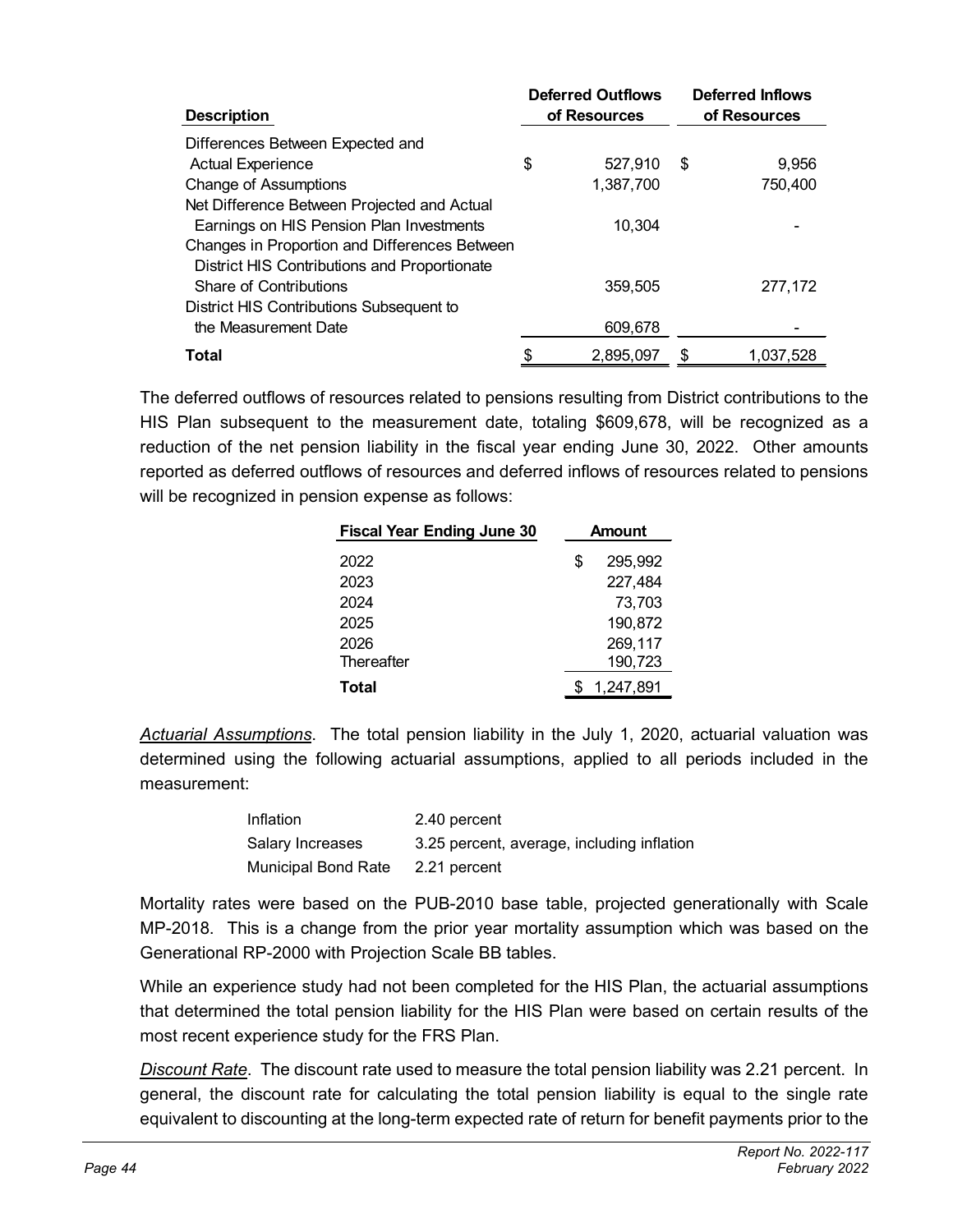projected depletion date. Because the HIS benefit is essentially funded on a pay-as-you-go basis, the depletion date is considered to be immediate, and the single equivalent discount rate is equal to the municipal bond rate selected by the HIS Plan sponsor. The Bond Buyer General Obligation 20-Bond Municipal Bond Index was adopted as the applicable municipal bond index. The discount rate changed from 3.5 percent to 2.21 percent.

*Sensitivity of the District's Proportionate Share of the Net Pension Liability to Changes in the Discount Rate*. The following presents the District's proportionate share of the net pension liability calculated using the discount rate of 2.21 percent, as well as what the District's proportionate share of the net pension liability would be if it were calculated using a discount rate that is 1 percentage point lower (1.21 percent) or 1 percentage point higher (3.21 percent) than the current rate:

|                                                                | 1%                            | <b>Current</b>                     | $1\%$                         |  |
|----------------------------------------------------------------|-------------------------------|------------------------------------|-------------------------------|--|
|                                                                | <b>Decrease</b><br>$(1.21\%)$ | <b>Discount Rate</b><br>$(2.21\%)$ | <b>Increase</b><br>$(3.21\%)$ |  |
| District's Proportionate Share of<br>the Net Pension Liability | \$14,918,084                  | \$12,905,419                       | \$11,258,052                  |  |

*Pension Plan Fiduciary Net Position*. Detailed information about the HIS Plan's fiduciary net position is available in the separately issued FRS Pension Plan and Other State Administered Systems Comprehensive Annual Financial Report.

### **FRS – Defined Contribution Pension Plan**

The SBA administers the defined contribution plan officially titled the FRS Investment Plan (Investment Plan). The Investment Plan is reported in the SBA's annual financial statements and in the State's Comprehensive Annual Financial Report.

As provided in Section 121.4501, Florida Statutes, eligible FRS members may elect to participate in the Investment Plan in lieu of the FRS defined benefit plan. District employees participating in DROP are not eligible to participate in the Investment Plan. Employer and employee contributions, including amounts contributed to individual member's accounts, are defined by law, but the ultimate benefit depends in part on the performance of investment funds. Retirement benefits are based upon the value of the member's account upon retirement. Benefit terms, including contribution requirements, for the Investment Plan are established and may be amended by the Florida Legislature. The Investment Plan is funded with the same employer and employee contribution rates that are based on salary and membership class (Regular, Elected County Officers, etc.), as the FRS defined benefit plan. Contributions are directed to individual member accounts and the individual members allocate contributions and account balances among various approved investment choices. Costs of administering the Investment Plan, including the FRS Financial Guidance Program, are funded through an employer contribution of 0.06 percent of payroll and by forfeited benefits of Investment Plan members. Allocations to the Investment Plan member accounts during the 2020-21 fiscal year were as follows: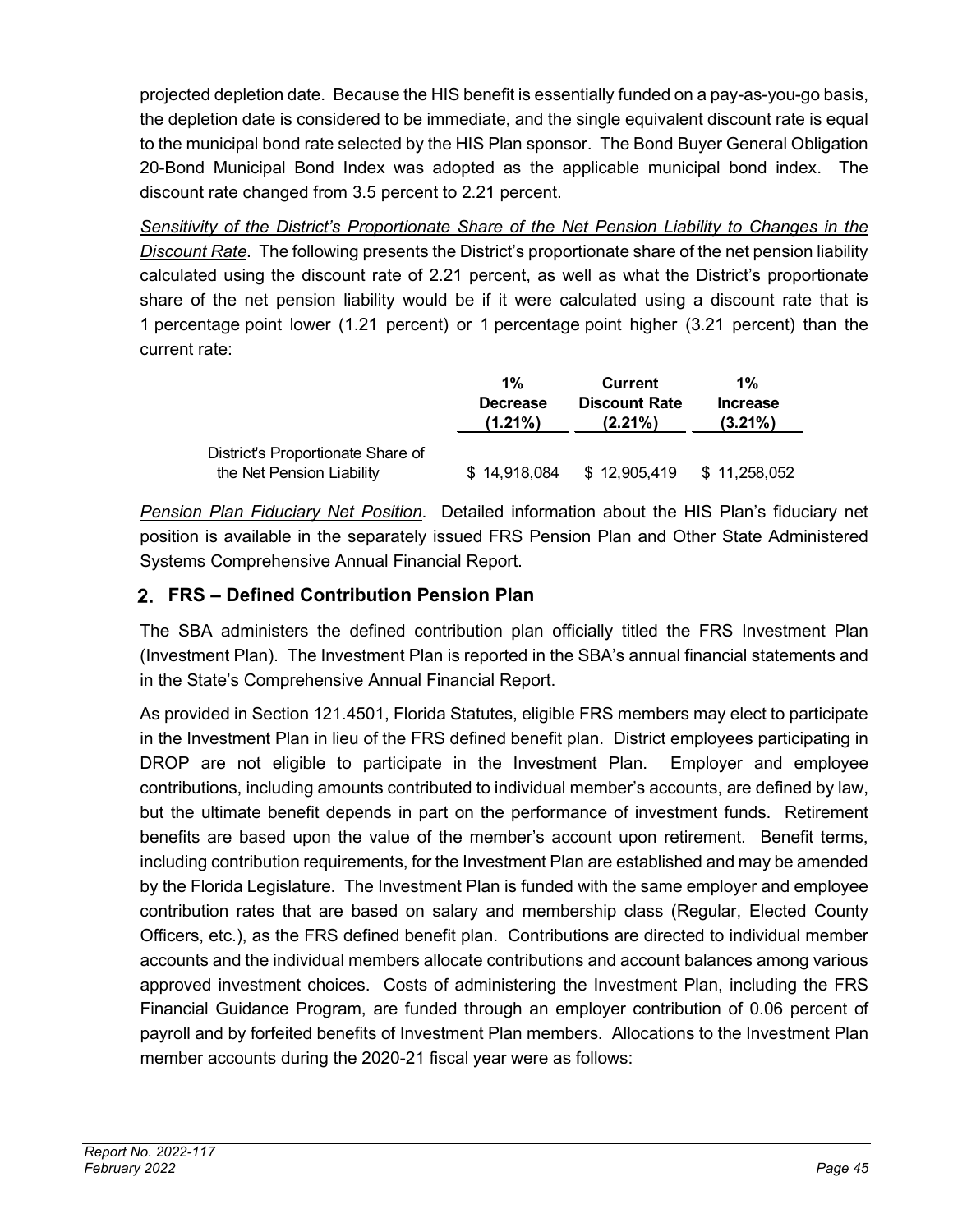|                                     | <b>Percent of</b> |
|-------------------------------------|-------------------|
|                                     | <b>Gross</b>      |
| <b>Class</b>                        | Compensation      |
| FRS, Regular                        | 6.30              |
| <b>FRS, Elected County Officers</b> | 11.34             |

For all membership classes, employees are immediately vested in their own contributions and are vested after 1 year of service for employer contributions and investment earnings, regardless of membership class. If an accumulated benefit obligation for service credit originally earned under the FRS Pension Plan is transferred to the Investment Plan, the member must have the years of service required for FRS Pension Plan vesting (including the service credit represented by the transferred funds) to be vested for these funds and the earnings on the funds. Nonvested employer contributions are placed in a suspense account for up to 5 years. If the employee returns to FRS-covered employment within the 5-year period, the employee will regain control over their account. If the employee does not return within the 5-year period, the employee will forfeit the accumulated account balance. For the fiscal year ended June 30, 2021, the information for the amount of forfeitures was unavailable from the SBA; however, management believes that these amounts, if any, would be immaterial to the District.

After termination and applying to receive benefits, the member may rollover vested funds to another qualified plan, structure a periodic payment under the Investment Plan, receive a lump-sum distribution, leave the funds invested for future distribution, or any combination of these options. Disability coverage is provided in which the member may either transfer the account balance to the FRS Pension Plan when approved for disability retirement to receive guaranteed lifetime monthly benefits under the FRS Pension Plan or remain in the Investment Plan and rely upon that account balance for retirement income.

The District's Investment Plan pension expense totaled \$911,462 for the fiscal year ended June 30, 2021.

### **E. Other Postemployment Benefit Obligations**

*Plan Description*. The Other Postemployment Benefits Plan (OPEB Plan) is a single-employer defined benefit plan administered by the District that provides OPEB for all employees who satisfy the District's retirement eligibility provisions. Pursuant to Section 112.0801, Florida Statutes, former employees who retire from the District are eligible to participate in the District's health and hospitalization plan for medical, prescription drug, dental, and vision insurance coverage. Retirees and their eligible dependents shall be offered the same health and hospitalization insurance coverage as is offered to active employees at a premium cost of no more than the premium cost applicable to active employees. The District subsidizes the premium rates paid by retirees by allowing them to participate in the OPEB Plan at reduced or blended group (implicitly subsidized) premium rates for both active and retired employees. These rates provide an implicit subsidy for retirees because retiree healthcare costs are generally greater than active employee healthcare costs. The OPEB Plan contribution requirements and benefit terms of the District and the OPEB Plan members are established and may be amended through action from the Board. Retirees are assumed to enroll in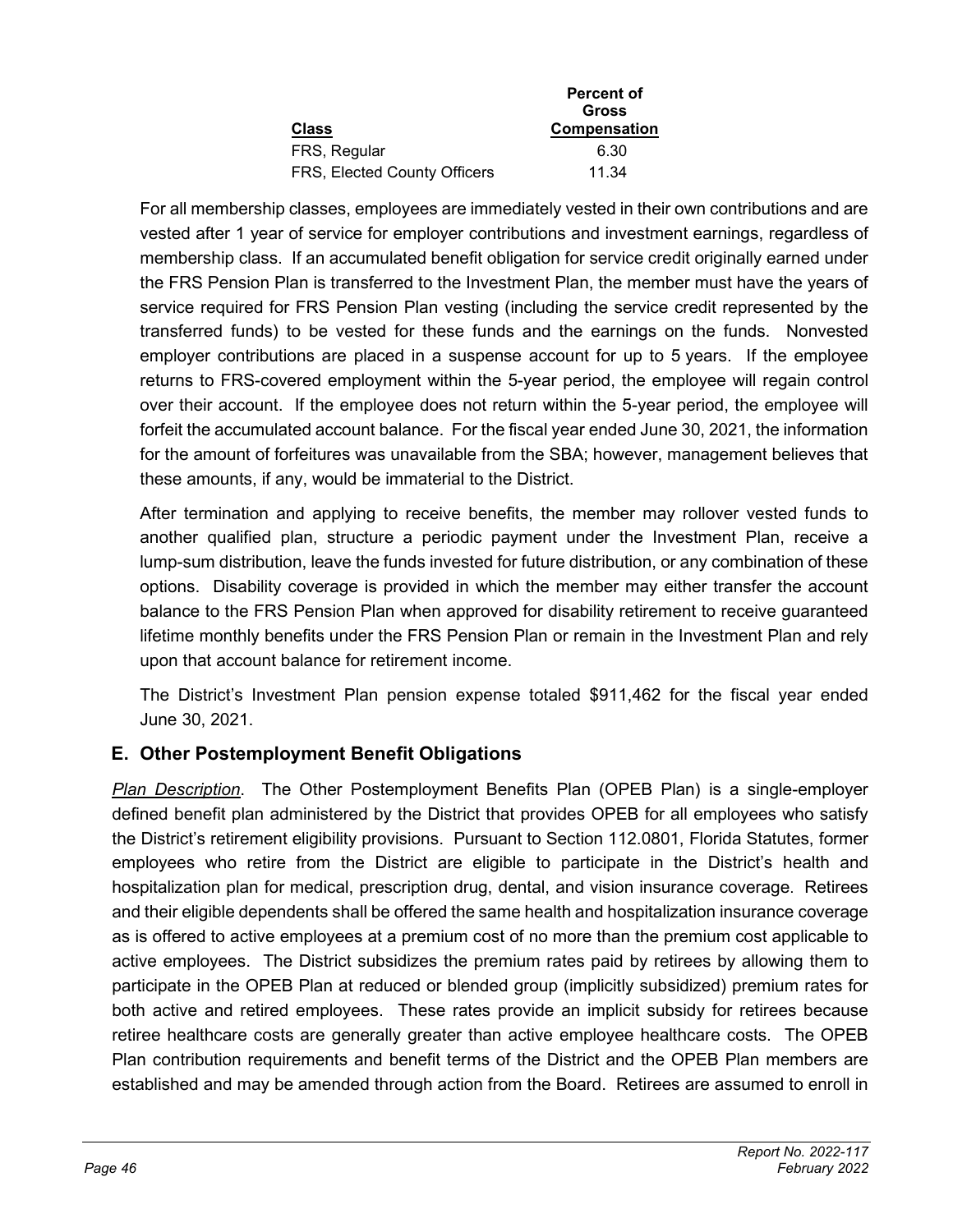the Federal Medicare program for their primary coverage as soon as they are eligible. No assets are accumulated in a trust that meet the criteria in paragraph 4 of GASB Statement No. 75.

*Benefits Provided*.The OPEB Plan provides healthcare, dental, and vision insurance benefits for retirees and their dependents. The OPEB Plan only provides an implicit subsidy as described above.

*Employees Covered by Benefit Terms*. At July 1, 2020, the following employees were covered by the benefit terms:

| Inactive Employees or Beneficiaries Currently Receiving Benefits | -33 |
|------------------------------------------------------------------|-----|
| Active Employees                                                 | 595 |
| Total                                                            | 628 |

*Total OPEB Liability*. The District's total OPEB liability of \$7,160,928 was measured as of July 1, 2020, and was determined by an actuarial valuation as of July 1, 2019, and update procedures were used to determine the total OPEB liability as of July 1, 2020.

*Actuarial Assumptions and Other Inputs*. The total OPEB liability was determined using the following actuarial assumptions and other inputs, applied to all periods included in the measurement, unless otherwise specified:

| Discount Rate                      | 2.21 percent                                                                                                         |
|------------------------------------|----------------------------------------------------------------------------------------------------------------------|
| <b>Healthcare Cost Trend Rates</b> | 6 percent for 2021, decreasing 0.5 percent per year<br>to an ultimate rate of 4 percent for 2023 and later<br>years. |
| <b>Retirement Election Rates</b>   | 40 percent of actives expected to elect coverage at<br>retirement.                                                   |

The discount rate chosen is based on the Bond Buyer General Obligation 20-year Municipal Bond Index as of June 30, 2020.

The healthcare trend rates are in line with Getzen trends for later years but do not fluctuate year to year depending on the District's latest rate impact.

Mortality rates were based on the RP-2014 mortality table with mortality projected to the current year using Scale MP-2014.

The retirement election rates were made based on a review of election rates from similar programs and discussions with the District.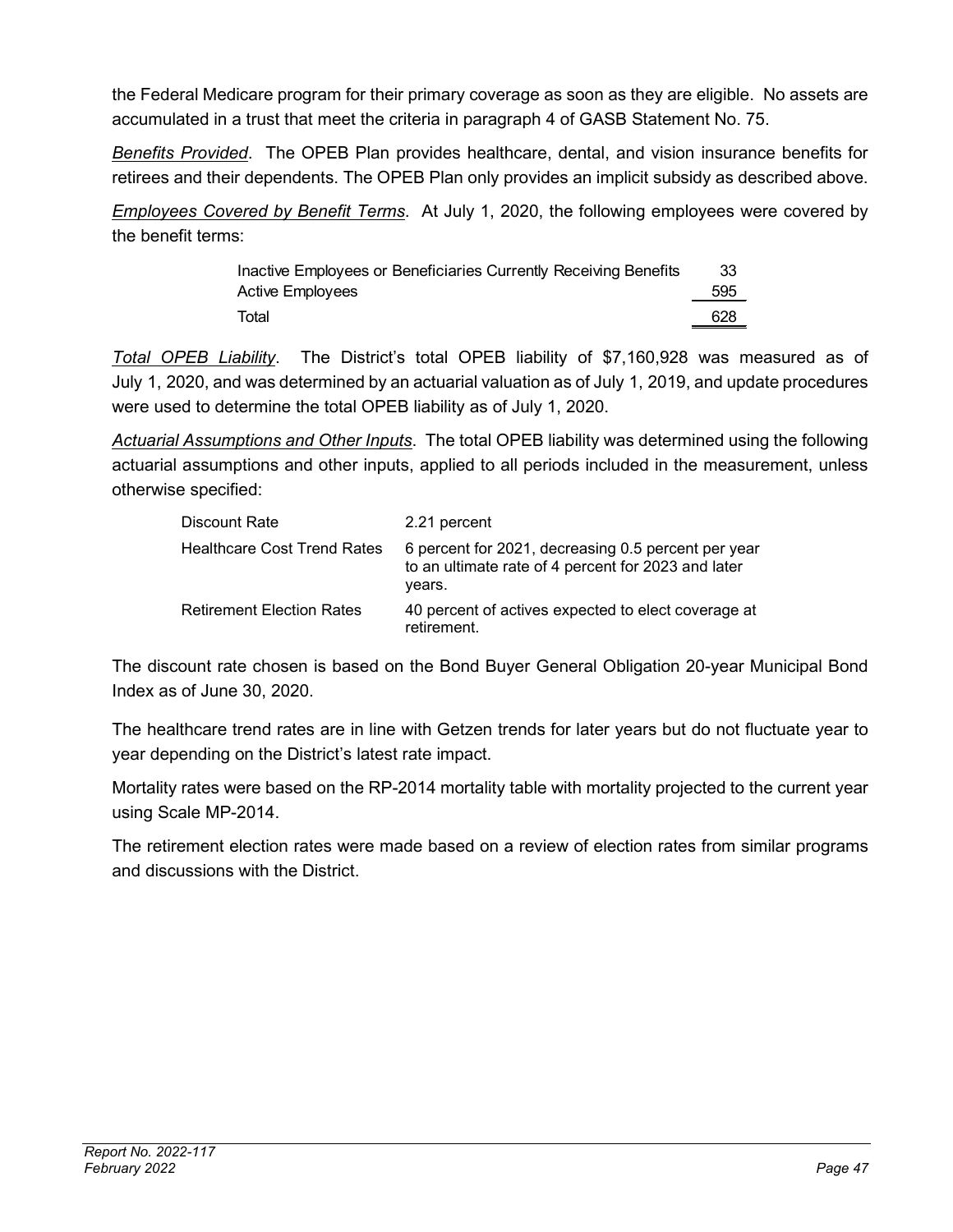#### *Changes in the Total OPEB Liability*.

|                                        | <b>Amount</b> |
|----------------------------------------|---------------|
| Balance at June 30, 2020               | 6,611,737     |
| Changes for the year:                  |               |
| Service Cost                           | 348,103       |
| Interest                               | 233,058       |
| Changes of Assumptions or Other Inputs | 221,989       |
| <b>Benefit Payments</b>                | (253, 959)    |
| Net Changes                            | 549,191       |
| Balance at June 30, 2021               | 7.160.928     |

Changes of assumptions or other inputs reflect a decrease in the discount rate from 3.5 percent to 2.21 percent in the current year. The healthcare cost trend rate assumptions were changed to reflect an industry-wide decrease in medical trend over the past few years.

*Sensitivity of the Total OPEB Liability to Changes in the Discount Rate*. The following table presents the total OPEB liability of the District, as well as what the District's total OPEB liability would be if it were calculated using a discount rate that is 1 percentage point lower (1.21 percent) or 1 percentage point higher (3.21 percent) than the current rate:

|                             | $1\%$           | <b>Current</b>       | $1\%$           |  |
|-----------------------------|-----------------|----------------------|-----------------|--|
|                             | <b>Decrease</b> | <b>Discount Rate</b> | <b>Increase</b> |  |
|                             | $(1.21\%)$      | $(2.21\%)$           | $(3.21\%)$      |  |
| <b>Total OPEB Liability</b> | \$ 7,858,066    | \$7.160.928          | \$ 6.549.625    |  |

*Sensitivity of the Total OPEB Liability to Changes in the Healthcare Cost Trend Rates*. The following table presents the total OPEB liability of the District, as well as what the District's total OPEB liability would be if it were calculated using healthcare cost trend rates that are 1 percentage point lower (5 percent decreasing to 3 percent) or 1 percentage point higher (7 percent decreasing to 5 percent) than the current healthcare cost trend rates:

|                             |                                             |     | <b>Healthcare Cost</b>                             |   |                                             |
|-----------------------------|---------------------------------------------|-----|----------------------------------------------------|---|---------------------------------------------|
|                             | 1% Decrease<br>(5% decreasing<br>to $3\%$ ) |     | <b>Trend Rates</b><br>(6% decreasing<br>to $4\%$ ) |   | 1% Increase<br>(7% decreasing<br>to $5\%$ ) |
| <b>Total OPEB Liability</b> | 6,558,631                                   | -SS | 7,160,928                                          | S | 7,830,492                                   |

*OPEB Expense and Deferred Outflows of Resources and Deferred Inflows of Resources Related to OPEB*. For the fiscal year ended June 30, 2021, the District recognized OPEB expense of \$246,982. At June 30, 2021, the District reported deferred outflows of resources and deferred inflows of resources related to OPEB from the following sources: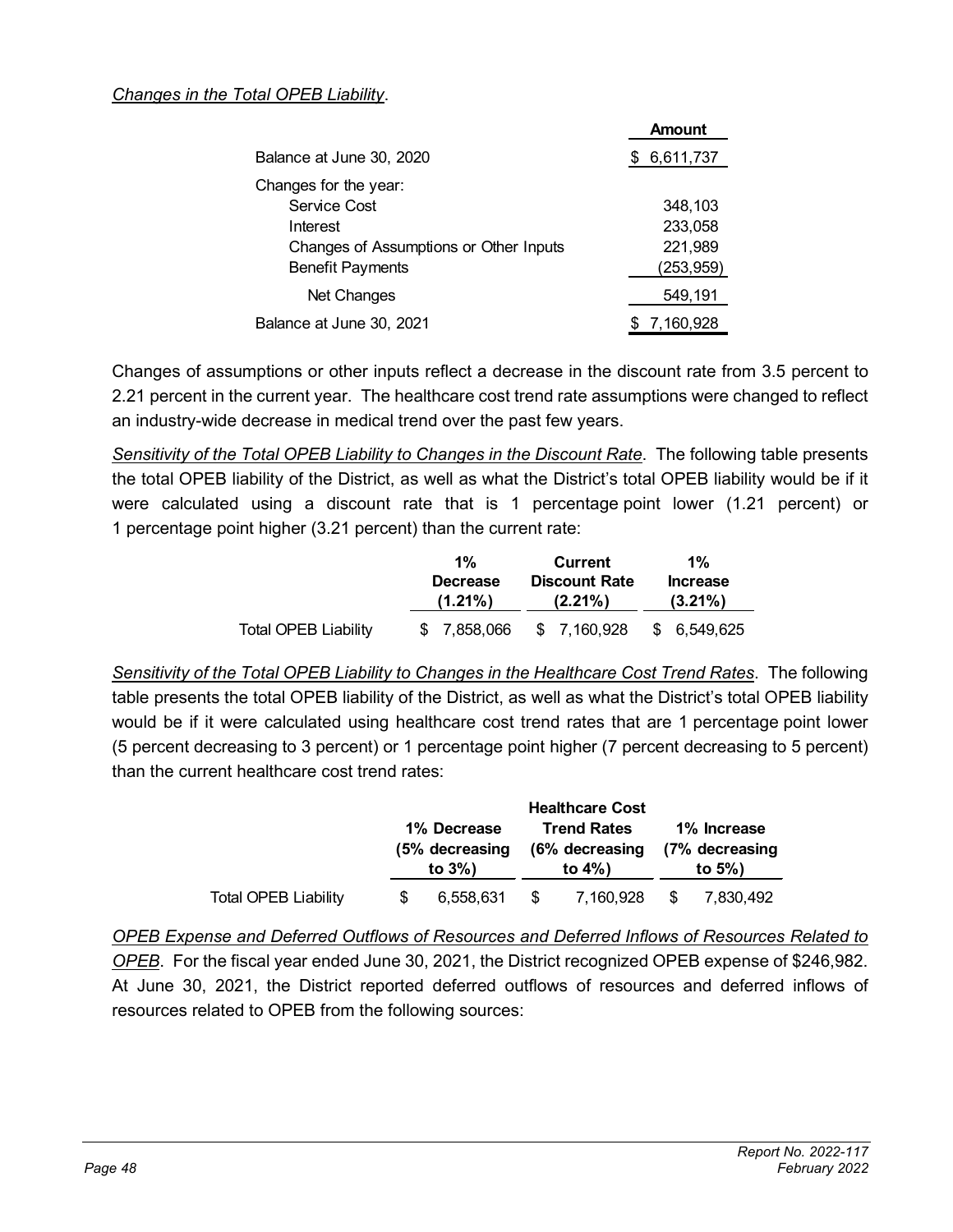| <b>Description</b>                                                                                                                        |   | <b>Deferred Outflows</b><br>of Resources |    | <b>Deferred Inflows</b><br>of Resources |  |
|-------------------------------------------------------------------------------------------------------------------------------------------|---|------------------------------------------|----|-----------------------------------------|--|
| Differences Between Expected and<br><b>Actual Experience</b><br>Changes of Assumptions or Other Inputs<br>Benefits Paid Subsequent to the | S |                                          | \$ | 1,265,728<br>1,744,146                  |  |
| Measurement Date                                                                                                                          |   | 277,069                                  |    |                                         |  |
| Total                                                                                                                                     | S | 277.069                                  | S  | 3,009,874                               |  |

The amount reported as deferred outflows of resources related to OPEB, totaling \$277,069, resulting from benefits paid subsequent to the measurement date and before the end of the fiscal year will be included as a reduction of the total OPEB liability in the year ended June 30, 2022. The amounts reported as deferred inflows of resources related to OPEB will be recognized in OPEB expense as follows:

| <b>Fiscal Year Ending June 30</b> | Amount           |  |  |
|-----------------------------------|------------------|--|--|
| 2022                              | (317, 103)<br>\$ |  |  |
| 2023                              | (317, 103)       |  |  |
| 2024                              | (317, 103)       |  |  |
| 2025                              | (317, 103)       |  |  |
| 2026                              | (317, 103)       |  |  |
| Thereafter                        | (1,424,359)      |  |  |
| Total                             | (3,009,874)      |  |  |

#### **F. Construction and Other Significant Commitments**

**Construction Contracts**. The following is a schedule of major construction contract commitments at June 30, 2021:

|                                   | <b>Contract</b>  | <b>Completed</b> | <b>Balance</b>     |
|-----------------------------------|------------------|------------------|--------------------|
| Project                           | <b>Amount</b>    | to Date          | <b>Committed</b>   |
| South Sumter Middle School:       |                  |                  |                    |
| Gym Renovations:                  |                  |                  |                    |
| Contractor                        | \$<br>706,783.63 | \$<br>279,591.39 | \$<br>427, 192. 24 |
| Architect                         | 33,655.38        | 31,636.06        | 2,019.32           |
| <b>Ceiling Renovations:</b>       |                  |                  |                    |
| Contractor                        | 141,750.68       | 8,712.06         | 133,038.62         |
| Architect                         | 11,804.66        | 11,096.38        | 708.28             |
| South Sumter High School:         |                  |                  |                    |
| Gym Renovations:                  |                  |                  |                    |
| Contractor                        | 976,494.12       | 314,139.98       | 662,354.14         |
| Architect                         | 60,436.65        | 54,392.98        | 6,043.67           |
| Wildwood Elementary School:       |                  |                  |                    |
| <b>Emergency Shelter Retrofit</b> |                  |                  |                    |
| Contractor                        | 97,279.44        | 5,684.64         | 91,594.80          |
| Architect                         | 10,360.32        | 10,256.72        | 103.60             |
| Wildwood Middle High School:      |                  |                  |                    |
| Gym Renovations:                  |                  |                  |                    |
| Contractor                        | 1,028,031.80     | 454,964.50       | 573,067.30         |
| Architect                         | 55,961.85        | 51,484.90        | 4,476.95           |
| Total                             | \$3,122,558.53   | \$1,221,959.61   | \$1,900,598.92     |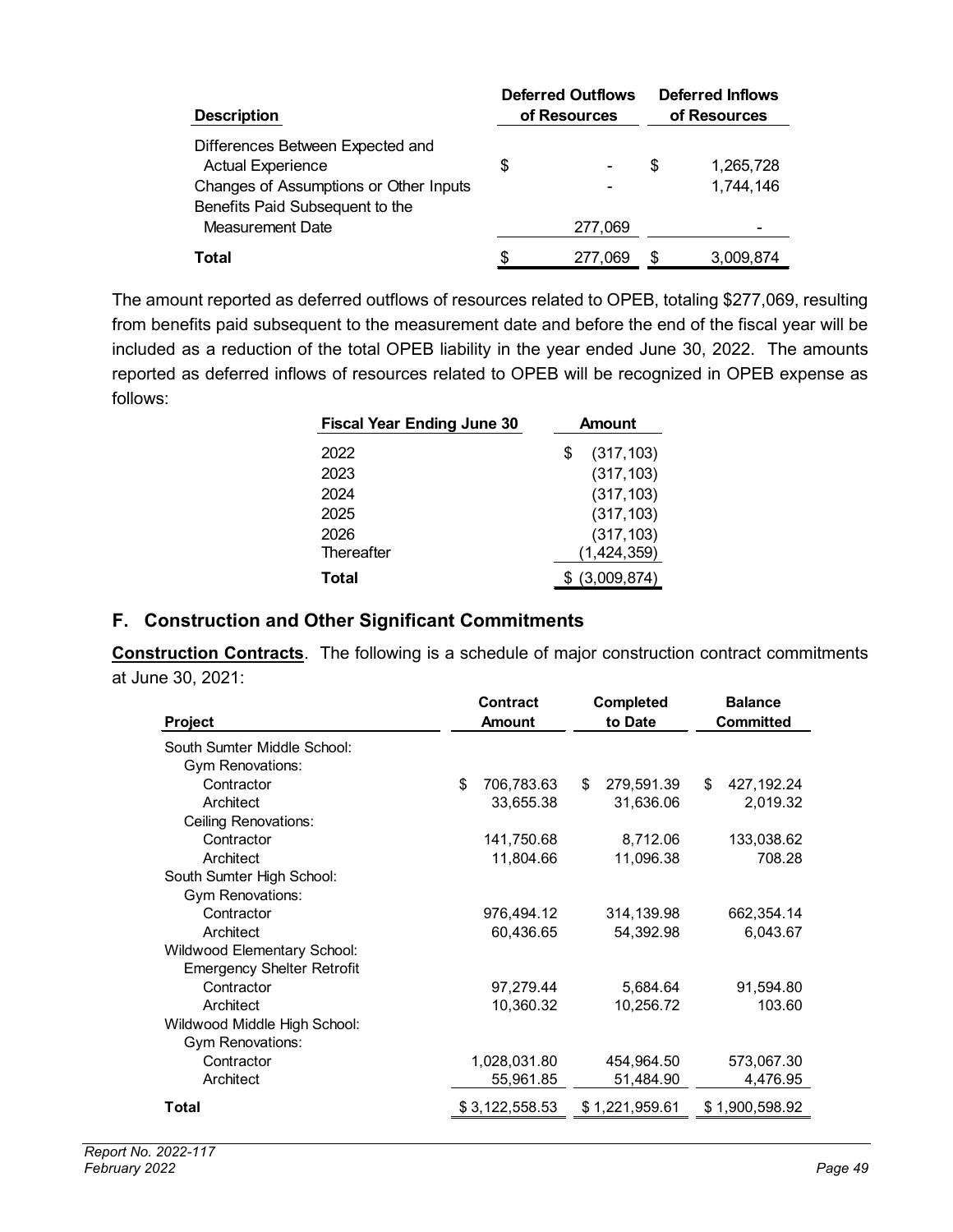**Encumbrances**. Appropriations in governmental funds are encumbered upon issuance of purchase orders for goods and services. Even though appropriations lapse at the end of the fiscal year, unfilled purchase orders of the current year are carried forward and the next fiscal year's appropriations are likewise encumbered.

|                      | <b>Major Funds</b>           |             |                    |              |              |                |
|----------------------|------------------------------|-------------|--------------------|--------------|--------------|----------------|
|                      | Capital                      |             |                    |              |              |                |
|                      | Projects -<br><b>Capital</b> |             |                    |              |              | Total          |
| <b>Local Capital</b> |                              |             | Projects -         | Governmental |              |                |
| General              |                              |             | <b>Improvement</b> |              | <b>Other</b> | <b>Funds</b>   |
|                      |                              | 483, 193.57 | \$2,994,117.85     | S            | 12,651.58    | \$3,489,963.00 |
|                      |                              |             |                    |              |              |                |

The following is a schedule of encumbrances at June 30, 2021:

### **G. Risk Management Programs**

The District is exposed to various risks of loss related to torts; theft of, damage to, and destruction of assets; errors and omissions; injuries to employees; and natural disasters. The District established a Risk Management Internal Service Fund (Risk Management Fund) to account for and finance its uninsured risks of loss related to workers' compensation claims. Under this program, the Risk Management Fund provides coverage for up to \$400,000 for each worker's compensation claim. The District has entered into agreements with various insurance companies to provide specific excess coverage of claim amounts above the stated amount on an individual claim basis, and aggregate excess coverage of \$1,000,000 when total claims minus specific excess coverage exceeds the loss fund established annually by the District. The District has contracted with an insurance administrator to administer this self-insurance program, including the processing, investigating, and payment of claims.

The District's health insurance program is being provided on a self-insured basis up to specific limits and the District is utilizing its Health Internal Service Fund to account for its activities. The District has entered into an agreement with Blue Cross and Blue Shield (BCBS) to provide individual and aggregate excess coverage. BCBS will reimburse 100 percent of individual claims in excess of \$170,000 and the aggregate reimbursement maximum is \$2,000,000 per policy record through December 31, 2020, and \$1,000,000 per policy record starting January 1, 2021. BCBS administers this self-insurance program, including the processing, investigation, and payment of claims. The lifetime maximum for each individual covered is unlimited.

Settled claims resulting from the risks described above have not exceeded commercial insurance coverage in any of the past 3 fiscal years**.**

A liability in the amount of \$671,364 was actuarially determined to cover estimated incurred, but not reported, workers' compensation and health insurance claims payable at June 30, 2021.

The following schedule represents the changes in claims liability for the past 2 fiscal years for the District's self-insurance program.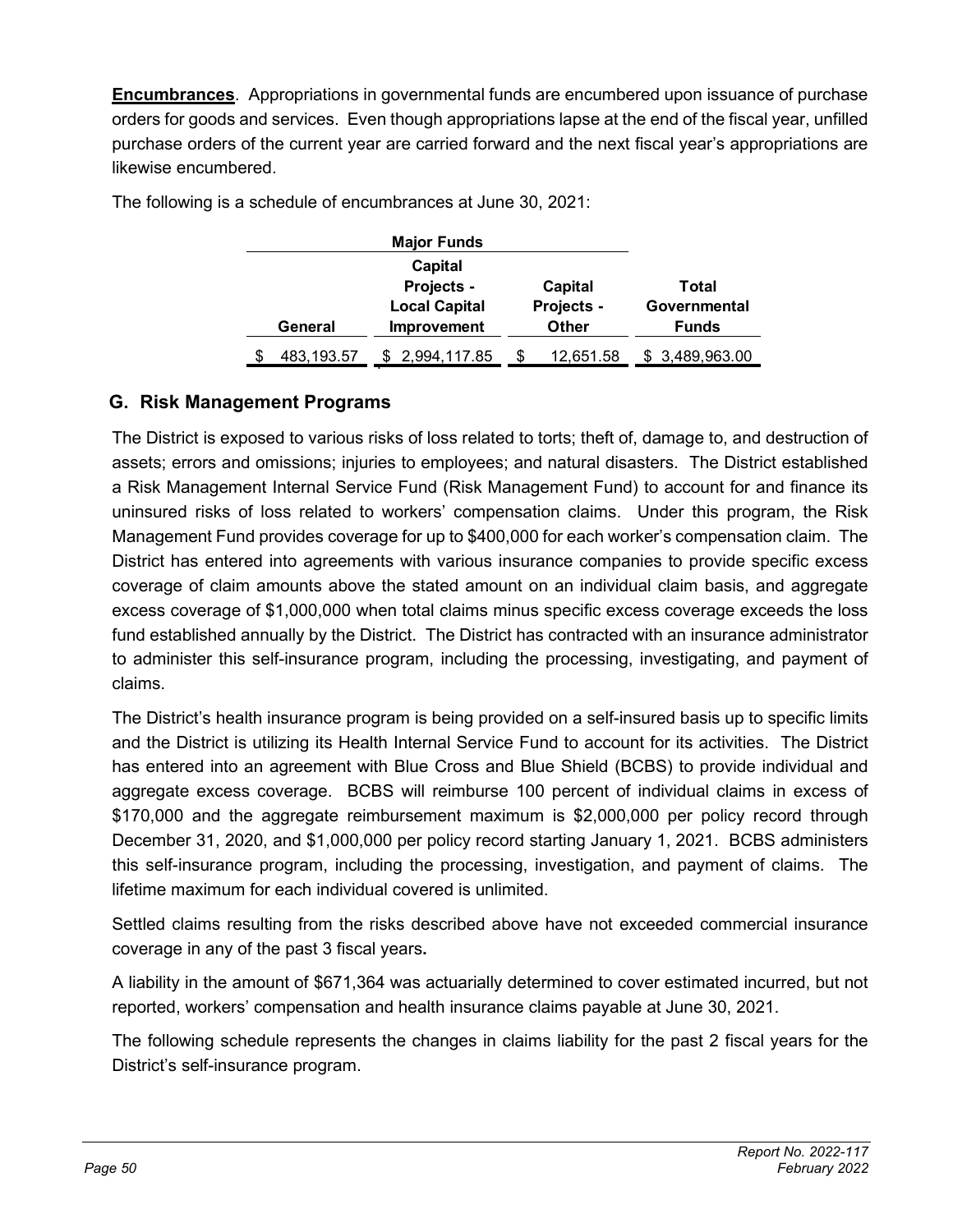|                    | <b>Beginning of</b><br><b>Fiscal Year</b> | <b>Current Year</b><br><b>Claims and</b><br><b>Changes in</b> | <b>Claims</b>                      | <b>Balance at</b><br><b>Fiscal</b> |
|--------------------|-------------------------------------------|---------------------------------------------------------------|------------------------------------|------------------------------------|
| <b>Fiscal Year</b> | Liability                                 | <b>Estimates</b>                                              | <b>Payments</b>                    | <b>Year End</b>                    |
| 2019-20<br>2020-21 | 649,082.00<br>\$.<br>661,436.00           | \$6,530,276.47<br>6,894,263.49                                | \$(6,517,922.47)<br>(6,884,335.49) | 661,436.00<br>\$.<br>671,364.00    |

The District's dental and vision insurance plans are also administered through internal service funds and are self-insured. All other insurances are being provided through purchased insurance with minimum deductibles for each line of coverage.

### **H. Long-Term Liabilities**

### **Certificates of Participation**

The District entered into a financing arrangement on December 1, 1998, and supplemental agreements dated July 1, 2002, May 1, 2006, January 1, 2007, March 1, 2015, and July 1, 2017, in which each arrangement was characterized as a lease-purchase agreement, with the Leasing Corporation whereby the District secured financing of various educational facilities in the total amount of \$5,100,000 for the Series 1998 Certificates of Participation, \$15,625,000 for the Series 2002 Certificates of Participation, \$16,695,000 for the Series 2006 Certificates of Participation, \$13,860,000 for the Series 2007 Certificates of Participation, \$14,335,000 for the Series 2015 Certificates of Participation, and \$11,273,000 for the Series 2017A Certificates of Participation. The Series 1998 Certificates of Participation were used, in part, to advance refund the District's Lease-Revenue Debt dated July 1, 1990, of approximately \$2,100,000. The Series 2007 Certificates of Participation were used to partially advance refund the Series 1998 and 2002 Certificates of Participation. The Series 2015 Certificates of Participation were used to partially advance refund the Series 2006 Certificates of Participation. The Series 2017A Certificates of Participation were used to partially advance refund the Series 1998 and Series 2007 Certificates of Participation. The financings were accomplished through the issuance of certificates of participation, to be repaid from the proceeds of rents paid by the District.

As a condition of the financing arrangement, the District has given ground leases on District property to the Leasing Corporation, with a rental fee of \$1 per year. The initial term of the leases is 20 years commencing on December 1, 1998, for the Series 1998 Certificates of Participation, 25 years commencing on July 1, 2002, for the Series 2002 Certificates of Participation, 25 years commencing on May 1, 2006, for the Series 2006 and Series 2015 Certificates of Participation, 20 years commencing on January 1, 2007, for the Series 2007 Certificates of Participation, and 20 years commencing on July 1, 2017, for the Series 2017A Certificates of Participation. The properties covered by ground leases are, together with the improvements constructed thereon from the financing proceeds, leased back to the District. If the District fails to renew the lease and to provide for the rent payments through to term, the District may be required to surrender the sites included under the Ground Lease Agreements for the benefit of the securers of the certificates for a period of time specified by the arrangement which may be up to 24.5 years from the date of inception of the arrangements.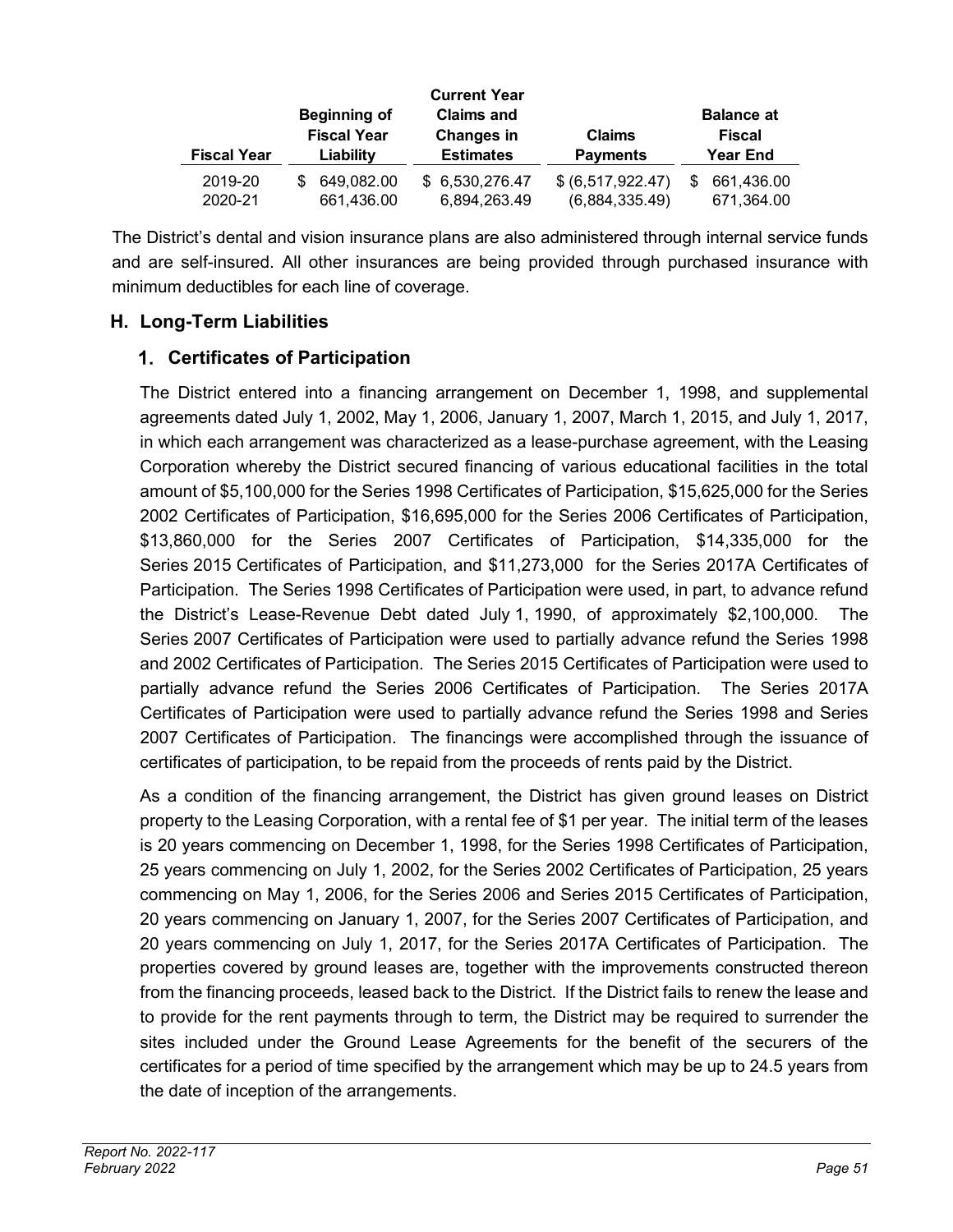The Series 2015 Certificates of Participation contains a provision by which the purchaser can, upon occurrence and continuation of an event of default, impose a default interest rate calculated at the greater of the published Federal Reserve Bank's Prime Rate plus 3 percent, the Federal Funds Rate plus 5 percent, or 7 percent per annum.

The Series 2017 Certificates of Participation contains a provision by which the purchaser can, upon occurrence and continuation of an event of default, impose a default interest rate of the then applicable interest rate plus 6 percent.

The District properties included in the ground lease dated December 1, 1998, include land on which the projects are to be constructed. The projects funded from the Series 1998 Certificates of Participation include the following:

### **Series 1998 Certificates of Participation (partially refunded by Series 2007 and Series 2017A, Certificates of Participation)**

- District Media and Administration Building
- Bushnell Elementary School Addition
- Webster Elementary School Addition
- North Sumter Intermediate School Addition
- South Sumter Middle School Addition
- Wildwood Middle School Addition

The District properties included in the ground lease dated July 1, 2002, include land on which the projects are to be constructed. The projects funded from the Series 2002 Certificates of Participation include construction and other improvements to the following:

### **Series 2002 Certificates of Participation (partially refunded by Series 2007 and Series 2017A, Certificates of Participation)**

- Bushnell Elementary School Addition
- Wildwood Middle School
- Webster Elementary School
- North Sumter Intermediate School
- West Street School
- South Sumter High School
- South Sumter Middle School

The District properties included in the ground lease dated May 1, 2006, include land on which the projects are to be constructed. The projects funded from the Series 2006 Certificates of Participation include construction and other improvements to the following: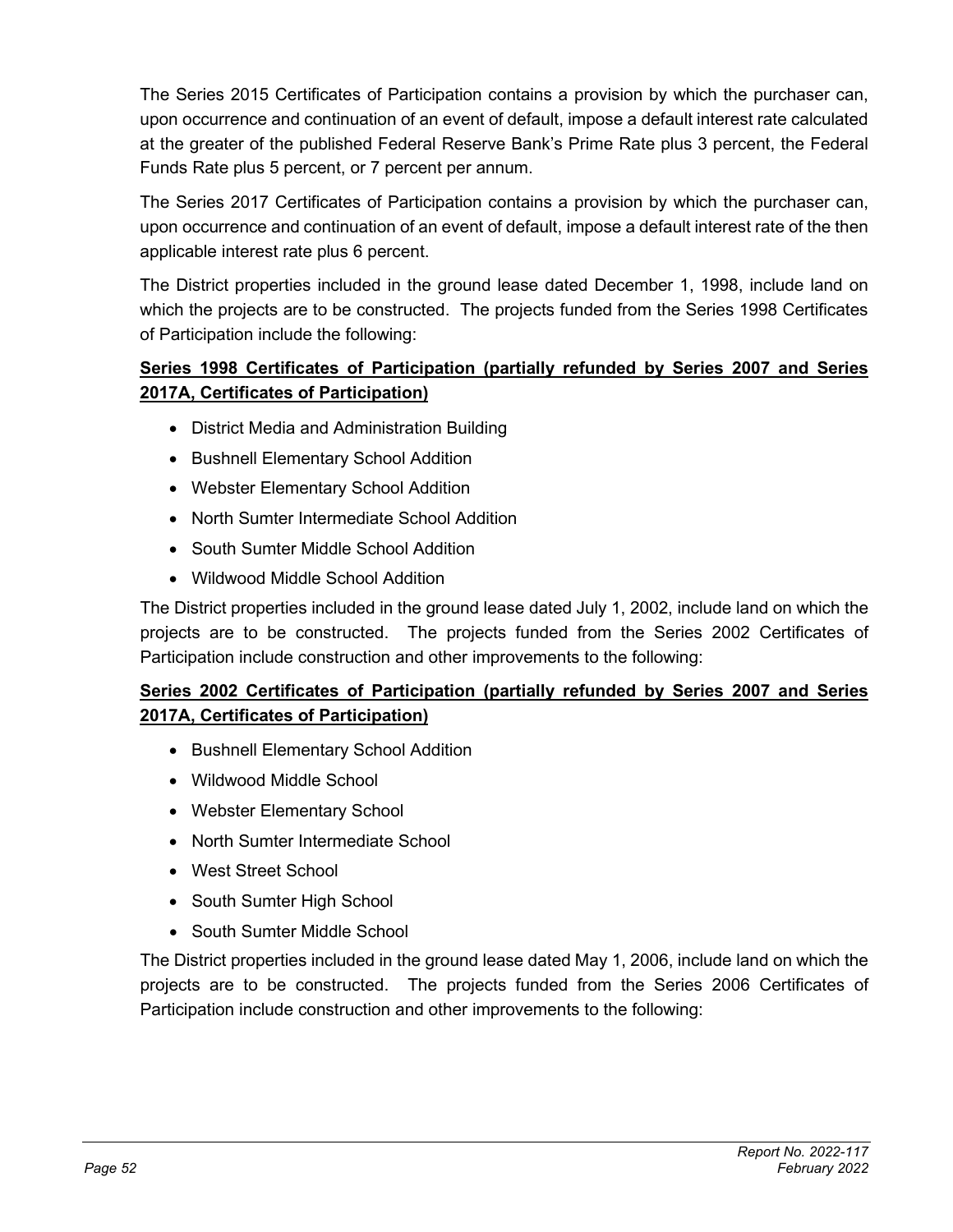### **Series 2006 Certificates of Participation (Refunded by Series 2015, Certificates of Participation)**

- Webster Elementary School
- North Sumter Intermediate School
- South Sumter High School
- South Sumter Middle School

The lease payments are payable by the District semiannually, on July 1 and January 1, at interest rates ranging from 2.07 to 2.81 percent. The following is a schedule by years of future minimum lease payments under the lease agreement together with the present value of minimum lease payments as of June 30:

| <b>Fiscal Year Ending June 30</b>   | <b>Principal</b><br>Total |                 |     | <b>Interest</b> |
|-------------------------------------|---------------------------|-----------------|-----|-----------------|
| 2022                                | \$2,102,574.75            | \$1,641,000.00  | \$  | 461,574.75      |
| 2023                                | 2,104,270.05              | 1,681,000.00    |     | 423,270.05      |
| 2024                                | 2,102,038.90              | 1,718,000.00    |     | 384,038.90      |
| 2025                                | 2,106,848.05              | 1,763,000.00    |     | 343,848.05      |
| 2026                                | 2,104,676.80              | 1,802,000.00    |     | 302,676.80      |
| 2027-2031                           | 11,105,328.80             | 10,358,000.00   |     | 747,328.80      |
| <b>Total Minimum Lease Payments</b> | \$21,625,737.35           | \$18,963,000.00 | \$. | 2,662,737.35    |

#### **Bonds Payable**

Bonds payable at June 30, 2021, are as follows:

| <b>Bond Type</b>                                  |  | Amount<br>Outstanding | <b>Interest</b><br><b>Rates</b><br>(Percent) | Annual<br><b>Maturity</b><br>Т٥ |
|---------------------------------------------------|--|-----------------------|----------------------------------------------|---------------------------------|
| District Revenue Bonds:<br>Series 2011, Refunding |  | 2.910.000             | $4.00 - 4.75$                                | 2042                            |

#### **District Revenue Bonds**

These bonds are generally referred to as "Capital Improvement and Refunding Certificates of Indebtedness, Series 2011" and are authorized by Chapter 71-932, Laws of Florida, Special Acts of 1971, as amended by Chapter 76-489, Laws of Florida, Special Acts of 1976. The bonds are payable solely from and secured by a lien upon and pledge of the revenues distributed to the District from moneys deposited to the credit of the Pari-Mutuel Tax Collection Trust Fund pursuant to Chapter 550, Florida Statutes and allocated to the District as provided by law (effective July 1, 2000, tax proceeds were distributed pursuant to Section 212.20(6)(d)7.a., Florida Statutes (2001), now Section 212.20(6)(d)6.a., Florida Statutes). The annual distribution is remitted by the Florida Department of Financial Services to the District. As required by the bond resolution, the District has established the sinking fund and reserve account and has accumulated and maintained adequate resources in the sinking fund and reserve account.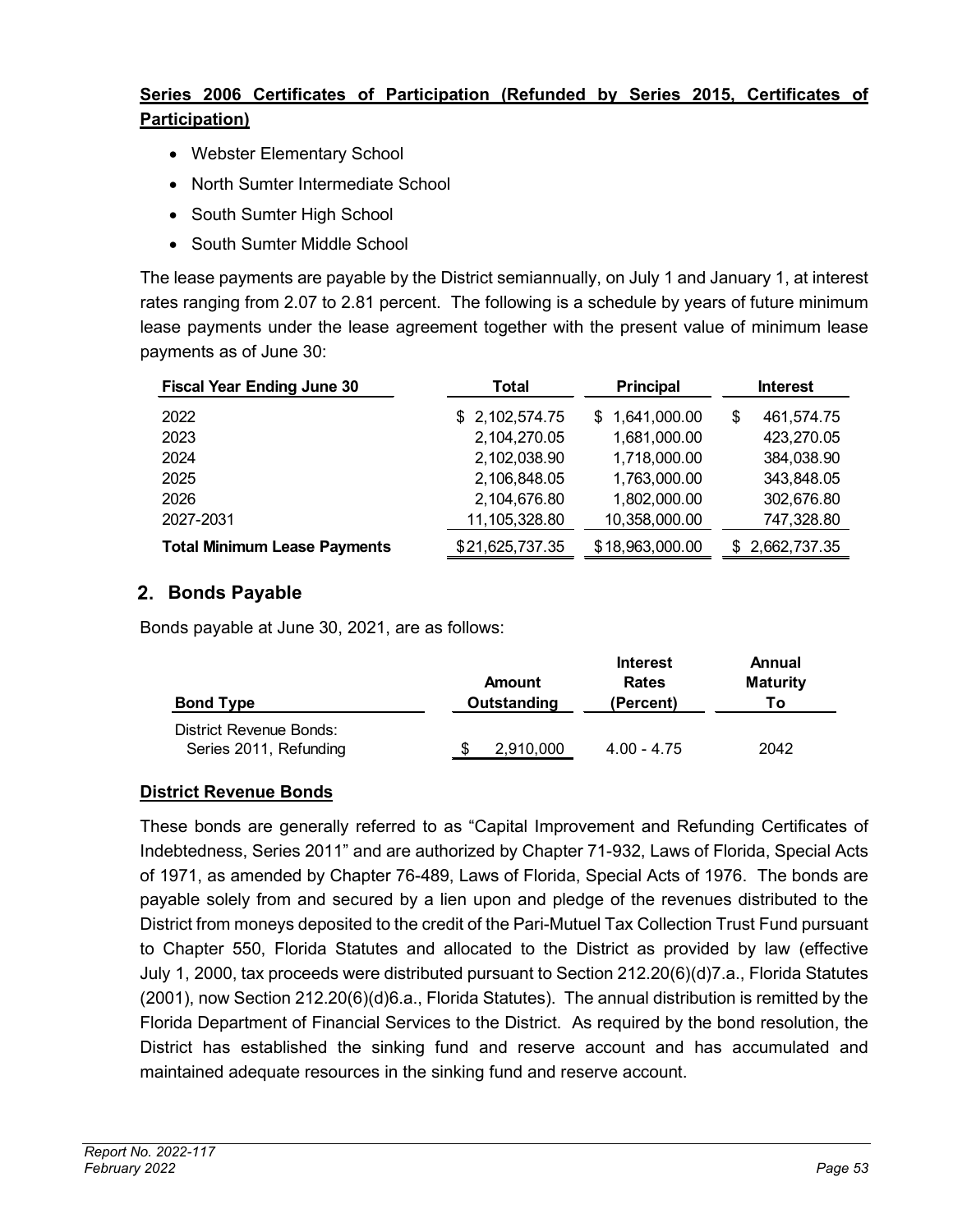The District has pledged a total of \$4,557,103.16 of pari-mutuel tax revenues in connection with the 2011 District Revenue Bonds, described above. During the 2020-21 fiscal year, the District recognized pari-mutuel tax revenues totaling \$223,250 and expended \$221,620.85 (99.27 percent) of these revenues for debt service directly collateralized by these revenues. The pledged pari-mutuel tax revenues are committed until final maturity of the debt on October 1, 2041. Approximately 100 percent of this revenue stream has been pledged in connection with debt service on the revenue bonds.

Annual requirements to amortize all bonded debt outstanding as of June 30, 2021, are as follows:

| <b>Fiscal Year Ending June 30</b>   | Total             | <b>Principal</b> | <b>Interest</b>    |  |  |
|-------------------------------------|-------------------|------------------|--------------------|--|--|
| District Revenue Bonds:             |                   |                  |                    |  |  |
| 2022                                | 221, 143. 76<br>S | 90,000.00<br>\$  | 131, 143. 76<br>\$ |  |  |
| 2023                                | 217,487.51        | 90,000.00        | 127,487.51         |  |  |
| 2024                                | 218,671.88        | 95,000.00        | 123,671.88         |  |  |
| 2025                                | 219,650.00        | 100,000.00       | 119,650.00         |  |  |
| 2026                                | 220,421.88        | 105,000.00       | 115,421.88         |  |  |
| 2027-2031                           | 1,080,615.63      | 575,000.00       | 505,615.63         |  |  |
| 2032-2036                           | 1,086,556.25      | 730,000.00       | 356,556.25         |  |  |
| 2037-2041                           | 1,077,568.75      | 915,000.00       | 162,568.75         |  |  |
| 2042                                | 214,987.50        | 210,000.00       | 4,987.50           |  |  |
| <b>Total District Revenue Bonds</b> | \$4,557,103.16    | \$2,910,000.00   | \$1,647,103.16     |  |  |

### **Defeased Debt**

The Series 2006 COPS was advance-refunded in the 2014-15 fiscal year by the District and considered defeased in substance by placing the proceeds of the COPS, Series 2015, after payment of issuance costs, in an irrevocable trust to provide for all future debt service payments on the old COPS, Series 2006. Accordingly, the trust account assets and liability for the in-substance defeased COPS are not included in the District's June 30, 2021, financial statements, \$11,745,000 of outstanding COPS, Series 2006 are considered defeased in substance.

In prior years, the COPS, Series 2002, were advance-refunded by the District and considered defeased in substance by placing a portion of the COPS, Series 2007, in an irrevocable trust to provide for all future debt service payments on the old COPS. The Series 2007 COPS were then advance-refunded by the District and considered defeased in substance by placing the proceeds of the COPS 2017A, after payment of issuance costs, in an irrevocable trust to provide for all future debt service payments on the old COPS, Series 2007. Accordingly, the trust account assets and liability for the in-substance defeased COPS are not included in the District's June 30, 2021 financial statements, \$7,170,000 of outstanding COPS, Series 2002, and \$7,210,000 of the COPS, Series 2007 are considered defeased in substance.

The Race Track Refunding Bonds, Series 1998, was also advance-refunded in prior years by the District and considered defeased in substance by placing a portion of the proceeds of the Capital Improvement and Refunding Revenue Certificates, Series 2011, in an irrevocable trust to provide for all future debt service payments on the old Race Track Bonds. Accordingly, the trust assets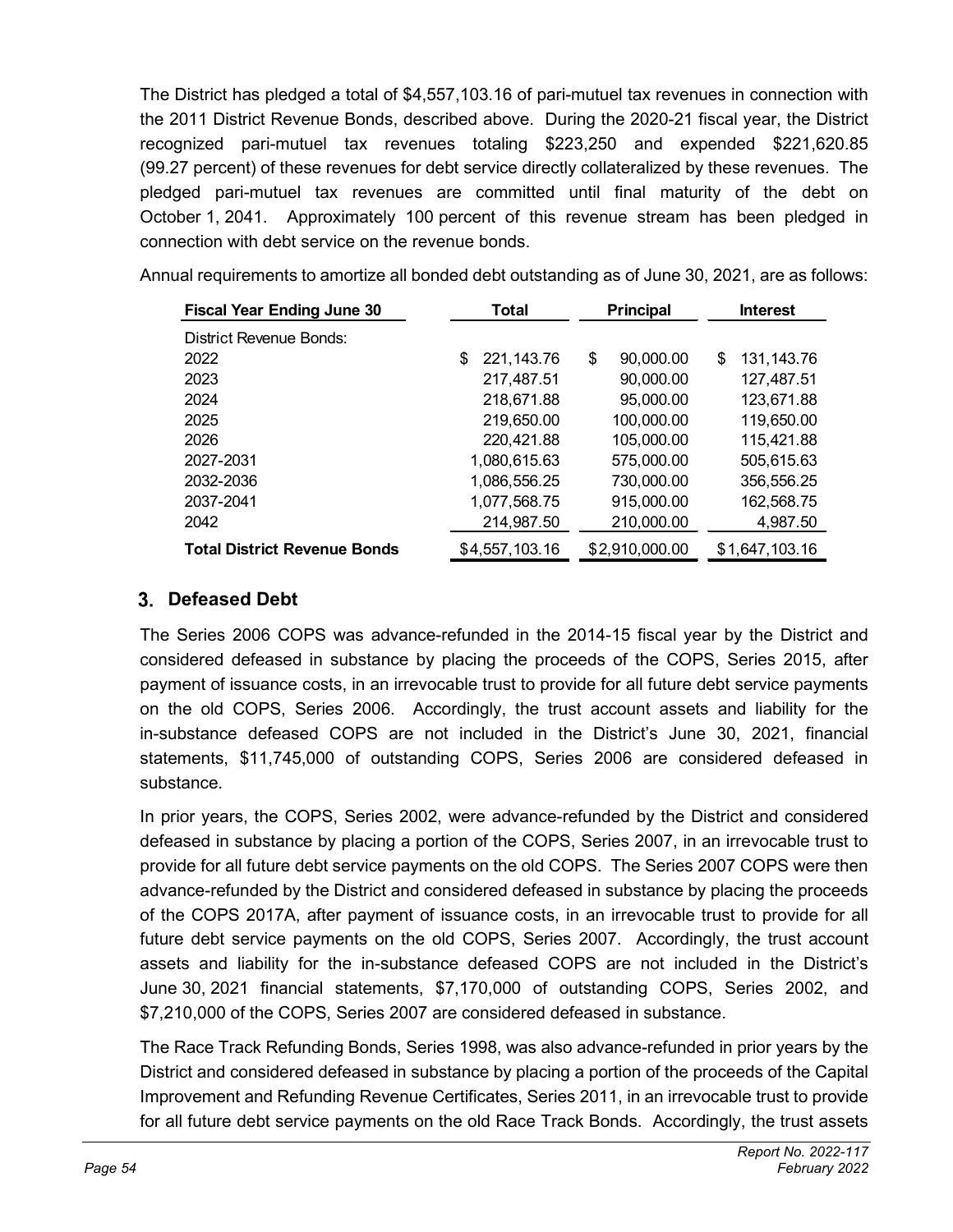and the liability for the in-substance defeased Bonds are not included in the District's financial statements. On June 30, 2021, \$1,295,000 of outstanding Bonds, Series 1998, is considered defeased in substance.

### **Changes in Long-Term Liabilities**

| <b>Description</b>                         | <b>Beginning</b><br><b>Balance</b> | <b>Additions</b> | <b>Deductions</b> | <b>Ending</b><br><b>Balance</b> | Due In<br><b>One Year</b> |
|--------------------------------------------|------------------------------------|------------------|-------------------|---------------------------------|---------------------------|
| <b>GOVERNMENTAL ACTIVITIES</b>             |                                    |                  |                   |                                 |                           |
| <b>Bonds Payable</b>                       | \$2.995.000.00                     | S                | \$<br>85.000.00   | \$2.910.000.00                  | 90.000.00<br>S            |
| Certificates of Participation Payable from |                                    |                  |                   |                                 |                           |
| Direct Borrowing and Direct Placements     | 20,567,000.00                      |                  | 1.604.000.00      | 18.963.000.00                   | 1.641.000.00              |
| <b>Compensated Absences Payable</b>        | 4.156.676.17                       | 20.085.75        | 214.732.10        | 3.962.029.82                    | 350.000.00                |
| <b>Estimated Insurance Claims Payable</b>  | 661.436.00                         | 6.894.263.49     | 6.884.335.49      | 671.364.00                      | 224,000.00                |
| Net Pension Liability                      | 37.288.219.00                      | 21.810.038.00    | 14.440.016.00     | 44.658.241.00                   | 134,539.00                |
| Other Postemployment Benefits Payable      | 6,611,737.00                       | 803,150.00       | 253,959.00        | 7,160,928.00                    | 277,069.00                |
| <b>Total Governmental Activities</b>       | \$72.280.068.17                    | \$29.527.537.24  | \$23.482.042.59   | \$78.325.562.82                 | \$2.716.608.00            |

The following is a summary of changes in long-term liabilities:

For the governmental activities, compensated absences, pensions, and other postemployment benefits are generally liquidated with resources of the General Fund. The estimated insurance claims are generally liquidated with the resources of the proprietary funds, as discussed in Note III.G.

#### **I. Fund Balance Reporting**

In addition to committed and assigned fund balance categories discussed in Note I.F.10., fund balances may be classified as follows:

- **Nonspendable Fund Balance**. Nonspendable fund balance is the net current financial resources that cannot be spent because they are either not in spendable form or are legally or contractually required to be maintained intact. Generally, not in spendable form means that an item is not expected to be converted to cash.
- **Restricted Fund Balance**. Restricted fund balance is the portion of fund balance on which constraints have been placed by creditors, grantors, contributors, laws or regulations of other governments, constitutional provisions, or enabling legislation. Restricted fund balance places the most binding level of constraint on the use of fund balance. The District classifies most of its fund balances other than General Fund as restricted, as well as unspent State categorical and earmarked educational funding reported in the General Fund, that are legally or otherwise restricted.
- **Unassigned Fund Balance**. The unassigned fund balance is the portion of fund balance that is the residual classification for the General Fund. This balance represents amounts that have not been assigned to other funds and that have not been restricted, committed, or assigned for specific purposes.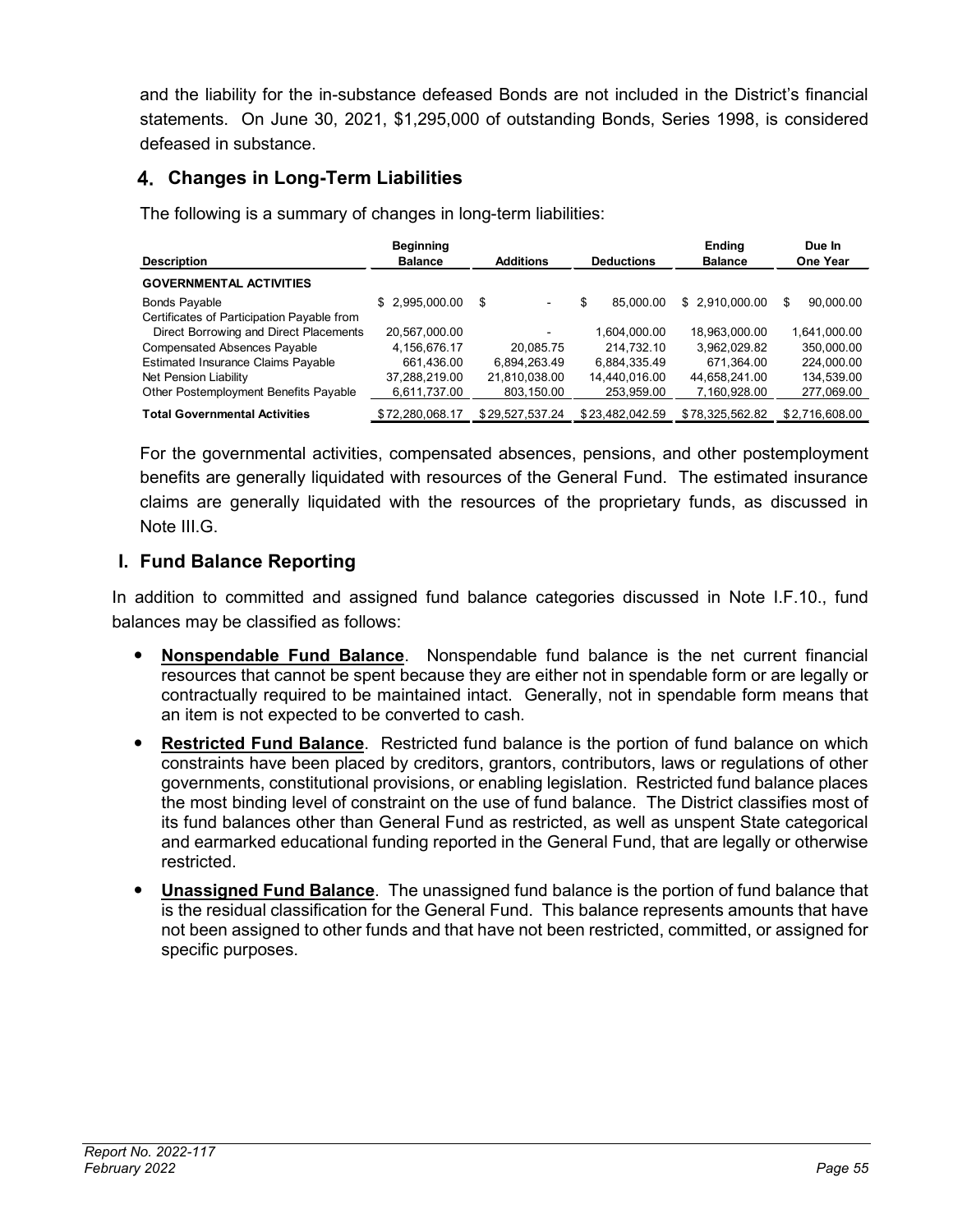#### **J. Interfund Receivables and Payables**

The following is a summary of interfund receivables and payables reported in the fund financial statements:

|                                        | <b>Interfund</b>   |                 |  |  |
|----------------------------------------|--------------------|-----------------|--|--|
| <b>Funds</b>                           | <b>Receivables</b> | <b>Payables</b> |  |  |
| Major:                                 |                    |                 |  |  |
| General                                | \$867,709.81       | S               |  |  |
| Special Revenue:                       |                    |                 |  |  |
| Other                                  |                    | 353,041.98      |  |  |
| <b>Federal Education Stabilization</b> |                    | 514,667.83      |  |  |
| Total                                  | \$867,709.81       | \$867,709.81    |  |  |

Interfund receivables and payables are temporary loans of cash between funds allowable under Section 1011.09, Florida Statutes, for a period of less than 13 months. The temporary loans do not restrict, impede, or limit implementation of fulfillment of the original purposes for which the moneys were received in the fund providing the advancement.

#### **K. Revenues**

#### **Schedule of State Revenue Sources**

The following is a schedule of the District's State revenue sources for the 2020-21 fiscal year:

| <b>Source</b>                                               | Amount          |
|-------------------------------------------------------------|-----------------|
| Categorical Educational Program - Class Size Reduction      | \$9,256,011.00  |
| Florida Education Finance Program                           | 4, 133, 359.00  |
| <b>Charter School Capital Outlay</b>                        | 1,709,389.00    |
| Voluntary Prekindergarten Program                           | 360,608.06      |
| Motor Vehicle License Tax (Capital Outlay and Debt Service) | 310,722.56      |
| Sales Tax Distribution                                      | 223,250.00      |
| Workforce Development Program                               | 184,581.00      |
| <b>Educational Facilities Security Grant</b>                | 79,534.40       |
| Mobile Home License Tax                                     | 60,620.75       |
| <b>Food Service Supplement</b>                              | 51,979.00       |
| Adults with Disabilities                                    | 45,612.67       |
| Miscellaneous                                               | 102,432.03      |
| Total                                                       | \$16,518,099.47 |

Accounting policies relating to certain State revenue sources are described in Note I.G.2.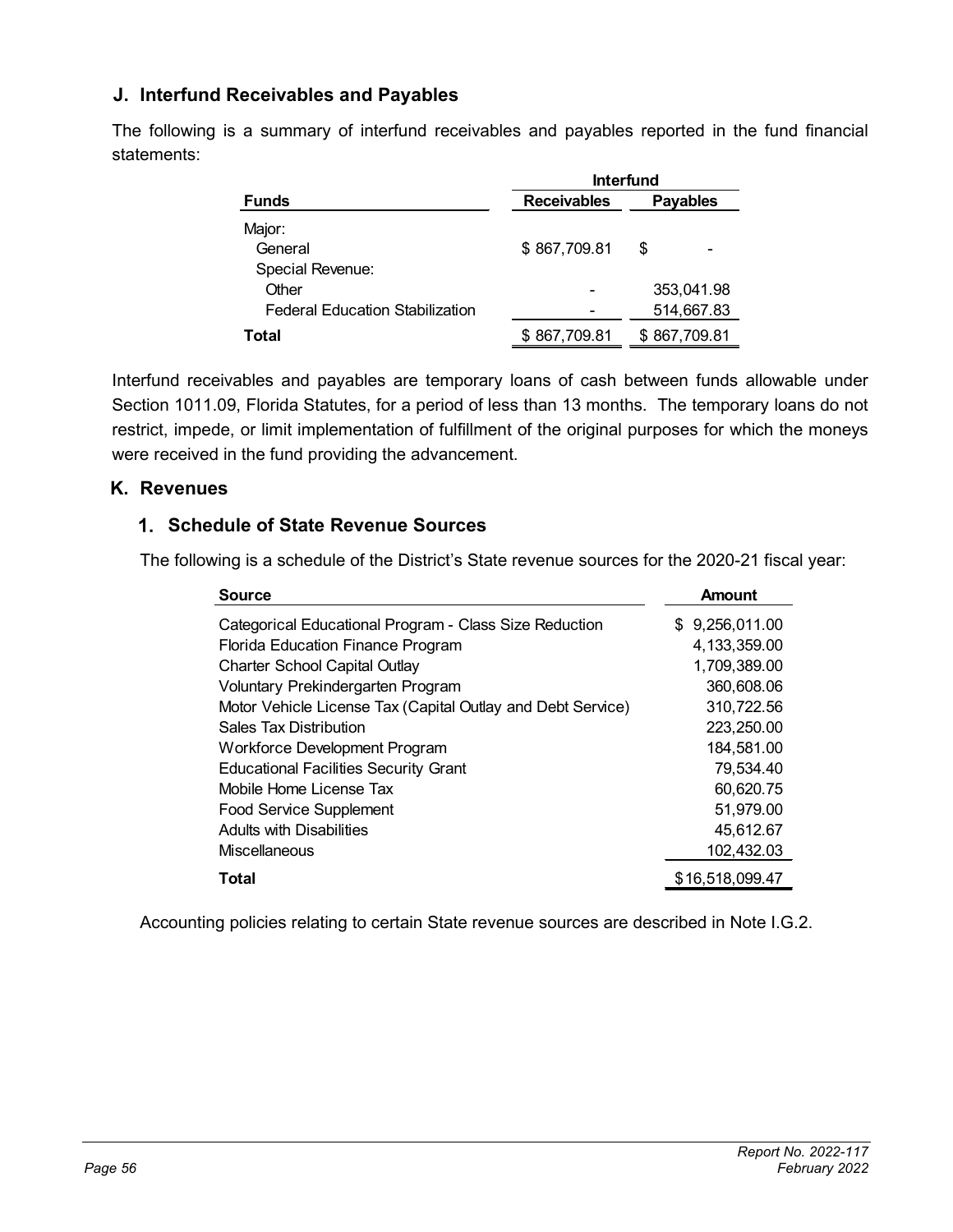### **Property Taxes**

The following is a summary of millages and taxes levied on the 2020 tax roll for the 2020-21 fiscal year:

|                                                          | <b>Millages</b> | <b>Taxes Levied</b> |
|----------------------------------------------------------|-----------------|---------------------|
| <b>General Fund</b>                                      |                 |                     |
| Nonvoted School Tax:                                     |                 |                     |
| Required Local Effort                                    | 3.104           | \$47,717,846.23     |
| <b>Basic Discretionary Local Effort</b>                  | 0.748           | 11,499,017.07       |
| <b>Capital Projects - Local Capital Improvement Fund</b> |                 |                     |
| Nonvoted Tax:                                            |                 |                     |
| Local Capital Improvements                               | 1.500           | 23,059,526.21       |
| <b>Total</b>                                             | 5.352           | \$82,276,389.51     |

### **L. Interfund Transfers**

The following is a summary of interfund transfers reported in the fund financial statements:

|                           | <b>Interfund</b>    |                      |  |  |
|---------------------------|---------------------|----------------------|--|--|
| <b>Funds</b>              | <b>Transfers In</b> | <b>Transfers Out</b> |  |  |
| Major:                    |                     |                      |  |  |
| General                   | \$12,537,933.36     | 400,000.00<br>\$     |  |  |
| Capital Projects:         |                     |                      |  |  |
| Local Capital Improvement |                     | 12,939,511.13        |  |  |
| Other                     |                     | 81,955.37            |  |  |
| Nonmajor Governmental     | 2, 192, 922. 14     | 1,709,389.00         |  |  |
| <b>Internal Service</b>   | 400,000.00          |                      |  |  |
| Total                     | \$15,130,855.50     | \$15,130,855.50      |  |  |

Interfund transfers represent permanent transfers of moneys between funds. In general, funds are transferred from capital projects funds to the General Fund to reimburse the General Fund for allowable expenditures, such as capital asset purchases, maintenance, charter school capital outlay, and property insurance premiums. Additionally, funds are transferred from the Capital Projects – Local Capital Improvement Fund to nonmajor debt service funds to make debt service payments for the certificates of participation.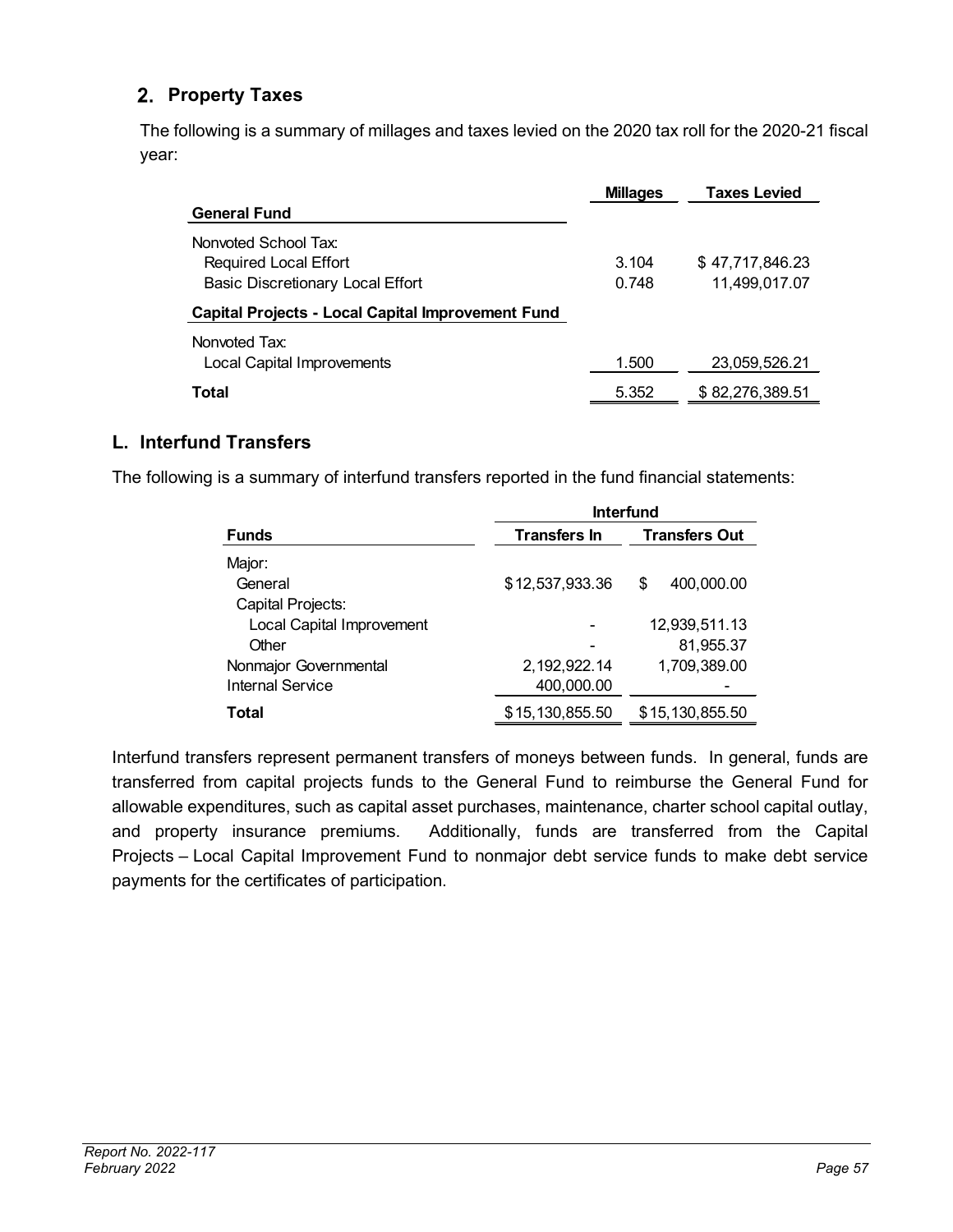### **IV. INTERNAL SERVICE FUNDS**

The following is a summary of financial information as reported in the internal service funds for the 2020-21 fiscal year:

|                                               | <b>Total</b>     | Workers'<br>Compensation<br><b>Insurance</b> | Health/<br><b>Dental/Vision</b><br><b>Insurance</b> |  |  |
|-----------------------------------------------|------------------|----------------------------------------------|-----------------------------------------------------|--|--|
| <b>Total Assets</b>                           | \$3,991,094.77   | \$1,695,222.15                               | \$2,295,872.62                                      |  |  |
| Liabilities and Net Position:<br>Liabilities: |                  |                                              |                                                     |  |  |
| <b>Accounts Payable</b>                       | \$<br>535,787.34 | \$<br>268.00                                 | \$<br>535,519.34                                    |  |  |
| Unearned Revenue                              | 452,376.78       |                                              | 452,376.78                                          |  |  |
| <b>Estimated Insurance Claims Payable</b>     | 671,364.00       | 447,364.00                                   | 224,000.00                                          |  |  |
| <b>Total Liabilities</b>                      | 1,659,528.12     | 447,632.00                                   | 1,211,896.12                                        |  |  |
| Net Position:                                 |                  |                                              |                                                     |  |  |
| Unrestricted Net Position                     | 2,331,566.65     | 1,247,590.15                                 | 1,083,976.50                                        |  |  |
| <b>Total Liabilities and Net Position</b>     | \$3,991,094.77   | \$1,695,222.15                               | \$2,295,872.62                                      |  |  |
| Revenues:                                     |                  |                                              |                                                     |  |  |
| Premiums                                      | \$7,947,956.50   | \$<br>369,147.95                             | \$7,578,808.55                                      |  |  |
| Investment Income                             | 9,618.81         | 4,858.03                                     | 4,760.78                                            |  |  |
| <b>Total Revenues</b>                         | 7,957,575.31     | 374,005.98                                   | 7,583,569.33                                        |  |  |
| <b>Total Expenses</b>                         | (8,322,926.67)   | (326, 125.47)                                | (7,996,801.20)                                      |  |  |
| <b>Total Transfers In</b>                     | 400,000.00       |                                              | 400,000.00                                          |  |  |
| Change in Net Position                        | \$<br>34,648.64  | \$<br>47,880.51                              | \$<br>(13, 231.87)                                  |  |  |

### **JOINT VENTURES**

A joint venture is a legal entity or other organization that results from a contractual agreement and is owned, operated, or governed by two or more participants as a separate and specific activity subject to joint control in which the participants retain: (a) an ongoing financial interest or (b) ongoing financial responsibility. A lease agreement is a contract through which an organization rents an asset for use from its owner for an agreed amount.

The District participates in a joint venture with the Lake-Sumter State College (College) and a lease agreement with The Villages of Lake-Sumter, Inc. Also, the District's major component unit, The Villages Charter School, Inc. (Charter School), leases various school buildings under a noncancellable operating lease agreement with The Villages of Lake-Sumter, Inc. The joint venture and lease agreements are discussed below:

 Joint Venture – Board and College. The Board and the College entered into a land use agreement on November 2, 1993, governing the use of a proposed joint-use facility (adult education and community college facility). This agreement provides, in part, for the appointment of a decision committee composed of individuals appointed by the parties to the agreement. The purpose of the committee is to make any necessary joint decisions regarding the facility. On January 18, 1995, the Board and the College entered into a statement of intent and operating agreement. The land use agreement was made a part of the operating agreement. The operating agreement established agreements between the parties relative to operations, expense proration, and other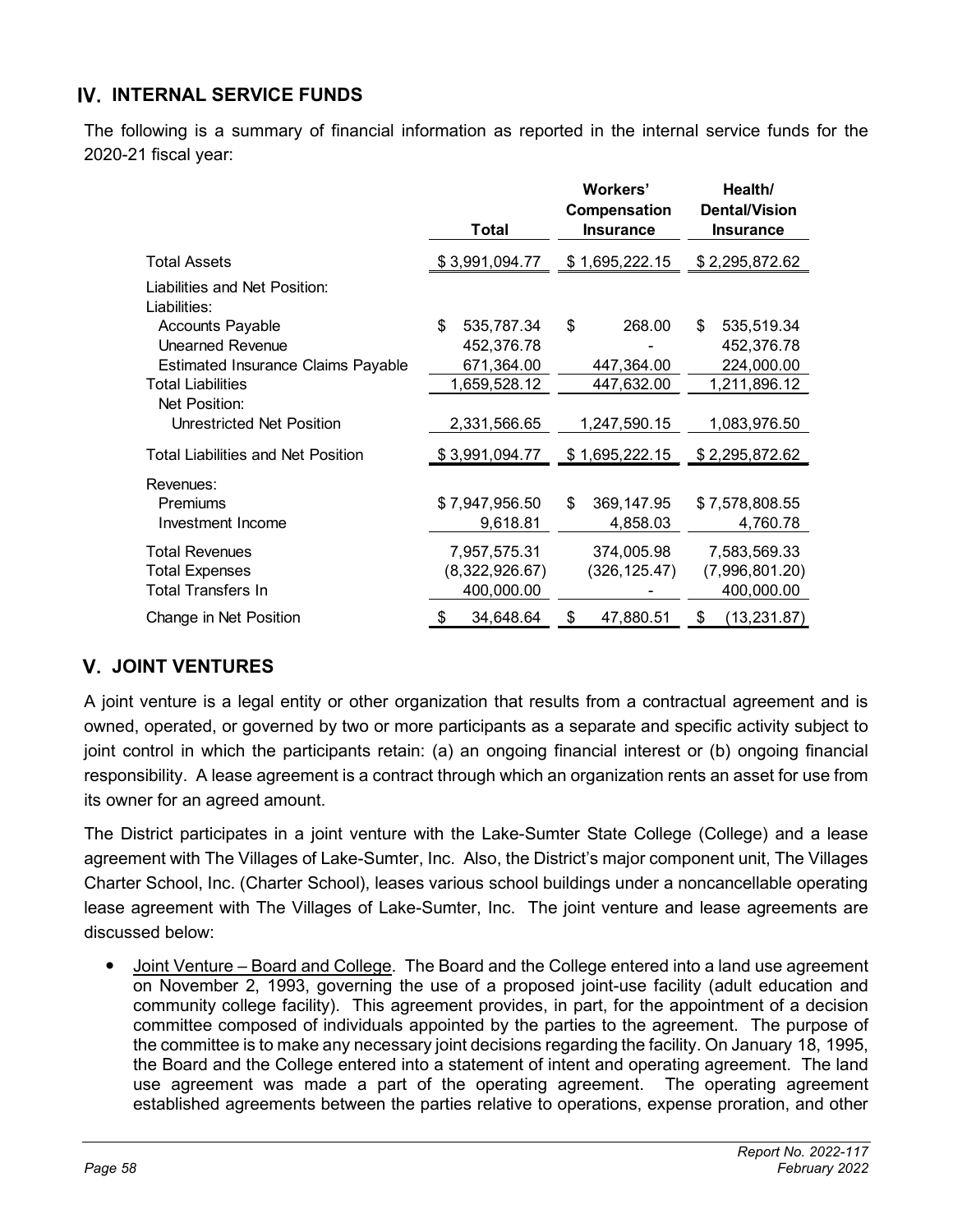matters not covered in the land use agreement. The operating agreement further provides that, should the Board decide to vacate the facilities, ownership shall revert to the College with no further obligation on the part of either party. However, if the College desires to acquire the facility, a 12-month minimum advance notice and mutual agreement between the parties is required. The term of the operating agreement runs concurrently with that of the land use agreement, which is 40 years.

- Lease Agreement Board and The Villages of Lake-Sumter, Inc. The Board entered into a lease agreement on July 1, 2006, and restated the lease on July 1, 2013, with The Villages of Lake-Sumter, Inc. The Board is leasing educational facilities owned by The Villages of Lake-Sumter, Inc. for operation by the Charter School for The Villages Charter Elementary, Middle, and High Schools. The restated lease agreement established an annual rent equal to 33 percent of the 1.5 mill tax base multiplied by the millage rate assessed under Section 1011.71(2), Florida Statutes. The restated lease may include other rent and is for 15 years ending June 30, 2028.
- Lease Agreement Charter School and The Villages of Lake-Sumter, Inc. The lease agreement between the Charter School and The Villages of Lake Sumter, Inc., has a 60-month term with two automatic 60-month extensions ending 2022, which is structured based upon the receipt of the rents paid by the District discussed above. The lease term states that after the initial terms, the lease shall automatically renew for one year terms. Operating lease expenditures were \$1,709,389 for the fiscal year ended June 30, 2021. The future scheduled rent payments, based upon the current fiscal year Public Education Capital Outlay funds remitted to the Charter School from the District is as follows:

| <b>Fiscal Year Ending June 30</b> | Amount    |  |  |  |
|-----------------------------------|-----------|--|--|--|
| 2022                              | 1.791.730 |  |  |  |

### **MEMBERSHIP IN NONPROFIT CORPORATION**

The District participates in a nonprofit electric cooperative, the Sumter Electric Cooperative, Inc. (Cooperative), established under Chapter 425, Florida Statutes. In accordance with this statute, revenues in excess of operating expenses, unless otherwise determined by a vote of the membership, are distributed on a pro rata basis to its members. The policy of the Cooperative is to credit the excess revenues to members' accounts. Capital credits are distributed only after the Cooperative attains a certain margin of profit required by the Rural Electrification Administration. At June 30, 2021, the accumulated credits to the District's account are \$307,556.84. During the 2020-21 fiscal year, the District received \$4,710.23 related to 2020 capital credits.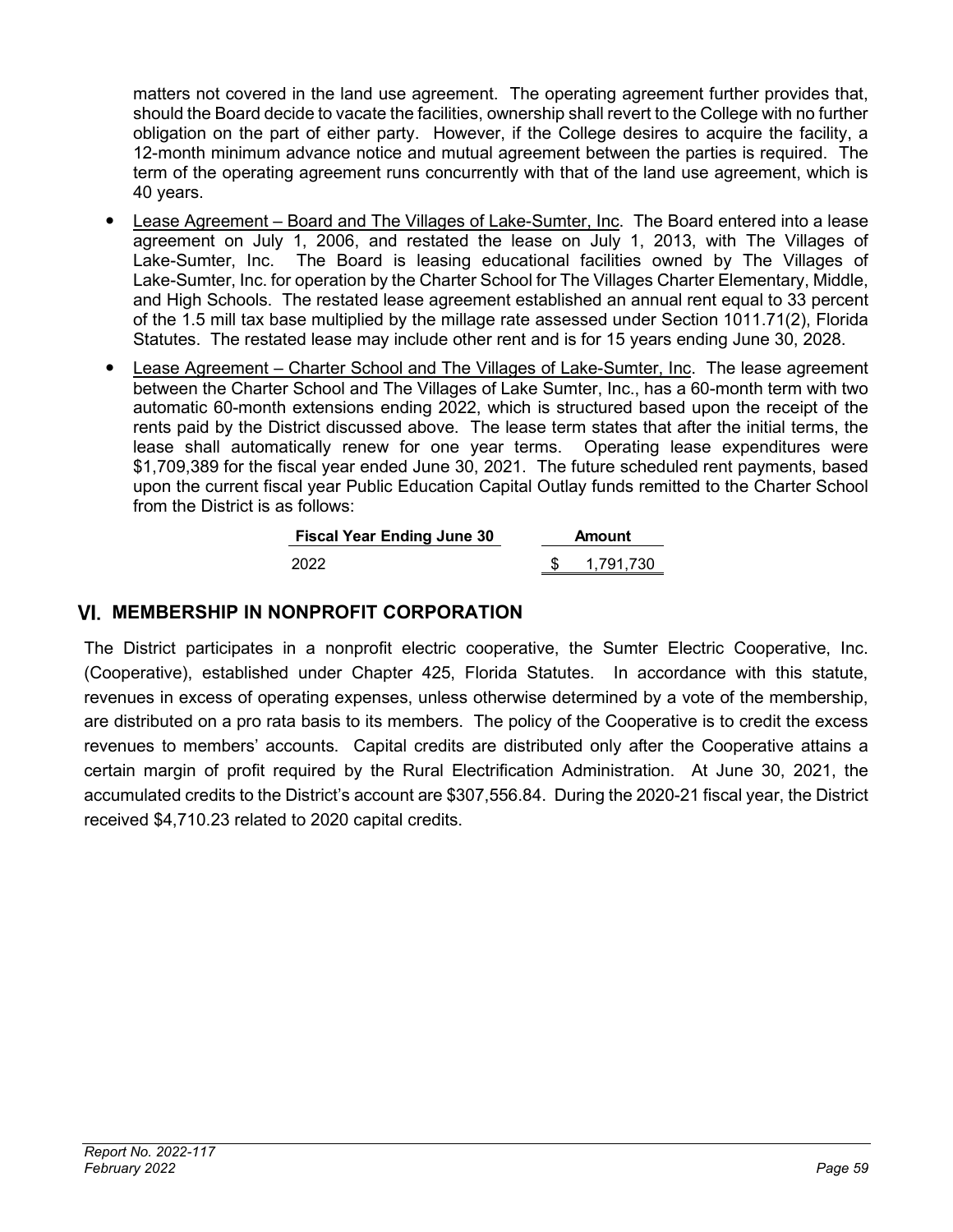# *OTHER REQUIRED SUPPLEMENTARY INFORMATION*

#### **Budgetary Comparison Schedule General and Major Special Revenue Funds For the Fiscal Year Ended June 30, 2021**

|                                                                                                                                                                                                                                                                                                                                                                                                                                                                                                                                                                                                                                                                                          |                                                                                                                                                                                                                                                                           | <b>General Fund</b>                                                                                                                                                                                                                                                                        |                                                                                                                                                                                                                                                                                          |                                                                                                                                                                                                                                                  |
|------------------------------------------------------------------------------------------------------------------------------------------------------------------------------------------------------------------------------------------------------------------------------------------------------------------------------------------------------------------------------------------------------------------------------------------------------------------------------------------------------------------------------------------------------------------------------------------------------------------------------------------------------------------------------------------|---------------------------------------------------------------------------------------------------------------------------------------------------------------------------------------------------------------------------------------------------------------------------|--------------------------------------------------------------------------------------------------------------------------------------------------------------------------------------------------------------------------------------------------------------------------------------------|------------------------------------------------------------------------------------------------------------------------------------------------------------------------------------------------------------------------------------------------------------------------------------------|--------------------------------------------------------------------------------------------------------------------------------------------------------------------------------------------------------------------------------------------------|
|                                                                                                                                                                                                                                                                                                                                                                                                                                                                                                                                                                                                                                                                                          | Original<br><b>Budget</b>                                                                                                                                                                                                                                                 | <b>Final</b><br><b>Budget</b>                                                                                                                                                                                                                                                              | <b>Actual</b>                                                                                                                                                                                                                                                                            | <b>Variance with</b><br>Final Budget -<br><b>Positive</b><br>(Negative)                                                                                                                                                                          |
| <b>Revenues</b>                                                                                                                                                                                                                                                                                                                                                                                                                                                                                                                                                                                                                                                                          |                                                                                                                                                                                                                                                                           |                                                                                                                                                                                                                                                                                            |                                                                                                                                                                                                                                                                                          |                                                                                                                                                                                                                                                  |
| Intergovernmental:<br>Federal Through State and Local<br><b>State</b><br>Local:                                                                                                                                                                                                                                                                                                                                                                                                                                                                                                                                                                                                          | \$<br>15,091,654.42                                                                                                                                                                                                                                                       | \$<br>849,081.00<br>14,124,476.07                                                                                                                                                                                                                                                          | \$<br>849,081.00<br>14, 124, 882. 80                                                                                                                                                                                                                                                     | \$<br>406.73                                                                                                                                                                                                                                     |
| <b>Property Taxes</b>                                                                                                                                                                                                                                                                                                                                                                                                                                                                                                                                                                                                                                                                    | 56,799,634.00                                                                                                                                                                                                                                                             | 56,799,634.00                                                                                                                                                                                                                                                                              | 57,042,553.76                                                                                                                                                                                                                                                                            | 242,919.76                                                                                                                                                                                                                                       |
| Miscellaneous<br><b>Total Local Revenues</b>                                                                                                                                                                                                                                                                                                                                                                                                                                                                                                                                                                                                                                             | 598,828.53<br>57,398,462.53                                                                                                                                                                                                                                               | 701,126.86<br>57,500,760.86                                                                                                                                                                                                                                                                | 1,015,818.56<br>58,058,372.32                                                                                                                                                                                                                                                            | 314,691.70<br>557,611.46                                                                                                                                                                                                                         |
| <b>Total Revenues</b>                                                                                                                                                                                                                                                                                                                                                                                                                                                                                                                                                                                                                                                                    |                                                                                                                                                                                                                                                                           |                                                                                                                                                                                                                                                                                            |                                                                                                                                                                                                                                                                                          |                                                                                                                                                                                                                                                  |
|                                                                                                                                                                                                                                                                                                                                                                                                                                                                                                                                                                                                                                                                                          | 72,490,116.95                                                                                                                                                                                                                                                             | 72,474,317.93                                                                                                                                                                                                                                                                              | 73,032,336.12                                                                                                                                                                                                                                                                            | 558,018.19                                                                                                                                                                                                                                       |
| <b>Expenditures</b>                                                                                                                                                                                                                                                                                                                                                                                                                                                                                                                                                                                                                                                                      |                                                                                                                                                                                                                                                                           |                                                                                                                                                                                                                                                                                            |                                                                                                                                                                                                                                                                                          |                                                                                                                                                                                                                                                  |
| Current - Education:<br>Instruction<br><b>Student Support Services</b><br><b>Instructional Media Services</b><br>Instruction and Curriculum Development Services<br><b>Instructional Staff Training Services</b><br>Instruction-Related Technology<br>Board<br><b>General Administration</b><br>School Administration<br><b>Facilities Acquisition and Construction</b><br><b>Fiscal Services</b><br><b>Food Services</b><br><b>Central Services</b><br><b>Student Transportation Services</b><br>Operation of Plant<br>Maintenance of Plant<br><b>Administrative Technology Services</b><br><b>Community Services</b><br>Fixed Capital Outlay:<br>Other Capital Outlay<br>Debt Service: | 64,281,728.26<br>2,309,297.51<br>662,942.60<br>1,312,814.77<br>742, 143.54<br>1,459,221.66<br>612,957.34<br>731,564.23<br>3,729,032.85<br>296,987.61<br>560,780.54<br>3,480.00<br>1,476,677.53<br>3,122,491.76<br>5,152,078.35<br>3,046,913.54<br>712,801.06<br>35,438.73 | 66,565,130.17<br>2,369,375.09<br>679,109.50<br>1,279,712.32<br>803,489.91<br>1,422,448.82<br>667,378.79<br>785,312.02<br>3,552,372.80<br>346,851.85<br>568.602.07<br>4,802.00<br>1,478,619.49<br>3, 135, 268.43<br>5,220,210.75<br>3, 177, 334.36<br>713,738.81<br>39,570.25<br>177,947.79 | 61,556,090.59<br>2, 153, 910.82<br>657,829.81<br>1, 197, 304. 33<br>613,205.77<br>1,251,872.44<br>634,247.82<br>768,760.47<br>3,434,610.83<br>291,350.40<br>560,613.56<br>1,309.62<br>887,573.36<br>2,710,298.69<br>4,671,345.31<br>2,379,783.59<br>576,033.22<br>4,286.49<br>177,947.79 | 5,009,039.58<br>215,464.27<br>21,279.69<br>82,407.99<br>190,284.14<br>170,576.38<br>33,130.97<br>16,551.55<br>117,761.97<br>55,501.45<br>7,988.51<br>3,492.38<br>591,046.13<br>424,969.74<br>548,865.44<br>797,550.77<br>137,705.59<br>35,283.76 |
| Interest and Fiscal Charges                                                                                                                                                                                                                                                                                                                                                                                                                                                                                                                                                                                                                                                              | 48,000.00                                                                                                                                                                                                                                                                 | 9,955.00                                                                                                                                                                                                                                                                                   |                                                                                                                                                                                                                                                                                          | 9,955.00                                                                                                                                                                                                                                         |
| <b>Total Expenditures</b>                                                                                                                                                                                                                                                                                                                                                                                                                                                                                                                                                                                                                                                                | 90,297,351.88                                                                                                                                                                                                                                                             | 92,997,230.22                                                                                                                                                                                                                                                                              | 84,528,374.91                                                                                                                                                                                                                                                                            | 8,468,855.31                                                                                                                                                                                                                                     |
| <b>Deficiency of Revenues Over Expenditures</b>                                                                                                                                                                                                                                                                                                                                                                                                                                                                                                                                                                                                                                          | (17, 807, 234.93)                                                                                                                                                                                                                                                         | (20, 522, 912.29)                                                                                                                                                                                                                                                                          | (11, 496, 038.79)                                                                                                                                                                                                                                                                        | 9,026,873.50                                                                                                                                                                                                                                     |
| <b>Other Financing Sources (Uses)</b>                                                                                                                                                                                                                                                                                                                                                                                                                                                                                                                                                                                                                                                    |                                                                                                                                                                                                                                                                           |                                                                                                                                                                                                                                                                                            |                                                                                                                                                                                                                                                                                          |                                                                                                                                                                                                                                                  |
| Transfers In<br><b>Transfers Out</b>                                                                                                                                                                                                                                                                                                                                                                                                                                                                                                                                                                                                                                                     | 13,330,235.00                                                                                                                                                                                                                                                             | 14,840,815.91<br>(400,000.00)                                                                                                                                                                                                                                                              | 12,537,933.36<br>(400,000.00)                                                                                                                                                                                                                                                            | (2,302,882.55)                                                                                                                                                                                                                                   |
| <b>Total Other Financing Sources</b>                                                                                                                                                                                                                                                                                                                                                                                                                                                                                                                                                                                                                                                     | 13,330,235.00                                                                                                                                                                                                                                                             | 14,440,815.91                                                                                                                                                                                                                                                                              | 12, 137, 933. 36                                                                                                                                                                                                                                                                         | (2,302,882.55)                                                                                                                                                                                                                                   |
| <b>Net Change in Fund Balances</b><br>Fund Balances, Beginning                                                                                                                                                                                                                                                                                                                                                                                                                                                                                                                                                                                                                           | (4,476,999.93)<br>9,234,005.90                                                                                                                                                                                                                                            | (6,082,096.38)<br>9,234,005.90                                                                                                                                                                                                                                                             | 641,894.57<br>9,234,005.90                                                                                                                                                                                                                                                               | 6,723,990.95                                                                                                                                                                                                                                     |
| <b>Fund Balances, Ending</b>                                                                                                                                                                                                                                                                                                                                                                                                                                                                                                                                                                                                                                                             | \$<br>4,757,005.97                                                                                                                                                                                                                                                        | \$<br>3,151,909.52                                                                                                                                                                                                                                                                         | \$<br>9,875,900.47                                                                                                                                                                                                                                                                       | \$<br>6,723,990.95                                                                                                                                                                                                                               |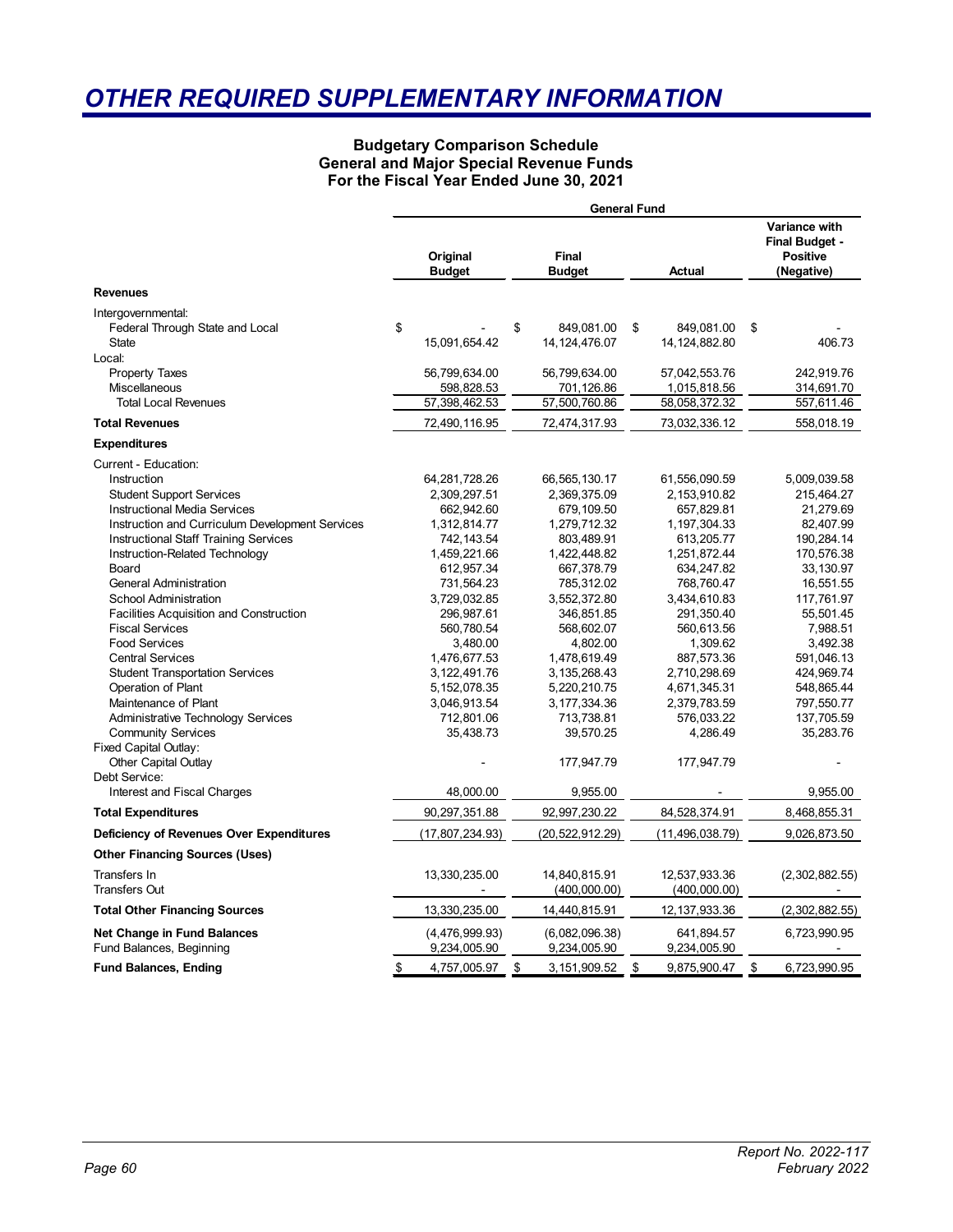| Variance with<br>Final Budget -<br><b>Positive</b><br><b>Positive</b><br>Original<br>Final<br>Original<br><b>Final</b><br><b>Actual</b><br><b>Budget</b><br><b>Actual</b><br><b>Budget</b><br><b>Budget</b><br>(Negative)<br><b>Budget</b><br>(Negative)<br>\$ 5,693,681.71<br>\$4,850,130.72<br>\$ (843,550.99) \$ 2,027,787.77<br>\$2,181,260.80<br>\$ 2,181,260.80<br>\$ 5,067,482.00<br>\$<br>5,067,482.00<br>5,693,681.71<br>4,850,130.72<br>(843, 550.99)<br>2,027,787.77<br>2,181,260.80<br>2,181,260.80<br>2,401,618.52<br>3,005,097.48<br>2,621,429.86<br>383,667.62<br>1,321,922.47<br>1,600,528.60<br>1,600,528.60<br>33,600.10<br>552,519.93<br>594,919.34<br>561,319.24<br>299,808.02<br>146,242.28<br>146,242.28<br>3,497.44<br>38,502.56<br>42,000.00<br>1,240,159.82<br>1,213,439.01<br>1,122,991.77<br>90,447.24<br>15,042.00<br>39, 194. 23<br>39, 194.23<br>197,309.26<br>218,835.47<br>532,063.59<br>416, 144. 73<br>70,262.82<br>85,051.27<br>85,051.27<br>1,223.46<br>47,584.00<br>47,584.00<br>47,584.00<br>97,119.07<br>94,002.60<br>92,779.14<br>40,615.72<br>7,297.25<br>7,297.25<br>204,640.59<br>201,037.38<br>156,692.08<br>44,345.30<br>21,698.97<br>16,634.57<br>16,634.57<br>11,360.48<br>60,324.37<br>27,395.13<br>32,929.24<br>59,307.58<br>46,728.60<br>46,728.60<br>28,000.00<br>27,550.06<br>27,550.06<br>151,546.19<br>141,398.32<br>141,398.32<br>39, 166.74<br>39, 166.74<br>50,601.68<br>50,601.68<br>5,067,482.00<br>4,850,130.72<br>843,550.99<br>2,027,787.77<br>2,181,260.80<br>2,181,260.80<br>5,693,681.71 |                       | Special Revenue - Other Fund              |                       |                    | Special Revenue - Federal Education Stabilization Fund |                       |            |                                 |  |  |
|-----------------------------------------------------------------------------------------------------------------------------------------------------------------------------------------------------------------------------------------------------------------------------------------------------------------------------------------------------------------------------------------------------------------------------------------------------------------------------------------------------------------------------------------------------------------------------------------------------------------------------------------------------------------------------------------------------------------------------------------------------------------------------------------------------------------------------------------------------------------------------------------------------------------------------------------------------------------------------------------------------------------------------------------------------------------------------------------------------------------------------------------------------------------------------------------------------------------------------------------------------------------------------------------------------------------------------------------------------------------------------------------------------------------------------------------------------------------------------------------------------------------------------------------------------------|-----------------------|-------------------------------------------|-----------------------|--------------------|--------------------------------------------------------|-----------------------|------------|---------------------------------|--|--|
|                                                                                                                                                                                                                                                                                                                                                                                                                                                                                                                                                                                                                                                                                                                                                                                                                                                                                                                                                                                                                                                                                                                                                                                                                                                                                                                                                                                                                                                                                                                                                           |                       |                                           |                       |                    |                                                        |                       |            | Variance with<br>Final Budget - |  |  |
|                                                                                                                                                                                                                                                                                                                                                                                                                                                                                                                                                                                                                                                                                                                                                                                                                                                                                                                                                                                                                                                                                                                                                                                                                                                                                                                                                                                                                                                                                                                                                           |                       |                                           |                       |                    |                                                        |                       |            |                                 |  |  |
|                                                                                                                                                                                                                                                                                                                                                                                                                                                                                                                                                                                                                                                                                                                                                                                                                                                                                                                                                                                                                                                                                                                                                                                                                                                                                                                                                                                                                                                                                                                                                           |                       |                                           |                       |                    |                                                        |                       |            |                                 |  |  |
|                                                                                                                                                                                                                                                                                                                                                                                                                                                                                                                                                                                                                                                                                                                                                                                                                                                                                                                                                                                                                                                                                                                                                                                                                                                                                                                                                                                                                                                                                                                                                           |                       |                                           |                       |                    |                                                        |                       |            |                                 |  |  |
|                                                                                                                                                                                                                                                                                                                                                                                                                                                                                                                                                                                                                                                                                                                                                                                                                                                                                                                                                                                                                                                                                                                                                                                                                                                                                                                                                                                                                                                                                                                                                           |                       |                                           |                       |                    |                                                        |                       |            |                                 |  |  |
|                                                                                                                                                                                                                                                                                                                                                                                                                                                                                                                                                                                                                                                                                                                                                                                                                                                                                                                                                                                                                                                                                                                                                                                                                                                                                                                                                                                                                                                                                                                                                           |                       |                                           |                       |                    |                                                        |                       |            |                                 |  |  |
|                                                                                                                                                                                                                                                                                                                                                                                                                                                                                                                                                                                                                                                                                                                                                                                                                                                                                                                                                                                                                                                                                                                                                                                                                                                                                                                                                                                                                                                                                                                                                           |                       |                                           |                       |                    |                                                        |                       |            |                                 |  |  |
|                                                                                                                                                                                                                                                                                                                                                                                                                                                                                                                                                                                                                                                                                                                                                                                                                                                                                                                                                                                                                                                                                                                                                                                                                                                                                                                                                                                                                                                                                                                                                           |                       |                                           |                       |                    |                                                        |                       |            |                                 |  |  |
|                                                                                                                                                                                                                                                                                                                                                                                                                                                                                                                                                                                                                                                                                                                                                                                                                                                                                                                                                                                                                                                                                                                                                                                                                                                                                                                                                                                                                                                                                                                                                           |                       |                                           |                       |                    |                                                        |                       |            |                                 |  |  |
|                                                                                                                                                                                                                                                                                                                                                                                                                                                                                                                                                                                                                                                                                                                                                                                                                                                                                                                                                                                                                                                                                                                                                                                                                                                                                                                                                                                                                                                                                                                                                           |                       |                                           |                       |                    |                                                        |                       |            |                                 |  |  |
|                                                                                                                                                                                                                                                                                                                                                                                                                                                                                                                                                                                                                                                                                                                                                                                                                                                                                                                                                                                                                                                                                                                                                                                                                                                                                                                                                                                                                                                                                                                                                           |                       |                                           |                       |                    |                                                        |                       |            |                                 |  |  |
|                                                                                                                                                                                                                                                                                                                                                                                                                                                                                                                                                                                                                                                                                                                                                                                                                                                                                                                                                                                                                                                                                                                                                                                                                                                                                                                                                                                                                                                                                                                                                           |                       |                                           |                       |                    |                                                        |                       |            |                                 |  |  |
|                                                                                                                                                                                                                                                                                                                                                                                                                                                                                                                                                                                                                                                                                                                                                                                                                                                                                                                                                                                                                                                                                                                                                                                                                                                                                                                                                                                                                                                                                                                                                           |                       |                                           |                       |                    |                                                        |                       |            |                                 |  |  |
|                                                                                                                                                                                                                                                                                                                                                                                                                                                                                                                                                                                                                                                                                                                                                                                                                                                                                                                                                                                                                                                                                                                                                                                                                                                                                                                                                                                                                                                                                                                                                           |                       |                                           |                       |                    |                                                        |                       |            |                                 |  |  |
|                                                                                                                                                                                                                                                                                                                                                                                                                                                                                                                                                                                                                                                                                                                                                                                                                                                                                                                                                                                                                                                                                                                                                                                                                                                                                                                                                                                                                                                                                                                                                           |                       |                                           |                       |                    |                                                        |                       |            |                                 |  |  |
|                                                                                                                                                                                                                                                                                                                                                                                                                                                                                                                                                                                                                                                                                                                                                                                                                                                                                                                                                                                                                                                                                                                                                                                                                                                                                                                                                                                                                                                                                                                                                           |                       |                                           |                       |                    |                                                        |                       |            |                                 |  |  |
|                                                                                                                                                                                                                                                                                                                                                                                                                                                                                                                                                                                                                                                                                                                                                                                                                                                                                                                                                                                                                                                                                                                                                                                                                                                                                                                                                                                                                                                                                                                                                           |                       |                                           |                       |                    |                                                        |                       |            |                                 |  |  |
|                                                                                                                                                                                                                                                                                                                                                                                                                                                                                                                                                                                                                                                                                                                                                                                                                                                                                                                                                                                                                                                                                                                                                                                                                                                                                                                                                                                                                                                                                                                                                           |                       |                                           |                       |                    |                                                        |                       |            |                                 |  |  |
|                                                                                                                                                                                                                                                                                                                                                                                                                                                                                                                                                                                                                                                                                                                                                                                                                                                                                                                                                                                                                                                                                                                                                                                                                                                                                                                                                                                                                                                                                                                                                           |                       |                                           |                       |                    |                                                        |                       |            |                                 |  |  |
|                                                                                                                                                                                                                                                                                                                                                                                                                                                                                                                                                                                                                                                                                                                                                                                                                                                                                                                                                                                                                                                                                                                                                                                                                                                                                                                                                                                                                                                                                                                                                           |                       |                                           |                       |                    |                                                        |                       |            |                                 |  |  |
|                                                                                                                                                                                                                                                                                                                                                                                                                                                                                                                                                                                                                                                                                                                                                                                                                                                                                                                                                                                                                                                                                                                                                                                                                                                                                                                                                                                                                                                                                                                                                           |                       |                                           |                       |                    |                                                        |                       |            |                                 |  |  |
|                                                                                                                                                                                                                                                                                                                                                                                                                                                                                                                                                                                                                                                                                                                                                                                                                                                                                                                                                                                                                                                                                                                                                                                                                                                                                                                                                                                                                                                                                                                                                           |                       |                                           |                       |                    |                                                        |                       |            |                                 |  |  |
|                                                                                                                                                                                                                                                                                                                                                                                                                                                                                                                                                                                                                                                                                                                                                                                                                                                                                                                                                                                                                                                                                                                                                                                                                                                                                                                                                                                                                                                                                                                                                           |                       |                                           |                       |                    |                                                        |                       |            |                                 |  |  |
|                                                                                                                                                                                                                                                                                                                                                                                                                                                                                                                                                                                                                                                                                                                                                                                                                                                                                                                                                                                                                                                                                                                                                                                                                                                                                                                                                                                                                                                                                                                                                           |                       |                                           |                       |                    |                                                        |                       |            |                                 |  |  |
|                                                                                                                                                                                                                                                                                                                                                                                                                                                                                                                                                                                                                                                                                                                                                                                                                                                                                                                                                                                                                                                                                                                                                                                                                                                                                                                                                                                                                                                                                                                                                           |                       |                                           |                       |                    |                                                        |                       |            |                                 |  |  |
|                                                                                                                                                                                                                                                                                                                                                                                                                                                                                                                                                                                                                                                                                                                                                                                                                                                                                                                                                                                                                                                                                                                                                                                                                                                                                                                                                                                                                                                                                                                                                           |                       |                                           |                       |                    |                                                        |                       |            |                                 |  |  |
|                                                                                                                                                                                                                                                                                                                                                                                                                                                                                                                                                                                                                                                                                                                                                                                                                                                                                                                                                                                                                                                                                                                                                                                                                                                                                                                                                                                                                                                                                                                                                           |                       |                                           |                       |                    |                                                        |                       |            |                                 |  |  |
|                                                                                                                                                                                                                                                                                                                                                                                                                                                                                                                                                                                                                                                                                                                                                                                                                                                                                                                                                                                                                                                                                                                                                                                                                                                                                                                                                                                                                                                                                                                                                           |                       |                                           |                       |                    |                                                        |                       |            |                                 |  |  |
|                                                                                                                                                                                                                                                                                                                                                                                                                                                                                                                                                                                                                                                                                                                                                                                                                                                                                                                                                                                                                                                                                                                                                                                                                                                                                                                                                                                                                                                                                                                                                           |                       |                                           |                       |                    |                                                        |                       |            |                                 |  |  |
|                                                                                                                                                                                                                                                                                                                                                                                                                                                                                                                                                                                                                                                                                                                                                                                                                                                                                                                                                                                                                                                                                                                                                                                                                                                                                                                                                                                                                                                                                                                                                           |                       |                                           |                       |                    |                                                        |                       |            |                                 |  |  |
|                                                                                                                                                                                                                                                                                                                                                                                                                                                                                                                                                                                                                                                                                                                                                                                                                                                                                                                                                                                                                                                                                                                                                                                                                                                                                                                                                                                                                                                                                                                                                           |                       |                                           |                       |                    |                                                        |                       |            |                                 |  |  |
|                                                                                                                                                                                                                                                                                                                                                                                                                                                                                                                                                                                                                                                                                                                                                                                                                                                                                                                                                                                                                                                                                                                                                                                                                                                                                                                                                                                                                                                                                                                                                           | 0.00<br>$\frac{1}{2}$ | $\frac{\mathcal{L}}{\mathcal{L}}$<br>0.00 | $\frac{1}{2}$<br>0.00 | $\pmb{\$}$<br>0.00 | $\frac{3}{2}$<br>0.00                                  | $\frac{3}{2}$<br>0.00 | \$<br>0.00 | $\boldsymbol{\$}$<br>0.00       |  |  |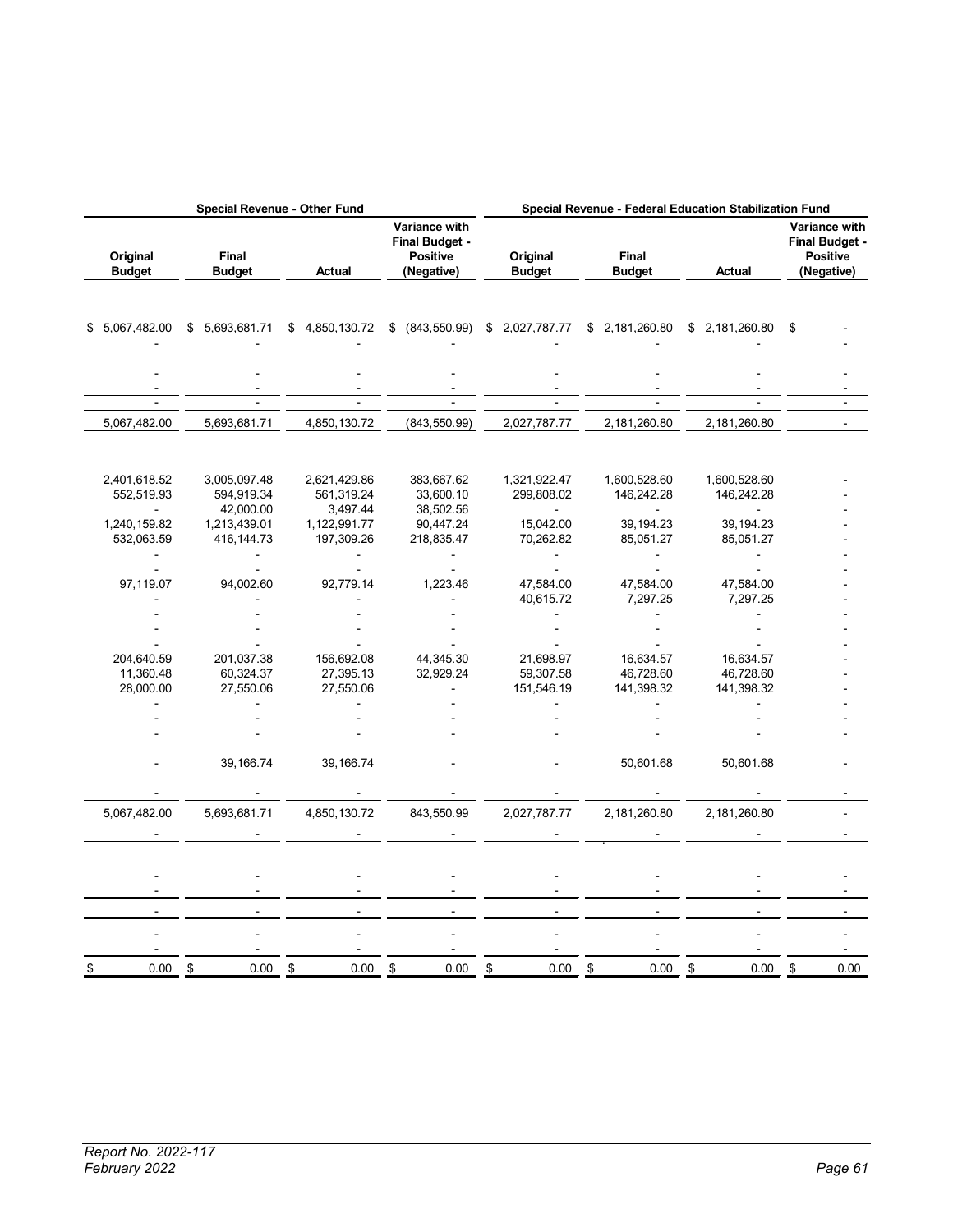#### **Schedule of Changes in the District's Total OPEB Liability and Related Ratios**

|                                                                            | 2021             | 2020             |     | 2019          | 2018             |
|----------------------------------------------------------------------------|------------------|------------------|-----|---------------|------------------|
| <b>Total OPEB Liability</b>                                                |                  |                  |     |               |                  |
| Service Cost                                                               | \$<br>348,103    | \$<br>345,469    | \$  | 342,834       | \$<br>329,267    |
| Interest                                                                   | 233,058          | 271,014          |     | 234,177       | 299,476          |
| Differences Between Expected and                                           |                  |                  |     |               |                  |
| <b>Actual Experience</b>                                                   |                  | (291, 295)       |     |               | (1,463,620)      |
| Changes of Assumptions or Other Inputs                                     | 221,989          | (182, 577)       |     | (1, 103, 792) | (1,352,412)      |
| <b>Benefit Payments</b>                                                    | (253, 959)       | (240, 720)       |     | (265,236)     | (257, 511)       |
| <b>Net Change in Total OPEB Liability</b>                                  | 549,191          | (98,109)         |     | (792, 017)    | (2,444,800)      |
| Total OPEB Liability - Beginning                                           | 6,611,737        | 6,709,846        |     | 7,501,863     | 9,946,663        |
| <b>Total OPEB Liability - Ending</b>                                       | 7,160,928        | \$<br>6,611,737  | \$  | 6,709,846     | \$<br>7,501,863  |
| Covered-Employee Payroll                                                   | \$<br>36,727,592 | \$<br>36,686,231 | \$. | 35,414,488    | \$<br>33,028,010 |
| <b>Total OPEB Liability as a Percentage</b><br>of Covered-Employee Payroll | 19.50%           | 18.02%           |     | 18.95%        | 22.71%           |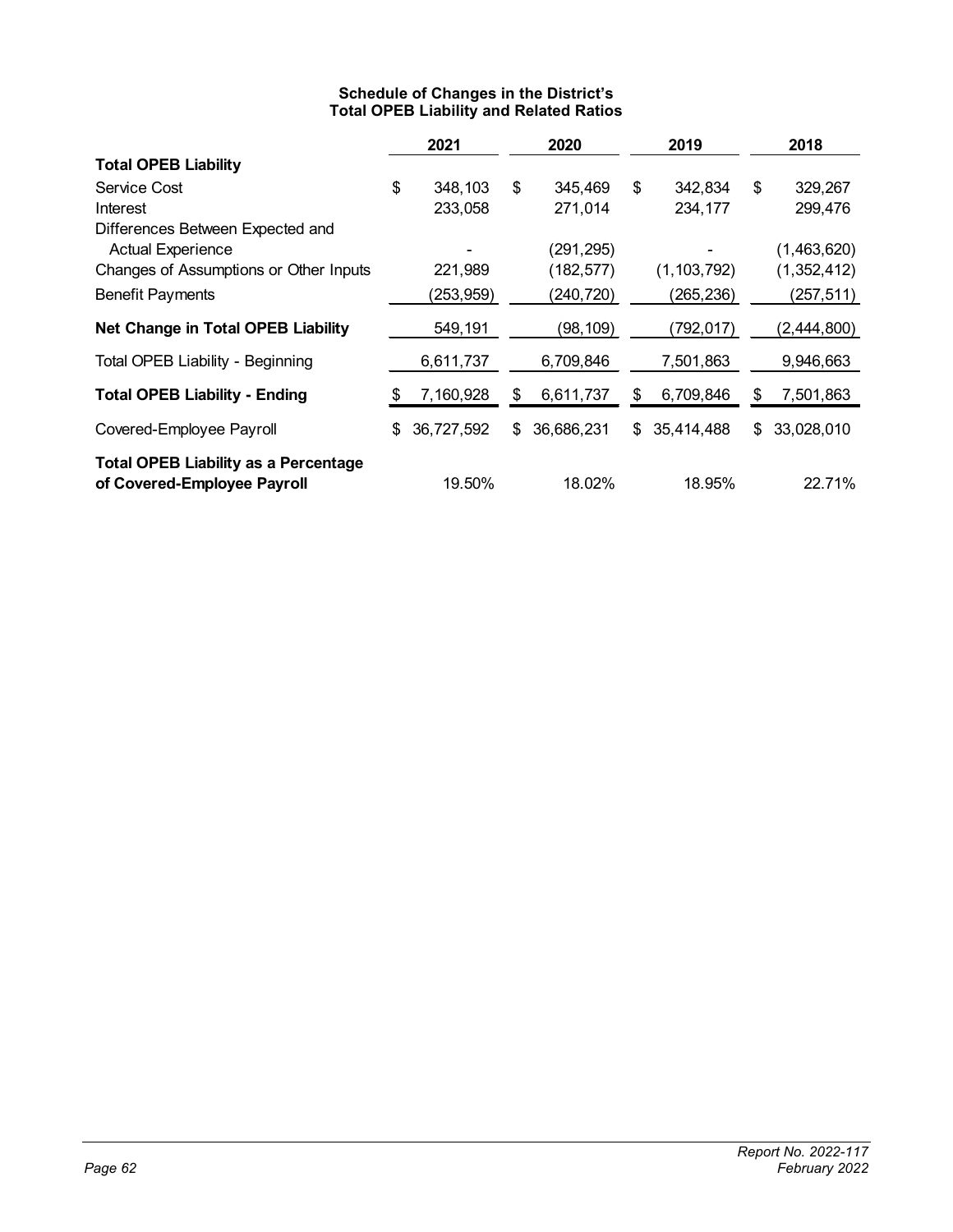#### **Schedule of the District's Proportionate Share of the Net Pension Liability – Florida Retirement System Pension Plan** (1)

| <b>Fiscal Year</b><br><b>Ending</b><br>June 30 | District's<br><b>Proportion of the</b><br><b>FRS Net Pension</b><br>Liability | District's<br><b>Proportionate Share</b><br>of the FRS Net<br><b>Pension Liability</b> | District's<br><b>Covered Payroll</b> | District's<br><b>Proportionate Share</b><br>of the FRS Net<br>Pension Liability as a<br>Percentage of its<br><b>Covered Payroll</b> | <b>FRS Plan Fiduciary</b><br>Net Position as a<br>Percentage of the<br><b>Total Pension</b><br>Liability |
|------------------------------------------------|-------------------------------------------------------------------------------|----------------------------------------------------------------------------------------|--------------------------------------|-------------------------------------------------------------------------------------------------------------------------------------|----------------------------------------------------------------------------------------------------------|
| 2013                                           | 0.080556214%                                                                  | \$<br>13,867,310                                                                       | \$<br>31,251,766                     | 44.37%                                                                                                                              | 88.54%                                                                                                   |
| 2014                                           | 0.084507080%                                                                  | 5, 156, 175                                                                            | 32,132,634                           | 16.05%                                                                                                                              | 96.09%                                                                                                   |
| 2015                                           | 0.083061458%                                                                  | 10,728,505                                                                             | 32,356,720                           | 33.16%                                                                                                                              | 92.00%                                                                                                   |
| 2016                                           | 0.075921146%                                                                  | 19,170,149                                                                             | 32,447,725                           | 59.08%                                                                                                                              | 84.88%                                                                                                   |
| 2017                                           | 0.073015895%                                                                  | 21,597,612                                                                             | 32,702,457                           | 66.04%                                                                                                                              | 83.89%                                                                                                   |
| 2018                                           | 0.071904696%                                                                  | 21,658,067                                                                             | 33,028,010                           | 65.57%                                                                                                                              | 84.26%                                                                                                   |
| 2019                                           | 0.073882743%                                                                  | 25,444,188                                                                             | 35,414,488                           | 71.85%                                                                                                                              | 82.61%                                                                                                   |
| 2020                                           | 0.073258788%                                                                  | 31,752,822                                                                             | 36,686,231                           | 86.55%                                                                                                                              | 78.85%                                                                                                   |

(1) The amounts presented for each fiscal year were determined as of June 30.

#### **Schedule of District Contributions – Florida Retirement System Pension Plan** (1)

| <b>Fiscal</b><br><b>Year Ending</b><br>June 30 | Contractually<br><b>Required</b><br><b>FRS Contribution</b> | <b>FRS Contributions</b><br>in Relation to the<br>Contractually<br><b>Required</b><br><b>Contribution</b> |             | <b>FRS</b><br><b>Contribution</b><br><b>Deficiency (Excess)</b> | District's<br><b>Covered Payroll</b> | <b>FRS</b><br><b>Contributions</b><br>as a Percentage of<br><b>Covered Payroll</b> |  |
|------------------------------------------------|-------------------------------------------------------------|-----------------------------------------------------------------------------------------------------------|-------------|-----------------------------------------------------------------|--------------------------------------|------------------------------------------------------------------------------------|--|
| 2014                                           | \$<br>1,851,064                                             | \$                                                                                                        | (1,851,064) | \$                                                              | \$<br>32,132,634                     | 5.76%                                                                              |  |
| 2015                                           | 2,025,109                                                   |                                                                                                           | (2,025,109) |                                                                 | 32,356,720                           | 6.26%                                                                              |  |
| 2016                                           | 1,851,458                                                   |                                                                                                           | (1,851,458) |                                                                 | 32.447.725                           | 5.71%                                                                              |  |
| 2017                                           | 1,900,784                                                   |                                                                                                           | (1,900,784) |                                                                 | 32,702,457                           | 5.81%                                                                              |  |
| 2018                                           | 2,056,160                                                   |                                                                                                           | (2,056,160) |                                                                 | 33,028,010                           | 6.23%                                                                              |  |
| 2019                                           | 2,322,599                                                   |                                                                                                           | (2,322,599) |                                                                 | 35.414.488                           | 6.56%                                                                              |  |
| 2020                                           | 2,242,371                                                   |                                                                                                           | (2,242,371) |                                                                 | 36,686,231                           | 6.11%                                                                              |  |
| 2021                                           | 3,012,580                                                   |                                                                                                           | (3,012,580) |                                                                 | 36,727,592                           | 8.20%                                                                              |  |

(1) The amounts presented for each fiscal year were determined as of June 30.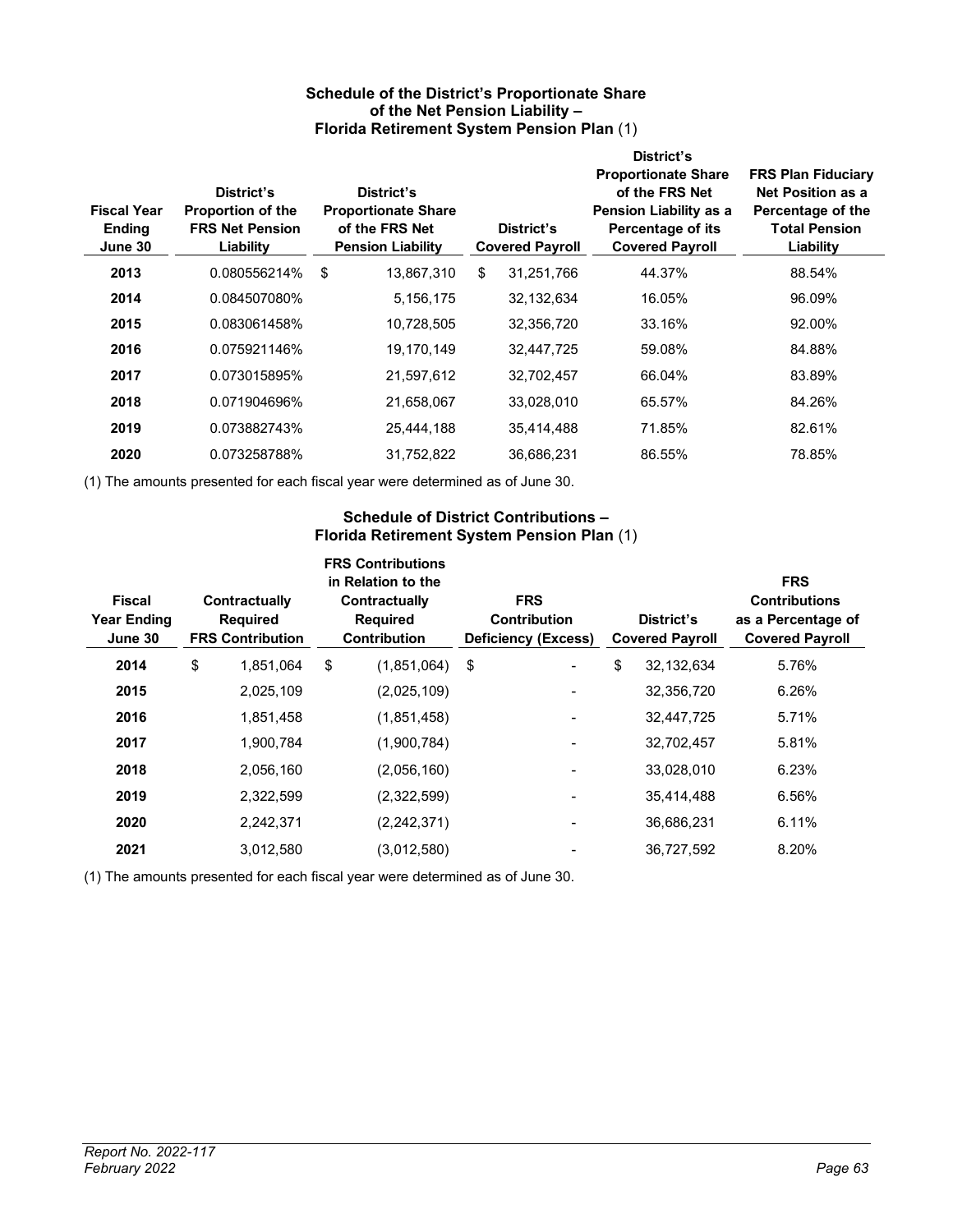#### **Schedule of the District's Proportionate Share of the Net Pension Liability – Health Insurance Subsidy Pension Plan** (1)

| <b>Fiscal</b><br><b>Year Ending</b><br>June 30 | District's<br><b>Proportion of the</b><br><b>HIS Net Pension</b><br>Liability | District's<br><b>Proportionate Share</b><br>of the HIS Net<br><b>Pension Liability</b> | District's<br><b>Covered Payroll</b> | District's<br><b>Proportionate Share</b><br>of the HIS Net<br><b>Pension Liability as a</b><br>Percentage of its<br><b>Covered Payroll</b> | <b>HIS Plan Fiduciary</b><br>Net Position as a<br>Percentage of the<br><b>Total Pension</b><br>Liability |
|------------------------------------------------|-------------------------------------------------------------------------------|----------------------------------------------------------------------------------------|--------------------------------------|--------------------------------------------------------------------------------------------------------------------------------------------|----------------------------------------------------------------------------------------------------------|
| 2013                                           | 0.107590128%                                                                  | \$<br>9,367,135                                                                        | \$<br>31.251.766                     | 29.97%                                                                                                                                     | 1.78%                                                                                                    |
| 2014                                           | 0.108148239%                                                                  | 10,112,124                                                                             | 32, 132, 634                         | 31.47%                                                                                                                                     | 0.99%                                                                                                    |
| 2015                                           | 0.106536805%                                                                  | 10,865,078                                                                             | 32,356,720                           | 33.58%                                                                                                                                     | 0.50%                                                                                                    |
| 2016                                           | 0.104995569%                                                                  | 12,236,799                                                                             | 32,447,725                           | 37.71%                                                                                                                                     | 0.97%                                                                                                    |
| 2017                                           | 0.102554389%                                                                  | 10,965,588                                                                             | 32,702,457                           | 33.53%                                                                                                                                     | 1.64%                                                                                                    |
| 2018                                           | 0.101074707%                                                                  | 10,697,860                                                                             | 33,028,010                           | 32.39%                                                                                                                                     | 2.15%                                                                                                    |
| 2019                                           | 0.105854251%                                                                  | 11,844,031                                                                             | 35,414,488                           | 33.44%                                                                                                                                     | 2.63%                                                                                                    |
| 2020                                           | 0.105696866%                                                                  | 12,905,419                                                                             | 36,686,231                           | 35.18%                                                                                                                                     | 3.00%                                                                                                    |

(1) The amounts presented for each fiscal year were determined as of June 30.

#### **Schedule of District Contributions – Health Insurance Subsidy Pension Plan** (1)

| <b>Fiscal</b><br><b>Year Ending</b><br>June 30 | <b>HIS Contributions</b><br>in Relation to the<br><b>Contractually</b><br>Contractually<br><b>Required</b><br><b>Required</b><br><b>HIS Contribution</b><br><b>Contribution</b> |         |    | <b>HIS</b><br><b>Contribution</b><br><b>Deficiency (Excess)</b> | District's<br><b>Covered Payroll</b> | <b>HIS</b><br><b>Contributions</b><br>as a Percentage of<br><b>Covered Payroll</b> |       |
|------------------------------------------------|---------------------------------------------------------------------------------------------------------------------------------------------------------------------------------|---------|----|-----------------------------------------------------------------|--------------------------------------|------------------------------------------------------------------------------------|-------|
| 2014                                           | \$                                                                                                                                                                              | 370,479 | \$ | (370, 479)                                                      | \$                                   | \$<br>32,132,634                                                                   | 1.15% |
| 2015                                           |                                                                                                                                                                                 | 407,250 |    | (407,250)                                                       | $\blacksquare$                       | 32,356,720                                                                         | 1.26% |
| 2016                                           |                                                                                                                                                                                 | 538,169 |    | (538, 169)                                                      |                                      | 32,447,725                                                                         | 1.66% |
| 2017                                           |                                                                                                                                                                                 | 542,747 |    | (542,747)                                                       |                                      | 32,702,457                                                                         | 1.66% |
| 2018                                           |                                                                                                                                                                                 | 548.265 |    | (548,265)                                                       |                                      | 33,028,010                                                                         | 1.66% |
| 2019                                           |                                                                                                                                                                                 | 587,881 |    | (587,881)                                                       |                                      | 35,414,488                                                                         | 1.66% |
| 2020                                           |                                                                                                                                                                                 | 608,991 |    | (608, 991)                                                      |                                      | 36,686,231                                                                         | 1.66% |
| 2021                                           |                                                                                                                                                                                 | 609.678 |    | (609, 678)                                                      |                                      | 36.727.592                                                                         | 1.66% |

(1) The amounts presented for each fiscal year were determined as of June 30.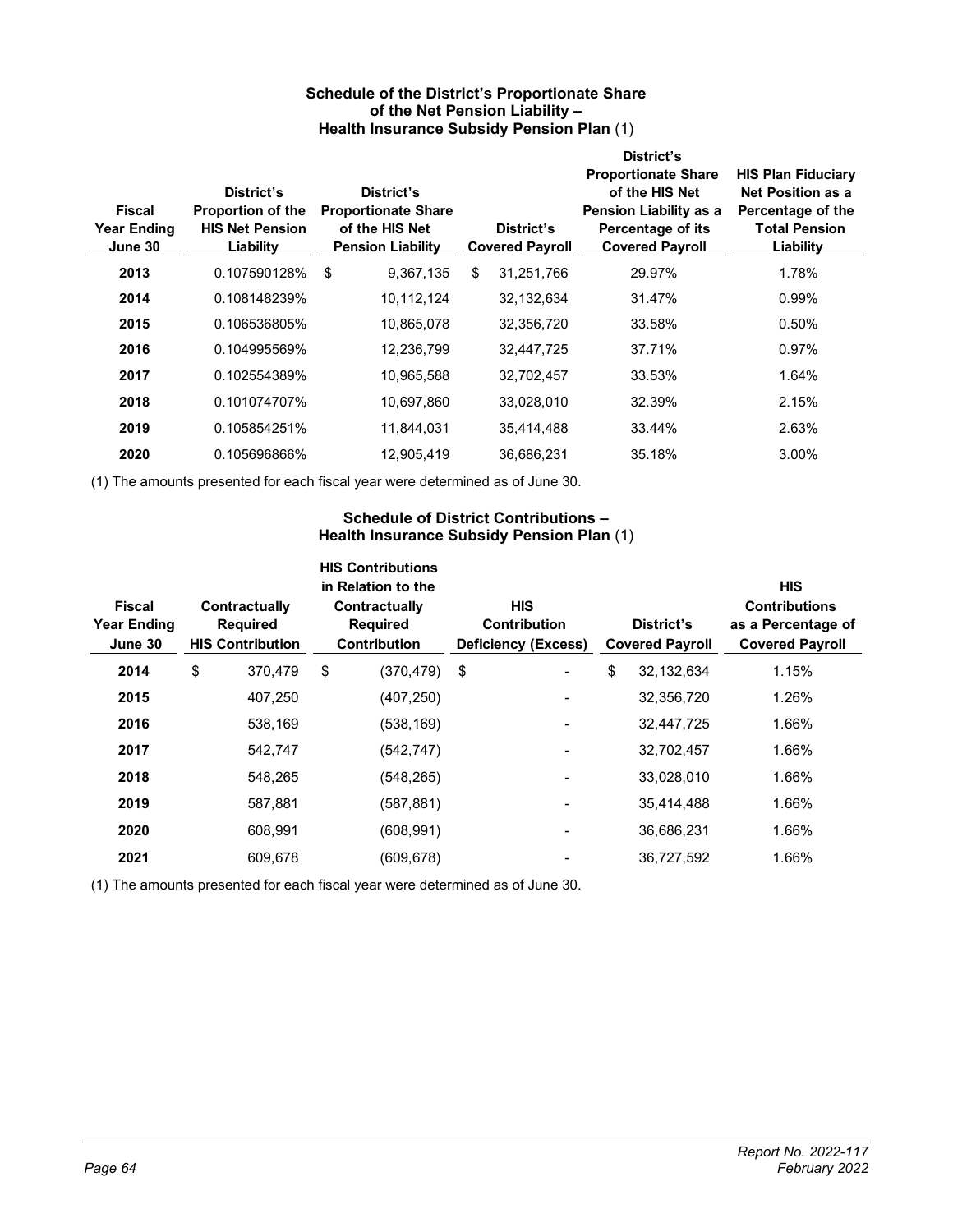#### NOTES TO REQUIRED SUPPLEMENTARY INFORMATION

#### **1. Budgetary Basis of Accounting**

The Board follows procedures established by State law and State Board of Education (SBE) rules in establishing budget balances for governmental funds, as described below:

- Budgets are prepared, public hearings are held, and original budgets are adopted annually for all governmental fund types in accordance with procedures and time intervals prescribed by State law and SBE rules.
- Appropriations are controlled at the object level (e.g., salaries, purchased services, and capital outlay) within each activity (e.g., instruction, student transportation services, and school administration) and may be amended by resolution at any Board meeting prior to the due date for the annual financial report.
- Budgets are prepared using the same modified accrual basis as is used to account for governmental funds.
- Budgetary information is integrated into the accounting system and, to facilitate budget control, budget balances are encumbered when purchase orders are issued. Appropriations lapse at fiscal year end and encumbrances outstanding are honored from the subsequent year's appropriations.

#### **2. Schedule of Other Postemployment Benefits (OPEB) Plan Liability and Schedule of Change in OPEB Plan Liability**

No assets are accumulated in a trust that meets the criteria in paragraph 4 of GASB Statement No. 75 to pay related benefits.

*Change of Assumptions*. The discount rate was changed from 3.5 percent in the prior year to 2.21 percent in the current year. In addition, the healthcare cost trend rate assumptions were changed to reflect an industry-wide decrease in medical trend over the past few years.

#### **3. Schedule of Net Pension Liability and Schedule of Contributions – Florida Retirement System Pension Plan**

*Changes of Assumptions.* In 2020, the long-term expected rate of return was decreased from 6.9 percent to 6.8 percent.

#### **4. Schedule of Net Pension Liability and Schedule of Contributions – Health Insurance Subsidy Pension Plan**

*Changes of Assumptions.* In 2020, the municipal bond rate used to determine total pension liability was decreased from 3.5 percent to 2.21 percent, and the mortality assumption was updated.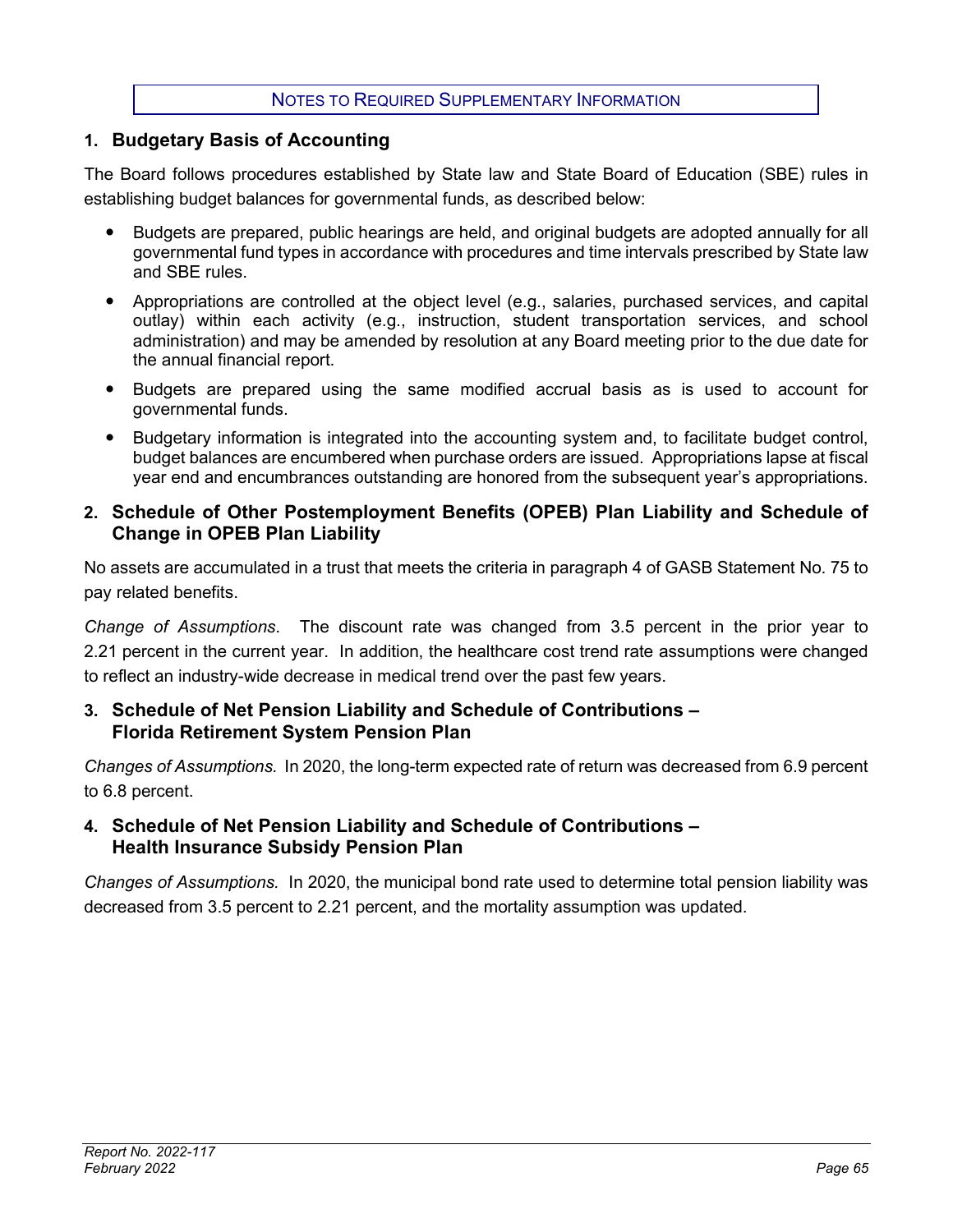# *SCHEDULE OF EXPENDITURES OF FEDERAL AWARDS*

#### **Sumter County District School Board Schedule of Expenditures of Federal Awards For the Fiscal Year Ended June 30, 2021**

| Federal Grantor/Pass-Through Grantor/<br><b>Program or Cluster</b>                                                                                                                                                                                                                                                                                                              | Federal<br><b>Assistance Listing</b><br><b>Number</b>              | Pass - Through<br><b>Entity Identifying</b><br><b>Number</b>        | <b>Passed</b><br>Through to<br><b>Subrecipients</b>    | <b>Total</b><br><b>Expenditures</b>                                               |
|---------------------------------------------------------------------------------------------------------------------------------------------------------------------------------------------------------------------------------------------------------------------------------------------------------------------------------------------------------------------------------|--------------------------------------------------------------------|---------------------------------------------------------------------|--------------------------------------------------------|-----------------------------------------------------------------------------------|
| <b>Clustered</b>                                                                                                                                                                                                                                                                                                                                                                |                                                                    |                                                                     |                                                        |                                                                                   |
| <b>Child Nutrition Cluster</b><br>United States Department of Agriculture:                                                                                                                                                                                                                                                                                                      |                                                                    |                                                                     |                                                        |                                                                                   |
| Florida Department of Agriculture and Consumer Services:<br>School Breakfast Program<br>National School Lunch Program<br>COVID-19 National School Lunch Program<br><b>Total National School Lunch Program</b><br>Summer Food Service Program for Children                                                                                                                       | 10.553<br>10.555<br>COVID-19, 10.555<br>10.555<br>10.559           | 21002<br>21001, 21003<br>21001, 21003<br>20006, 20007, 21006, 21007 | \$<br>$\overline{a}$<br>$\overline{a}$<br>$\mathbf{r}$ | \$<br>753,312.24<br>2,290,131.79<br>154,314.70<br>2,444,446.49<br>246,821.32      |
| <b>Total Child Nutrition Cluster</b>                                                                                                                                                                                                                                                                                                                                            |                                                                    |                                                                     | $\blacksquare$                                         | 3,444,580.05                                                                      |
| <b>Special Education Cluster</b><br>United States Department of Education:<br>Special Education - Grants to States:<br>Florida Department of Education<br>Putnam County District School Board                                                                                                                                                                                   | 84.027                                                             | 263<br>None                                                         | 208,900.29                                             | 1,757,497.79<br>705.53                                                            |
| Orange County District School Board<br><b>Total Special Education - Grants to States</b>                                                                                                                                                                                                                                                                                        | 84.027                                                             | None                                                                | 208,900.29                                             | 10.000.00<br>1,768,203.32                                                         |
| Special Education - Preschool Grants:                                                                                                                                                                                                                                                                                                                                           |                                                                    |                                                                     |                                                        |                                                                                   |
| Florida Department of Education                                                                                                                                                                                                                                                                                                                                                 | 84.173                                                             | 267                                                                 |                                                        | 43, 135. 77                                                                       |
| <b>Total Special Education Cluster</b>                                                                                                                                                                                                                                                                                                                                          |                                                                    |                                                                     | 208,900.29                                             | 1,811,339.09                                                                      |
| <b>Child Care and Development Fund Cluster</b><br>United States Department of Health and Human Services:<br>Early Learning Coalition of the Nature Coast:<br>Child Care and Development Block Grant                                                                                                                                                                             | COVID-19, 93.575                                                   | None                                                                |                                                        | 126,900.42                                                                        |
| <b>Not Clustered</b>                                                                                                                                                                                                                                                                                                                                                            |                                                                    |                                                                     |                                                        |                                                                                   |
| United States Department of the Treasury<br>Sumter Board of County Commissioners:<br>Coronavirus Relief Fund                                                                                                                                                                                                                                                                    | COVID-19, 21.019                                                   | None                                                                |                                                        | 1,026,087.00                                                                      |
| <b>United States Department of Education</b>                                                                                                                                                                                                                                                                                                                                    |                                                                    |                                                                     |                                                        |                                                                                   |
| Florida Department of Education:<br>Adult Education - Basic Grants to States<br>Title I Grants to Local Educational Agencies<br>Twenty-First Century Community Learning Centers<br><b>English Language Acquisition State Grants</b><br>Supporting Effective Instruction State Grants<br>Student Support and Academic Enrichment Program<br><b>Education Stabilization Fund:</b> | 84.002<br>84.010<br>84.287<br>84.365<br>84.367<br>84.424<br>84.425 | 191<br>212<br>244<br>102<br>224<br>241                              | ÷.<br>43,430.57                                        | 198,285.73<br>2,008,829.59<br>218,916.08<br>21,268.59<br>265,545.63<br>150,832.18 |
| Governor's Emergency Education Relief Fund                                                                                                                                                                                                                                                                                                                                      | COVID-19, 84.425C                                                  | 123                                                                 |                                                        | 300,067.65                                                                        |
| Elementary and Secondary School Emergency Relief Fund<br><b>Total Education Stabilization Fund</b><br>Career and Technical Education - Basic Grants to States:<br>Florida Department of Education                                                                                                                                                                               | COVID-19, 84.425D<br>84.425<br>84.048                              | 124<br>161                                                          | $\blacksquare$<br>7,571.00                             | 1,749,744.38<br>2,049,812.03<br>168,529.83                                        |
| Lake Sumter State College                                                                                                                                                                                                                                                                                                                                                       |                                                                    | None                                                                |                                                        | 6,584.00                                                                          |
| Total Career and Technical Education - Basic Grants to States                                                                                                                                                                                                                                                                                                                   | 84.048                                                             |                                                                     | 7,571.00                                               | 175,113.83                                                                        |
| <b>Total United States Department of Education</b>                                                                                                                                                                                                                                                                                                                              |                                                                    |                                                                     | 51,001.57                                              | 5,088,603.66                                                                      |
| <b>Total Expenditures of Federal Awards</b>                                                                                                                                                                                                                                                                                                                                     |                                                                    |                                                                     |                                                        | \$ 259,901.86 \$ 11,497,510.22                                                    |

The accompanying notes are an integral part of this Schedule.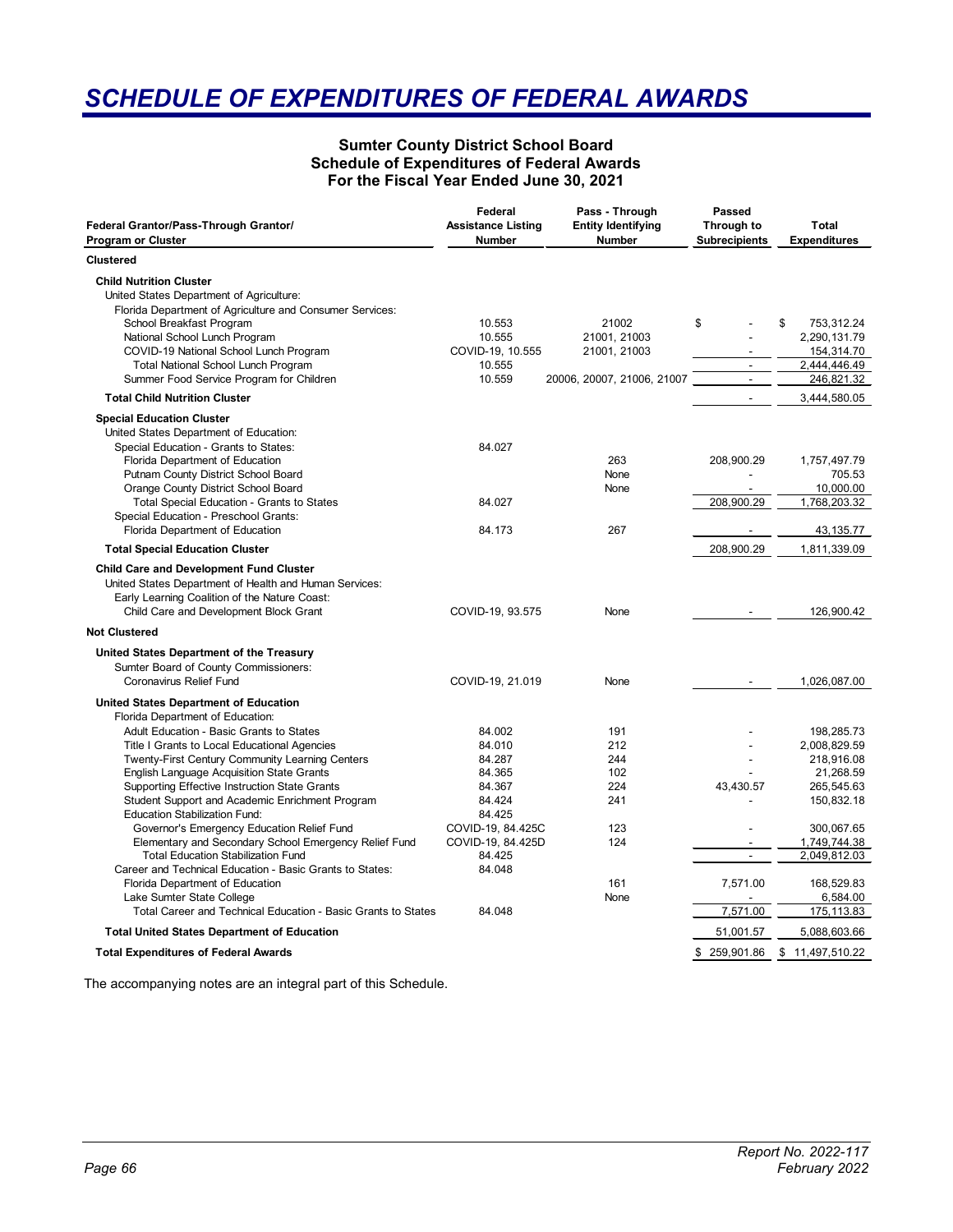- Notes: (1) Basis of Presentation. The accompanying Schedule of Expenditures of Federal Awards (Schedule) includes the Federal award activity of the Sumter County District School Board under programs of the Federal Government for the fiscal year ended June 30, 2021. The information in this Schedule is presented in accordance with the requirements of Title 2 U.S. *Code of Federal Regulations* Part 200, *Uniform Administrative Requirements, Cost Principles, and Audit Requirements for Federal Awards* (Uniform Guidance). Because the Schedule presents only a selected portion of the operations of the District, it is not intended to and does not present the financial position, changes in net position, or cash flows of the District.
	- (2) Summary of Significant Accounting Policies. Expenditures reported on the Schedule are reported on the modified accrual basis of accounting. Such expenditures are recognized following the cost principles contained in the Uniform Guidance, wherein certain types of expenditures are not allowable or are limited as to reimbursement.
	- (3) Indirect Cost Rate. The District has not elected to use the 10 percent de minimis cost rate allowed under the Uniform Guidance.
	- (4) Noncash Assistance National School Lunch Program. Includes \$190,864.51 of donated food used during the fiscal year. Donated foods are valued at fair value as determined at the time of donation.
	- (5) COVID-19 National School Lunch Program. The District incurred \$154,314.70 in expenditures for the National School Lunch Program grant in the 2019-20 fiscal year.
	- (6) Coronavirus Relief Fund. The District incurred \$27,750.18 in expenditures for the Coronavirus Relief Fund grant in the 2019-20 fiscal year.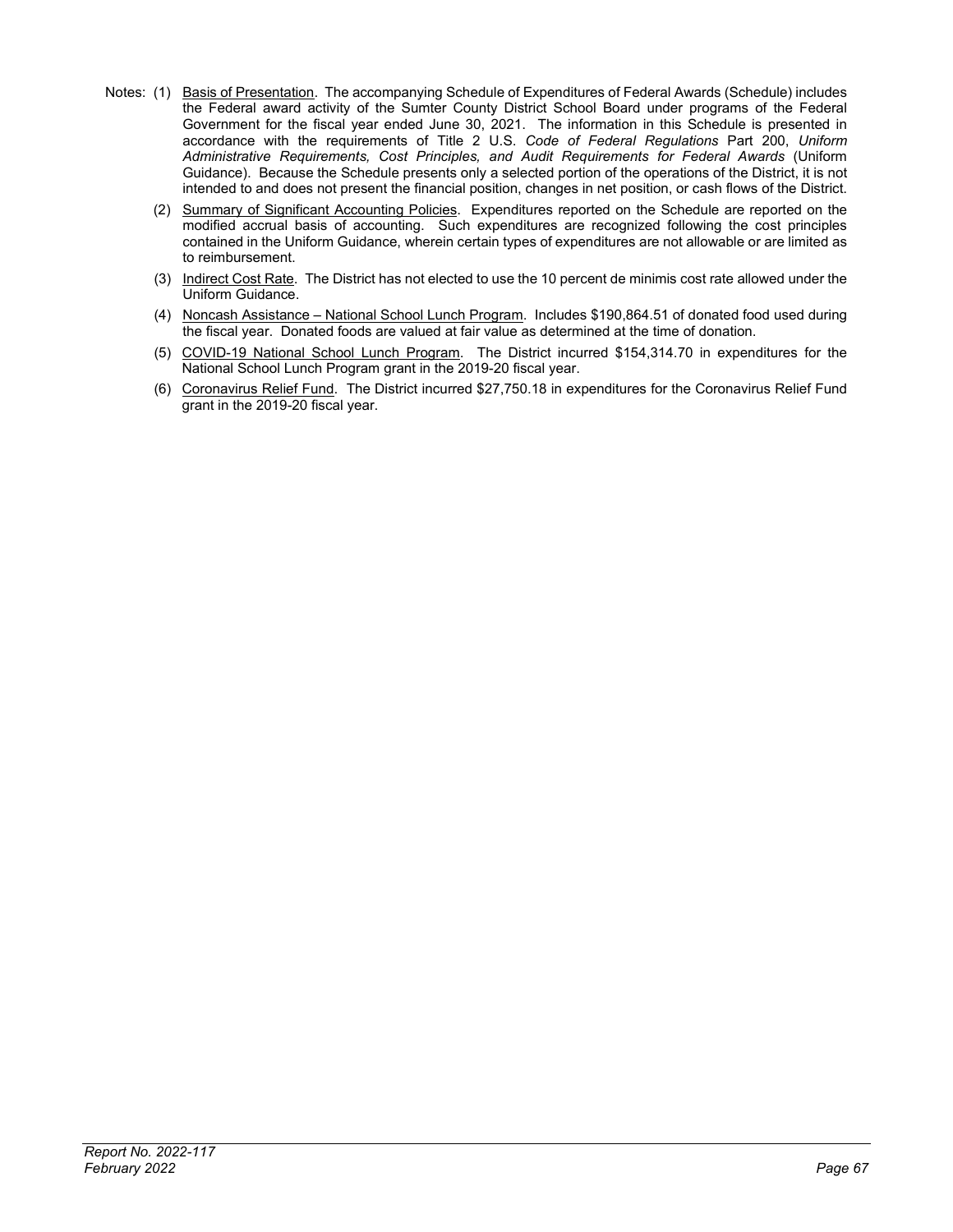

Sherrill F. Norman, CPA Auditor General

# **AUDITOR GENERAL STATE OF FLORIDA**

Claude Denson Pepper Building, Suite G74 111 West Madison Street Tallahassee, Florida 32399-1450



Phone: (850) 412-2722 Fax: (850) 488-6975

The President of the Senate, the Speaker of the House of Representatives, and the Legislative Auditing Committee

### **INDEPENDENT AUDITOR'S REPORT ON INTERNAL CONTROL OVER FINANCIAL REPORTING AND ON COMPLIANCE AND OTHER MATTERS BASED ON AN AUDIT OF FINANCIAL STATEMENTS PERFORMED IN ACCORDANCE WITH** *GOVERNMENT AUDITING STANDARDS*

We have audited, in accordance with the auditing standards generally accepted in the United States of America and the standards applicable to financial audits contained in *Government Auditing Standards* issued by the Comptroller General of the United States, the financial statements of the governmental activities, the discretely presented component unit, each major fund, and the aggregate remaining fund information of the Sumter County District School Board as of and for the fiscal year ended June 30, 2021, and the related notes to the financial statements, which collectively comprise the District's basic financial statements, and have issued our report thereon dated February 8, 2022, included under the heading **INDEPENDENT AUDITOR'S REPORT**. Our report includes a reference to other auditors who audited the financial statements of the school internal funds and the discretely presented component unit, as described in our report on the District's financial statements. This report does not include the results of the other auditors' testing of internal control over financial reporting or compliance and other matters that are reported on separately by those auditors.

#### **Internal Control Over Financial Reporting**

In planning and performing our audit of the financial statements, we considered the District's internal control over financial reporting (internal control) as a basis for designing audit procedures that are appropriate in the circumstances for the purpose of expressing our opinions on the financial statements, but not for the purpose of expressing an opinion on the effectiveness of the District's internal control. Accordingly, we do not express an opinion on the effectiveness of the District's internal control.

A *deficiency in internal control* exists when the design or operation of a control does not allow management or employees, in the normal course of performing their assigned functions, to prevent, or detect and correct, misstatements on a timely basis. A *material weakness* is a deficiency, or a combination of deficiencies, in internal control such that there is a reasonable possibility that a material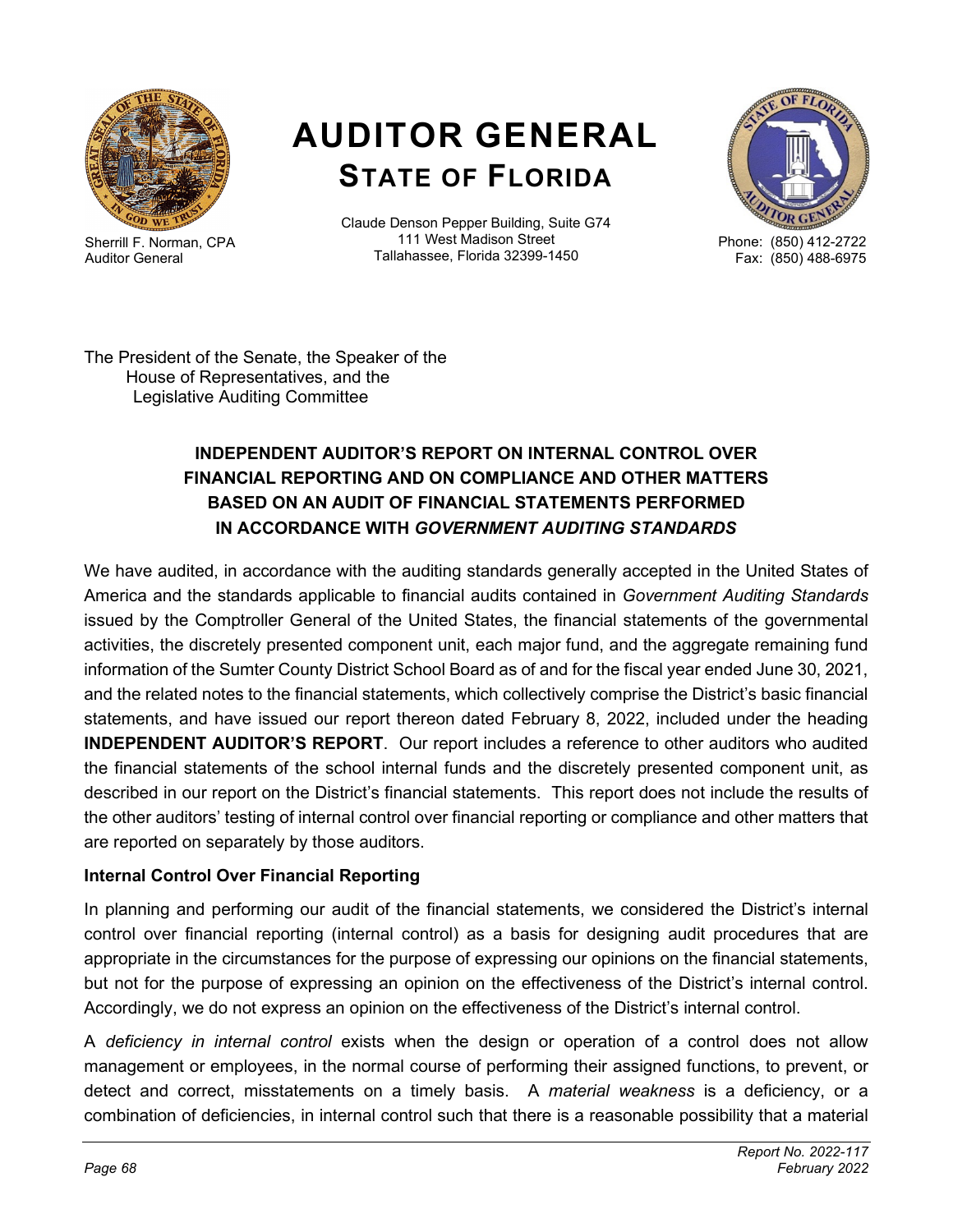misstatement of the District's financial statements will not be prevented, or detected and corrected on a timely basis. A *significant deficiency* is a deficiency, or a combination of deficiencies, in internal control that is less severe than a material weakness, yet important enough to merit attention by those charged with governance.

Our consideration of internal control was for the limited purpose described in the first paragraph of this section and was not designed to identify all deficiencies in internal control that might be material weaknesses or significant deficiencies. Given these limitations, during our audit we did not identify any deficiencies in internal control that we consider to be material weaknesses. However, material weaknesses may exist that have not been identified.

#### **Compliance and Other Matters**

As part of obtaining reasonable assurance about whether the District's financial statements are free from material misstatement, we performed tests of its compliance with certain provisions of laws, rules, regulations, contracts, and grant agreements, noncompliance with which could have a direct and material effect on the financial statements. However, providing an opinion on compliance with those provisions was not an objective of our audit and, accordingly, we do not express such an opinion. The results of our tests disclosed no instances of noncompliance or other matters that are required to be reported under *Government Auditing Standards*.

#### **Purpose of this Report**

The purpose of this report is solely to describe the scope of our testing of internal control and compliance and the results of that testing, and not to provide an opinion on the effectiveness of the District's internal control or on compliance. This report is an integral part of an audit performed in accordance with *Government Auditing Standards* in considering the District's internal control and compliance. Accordingly, this communication is not suitable for any other purpose.

Respectfully submitted,

Sherrill F. Norman, CPA Tallahassee, Florida February 8, 2022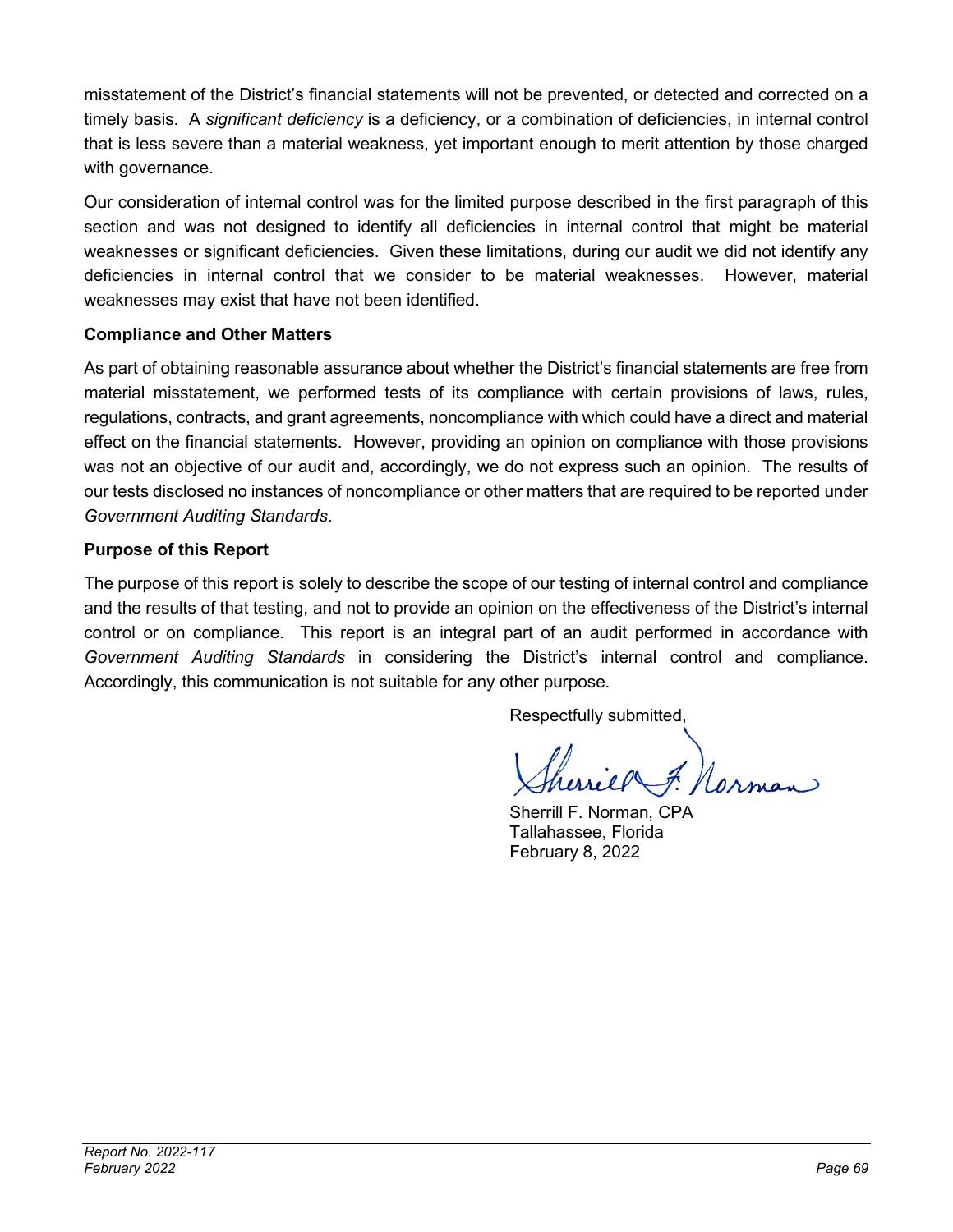

Sherrill F. Norman, CPA Auditor General

# **AUDITOR GENERAL STATE OF FLORIDA**

Claude Denson Pepper Building, Suite G74 111 West Madison Street Tallahassee, Florida 32399-1450



Phone: (850) 412-2722 Fax: (850) 488-6975

The President of the Senate, the Speaker of the House of Representatives, and the Legislative Auditing Committee

### **INDEPENDENT AUDITOR'S REPORT ON COMPLIANCE FOR EACH MAJOR FEDERAL PROGRAM AND REPORT ON INTERNAL CONTROL OVER COMPLIANCE REQUIRED BY THE UNIFORM GUIDANCE**

#### **Report on Compliance for Each Major Federal Program**

We have audited the Sumter County District School Board's compliance with the types of compliance requirements described in the *OMB Compliance Supplement* that could have a direct and material effect on each of the District's major Federal programs for the fiscal year ended June 30, 2021. The District's major Federal programs are identified in **SECTION I – SUMMARY OF AUDITOR'S RESULTS** of the accompanying **SCHEDULE OF FINDINGS AND QUESTIONED COSTS**.

The District's basic financial statements include the operations of The Villages Charter School, Inc. (Charter School) as a discretely presented component unit on the accompanying basic financial statements. The Charter School expended \$2,229,668 in Federal awards, which is not included in the District's **SCHEDULE OF EXPENDITURES OF FEDERAL AWARDS** during the fiscal year ended June 30, 2021. Our audit, described below, did not include the operations of this Charter School because, pursuant to Section 218.39(1)(e), Florida Statutes, the Charter School engaged other auditors to perform an audit in accordance with Uniform Guidance.

#### *Management's Responsibility*

Management is responsible for compliance with Federal statutes, regulations, and the terms and conditions of its Federal awards applicable to its Federal programs.

#### *Auditor's Responsibility*

Our responsibility is to express an opinion on compliance for each of the District's major Federal programs based on our audit of the types of compliance requirements referred to above. We conducted our audit of compliance in accordance with auditing standards generally accepted in the United States of America; the standards applicable to financial audits contained in *Government Auditing Standards*, issued by the Comptroller General of the United States; and the audit requirements of Title 2 U.S. *Code of Federal*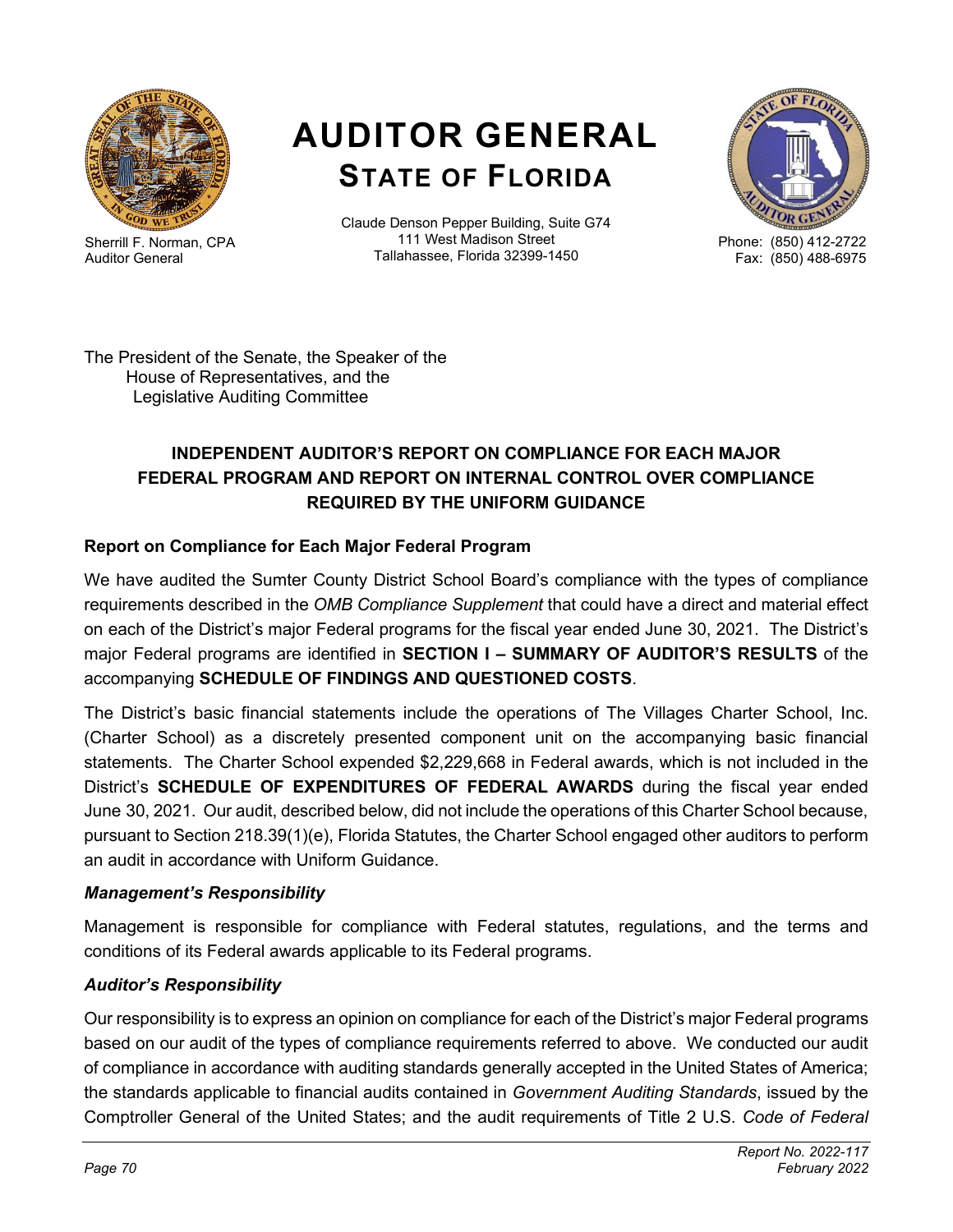*Regulations* Part 200, *Uniform Administrative Requirements, Cost Principles, and Audit Requirements for Federal Awards* (Uniform Guidance). Those standards and the Uniform Guidance require that we plan and perform the audit to obtain reasonable assurance about whether noncompliance with the types of compliance requirements referred to above that could have a direct and material effect on a major Federal program occurred. An audit includes examining, on a test basis, evidence about the District's compliance with those requirements and performing such other procedures as we considered necessary in the circumstances.

We believe that our audit provides a reasonable basis for our opinion on compliance for each major Federal program. However, our audit does not provide a legal determination of the District's compliance.

#### *Opinion on Each Major Federal Program*

In our opinion, the District complied, in all material respects, with the types of compliance requirements referred to above that could have a direct and material effect on each of its major Federal programs for the fiscal year ended June 30, 2021.

#### **Report on Internal Control Over Compliance**

District management is responsible for establishing and maintaining effective internal control over compliance with the types of compliance requirements referred to above. In planning and performing our audit of compliance, we considered the District's internal control over compliance with the types of requirements that could have a direct and material effect on each major Federal program to determine the auditing procedures that are appropriate in the circumstances for the purpose of expressing an opinion on compliance for each major Federal program and to test and report on internal control over compliance in accordance with the Uniform Guidance, but not for the purpose of expressing an opinion on the effectiveness of internal control over compliance. Accordingly, we do not express an opinion on the effectiveness of the District's internal control over compliance.

A *deficiency in internal control over compliance* exists when the design or operation of a control over compliance does not allow management or employees, in the normal course of performing their assigned functions, to prevent, or detect and correct, noncompliance with a type of compliance requirement of a Federal program on a timely basis. A *material weakness in internal control over compliance* is a deficiency, or a combination of deficiencies, in internal control over compliance, such that there is a reasonable possibility that material noncompliance with a type of compliance requirement of a Federal program will not be prevented, or detected and corrected, on a timely basis. A *significant deficiency in internal control over compliance* is a deficiency, or a combination of deficiencies, in internal control over compliance with a type of compliance requirement of a Federal program that is less severe than a material weakness in internal control over compliance, yet important enough to merit attention by those charged with governance.

Our consideration of internal control over compliance was for the limited purpose described in the first paragraph of this section and was not designed to identify all deficiencies in internal control over compliance that might be material weaknesses or significant deficiencies. We did not identify any deficiencies in internal control over compliance that we consider to be material weaknesses. However, material weaknesses may exist that have not been identified.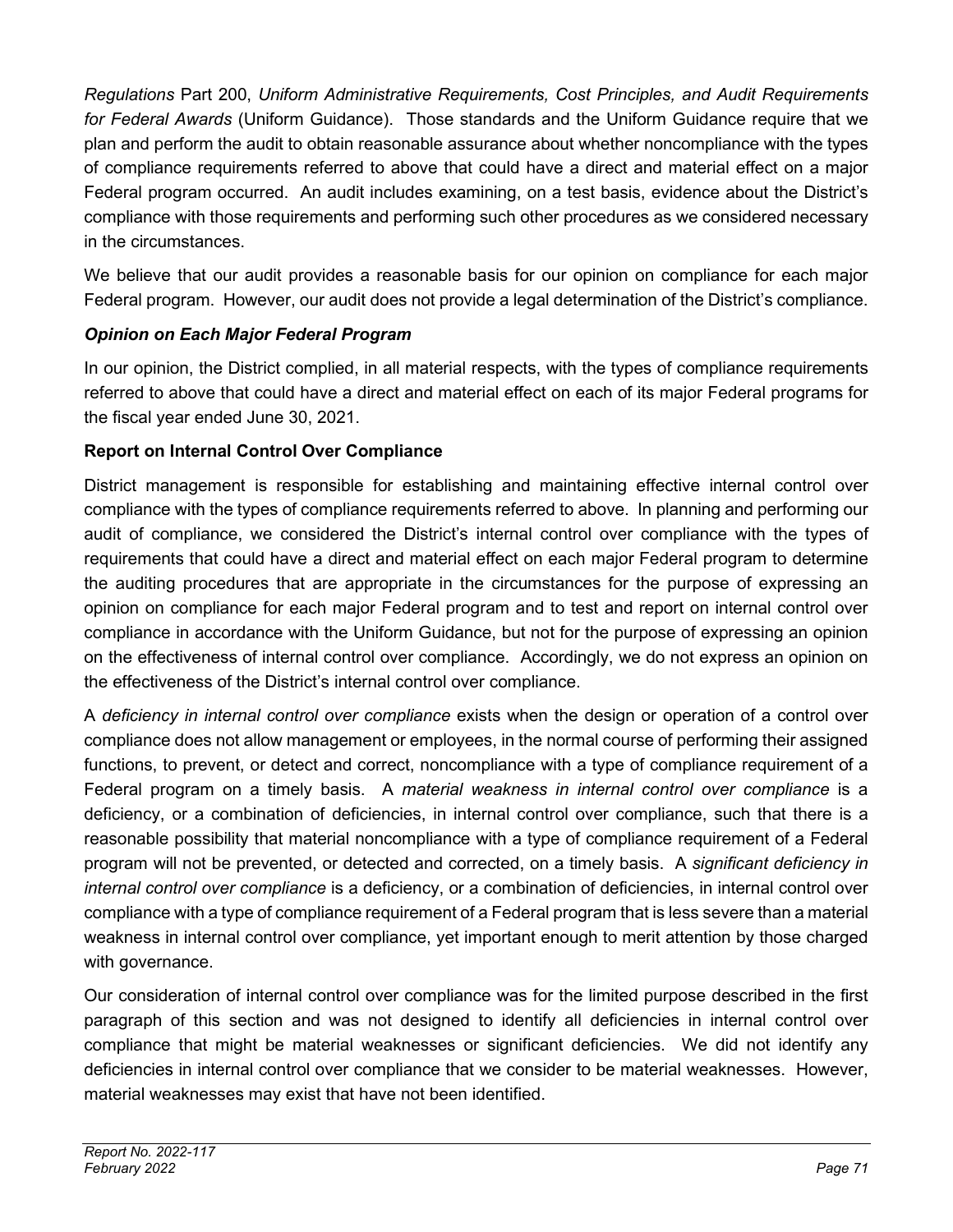The purpose of this report on internal control over compliance is solely to describe the scope of our testing of internal control over compliance and the results of that testing based on the requirements of the Uniform Guidance. Accordingly, this report is not suitable for any other purpose.

Respectfully submitted,

F. Norman

Sherrill F. Norman, CPA Tallahassee, Florida February 8, 2022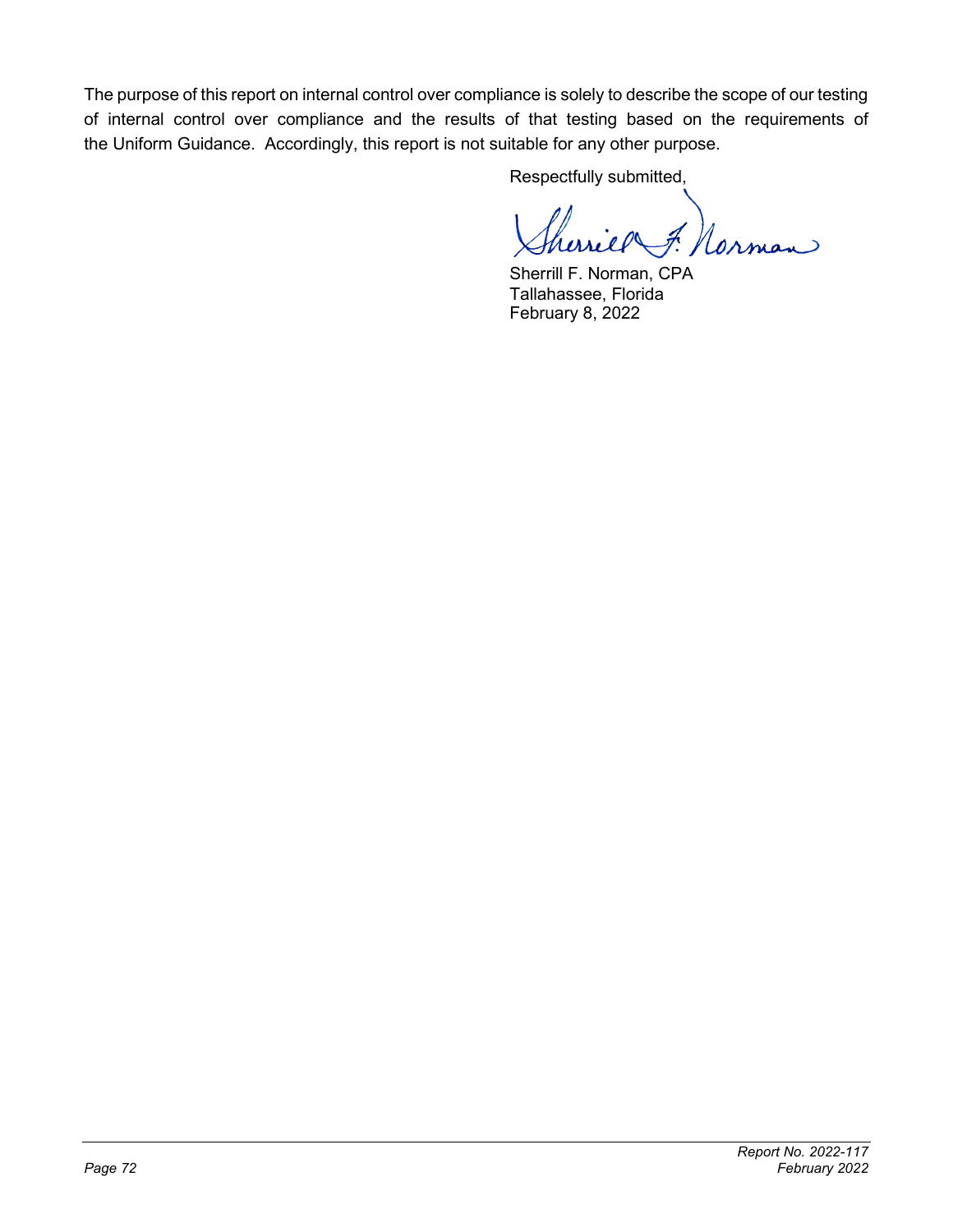# *SCHEDULE OF FINDINGS AND QUESTIONED COSTS*

## SECTION I – SUMMARY OF AUDITOR'S RESULTS

#### **Financial Statements**

| Type of auditor's report issued on whether the financial<br>statements audited were prepared in accordance with<br>GAAP: | Unmodified                                                            |
|--------------------------------------------------------------------------------------------------------------------------|-----------------------------------------------------------------------|
| Internal control over financial reporting:                                                                               |                                                                       |
| Material weakness(es) identified?                                                                                        | <b>No</b>                                                             |
| Significant deficiency(ies) identified?                                                                                  | None reported                                                         |
| Noncompliance material to financial statements noted?                                                                    | No                                                                    |
| <b>Federal Awards</b>                                                                                                    |                                                                       |
| Internal control over major Federal programs:                                                                            |                                                                       |
| Material weakness(es) identified?                                                                                        | <b>No</b>                                                             |
| Significant deficiency(ies) identified?                                                                                  | None reported                                                         |
| Type of auditor's report issued on compliance for major<br>Federal programs:                                             | Unmodified                                                            |
| Any audit findings disclosed that are required to be<br>reported in accordance with 2 CFR 200.516(a)?                    | <b>No</b>                                                             |
| Identification of major Federal programs:                                                                                |                                                                       |
| <b>Assistance Listing Numbers:</b><br>10.553, 10.555, and 10.559                                                         | Name of Federal Program or Cluster:<br><b>Child Nutrition Cluster</b> |
| 21.019                                                                                                                   | <b>Coronavirus Relief Fund</b>                                        |
| 84.425                                                                                                                   | <b>Education Stabilization Fund</b>                                   |
| Dollar threshold used to distinguish between<br>type A and type B programs:                                              | \$750,000                                                             |
| Auditee qualified as low risk auditee?                                                                                   | Yes                                                                   |

## SECTION II – FINANCIAL STATEMENT FINDINGS

No matters are reported.

## SECTION III – FEDERAL AWARD FINDINGS AND QUESTIONED COSTS

No matters are reported.